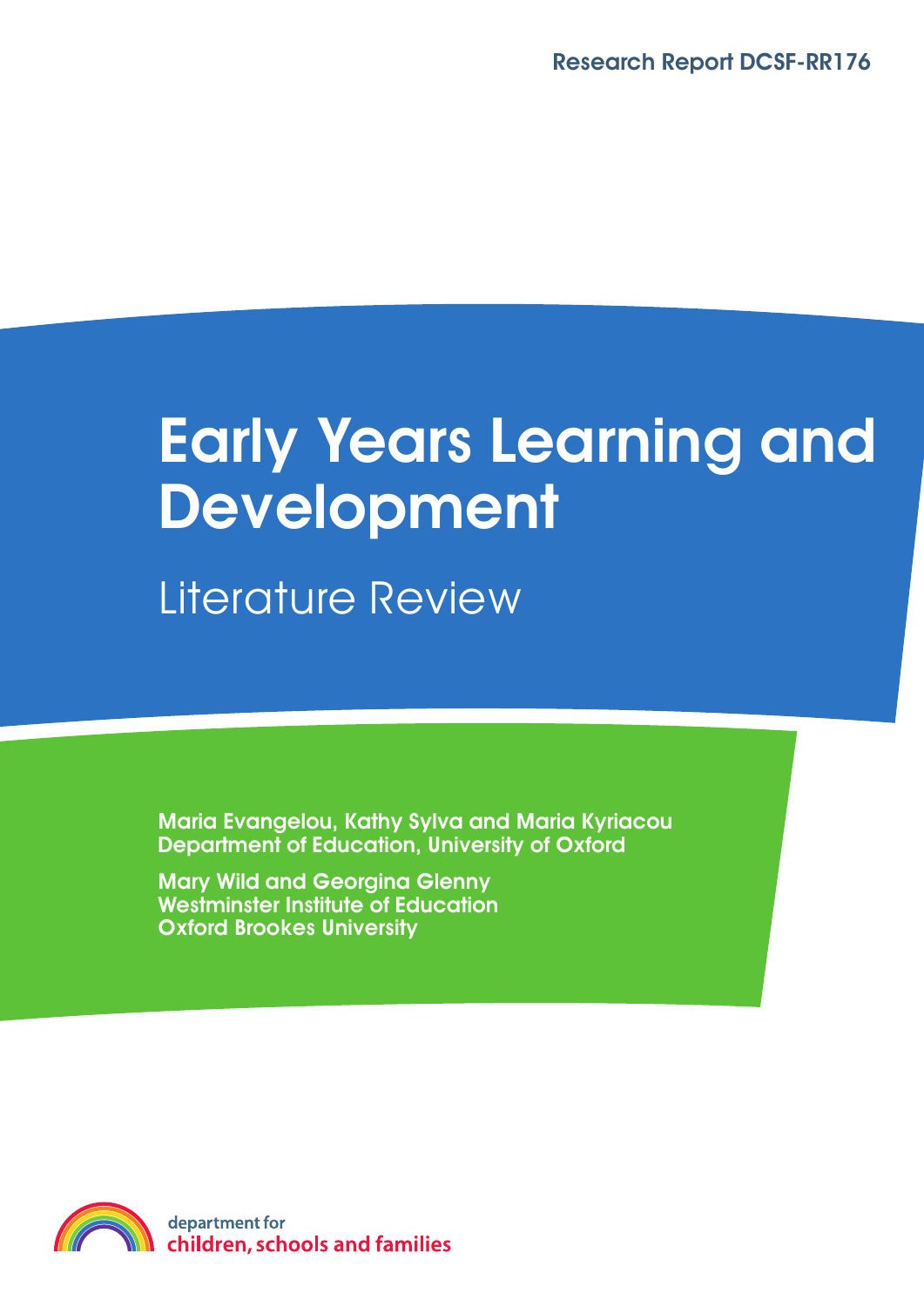# *Early Years Learning and Development*

## *Literature Review*

*Maria Evangelou, Kathy Sylva and Maria Kyriacou Department of Education, University of Oxford* 

 *Mary Wild and Georgina Glenny Westminster Institute of Education, Oxford Brookes University* 

**The views expressed in this report are the authors' and do not necessarily reflect those of the Department for Children, Schools and Families.** 

**© University of Oxford 2009** 

**ISBN 978 1 84775 565 0** 

**November 2009**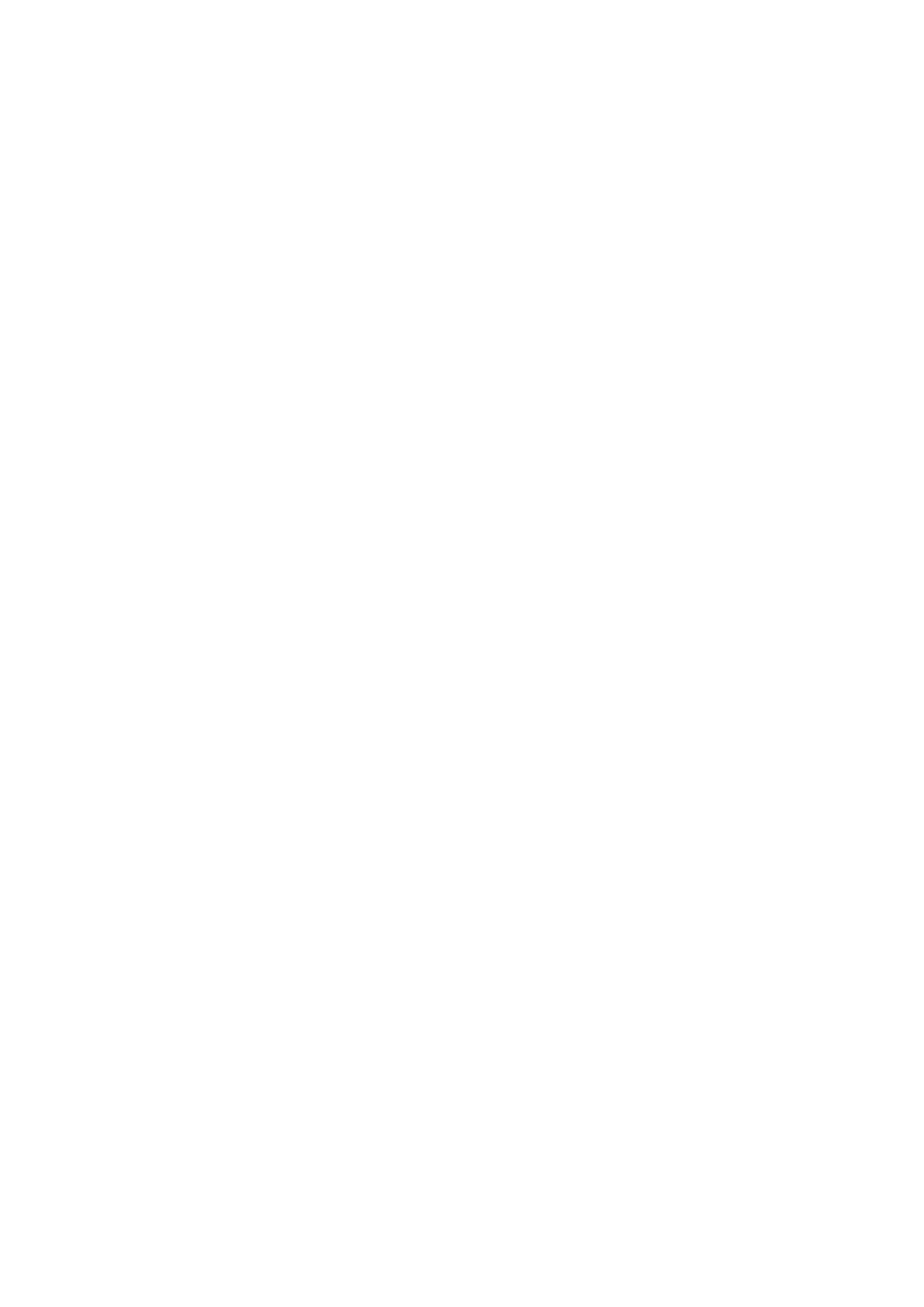Address for correspondence:

Dr. Maria Evangelou Department of Education University of Oxford 15 Norham Gardens Oxford OX2 6PY Tel: +44 (0) 1865 274012 Fax:  $+44(0)$  1865 274144

Email: [maria.evangelou@education.ox.ac.uk](mailto:maria.evangelou@education.ox.ac.uk)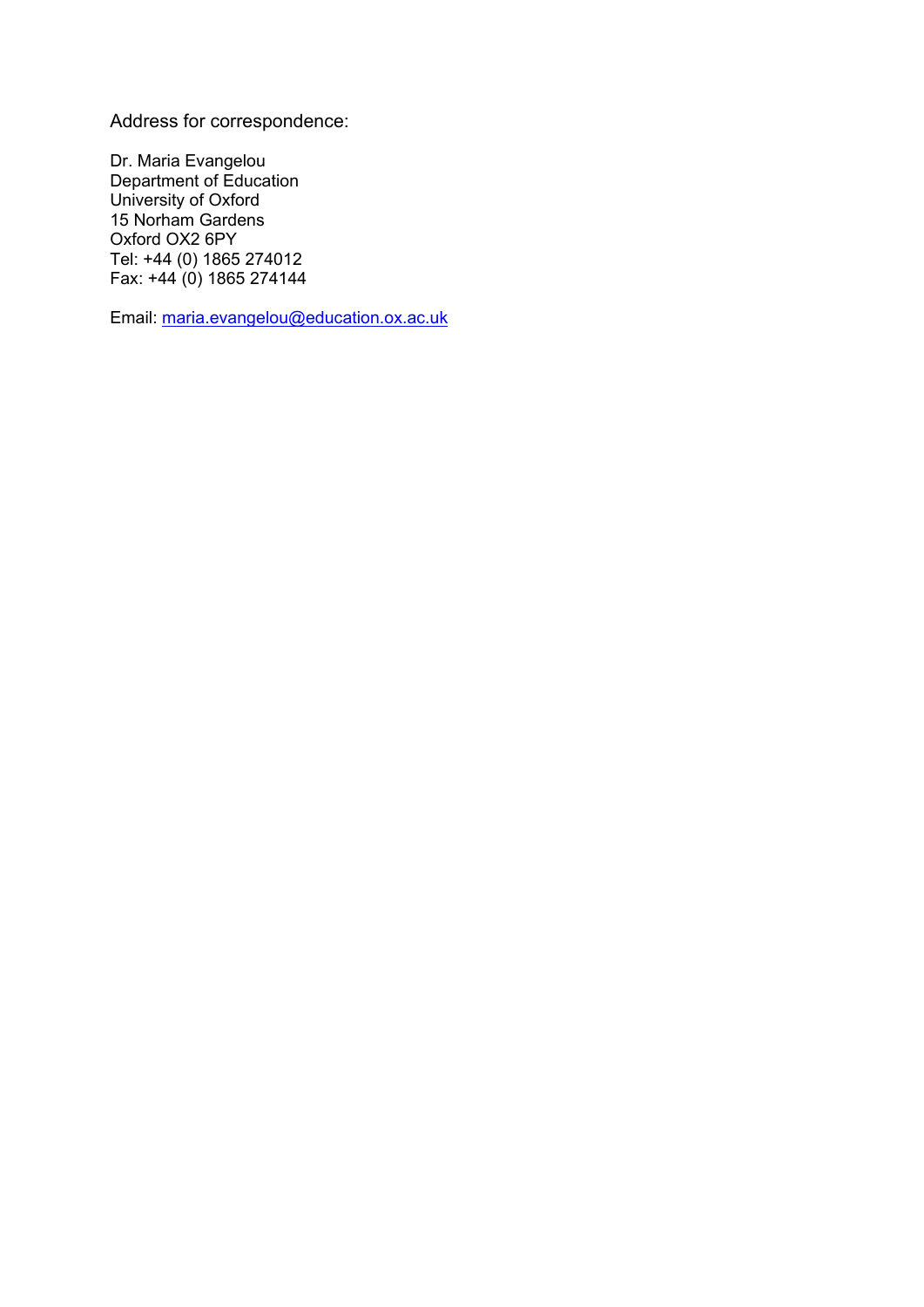### **Acknowledgements**

Dr Alison Price is the author of the section on Problem Solving, Numeracy and Reasoning; we are exceptionally grateful for her time and expertise.

We are grateful to the following colleagues for the suggestions for studies that we would consider including in this review:

| Dr Alison Street                | Peers Early Education Partnership, Oxford (PEEP)              |
|---------------------------------|---------------------------------------------------------------|
| Dr Anna Barnett                 | Oxford Brookes University, Department of psychology           |
| <b>Bruce Marjoribanks</b>       | University of Sunderland, Faculty of Education and Society    |
| Eunice Lumsden                  | University of Northampton, School of Education                |
| Dame Gillian Pugh               | University of London, Institute of Education, Thomas Coram    |
|                                 | <b>Research Unit</b>                                          |
| Professor Iram Siraj-Blatchford | University of London, Institute of Education                  |
| Professor Judy Dunn             | University of London, Institute of Psychiatry                 |
| Professor Lilian Katz           | University of Illinois, School of Education                   |
| Martin Needham                  | University of Wolverhampton, School of Education              |
| <b>Professor Paul Harris</b>    | Harvard University, Harvard Graduate School of Education      |
| Professor Peter Bryant          | University of Oxford, Department of Education                 |
| Dr Alison Price                 | Oxford Brookes University, Westminster Institute of Education |
|                                 |                                                               |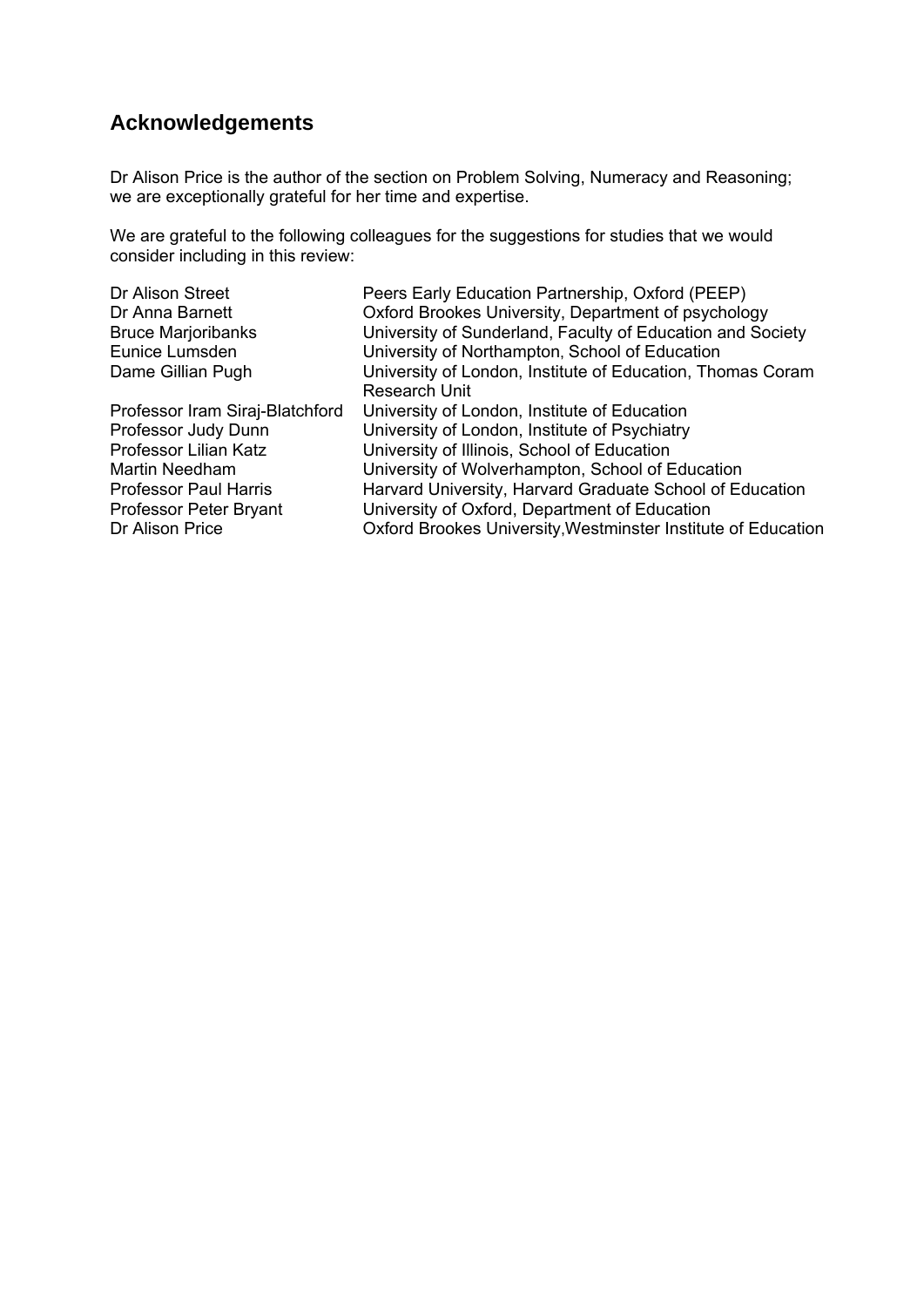### **THE RESEARCH TEAM**

#### **Principal Investigators**

Dr Maria Evangelou Department of Education, University of Oxford 00 44 (0)1865 274 012 / email [maria.evangelou@education.ox.ac.uk](mailto:maria.evangelou@education.ox.ac.uk)

Professor Kathy Sylva Department of Education, University of Oxford 00 44 (0)1865 274 008 / email [kathy.sylva@education.ox.ac.uk](mailto:kathy.sylva@education.ox.ac.uk)

Dr Mary Wild Westminster Institute of Education, Oxford Brookes University 00 44 (0)1865 488 597 / email [mwild@brookes.ac.uk](mailto:mwild@brookes.ac.uk)

Georgina Glenny Westminster Institute of Education, Oxford Brookes University 00 44 (0)1865 488 570 / email [goglenny@brookes.ac.uk](mailto:goglenny@brookes.ac.uk)

#### **Team Consultants**

Dr Alison Price Westminster Institute of Education, Oxford Brookes University 00 44 (0)1865 488 516 / email [aprice@brookes.ac.uk](mailto:aprice@brookes.ac.uk)

Dr Maria Kyriacou Department of Education, University of Oxford 00 44 (0)1865 274 046 / email [maria.kyriacou@education.ox.ac.uk](mailto:maria.kyriacou@education.ox.ac.uk)

### **Research Assistant**

Ms Rebecca Wright University of Bath Psychology Placement Student Department of Education, University of Oxford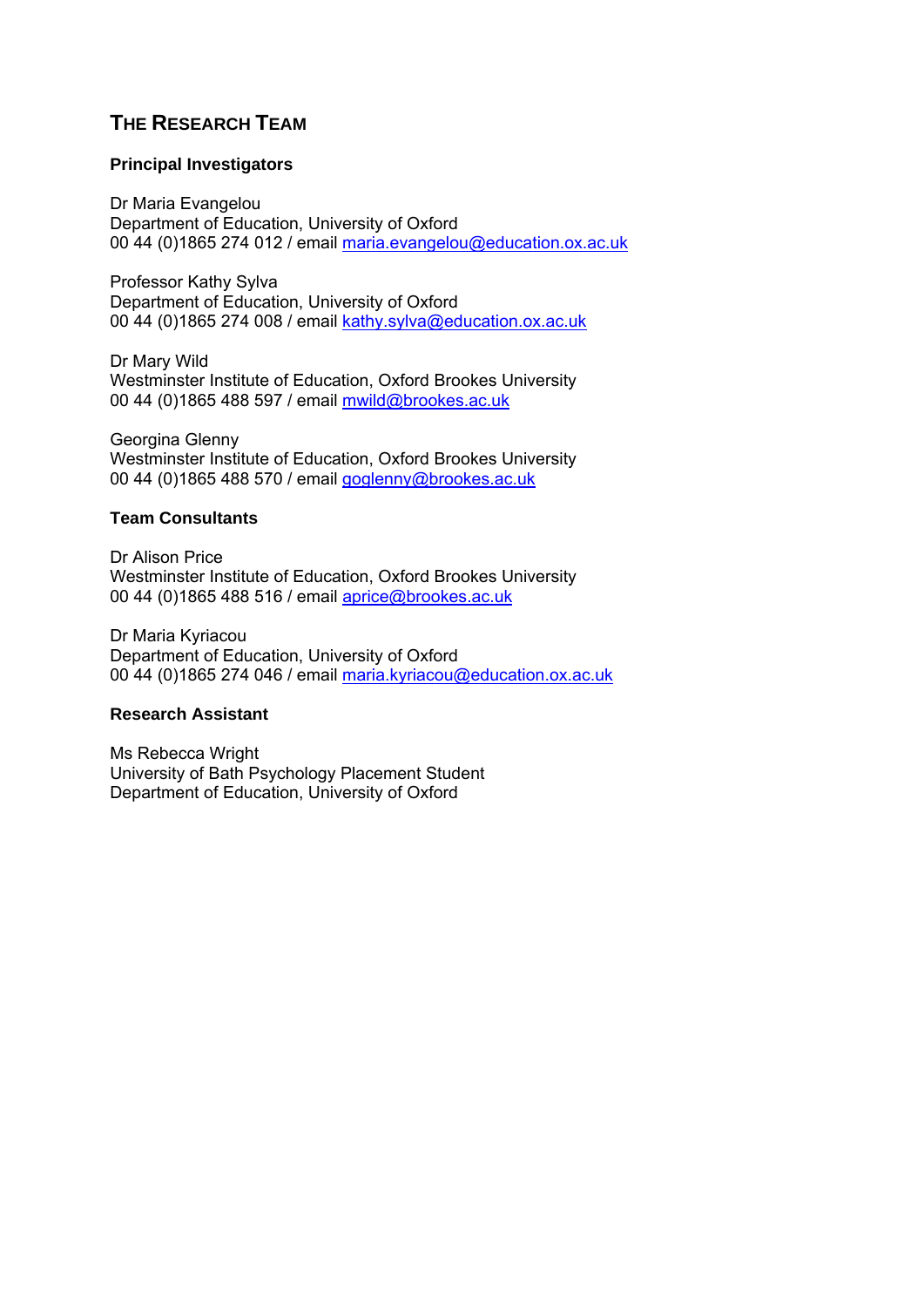| <b>Contents</b>                                                                                                                                                                                                                                                                                                                                                                                                                              | Page                                   |
|----------------------------------------------------------------------------------------------------------------------------------------------------------------------------------------------------------------------------------------------------------------------------------------------------------------------------------------------------------------------------------------------------------------------------------------------|----------------------------------------|
| <b>Executive Summary</b>                                                                                                                                                                                                                                                                                                                                                                                                                     | 1                                      |
| <b>Chapter 1 - Introduction and methodology</b><br>1.1 Background to the study and key findings<br>1.2 Methodology                                                                                                                                                                                                                                                                                                                           | 7<br>$\overline{7}$<br>10              |
| Chapter 2 - The developing child<br>2.1 Personal, Social and Emotional Development<br>2.2 Communication, Language and Literacy<br>2.3 Problem Solving, Reasoning and Numeracy<br>2.4 Knowledge and Understanding of the World<br>2.5 Creative Development<br>2.6 Physical Development                                                                                                                                                        | 14<br>14<br>24<br>40<br>44<br>60<br>64 |
| Chapter 3 - The enabling contexts of development<br>3.1 Enabling children's development by building positive relationships<br>3.2 Enhancing children's learning<br>3.3 Enabling children's development by creating rich and appropriate<br>environments and resources<br>3.4 Enabling children's development by taking culture into account<br>3.5 Enabling children's development by enhancing partnerships: mothers,<br>fathers and carers | 75<br>76<br>78<br>80<br>81<br>82       |
| <b>References</b>                                                                                                                                                                                                                                                                                                                                                                                                                            | 86                                     |
| <b>Appendices</b><br>Appendix A: Questionnaire for expert consultation<br>Appendix B: EYFS proforma for the literature review                                                                                                                                                                                                                                                                                                                | 108<br>108<br>110                      |
| <b>List of Tables</b><br>Table 2.1: Curriculum areas that can be enhanced by use of ICT                                                                                                                                                                                                                                                                                                                                                      | 55                                     |
| <b>List of Figures</b>                                                                                                                                                                                                                                                                                                                                                                                                                       |                                        |
| Figure 2.1: The contexts of children's development<br>Figure 2.2: Activities that support the three strands of literacy<br>Figure 2.3: Interaction of the child, the environment and activities<br>Figure 3.1: The enabling contexts of development                                                                                                                                                                                          | 12 <sup>2</sup><br>33<br>65<br>75      |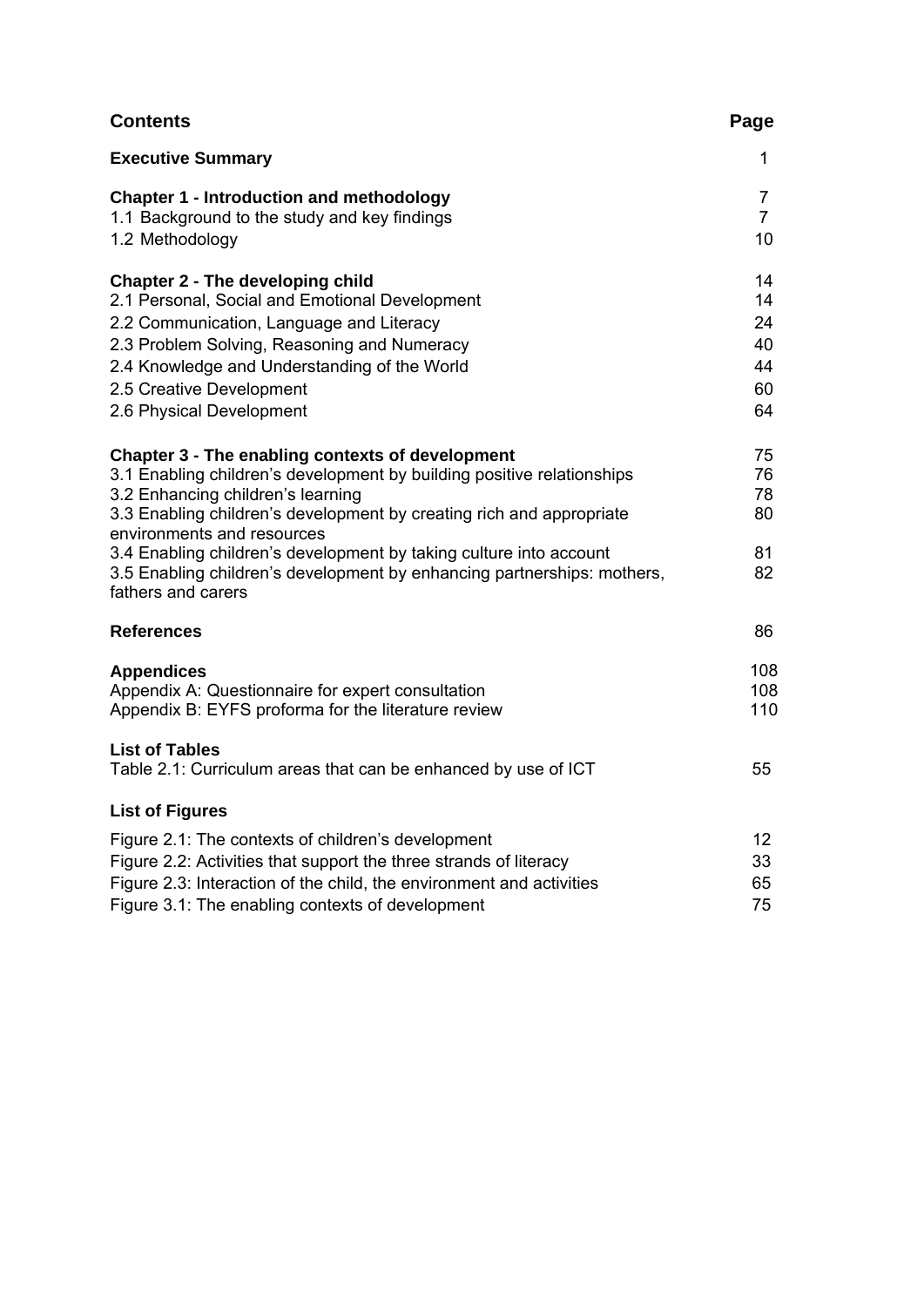### **Executive Summary**

The Secretary of State for Children, Schools and Families announced in June 2008 a review of the Early Years Foundation Stage (EYFS) for 2010; the purpose of the current report was to provide part of an evidence-base to inform this review.

The Early Years Foundation Stage (EYFS) framework, published in March 2007 and implemented in September 2008 builds on and replaces the non-statutory Birth to Three Matters guidance (DfES, 2003), the Foundation Stage curriculum for three and four year olds (QCA, 2000), and the National Standards for Day Care (Sure Start, 2003). Although the purpose of this review is not to examine the range of policies for children and families; it is important to recognise that the EYFS sits in a wider policy context and on occasion the report will make reference to this.

### **Aims and strategy of the review**

The purpose of the review was to consider the original sources on children's development as well as the critical reviews of these. The focus was on research findings published since 2000 as the ultimate goal was to update, rather than to repeat, the evidence base on which the EYFS was originally based. This included the Birth to Three Matters Review (David et al., 2003).

### **Objectives of the review**

Specific objectives were:

- 1) To identify and review evidence in respect of the process of development for children from birth to age five. Studies of cognitive, social, emotional and brain development were the principle foci.
- 2) To identify and review evidence of findings pertaining to the distribution of children's development at the end of the academic year in which they turn five years old.
- 3) To review the evidence that identifies the best supportive contexts for children's early learning and development. This will have a focus on interaction and relationships as well as physical surroundings.
- 4) To identify, where appropriate, international comparative evidence in relation to objectives 1-3.
- 5) To identify, where appropriate, substantive gaps in relation to objectives 1-3.
- 6) To link the findings and the conclusions of objectives 1-5 to the Early Learning Goals and the areas of learning within the EYFS.

The review was conducted in the following stages:

Stage A: Identify themes, generate key words, and early searches of the literature

Stage B: Appraise and evaluate the literature

Stage C: Synthesise the implications of the review findings in relation to EYFS

The review was conducted in a collaboration between the Department of Education, University of Oxford and the Westminster Institute of Education, Oxford Brookes University.

The duration of the review was three months (April to June 2009). In addition, specialist reviewers contributed where appropriate.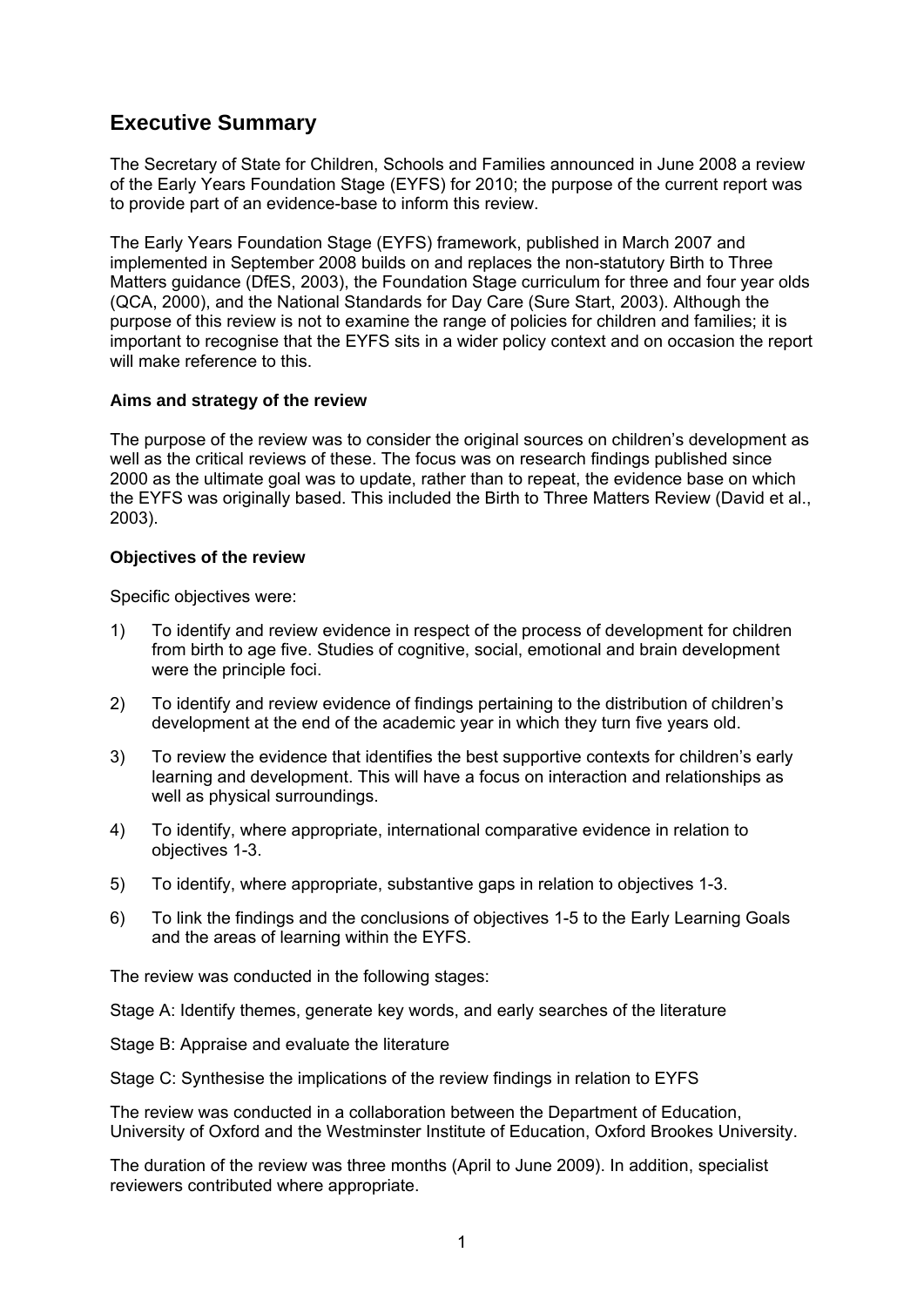### **Theoretical approach**

The review was carried out within a 'constructivist approach to development' (Rogoff, 1990, 2003). This was enhanced by new research from neuropsychology that informs our understanding of both brain development and supportive environments to nurture it (Blakemore & Frith, 2005). In so doing, the report recognised recent conceptualisations of development, in which the various domains of development are interconnected and influence one another.

The literature review focused primarily on research within the 'interactionist' tradition that conceives of development as located within nested social contexts (Bronfenbrenner, 1979). Thus development is constrained and elaborated by cultural contexts and by the architecture of the brain. These nested social contexts include the impact of close family on development and therefore underscores the vital role of parents in supporting children's learning. The further context of neighbourhoods was included in line with Bronfenbrenner's account. A key influence in the recent decades is the work of Vygotsky (1978) which stresses the role of the social and cultural context in children's development. The current literature review does not explicitly review his theories as they are already well established. However, the influence of Vygotsky's socio-constructivist account of learning is evident throughout the review in the repeated evidence of the influence of the social context on learning.

Figure 1 represents the adopted theoretical approach of the review. In keeping with the Bronfenbrenner model, it locates the developing child in the centre. The inner and middle circles include the child's family whether this is a nuclear, extended, single or multiple family context, and the settings for children who attend any type of childcare not carried out by family members. The outer circle is the neighbourhood where the child both lives and may also attend such provision. Myers (1992), elaborated on the Bronfenbrenner model by delineating the factors that may influence the child's development within any or all of these relational contexts.

These include relational factors such as the types of interactions and communication that a child experiences and who these people are (family friends, early years practitioners, peers and neighbours). Myers also describes the impact of the physical environment and the resources available for example the space, amenities and materials. Other facets of the learning environment are the types of routines and special events that shape children's lives. All these are influenced by policies and cultural characteristics (value systems, beliefs etc).

In Figure 1 below these influences have been shown by the arrows that can be seen to operate within all the ecological domains. For example, the role of relationships is vitally important for children's socio-emotional development as well as for their language development.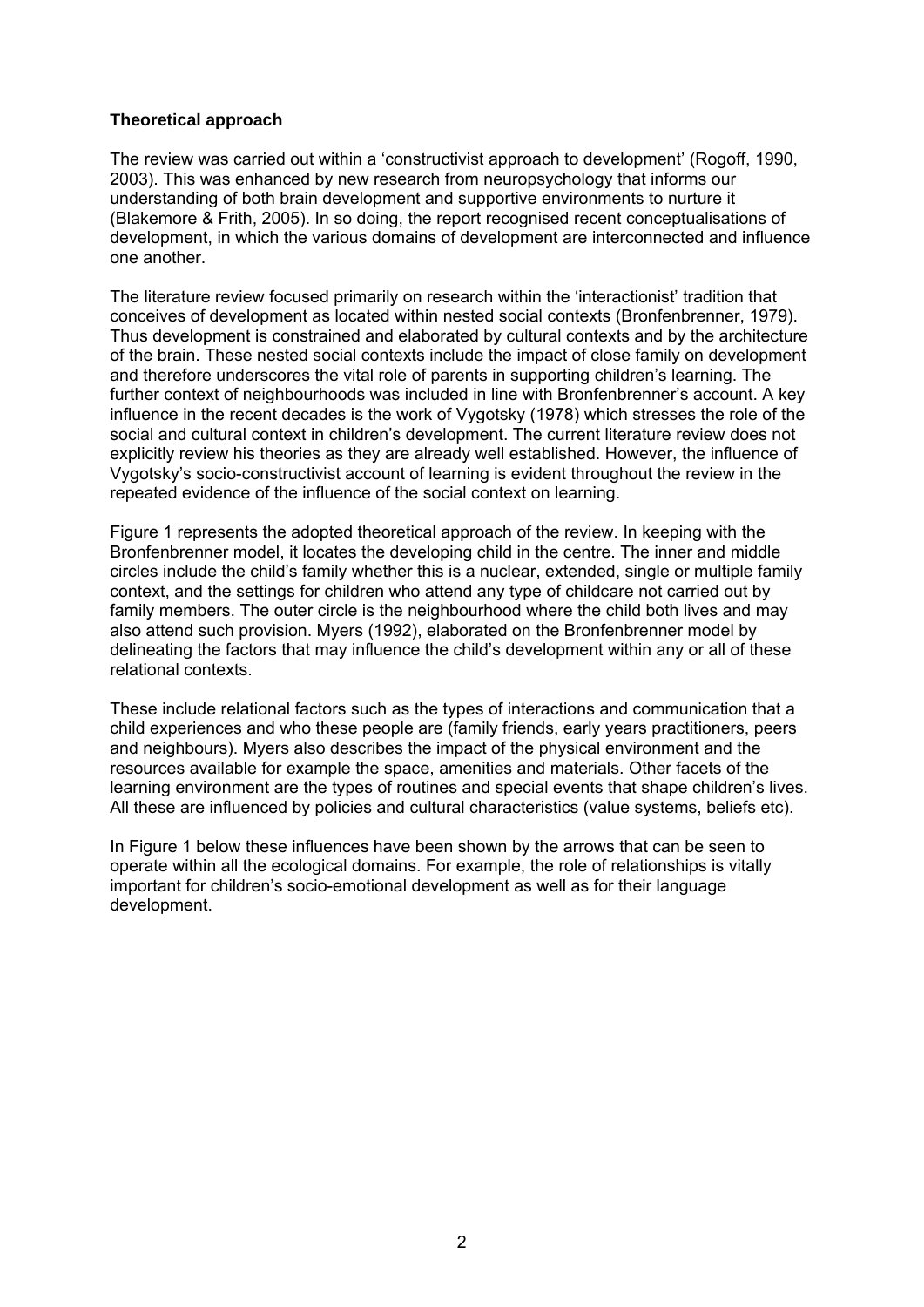

### **Figure 1 - The contexts of children's development**

### **Framework of the report**

In keeping with this theoretical approach the first part of the review explores the 'developing child' at the centre of a series of relationships. In so doing it covers the processes of children's cognitive, social, emotional and brain development from birth to the end of the year they turn five. This incorporates a section for each domain of the EYFS (Personal Social Emotional Development, Communication, Language and Literacy, Problem Solving Reasoning and Numeracy, Knowledge and Understanding of the World, Physical Development and Creative Development). Within each domain themes such as family, settings and neighbourhood environments, international comparisons, and brain development are included as relevant. Research on brain development appears across sections where it impacts on particular domains. This division should be seen as organisational and it does not imply that development can be compartmentalised so readily. Nor should the focus on developmental goals be taken to imply that the EYFS principles are not central to the analysis of the literature. Clearly, a *unique child; positive relationships; enabling environments and learning and development* are concepts that are embedded within the review but they are not used as organising principles for the review.

The second part of the review relates to the enabling contexts of development; these are relationships, the environmental resources and the broader cultural and policy frameworks.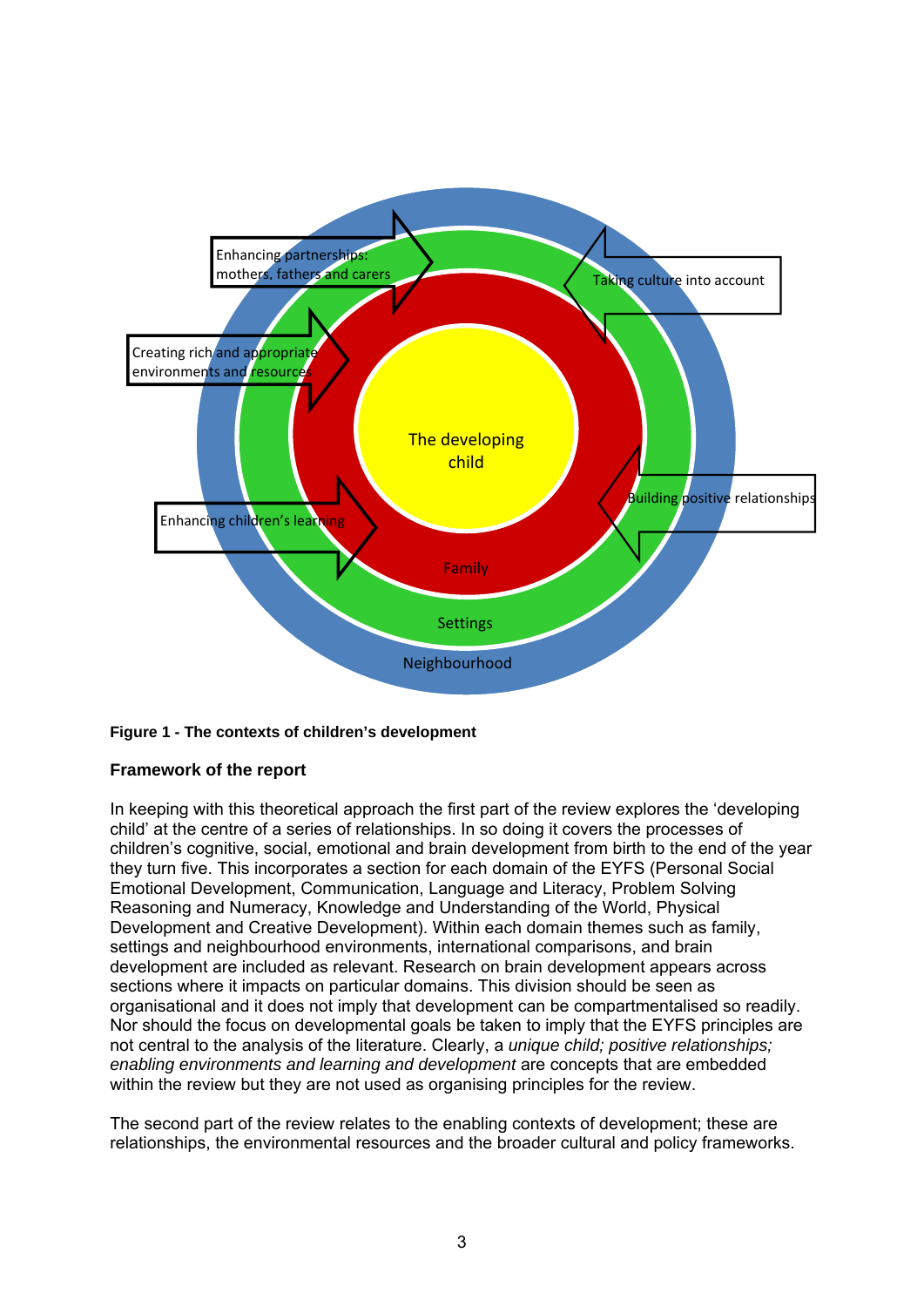### **Key Findings of the Review**

### **Key findings related to children's development**

Although the literature reviews have been carried out according to 'domains' of child development, there is striking overlap between findings across domains, especially as they relate to the supportive processes for development. Most of these supportive processes take place across all the contexts of development, e.g. contingent responding to children's actions that is attuned to the individuality of the child. Some enabling processes take place most often in early years settings, e.g., planned play activities related to a story shared by the whole group. Another overlap relates to the EYFS domain 'Creative Development'. Although there is a small and unique body of research on specific aspects of this domain, it was decided to deal with creativity within several domains, especially 'Knowledge and Understanding of the World' and in 'Problem Solving, Reasoning and Numeracy'.

- Children are born without a sense of self; they establish this through interactions with others (adults, siblings and peers) and with their culture.
- Children thrive in warm, positive relationships characterised by contingent responses. The 'warmth' of relationships is not a novel concept but there is new research on the importance of adult's responding to the child's initiation, often called "contingent" responding.
- Play is a prime context for development. Again, this is not new, but there are now studies on different kinds of play, especially the ways it can be enriched by guiding, planning and resourcing on the part of the staff in settings.
- Conversation is another prime context for development of children's language, thinking but also their emotions. Again, the vital role for talk and conversations is not new. However, we now know more about the two broad types of conversation; one serves to confirm a child's understanding or feelings, while the other elaborates and extends that understanding.
- Narrative enables children to create a meaningful personal and social world, but it also is a 'tool for thinking'. It is most effective when children are encouraged to form their own accounts, rather than passively accepting those of adults.
- In enhancing children's thinking, it is more important to aim at depth and not breadth. Deep understanding is more important than superficial coverage.
- Early years curriculum needs to provide opportunities for problem solving to develop logico-mathematical thinking rather than only focusing on context specific elements.
- Children's phonological skills are important in learning to read but so is vocabulary. Phonological skills at age 5 are better predictors of reading at the age 7 than at the age 11. Vocabulary at age 5 is a better predictor of the more complex tasks of reading at age 11.
- Developmental theories such as those of Piaget (1983) have been linear, with children following similar pathways to adulthood. New theories assume that development proceeds in a web of multiple strands, with different children following different pathways.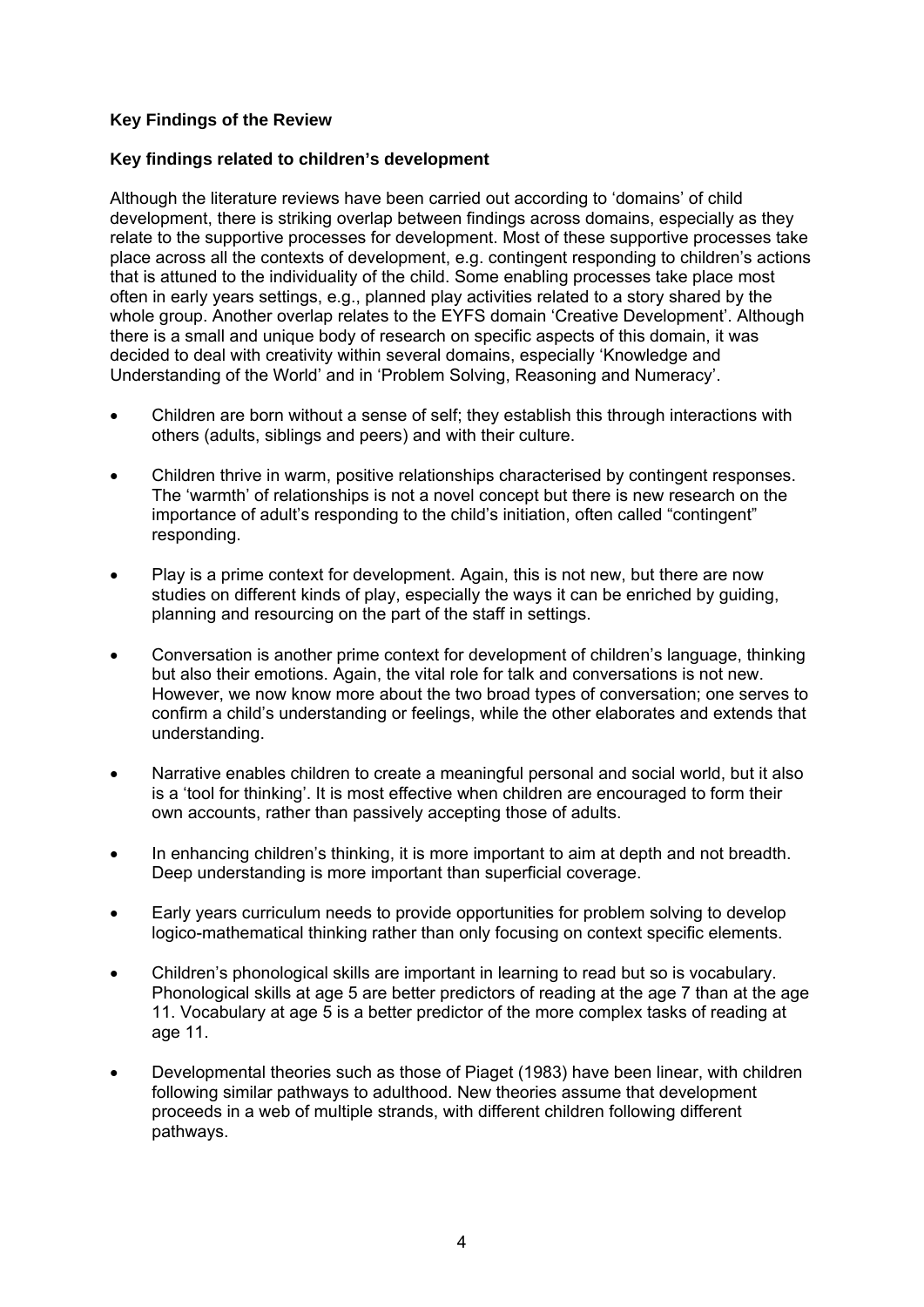- Findings from neuroscience that apply directly to the EYFS are still sparse; promising research is emerging on the infant's capacity to recognise similarity between their own actions and actions they see others do. This has been linked to 'mirror neurones' in the brain that are being investigated by developmental neuroscientists interested in the neural foundation for understanding actions and persons. Another area of neuroscientific enquiry has been the tendency of the child's brain to generate rules based on small datasets, rules that are resistant to change subsequently.
- Children's self-regulation requires the development of effortful control which facilitates the internalisation of social rules.
- Cultural niches and repertoires must be important considerations in shaping the context of children's learning.
- The concept of children's 'voice' is not new but has become an increasing focus of research.

### **Key findings related to enabling contexts**

The physical contexts for development such as setting or home have different characteristics that are important: people, space, resources - to name a few. We found that the supportive processes within these contexts were often so similar that it made more sense to focus on processes that support and enable rather than the structures, routines and physical resources that comprised specific contexts. We have focused on enabling and supportive processes in Chapter 3 rather than focusing on specific types of settings, such as childminders or all-day versus half-day settings. Key findings related to the contexts of education and care can include:

- Enhancing children's development is skilful work, and practitioners need training and professional support to do it well, including making decisions about children's individual needs and the ways to 'personalise' their learning. For example, it is argued here that the decision as to when to begin phonics instruction should be taken by individual Reception teachers. They will need specific training in this area, and they will need support in their schools and local authorities to make decisions after assessing the needs of individual children.
- 'Talking about feelings' has beneficial effects. Although this has been a self-evident truth for decades, new research on 'Social and emotional aspects of learning' for children shows how it benefits learners of all ages, even children under four.
- Children learn to understand themselves and their worlds through two kinds of thought: narrative and scientific enquiry. Supporting their development means supporting both kinds of thinking. The importance of scientific thinking has been known for several decades, whereas supporting thinking through narrative is much newer.
- Formative assessment will lie at the heart of providing a supporting and stimulating environment for every child. This may require professional development for practitioners and liaison with individuals and agencies outside the setting.
- The quality of both the Home Learning Environment (HLE) and the setting have measurable and independent effects on children's development. Quality includes relationships and interactions, but also pedagogical structures and routines for learning. The HLE characteristics vary with social class, and families from disadvantaged and some ethnic minority groups have lower scores on it. Other studies depict specific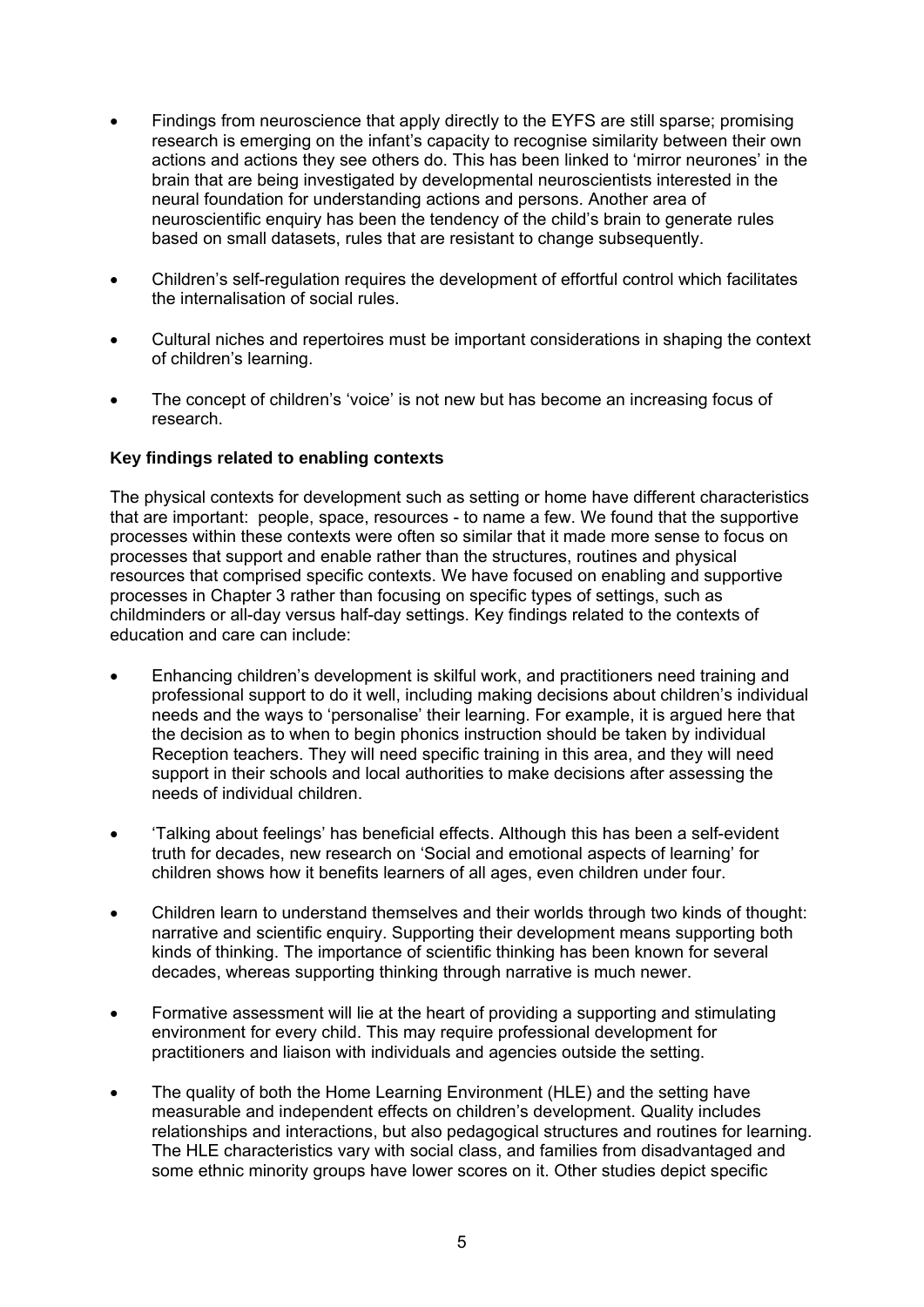- The art of early years practice is getting the balance right between guided and self initiated learning, either in homes or in settings. There have always been debates about this balance but nowhere have they been as heated as in the context of phonics learning and instruction for children in the Reception class, a debate that spans three decades.
- Some new research has focused on specific practices to link home and setting, e.g., shared, home-made books, DVDs and photo albums. This new research has shown the benefits of such practices.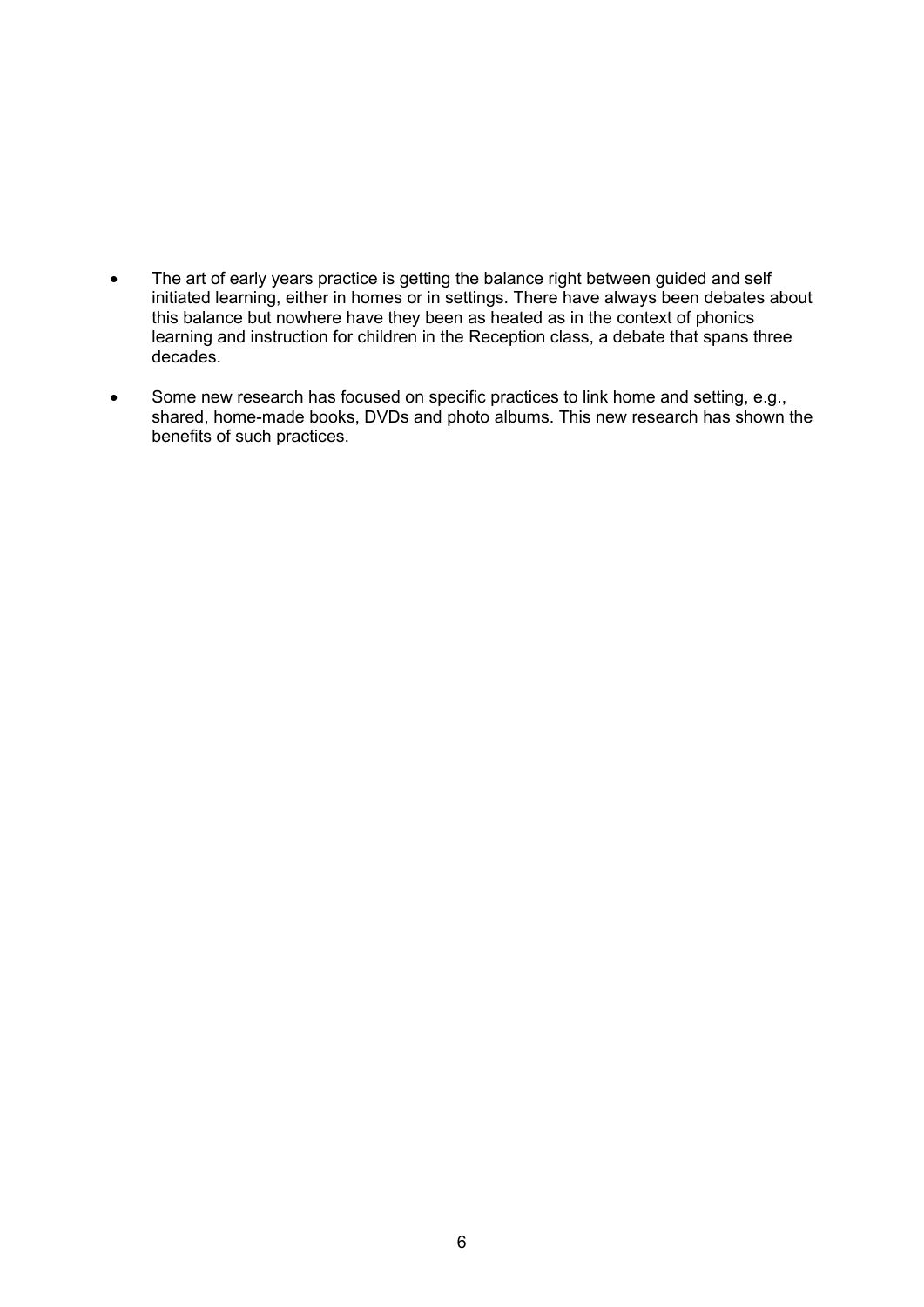### **Chapter 1 - Introduction and Methodology**

### **1.1 Background to the study and key findings**

The Secretary of State for Children, Schools and Families announced in June 2008 a review of the Early Years Foundation Stage (EYFS) for 2010; the purpose of the current report was to provide part of an evidence-base to inform this review.

Since 2000, the pace of change within early years has been rapid: encompassing an expansion of pre-school education and care with the focus on increasing the number of places and considerable innovations in the development of curriculum initiatives in early years. Specifically, the Early Years Foundation Stage (EYFS) framework, published in March 2007 and implemented in September 2008 builds on and replaces the non-statutory Birth to Three Matters guidance (DfES, 2003), the Foundation Stage curriculum for three and four year olds (QCA, 2000), and the National Standards for Day Care (Sure Start, 2003). These developments are set within a context of wider policy change that has led to an expansion of places for funded free pre-school education available to children and families, from an earlier age. These developments, coupled with the increasing number of children transferring to school at the year they turn five, raises many questions about the age appropriateness of the curriculum on offer. In addition, the multiplicity of settings where this provision is available across both the maintained and private, voluntary and independent sector raises additional questions about the appropriateness of the curriculum in different contexts and the ability of these contexts to support worthwhile learning opportunities for children. Specific initiatives such as Children's Centres explicitly combining care and education call for the further interrogation of the curriculum implementation in practice. Although the purpose of this review is not to examine the range of policies for children and families; it is important to recognise that the EYFS sits in a wider policy context and on occasion the report will make reference to this.

### **Key Findings of the Review**

### **Key findings related to children's development**

Although the literature reviews have been carried out according to 'domains' of child development, there is striking overlap between findings across domains, especially as they relate to the supportive processes for development. Most of these supportive processes take place across all the contexts of development, e.g. contingent responding to children's actions that is attuned to the individuality of the child. Some enabling processes take place most often in early years settings, e.g., planned play activities related to a story shared by the whole group. Another overlap relates to the EYFS domain 'Creative Development'. Although there is a small and unique body of research on specific aspects of this domain, it was decided to deal with creativity within several domains, especially 'Knowledge and Understanding of the World' and in 'Problem Solving, Reasoning and Numeracy'.

- Children are born without a sense of self; they establish this through interactions with others (adults, siblings and peers) and with their culture.
- Children thrive in warm, positive relationships characterised by contingent responses. The 'warmth' of relationships is not a novel concept but there is new research on the importance of contingency.
- Play is a prime context for development. Again, this is not new, but there are now studies on different kinds of play, especially the ways it can be enriched by guiding, planning and resourcing on the part of the staff in settings.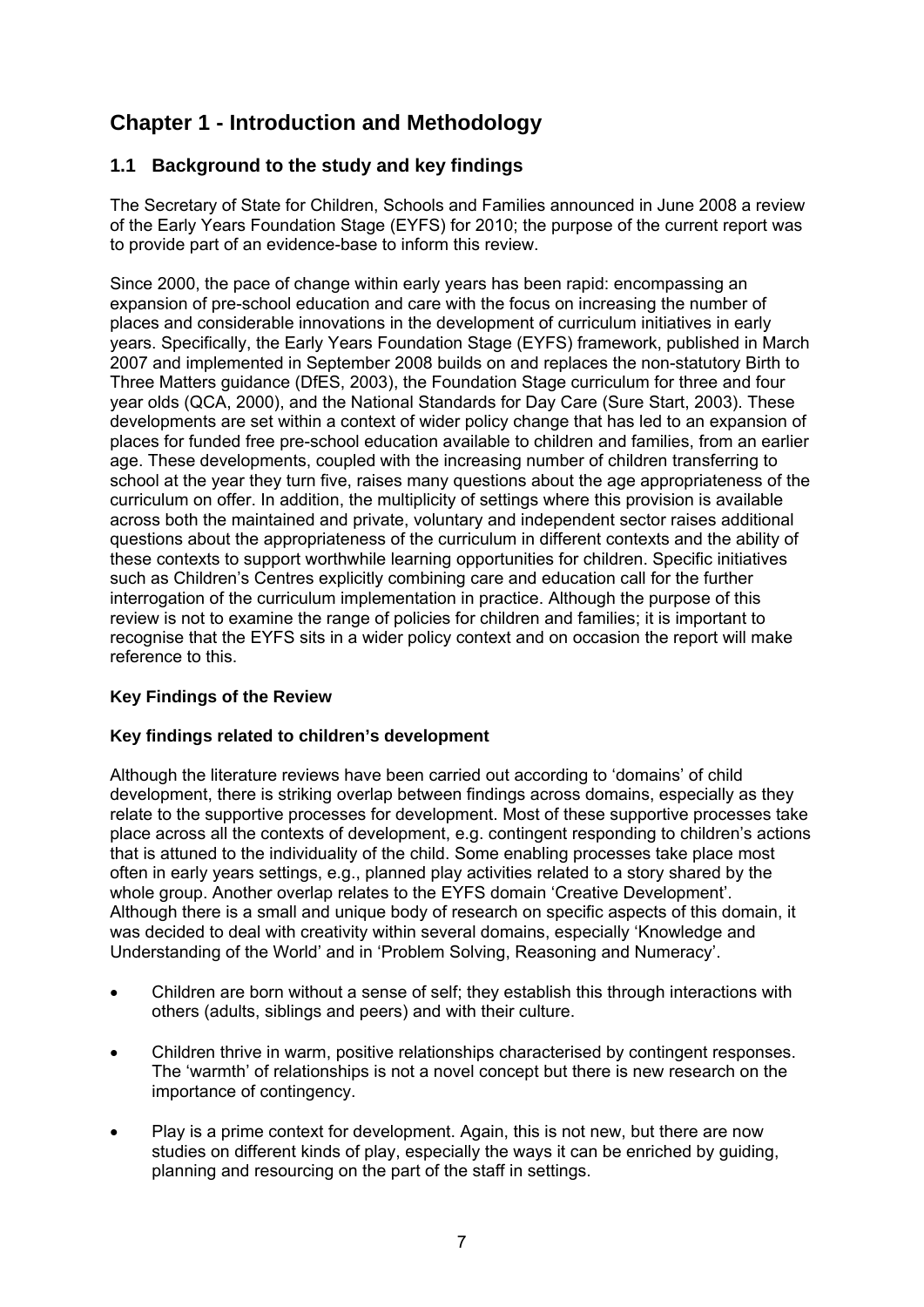- Conversation is another prime context for development of children's language, thinking but also their emotions. Again, the vital role for talk and conversations is not new. However, we now know more about the two broad types of conversation; one serves to confirm a child's understanding or feelings, while the other elaborates and extends that understanding.
- Narrative enables children to create a meaningful personal and social world, but it also is a 'tool for thinking'. It is most effective when children are encouraged to form their own accounts, rather than passively accepting those of adults.
- In enhancing children's thinking, it is more important to aim at depth and not breadth. Deep understanding is more important than superficial coverage.
- Early years curriculum needs to provide opportunities for problem solving to develop logico-mathematical thinking rather than only focusing on context specific elements.
- Children's phonological skills are important in learning to read but so is vocabulary. Phonological skills at age 5 are better predictors of reading at the age 7 than at the age 11. Vocabulary at age 5 is a better predictor of the more complex tasks of reading at age 11.
- Developmental theories such as those of Piaget have been linear, with children following similar pathways to adulthood. This is embodied in the 'stepping stones' in the EYFP. New theories assume that development proceeds in a web of multiple strands, with different children following different pathways.
- Findings from neuroscience that apply directly to the EYFS are still sparse; promising research is emerging on the infant's capacity to recognise similarity between their own actions and actions they see other do. This has been linked to 'mirror neurones' in the brain that are being investigated by developmental neuroscientists interested in the neural foundation for understanding actions and persons. Another area of neuroscientific enquiry has been the propensity of the child's brain to generate rules based on small datasets, rules that are resistant to change subsequently.
- Children's self-regulation requires the development of effortful control which facilitates the internalisation of social rules.
- Cultural niches and repertoires must be important considerations in shaping the context of children's learning.
- The concept of children's 'voice' is not new but has become an increasing focus of research.

### **Key findings related to enabling contexts**

The physical contexts for development such as setting or home have different characteristics that are important: people, space, resources - to name a few. We found that the supportive processes within these contexts were often so similar that it made more sense to focus on processes that support and enable rather than the structures, routines and physical resources that comprised specific contexts. We have focused on enabling and supportive processes in Chapter 3 rather than focusing on specific types of settings, such as childminders or all-day versus half-day settings. Key findings related to the contexts of education and can include: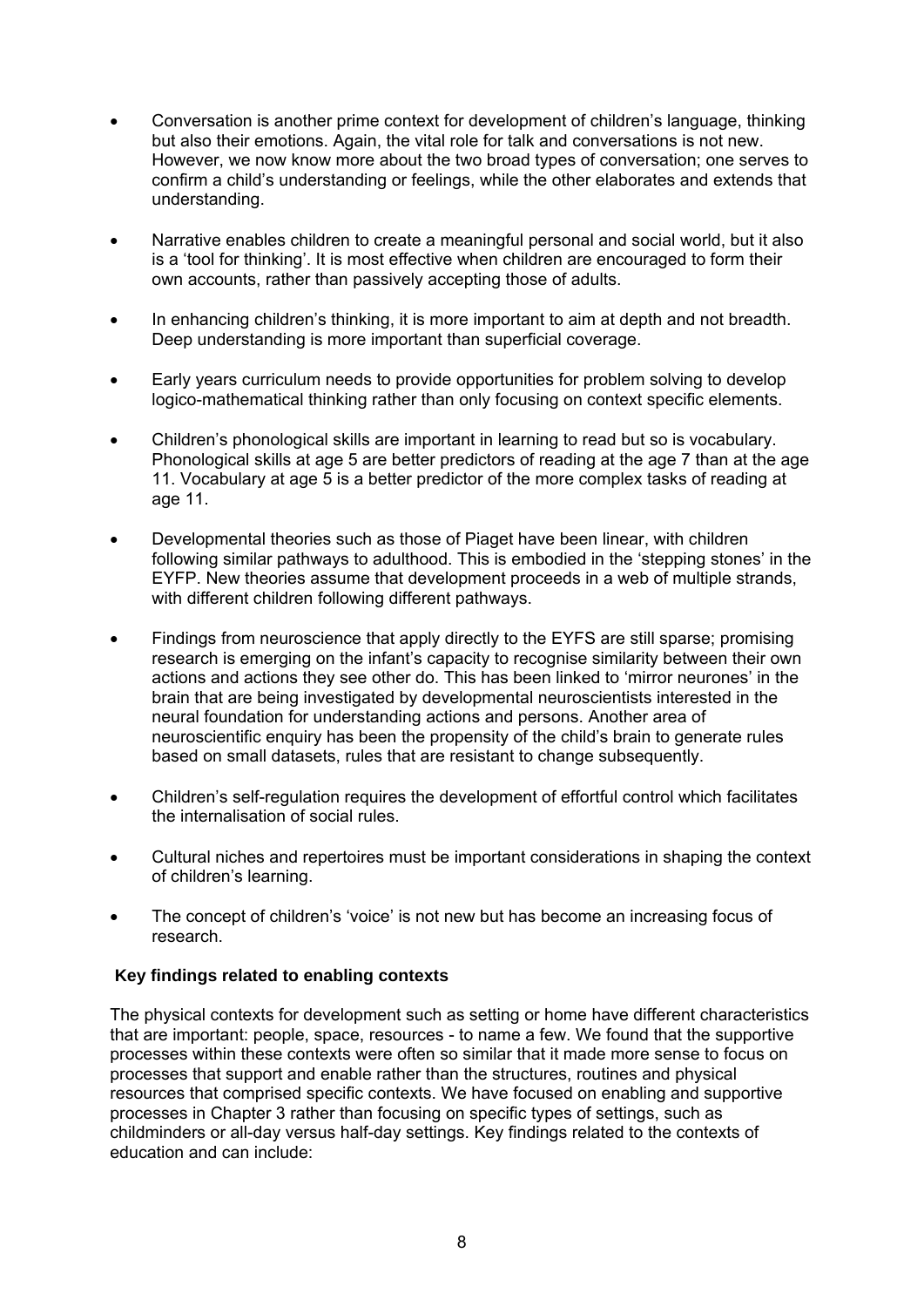- Enhancing children's development is skilful work, and practitioners need training and professional support to do it well, including making decisions about children's individual needs and the ways to 'personalise' their learning. For example, it is argued here that the decision as to when to begin phonics instruction should be taken by individual Reception teachers. These will need specific training in this area, and they will need support in their schools and local authorities to make decisions after assessing the needs of individual children.
- 'Talking about feelings' has beneficial effects. Although this has been a truism for decades, new research on 'Social and emotional aspects of learning' for children shows how it benefits learners of all ages, even children under four.
- Children learn to understand themselves and their worlds through two kinds of thought: narrative and scientific enquiry. Supporting their development means supporting both kinds of thinking. The importance of scientific thinking has been known for several decades, whereas supporting thinking through narrative is much newer.
- Formative assessment will lie at the heart of providing a supporting and stimulating environment for every child. This may require professional development for practitioners and liaison with individuals and agencies outside the setting.
- The quality of both the Home Learning Environment and the setting have measurable and independent effects on children's development. Quality includes relationships and interactions, but also pedagogical structures and routines for learning. The HLE characteristics vary with social class, and children from disadvantaged and some ethnic minority families have lower scores on it. Other studies depict specific activities that more advantaged families engage in with their children, increasing the well known social gap that is related to income and parental education. A major theme related to literacy (but also to other areas of development) is the 'home teaching' provided by more advantaged parents. For children who do not experience this kind of home stimulation, an early years setting can compensate, at least in part, through direct work with children and through parental support.
- The art of early years practice is getting the balance right between guided and self initiated learning, either in homes or in settings. There have always been debates about this balance but nowhere have they been as heated as in the context of phonics learning and instruction for children in the Reception class, a debate that spans three decades.
- Some new research has focused on specific practices to link home and setting, e.g., shared, home-made books, DVDs and photo albums. This new research has shown the benefits of such practices.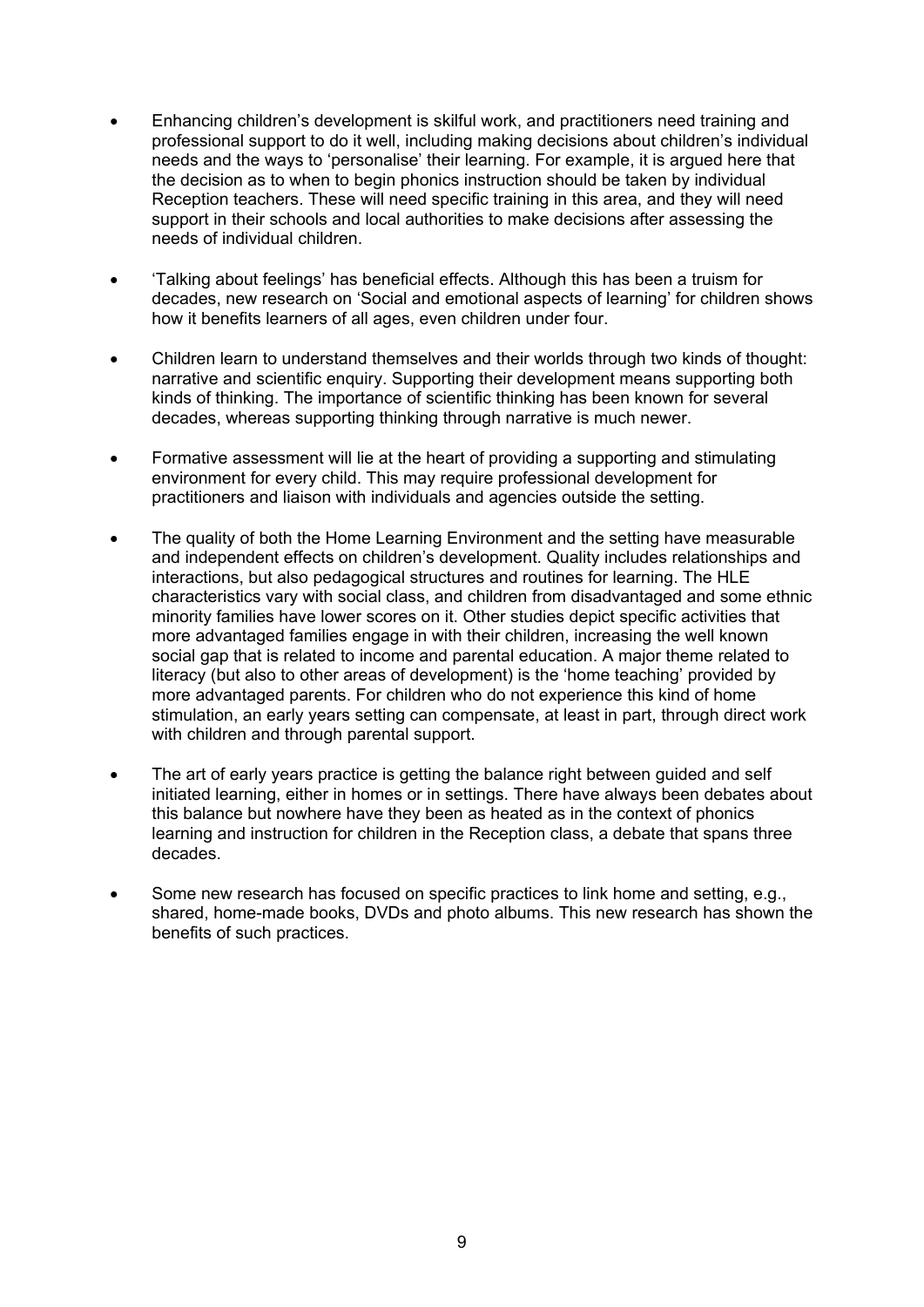### **1.2 Methodology**

### **Aims and strategy of the review**

The purpose of the review was to consider the primary and secondary literature related to children's development and the contexts that best support it. The focus was on research findings published since 2000 as the ultimate goal was to update, rather than to repeat, the evidence base on which the EYFS was originally based. This included the Birth to Three Matters Review (David et al., 2003). It should be noted that some seminal publications prior to this date were included as and when appropriate. The timeframe was too short, three months, to permit a detailed review of the voluminous primary literature. Therefore, a dual strategy was adopted combining primary searches by the team as well consultation with experienced developmental psychologists (via the British Psychological Society's Developmental Section) and of course tutors on a range of Early Childhood courses around the country (via the Early Childhood Studies Degree Network). Our literature searches were thus deepened and guided by the advice of psychologists, course tutors and scholarly experts who have been working over the last decade searching the research literature.

### **Objectives of the review**

Specific objectives were:

- 1) To identify and review evidence in respect of the process of development for children from birth to age five. Studies of cognitive, social, emotional and brain development were the principle foci.
- 2) To identify and review evidence of findings pertaining to the distribution of children development at the end of the academic year in which they turn five years old.
- 3) To review the evidence that identifies the best supportive contexts for children's early learning and development. This focused on interaction and relationships as well as physical surroundings.
- 4) To identify, where appropriate, international comparative evidence in relation to objectives 1- 3.
- 5) To identify, where appropriate, substantive gaps in relation to objectives 1-3.
- 6) To link the findings and the conclusions of objectives 1-5 to the Early Learning Goals and the areas of learning within the EYFS.

### **Methodology**

The review was conducted in the following stages:

### *Stage A: Identify themes, generate key words, and early searches of the literature*

- 1) A preliminary exploration of significant national and international reviews and key publications was conducted to draw out key themes to inform this study (David et al 2003; Bertram & Pascal, 2002; Alexander, 2008; Shonkoff & Phillips, 2000). These were cross-referenced with existing terminology that appeared in curriculum documents for the 0-5 age range since 2000. From this preliminary exploration a list of key words was proposed.
- 2) The list of words was shared and agreed with the DCSF officials.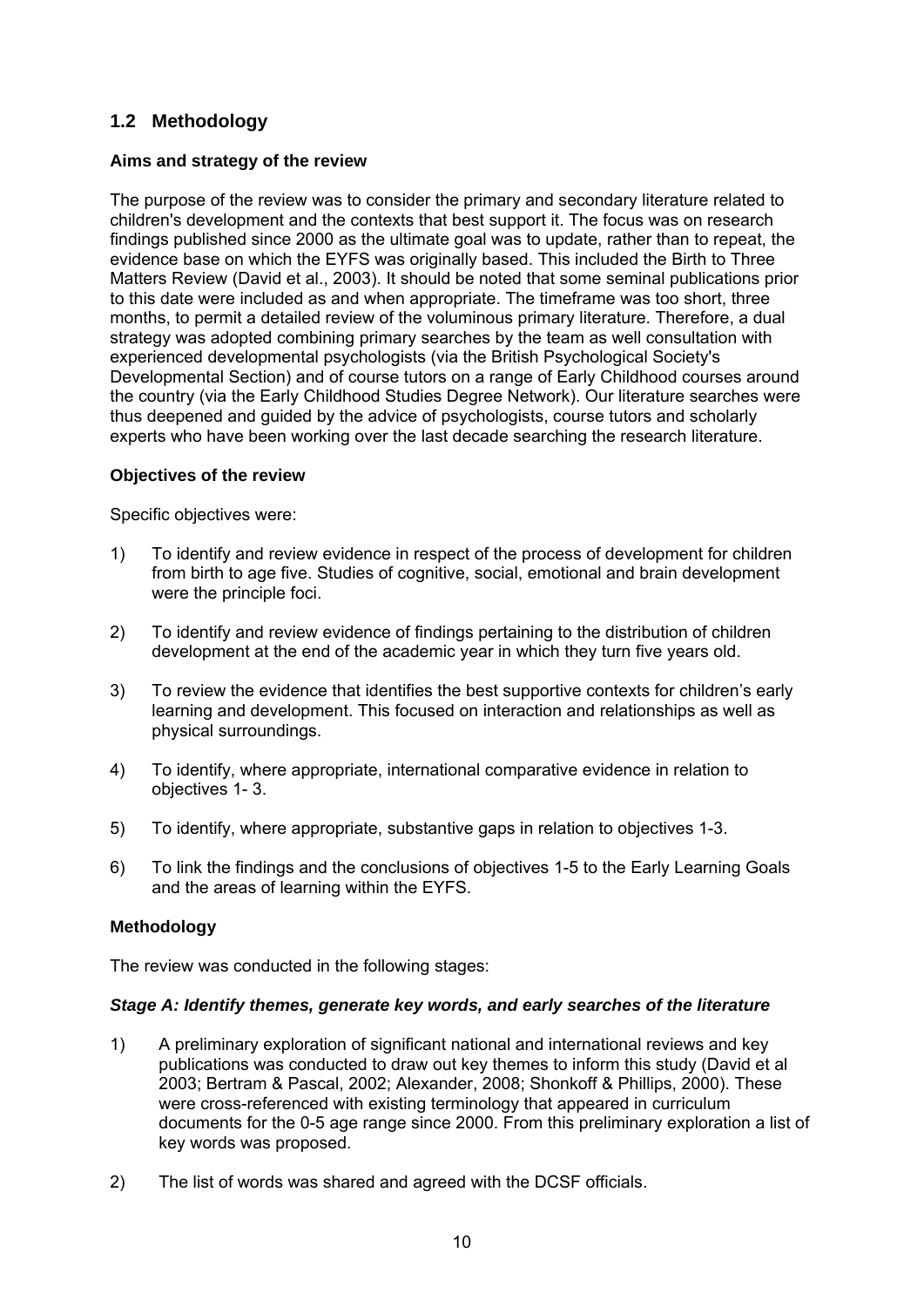- 3) A short one page questionnaire (Appendix A) was emailed to named members of relevant professional and academic organisations (for example the British Psychological Society - Development Section; the British Educational Research Association Early Years SIG; The Early Childhood Course Tutors Network). This questionnaire had a dual purpose: first, to elicit a list of important research papers since 2000 and second, to cross-check the key words previously identified by the present research team.
- 4) Initially a series of face-to-face interviews were planned with key national and international experts and other key partners. However, it was subsequently decided that it was more beneficial for the study to carry out telephone interviews and correspond by email to enable a greater number of experts to be consulted. In total the team received 12 replies from our experts' consultations.

### *Stage B: Appraise and evaluate the literature*

- 1) A template was devised to summarise the selected literature (Appendix B).
- 2) Fortnightly meetings between the team members took place to ensure that the key words allowed us to illuminate the evidence in the best way.
- 3) A common template was used to frame our thinking.
- 4) Both international and national resources were used and key books and journals in the fields of development psychology as well as Early Childhood Care and Education were accessed and reviewed.

### *Stage C: Synthesise the implications of the review findings in relation to EYFS*

- 1) Synthesised the new research evidence against the objectives of the proposal.
- 2) The principal findings were mapped to the domains of the EYFS.
- 3) Highlighted gaps in research.

The review was conducted in a collaboration between the Department of Education, University of Oxford and the Westminster Institute of Education, Oxford Brookes University. The duration of the review was three months (April to June 2009). The geographical proximity of the two departments enabled a process of iterative internal reviews within the team. In addition, specialist reviewers were recruited where appropriate.

### **Theoretical approach**

The review was carried out within a 'constructivist approach to development' (Rogoff, 1990, 2003). This was enhanced by new research from neuropsychology that informs our understanding of both brain development and supportive environments to nurture it (Blakemore & Frith, 2005). In so doing, the report recognised recent conceptualisations of development for example the notion of dynamic systems.

The literature review focused primarily on research within the 'interactionist' tradition that conceives of development as located within nested social contexts (Bronfenbrenner, 1979). Thus development is constrained and elaborated by cultural contexts and by the architecture of the brain. These nested social contexts include the impact of close family on development and therefore underscores the vital role of parents in supporting children's learning. The further context of neighbourhoods was included in line with Bronfenbrenner's account. A key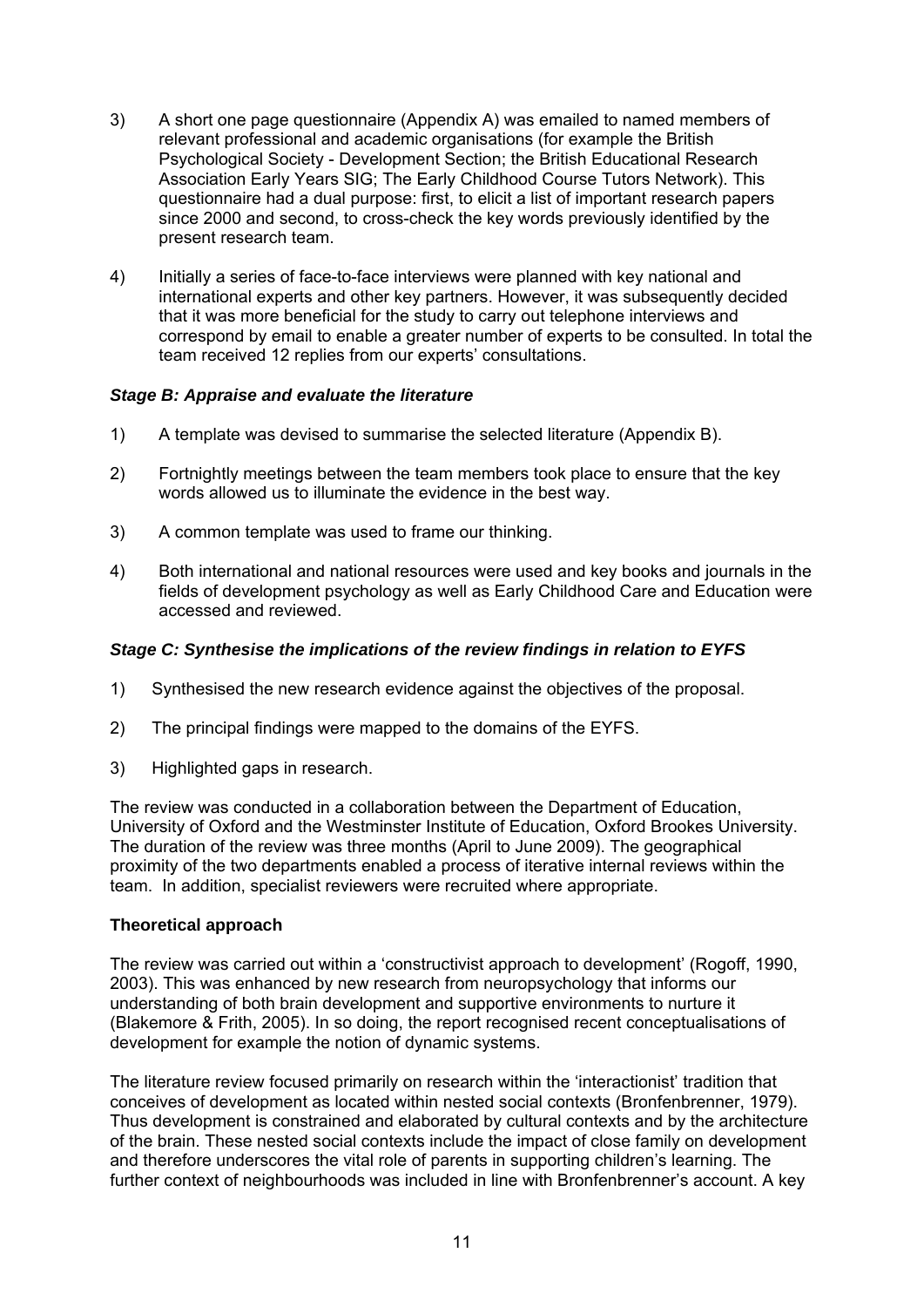influence in the recent decades is the work of Vygotsky (1978) which stresses the role of the social and cultural context in children's' development. The current literature review does not explicitly review his theories as they are already well established. However, the influence of Vygotsky's socio-constructivist account of learning is evident throughout the review in the repeated evidence of the influence of the social context on learning.

Figure 2.1 represents the adopted theoretical approach of the review. In keeping with the Bronfenbrenner model, it locates the developing child in the centre. The inner and middle circles include the child's family whether this is a nuclear, extended, single or multiple family contexts, and the settings for children who attend any type of childcare not carried out by family members. The outer circle is the neighbourhood where the child both lives and may also attend such provision. Myers (1992), elaborated on the Bronfenbrenner model by delineating the factors that may influence the child's development within any or all of these relational contexts.

These include relational factors such as the types of interactions and communication that a child experiences and who these people are (family friends, early years practitioners, peers and neighbours). Myers also describes the impact of the physical environment and the resources available for example the space, amenities and materials. Other facets of the learning environment are the types of routines and special events that shape children's lives. All these are influenced by policies and cultural characteristics (value systems, beliefs etc).

In the figure below these influences have been shown by the arrows that can be seen to operate within all the ecological domains. For example, the role of relationships is vitally important for children's socio-emotional development as well as for their language development.



**Figure 2.1 - The contexts of children's development**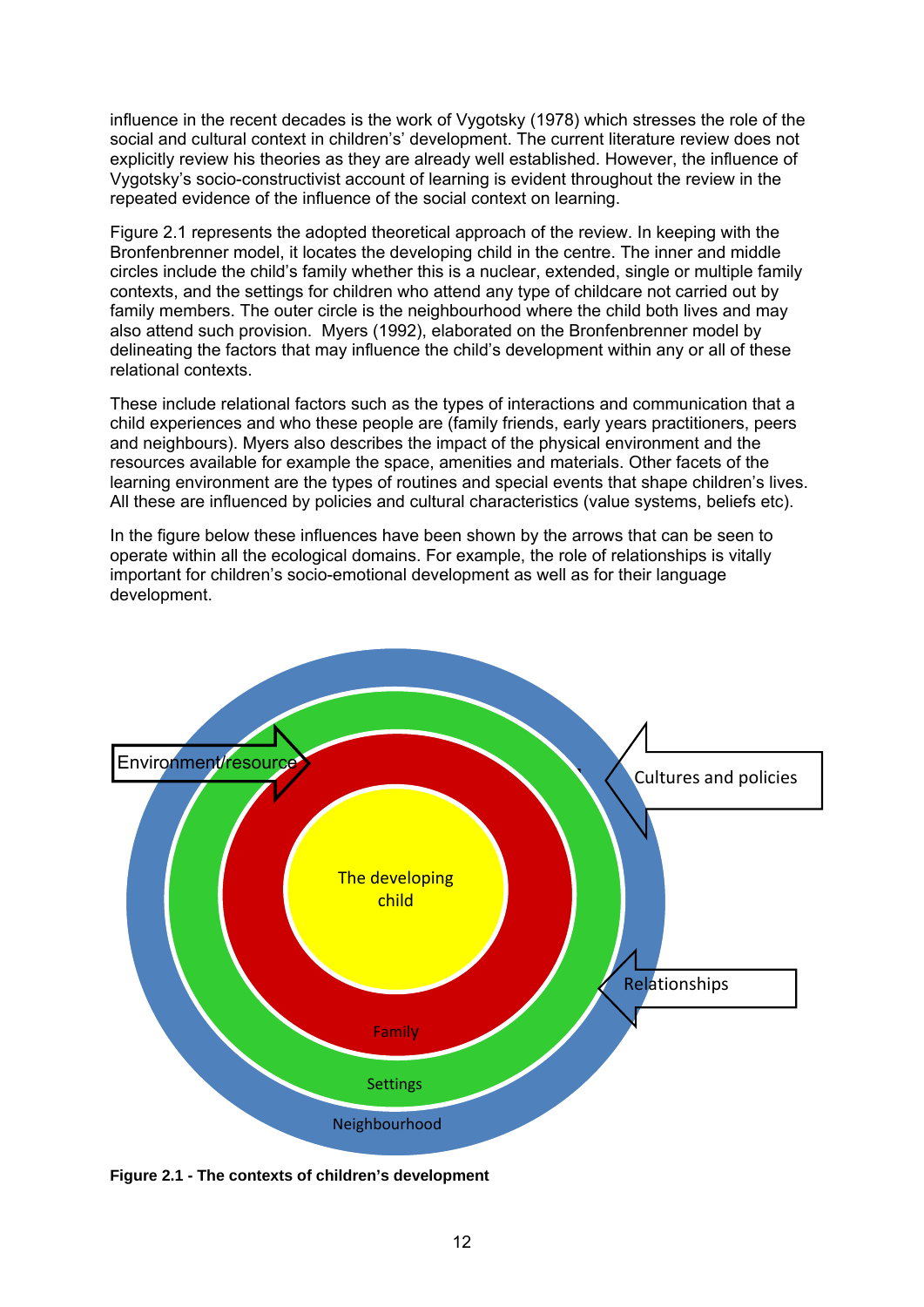### **Framework of the report**

In keeping with this theoretical approach the first part of the review explores the 'developing child' at the centre of a series of relationships. In so doing, it covers the processes of children's cognitive, social, emotional and brain development from birth to the end of the year they turn five. This incorporates a section for each domain of the EYFS (Personal Social Emotional Development, Communication, Language and Literacy, Problem Solving Reasoning and Numeracy, Knowledge and Understanding of the World, Physical Development and Creative Development). Within each domain themes such as family, settings and neighbourhood environments, international comparisons, and brain development are included as relevant. Research on brain development appears across sections where it impacts on particular domains. This division should be seen as organisational and it does not imply that development can be compartmentalised so readily. Nor should the focus on developmental goals be taken to imply that the EYFS principles are not central to the analysis of the literature. Clearly, a *unique child; positive relationships; enabling environments and learning and development* are concepts that are embedded within the review but they are not used as organising principles for the review.

The second part of the review relates to the enabling contexts of development; the relationships, the environmental resources and the broader cultural and policy context. Any literature review may reveal gaps in knowledge and understanding and where considered noteworthy these are noted in the report.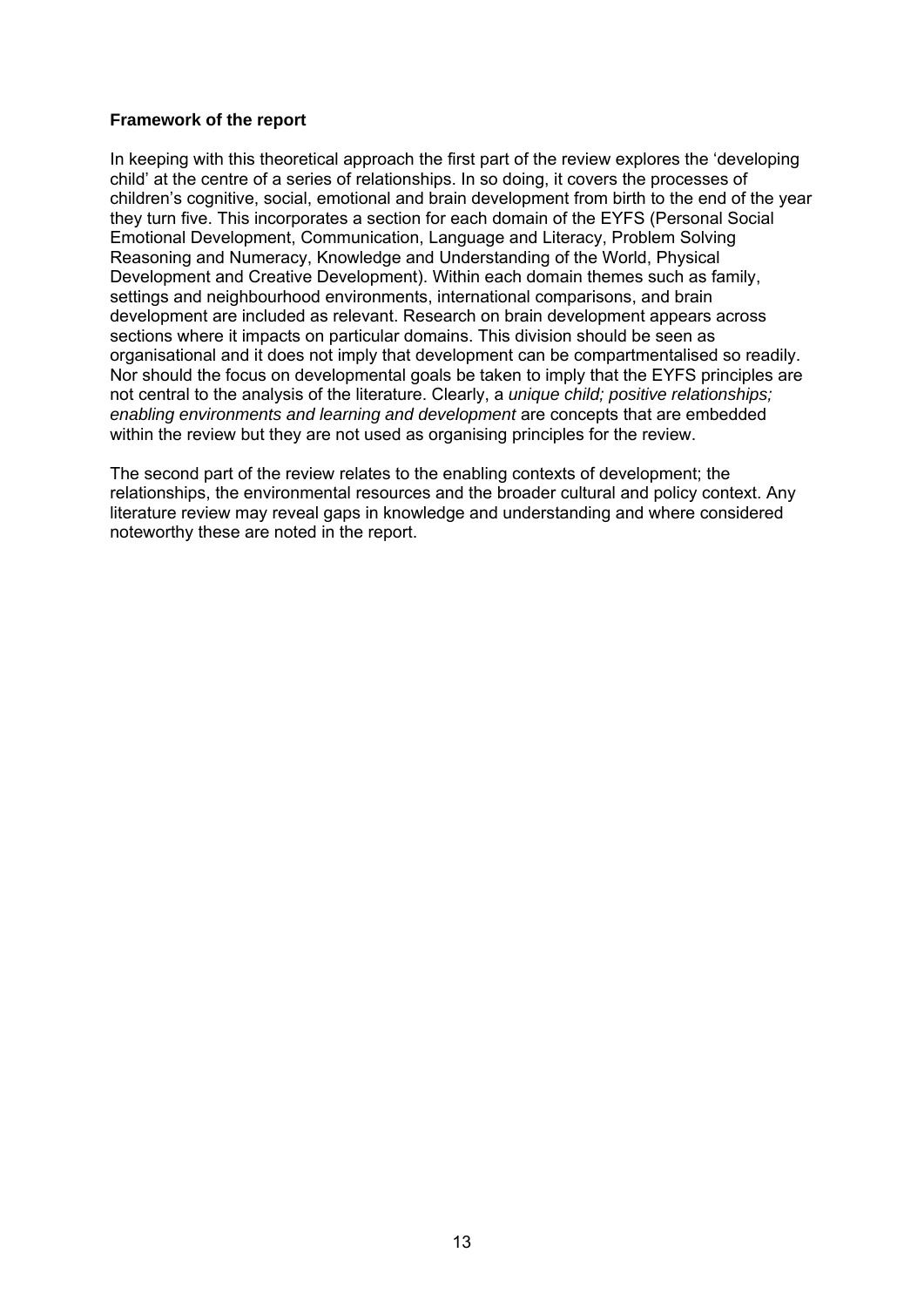### **Chapter 2 - The developing child**

This review takes a holistic view of a child's development. Although structured by domain of the EYFS, the developmental accounts in this chapter (sections 2.1 to 2.6) should be read as complementary and interconnected rather than in isolation. Inevitably, the extent of the literature evidence post-2000 dictates the relative scope of each section but neither the order nor the length of any one section indicates any hierarchy of significance.

Each section begins by presenting the existing EYFS requirements. This is followed by a synopsis of recent literature relevant to these requirements. Key findings are highlighted within each domain's section. This will facilitate the planned independent review to determine any restatement or changes to the requirements that may be necessary.

### **2.1 Personal, Social and Emotional Development**

*Children must be provided with experiences and support which will help them to develop a positive sense of themselves and of others; respect for others; social skills and a positive disposition to learn. Providers must ensure support for children's emotional well-being to know themselves and what they can do. EYFS, p.22 [http://www.standards.dfes.gov.uk/eyfs/resources/downloads/card4\\_5.pdf](http://www.standards.dfes.gov.uk/eyfs/resources/downloads/card4_5.pdf)* 

For organisational simplicity cognitive and language development and social and emotional development are reported separately in this report but it is essential to remember that a child's development is in fact holistic in nature. There is considerable interaction between emotion and cognition in seeking to understand children's social behaviour (Lemerise & Arsenio. 2000; Halberstadt et al., 2001a, 2001b; Denham et al., 2002). In section 2.4 of this report, for example, the extent to which babies seemed predisposed to respond to and connect with those around them is noted in accounts of children's development of a theory of mind (Meltzoff, 2004). Gopnick et al. (1999, p 194) suggest that the brain can be thought of a 'social brain'. In their book '*How babies think*' they present a synopsis of findings that reveal that from birth babies can discriminate human faces and voices form other sensory stimuli and babies prefer these human qualities to other stimuli. Within a few days of birth they are discriminating familiar people, such as their mother from others. By 12 months old they are quite clearly referencing and matching their actions such as gazing and pointing to the actions of those around them. Such observations suggest mutuality between different aspects of development and in the account of recent research regarding children's personal social and emotional development that follows this is apparent in many different ways.

As with all the developmental areas covered in this report the potential literature base is vast and the studies and findings highlighted are summative and indicative rather then comprehensive. The account starts with a reprise of the influential theory of Attachment (Bowlby,1953, 1969, 1973, & 1980), focusing on the importance of early relationships for young children development and recent findings regarding the implications of attachment theory for the organised day-care of young children. Subsequent sections consider research regarding the emotional development of children, developing their capacity for selfregulation of emotion and behaviour and the growing distinction of the self from others. There is a brief discussion of the child's development of a theory of mind, their social cognition, which focuses on the child's socio- emotional awareness in relation to others. How this translates into their interaction with peers is then considered. The final section presents an overview of the different ways in which interactions between the child and those around them have been conceptualised, which may have implications for the ways in which the care and education of our young children are structured and implemented.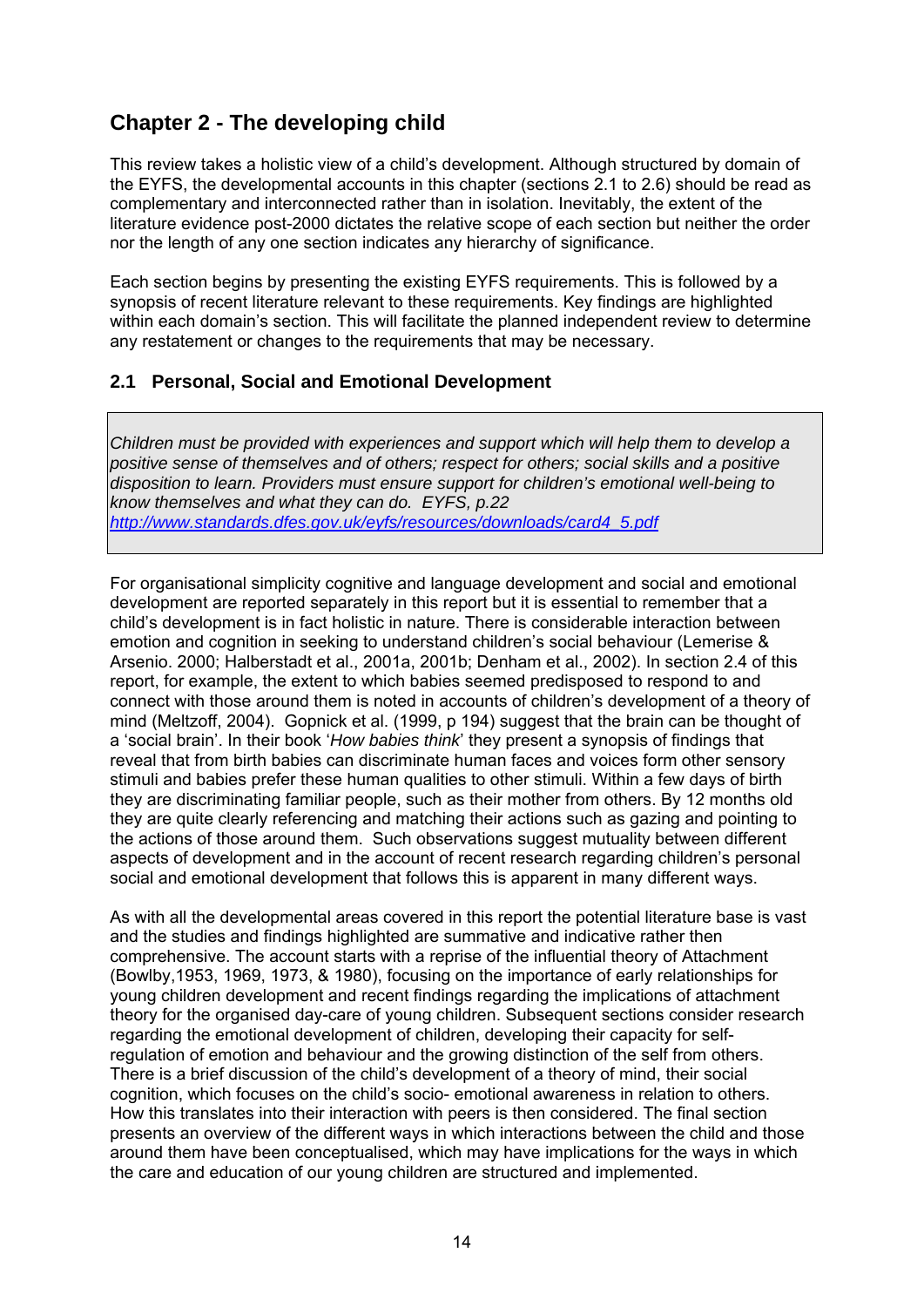### **Attachment**

One of the seminal theories of early childhood development is Bowlby's theory of attachment (1953, 1969, 1973, & 1980). Bowlby saw attachment as an evolutionary based and innate process whereby the development of a strong nurturing bond between mother and child is formed during early infancy. By 7-9 months it is well established and is strongly manifest in the separation anxiety that infants of this age will display when separated from their primary caregiver. It is further argued that this first important attachment relationship serves to provide the child with a secure emotional base that may have a significant bearing on their future emotional and social development (Ainsworth et al., 1978). Although the major focus of the literature on attachment has been on the mother-child bond, and indeed this very tight focus has often been used to critique the concept, key proponents of the theory have acknowledged the possibility of other attachment figures in a child's life (Ainsworth et al., 1978).

Despite various critiques and re-visitations, the significance of the theory of attachment as a 'grand theory' of development continues to be recognised (Waters & Cummings, 2000) and was previously foregrounded in the review of the literature conducted for the Birth to Three Matters Framework (David et al., 2003).

### **The Impact of attachment on development**

Security of attachment between mother and child has been linked to a range of socioemotional outcomes including early conscience development (Laible & Thompson (2000), emotional understanding (Kochanska, 2001a; De Rodney & Harris, 2002), pro-social understandings and self -regulation (Kochanska, 2002; Kochanska et al., 2004). Belsky & Fearon (2002) reinforce the importance of early secure mother-infant attachment for a range of pro-social & school readiness outcomes but also show that *early* insecure attachment can be mitigated by subsequent high-sensitive mothering. This suggests that later experiences can moderate the effect of earlier ones.

The dynamic nature of attachment security is emphasised by Thompson (2000). He argues that rather than being a fixed dimension, it is better conceptualised as a 'developing representation' that can change in the light of the child's ever expanding understanding of their social world. This might be due to specific events such as the arrival of a new sibling or more generally by the child's increasingly sophisticated understanding of social relationships and social codes in the later preschool years.

### **Resilience**

Security of attachment has been linked to the child's developing, and ultimate, sense of self (worth) and in particular to the important concept of resilience. David et al. (2003, p.20) describe resilience as the extent to which 'some children are able to overcome the effects of negative events or experiences'. In their review of the literature David et al. concluded that a key factor enabling children to overcome adversity and challenging life situations was the presence of at least one '*very nurturing relationship*' (2003 p.23).

Since 2003 an important US longitudinal study, the *Minnesota study of risk and adaptation from birth to adulthood* (Sroufe et al., 2005) has been reported on. Spanning 30 years and following 180 children born into poverty from birth it was concluded that resilience in the face of adversity was not some '*invulnerability or other magical quality*' (p. 225) but rather it was borne of both '*a positive platform or balancing supports available later*' (p.227). The early years are identified as a momentous period of development and it is clear that early experiences with carers can form the positive platform that the authors refer to in the emergence of resilience. However, it is also stressed that given 'balancing supports' beyond early childhood it can be possible to mitigate the negative effects of early adverse environments.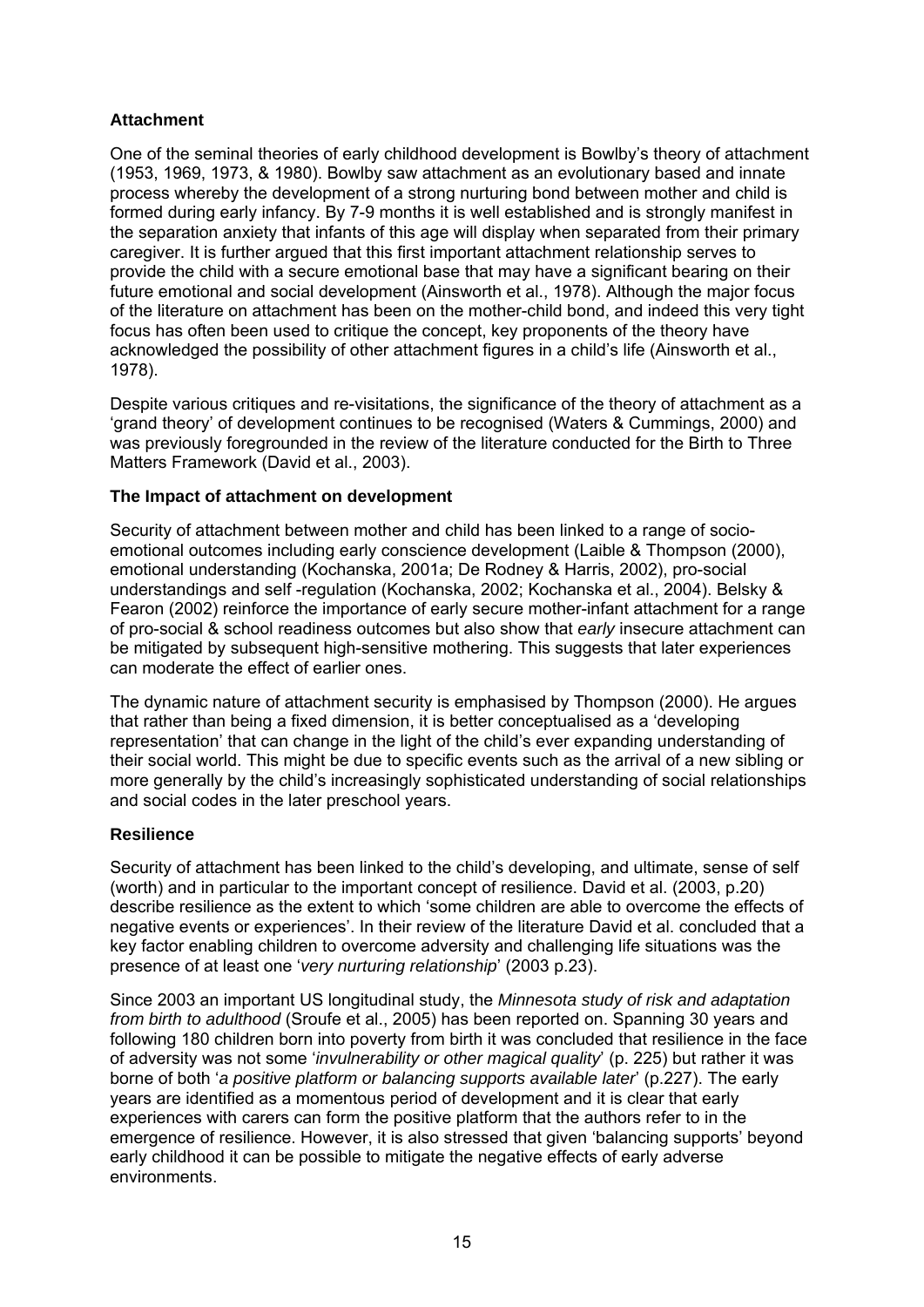The potential to overcome early deprivation - to exhibit resilience - has also been demonstrated in studies of Romanian children who had experienced severe early institutional based deprivation in their home country during the 1990s and were subsequently adopted into UK homes (Rutter et al., 2007). It is potentially significant that the adoptions occurred relatively early in their lives (before the age of 42 months) but follow-up studies at ages 4, 6 and 11 have evidenced 'marked catch-up' in their psychological functioning / well-being. Elsewhere Rutter (1999) notes the variation in individual susceptibly to psychosocial risk, suggesting that both temperamental and cognitive differences in individuals can contribute to this. Encouragingly however he notes that new experiences can offer positive "turning points" for children, and adults, who have previously experienced significant adversities, particularly where the new experiences "directly counter, or compensate for, some risk factor" (Rutter, 1999, p129). Furthermore, the ability to overcome adversity is enhanced when children have a range of coping strategies to call upon, and this may be something that they can develop with support and guidance. Rutter (2006) also suggests that "controlled exposure to risk" may help in fostering an ability to cope in future adversities.

### **Attachment and the childcare debate**

The implication of attachment theory for the provision of non-family based care; particularly for infants and very young children, continues to provoke widespread and hotly contested claims about the possibility of long-term negative impacts on children (Belsky, 2001). Since 2000 Belsky and colleagues have been involved in the analysis of the findings of the National Institute of Child Health and Human Development (NICHD) Study of Early Child Care in the USA. This major study followed over 1000 children from birth through to school age. Belsky's team (Belsky, 2006; Belsky et al., 2007) report that benefits are found for early child care in relation to linguistic and cognitive outcomes but there is also a link between greater exposure to centre-based care and (teacher reported) risks of externalizing (anti-social and aggressive) behaviours in children when they reach school starting age. In considering the effect of the quantity of childcare not carried out by family members, there is some evidence (Belsky et al, 2007) that, whilst there was no threshold effect in terms of a particular number of hours per week, there did seem to be a relationship between increased teacher reporting of externalising, or problem, behaviours, at 54 months of age and increasing hours per week in previous child care. However, by the time these children reached  $6<sup>th</sup>$  grade in school this effect had diminished to the point of being insignificant. It is also noted that this risk is not at a clinical level and that there are complex interactions between the quality, quantity and type of childcare experienced. The completed NICHD study report reiterates this interactive point, emphasising that: '*knowing simply whether a child was or was not ever in non–maternal care provided little insight into a child's development. Children who were exclusively cared for by their mothers did not develop differently than those who were also cared for by others*.' (NIH, NICHD, 2006, abstract).

Within the UK, not dissimilar overall findings emerge from the Effective Provision of Preschool Education (EPPE) study (Sylva et al., 2008) with social outcomes of pre-school education rather less beneficial than the positive effects noted for linguistic and cognitive outcomes. This is particularly so for boys in socially disadvantaged circumstances. However, an important element of the EPPE and related Researching Effective Pedagogy in the Early Years (REPEY) findings (Siraj-Blatchford et al., 2002) is the importance of adult / child relationships as an indicator of quality within the most effective settings. Here again is some resonance with the NICHD study, which noted the importance for positive caregiving of staff who were 'more educated' and 'held more child-centred beliefs about childrearing' (NICHD, 2000).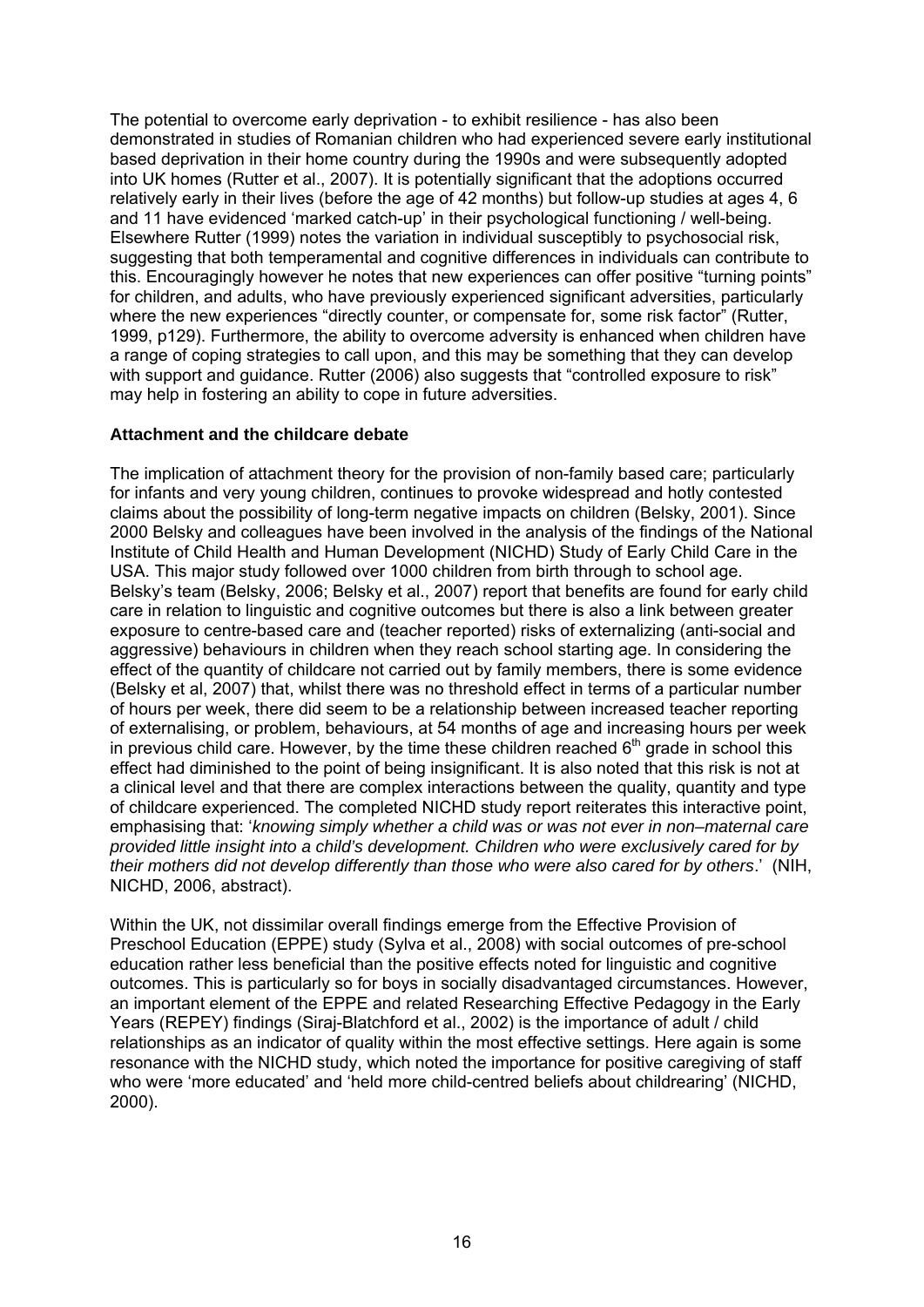### **Multiple caregivers**

In reviewing the literature on attachment relationships beyond the traditional mother- child dyad, Howes (1999) states that the key determinants as to whether a child forms a bond with non-maternal caregivers include:

1) Whether the caregiver provides both physical and emotional care

2) Whether that person is a consistent presence within the child's social network

3) Whether the caregiver has an emotional investment in the child.

In the context of care provided not by the members of the family, Howes points out that greater predictability in the pattern of interaction is enabled where a caregiver is consistently present for longer periods of time. Similarly Langston (2006, p.9) stresses that the importance to a child of '*a second or subsidiary positive relationship cannot be overstated*.'

### **The key person approach in early years settings**

One response to the implications of attachment theory and the importance of emotional warmth and security for young children has been to recommend the appointment of 'key persons' within settings (Elfer et al., 2003), such that specific carers are linked to specific children. It should be noted however that adoption of key person approaches can sometimes be problematic, for example if staff members are overly focused on their key children compared to other children in group, or when a child's Keyperson leaves a setting. There can also be emotional implications for practitioners, and indeed families, in forging very close emotional ties to particular children (Elfer, 2007a). Elfer therefore argues for the need for careful continuing professional development for staff around supporting the emotional needs of young children and of themselves as professionals (Elfer, 2007b).

### **The warmth and contingency of relationships**

The notion of contingency and responsiveness is evident in accounts of a child's emotional development. Writing of typical child experiences in the first year of life, Robinson (2003) notes, '*what others do with our feelings actively influences how we express them and in the early years, their effect is powerful*' (p.36). The sense here is that emotional warmth is even more powerful when it is genuinely responsive to the child's own emotions. She further stresses the importance of '*routine, familiarity and the presence of caring adults' in giving' sanctuary to a child*' (p.180). Laible and Thompson (2007), commenting on recent literature in the realms of early socialisation, offer further support for the power of a warm and mutually responsive relationship with adults and the importance of structure for young children '*who are seeking predictability and control to everyday experience*' (p.194).

The central significance of emotional warmth and affection in the development of young children is a recurring theme (Roberts, 2002; Dowling, 2005). Some authors such as Gerhardt (2004) make particularly striking claims for the centrality of emotional experiences in development. She suggests for example, '*cognitive processes elaborate emotional processes but could not exist without them*' (p.6). She further contends that babies need a '*caregiver who identifies with them so strongly that the babies needs feels like hers*' (p.23). Invoking a concept of *emotional flow*. Gerhardt makes connections to research on the development of the brain to support her contentions for the importance of love in development. She draws on a range of supporting studies to suggest that the neuronal connections within the brain are significantly related to emotional experiences, particularly in the latter half of the first year of life, and that different regions of the brain are particularly impacted by socio-emotional experiences at different times during the early years. Thus early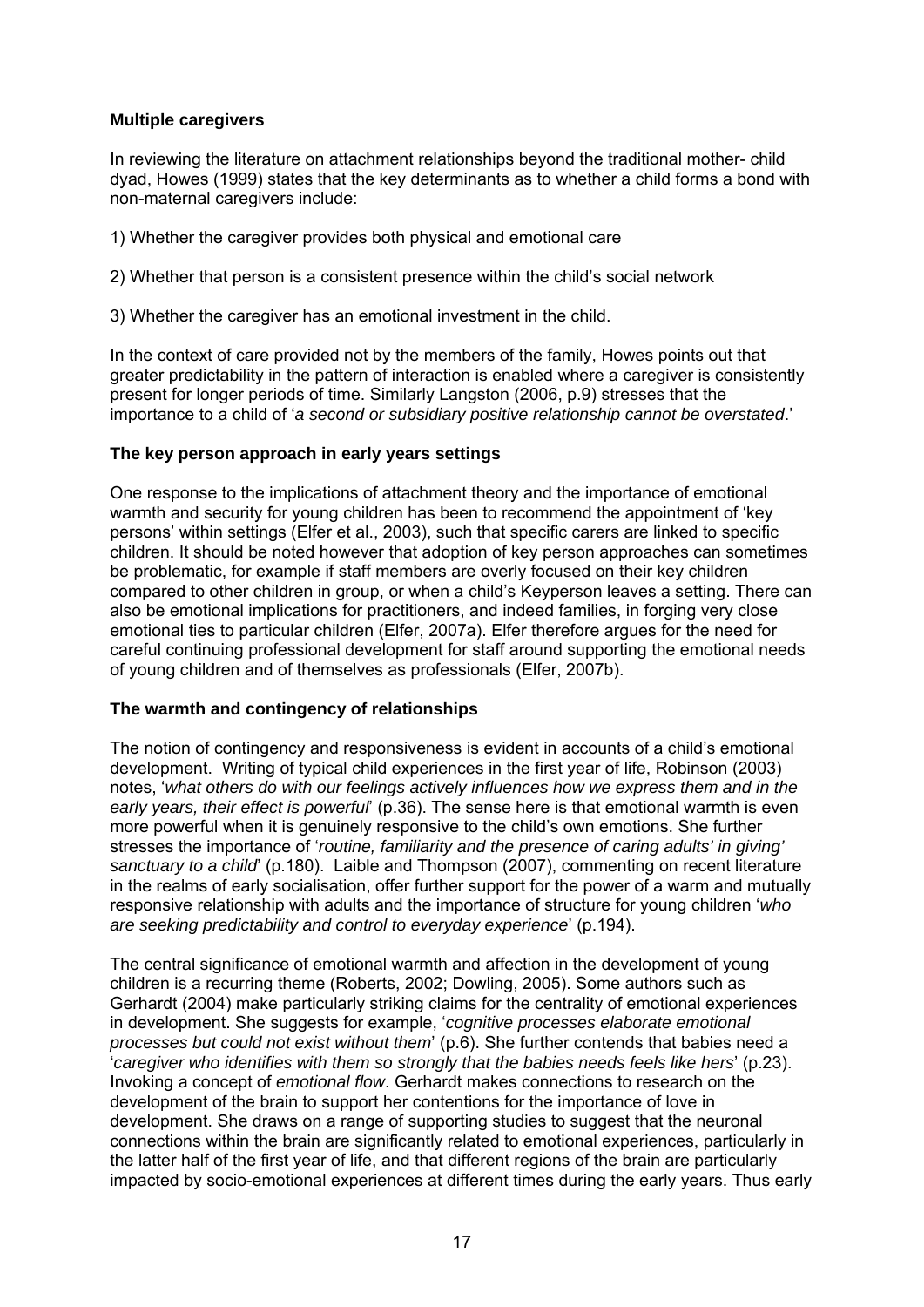experiences can serve to establish the physiological patterns of emotional response within a child's brain. She argues that they may even impact on the formation of important structures such as the hippocampus. The hippocampus is part of the limbic system within the human brain and is thought to serve important roles in relation to memory and emotion. Gerhardt argues that from the third year of a child's life the hippocampus will start to play a key role in the regulation of stress and thus early emotional experience may therefore have irreversible impacts on a child's subsequent ability to manage and respond to stress.

Elsewhere in the literature, researchers are less convinced of the established nature of such links and their irreversibility. Blakemore and Frith (2005) for example, note that there are some promising findings linking emotional responses to the biology of the brain but that these tend to be in relation to socio-emotional disorders such as autism and Attention Deficit Hyperactivity Disorder (ADHD) rather than as a means to explain more typical development. Nonetheless, the possible interface between emotional and neurological development is already posing some fascinating questions. The discovery of mirror neurones (Section 2.4) for example suggests the primacy of social-emotional experiences in a child's early learning about their world (Goswami & Bryant, 2007).

### **Emotional competence**

It is now commonly accepted (Banerjee, 1997; Denham et al., 2002) that children acquire an understanding of basic emotions such as happiness, sadness and anger during infancy and that more relational or social emotions such as empathy, guilt or shame do not develop until later in the preschool years. Denham et al. (2002) further note that during the preschool years the child faces the key task of managing their emotional arousal in the context of a widening social group that extends beyond the family. Thus, for example, they need to master social conventions around appropriate emotional display rules and allied to this, develop mechanisms to regulate their emotions.

Blair et al. (2004) studied 153 preschool age children over a three-year period. They found that over and above individual temperamental differences, the ability to cope with emotions was significant in encouraging the development of pro-social behaviours. In fact, the authors found that 'facing' emotional problems was beneficial, helping children to develop constructive emotional regulation skills. They suggest a number of possible interventions on the part of carers to support this, including: encouraging children to communicate and to discuss emotions, using stories and other fictional scenarios to aid in the understanding of the emotional preparative of others. It is suggested that such activities also promote trusting relationships between children and their carers, which positively impact on children's emotional awareness and self-regulation.

Eisenberg and Spinrad (2004) highlight the need to distinguish between emotional regulation that stems from others and that which is accomplished by the child alone. Campos et al. (2004) make a similar point, stressing that for infants, emotional regulation takes place in predominantly one to one relationships with primary carers and that at this early stage, the self- regulation of the infant is largely controlled by others. It is suggested that this is partly due to the infant's relative motor limitations. Campos at al highlight the concept of 'social referencing' in which infants are observed to look explicitly towards primary carers for clues as to how to respond socially and emotionally. The authors also discuss the importance of 'social biofeedback', which refers to the way in which exaggeration and mirroring of a child's expression by the adults closest to them can help to not only validate, but also shape the child's emotional regulation. They further note the role that language can play in transmitting important cultural messages about the appropriateness of emotional displays and behaviours.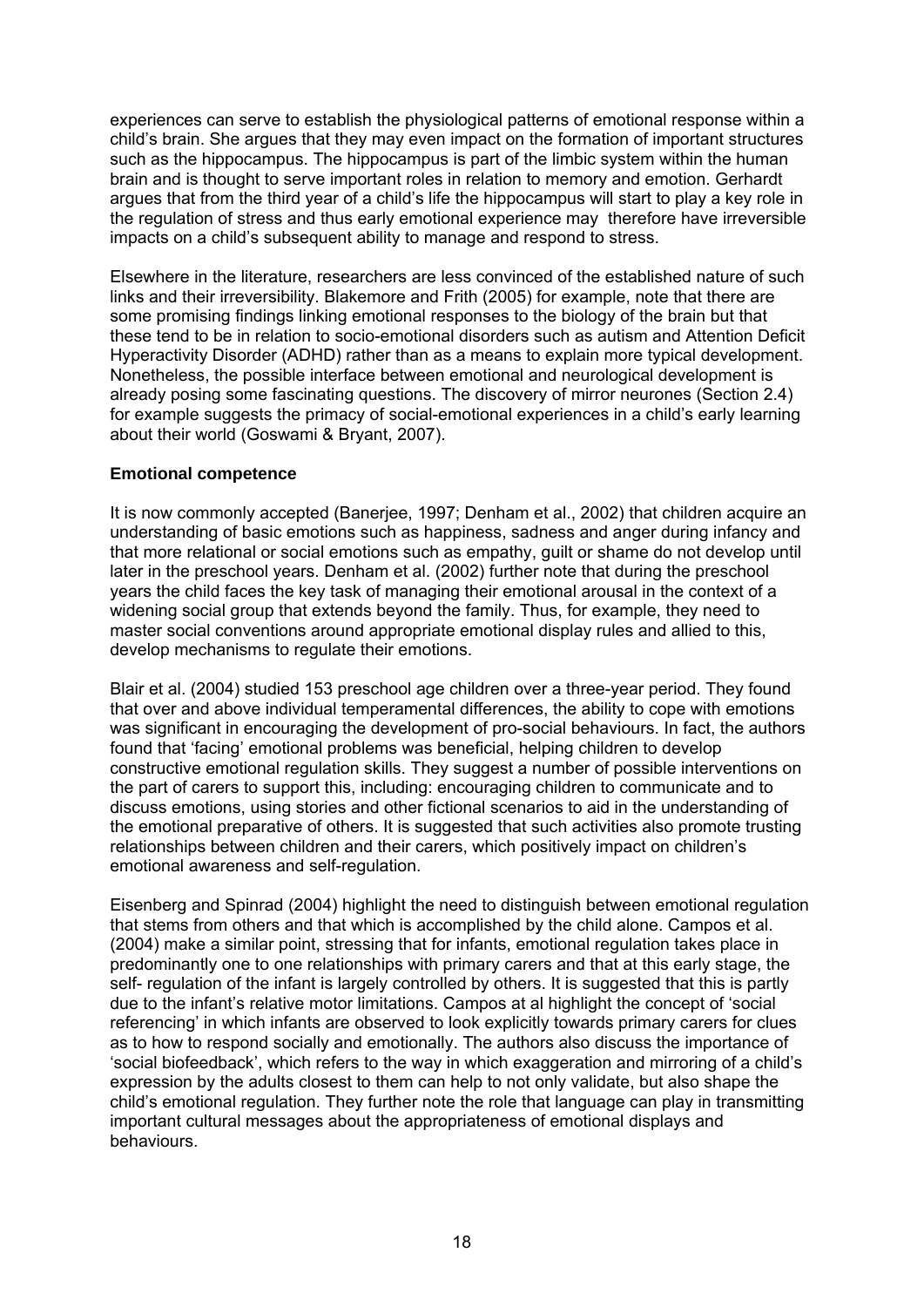The shift from reliance of others to self- regulation of both emotion and behaviours is an important developmental transition in the preschool years. This does not mean that adults have no role to play in helping children to manage and regulate their emotions as they move towards school age. Rather they may more deliberately support such development; Denham et al. (2003) for example, on the basis of their empirical work with 3-4 year olds suggest that, '*teaching about feelings may be especially helpful for children aged 4 years old and under*' (p.253). In a later review of literature related to emotional and social competences, Denham (2007) reiterates the benefits of parents and non-family caregivers explicitly continuing to help frame children's growing awareness of themselves in relation to others with the importance of discussing emotions being foregrounded once again.

### **Self-regulation and the development of moral understanding**

Turning from self-regulation of emotion to the self-regulation of behaviour, Kochanska has led a team of researchers in a series of significant and influential studies. Based on a major longitudinal study of 108 children, examining the development of self-regulation in the first four years of life, Kochanska, Coy and Murray (2001b) identify a distinction between situational and committed compliance. Though both involve cooperation with rules on the part of the child, situational compliance is a superficial compliance with an adults wishes usually when the adult is present whereas in committed compliance the child has accepted or internalised the external agenda and acts accordingly irrespective of an adult's presence. Kochanska et al. contend that this committed compliance is ultimately the more powerful since '*the child embraces the caregiver's agenda, and thus experiences compliance as selfgenerated and not interfering with striving for autonomy*' and is therefore more likely to lead to '*voluntary, thoughtful adaptive and effective self-regulation*' (p.1108). There is typically a transition from situational to committed compliance during the course of the first three years of life. It is important to note, as Schaffer (2006, p.200) points out, that some degree of noncompliance may also be important in development, particularly around the second year of life when the children are learning to assert their own autonomy and independence.

It is proposed (Kochanska et al., 2005) that internalisation of rules forms a significant dimension in children's development of conscience. In the subsequent analysis of their findings, Kochanska et al. find evidence that mutually responsive relationships between mother and child promote the development of committed compliance by children and ultimately the development of conscience.

In further longitudinal studies of 106 children from 22 months of age through to 73 months of age, Kochanska and Knaack (2003) investigated the phenomenon of 'effortful control'. First proposed by Rothbart and colleagues during the 1990's effortful control is defined as the 'ability to suppress a dominant response to perform a subdominant response' (cited in Kochanska and Knaack, 2003). Examples of this would include deferring an anticipated treat, deliberately slowing down one's activities or waiting to take turns. Their findings suggest that strong effortful control can serve to regulate and moderate emotions and behaviour. It was also found that lower effortful control between the ages of two to four was associated with a greater risk of later lack of controlled behaviour. The effortful control trait seems to be a securely established by around 45 months of age. Although the causes of lower effortful control are not possible to define in this study, there is some evidence that maternal power assertion impaired the child's capacities for effortful control. Subsequent data analysis (Askan & Kochanska, 2004) implies that there may be some temperamental base to effortful control, with infants who show caution and inhibition to new situations likely to be less impulsive and to demonstrate stronger effortful control. It is further suggested that caregivers may reinforce such tendencies early on in the child's development.

Summarising their various longitudinal projects in 2006, Kochanska and Aksan make the following key points: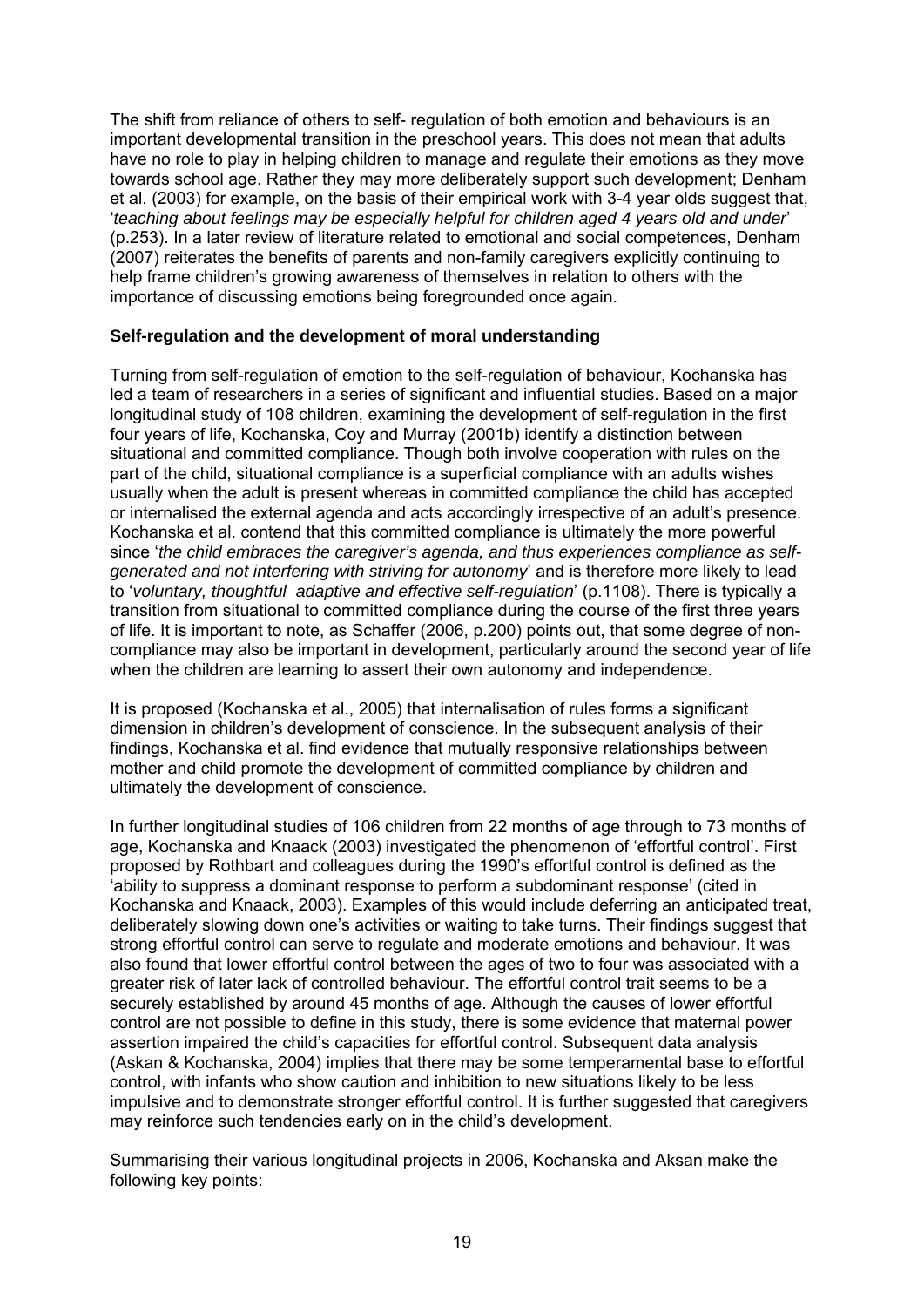- That moral emotions and conduct emerge as early as a child's second birthday and can be seen, for example in a child's distress over transgressions of rules.
- A child's conscience and their committed compliance are relatively consistent across situations and time.
- Conscience may be partly shaped by trait like characteristics particularly fearfulness / low impulsivity.
- **•** Effortful control emerges in the  $2^{nd}$  year, and predicts internalized conduct.
- Mutually responsive interaction between parent and child impacts positively on moral development.
- Maternal power assertion can undermine the child's moral conduct.

In a review of socialization literature, Bates and Pettit (2007) conclude that the need for sensitive interaction between a child and their caregivers is particularly crucial for children who are high in negative emotionality. Furthermore, they illustrate that challenging and directive parenting can serve to prevent the development of pro-social behavioural inhibitions for more irritable children and that harsh parenting tends to increase the risk of anti-social and aggressive (externalising) behaviours in such children.

The complex interplay between patterns of adult -child behaviours and children's understandings of their place in a social world may be seen in an interesting study conducted by Laible et al. (2008).The study comprised observational analysis of 64 mothers and their children seen on two separate occasions with a six month interval (children aged 30 months and then at 36 months) and mother reported measures of attachment and child temperament. Investigating the levels of conflict observed between mother and child, they found that it was not the level of conflict that proved most significant in terms of attachment security but rather the manner in which such conflict was ultimately negotiated, including levels of justification and compromise involved. Although the study is focused on the motherchild relationship, there may be interesting implications for other key caregivers to consider in helping children to negotiate conflict.

A distinction should be made however between moral judgments and social convention. As Helwig and Turiel (2002) highlight, the two may not be synonymous and an over-emphasis on compliance to social conventions is not necessarily an indicator of moral development. It is important to bear in mind the '*social situation of children's development*' (Hedegaard & Fleer, 2008, p 1); what is considered appropriate behaviours , appropriate parenting and so forth are relative to particular social and cultural understandings.

### **The self and others**

Harter (1999) re-emphasises the long-standing distinction in the understanding of self between the self as an agent (the I self) and the self as the self that is know to others (the me self). Bandura (1997) contends that the newborn 'arrives without any sense of self' (p.164) but gradually, during the course of the first year of life, through the exercise of agency within his/her environment, infants begin to gain a sense of self (of I self). High levels of contingent response by the adults around them can promote this. By about 18 months children are beginning to recognise themselves as distinct from and the others around them and can therefore begin to conceive of themselves in relation to other people (the me self).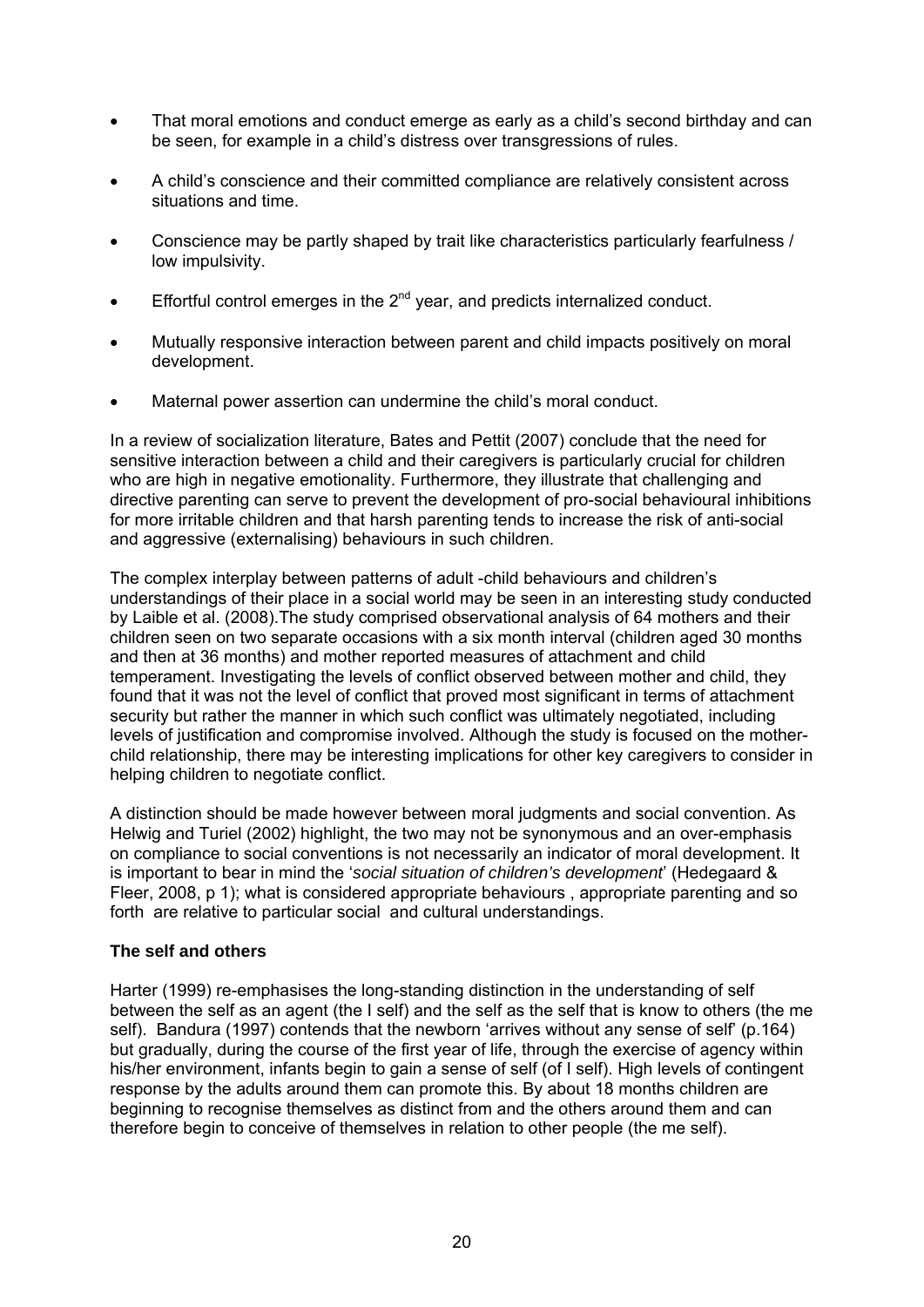Bandura (1997) surveys a range of previous studies and suggests that infants who are provided with early and frequent experiences of mastery develop a more secure sense of self. Focusing on a study of 75 children and their mothers, Kelley and Brownell et al. (2000) have shown that maternal feedback is significant in fostering a sense of mastery and selfesteem between the ages of two and three years. Similarly, the importance for the development of children's self-esteem of adults holding positively oriented conversations affirming their children's feelings has been shown for children aged five to six years in a study in New Zealand (Reese et al., 2007).

A sense of personal identity of a 'self' existing across time is known as the *'temporally extended self'* (TES). Moore and Lemmon (2001) label this the 'narrative self' and its development depends crucially, according to Nelson (2001), on a child being offered opportunities to talk about themselves and to discover the wider concept of identity by talking and sharing stories of other people including fictional characters. As Fivush (2001) states, this involves more than mere recounting; adults need to jointly reminisce about and evaluate past events with young children and also to involve these children in making predictions of future events (Hudson, 2001). This can be supported with the use of prompts such as pictures and photographs of the child and through activities such as allowing the child to draw pictures of what is personally significant to them (Atance & O' Neil, 2001).

Baressi (2001) makes a link between a sense of a TES and a theory of mind- He suggests the ability to separate oneself from ones own desires emerges at about 3 years of age and between ages 3-4 there is a developing sense of the distinctness firstly of ones own desires, and later of ones own beliefs, from those of other people. However as the following section indicates the precise timings for the emergence of a theory of mind may need to be reconsidered.

### **Social cognition & Theory of Mind**

Traditional theory of mind research has emphasised children's understanding of others beliefs and tended to find these to be limited in preschool children (Section 2.4). However in the past decade a team of researchers working with Wellman (Wellman & Phillips, 2000; Wellman & Lagutta 2004; La Bounty et al., 2008) has conducted a series of studies around children's understanding of the intentions and desires rather than the beliefs of others. It now seems that by age two and a half, children are capable of making inferences about the intentions and desires of others (Wellman & Phillips, 2000), forming an important platform for children's later acquisition of a full theory of mind or 'social cognition'. In this context Wellman and Lagutta (2004) suggest that '*explanation plays a central role in children's learning*' (p.494), and that explanation should included giving children specific opportunities to explore, explain and reflect upon the feelings and intents of others. Evidence from a further study of 106 children and their parents at two time points, when the children were aged three and a half and five years, (La Bounty et al., 2008), showed a positive relation between an adult's references to emotions and emotional causality in conversations observed during the sharing of picture books at the earlier age and the child's concurrent and subsequent emotional understanding. Such studies confirm the more established notion that '*children are engaged in talking about themselves and others'* (Bartsch & Wellman, 1995, p.215) and that this forms a natural starting point for structuring their ideas about and responses to others.

It is important to note that children are not just bystanders and observers of their social world (Astington and Barriault, 2001); they are active participants from birth. This early social predilection of babies is described in sections 2.2 and 2.4 of this report. It is difficult to probe the understandings behind an infant's manifest interest in their social world but as Astington and Barriault further suggest it is clear that by nine months old there is intentionality in the baby's engagement of those around them and in the tendency to reference others before framing their own response. For example, if the mother appears fearful of an external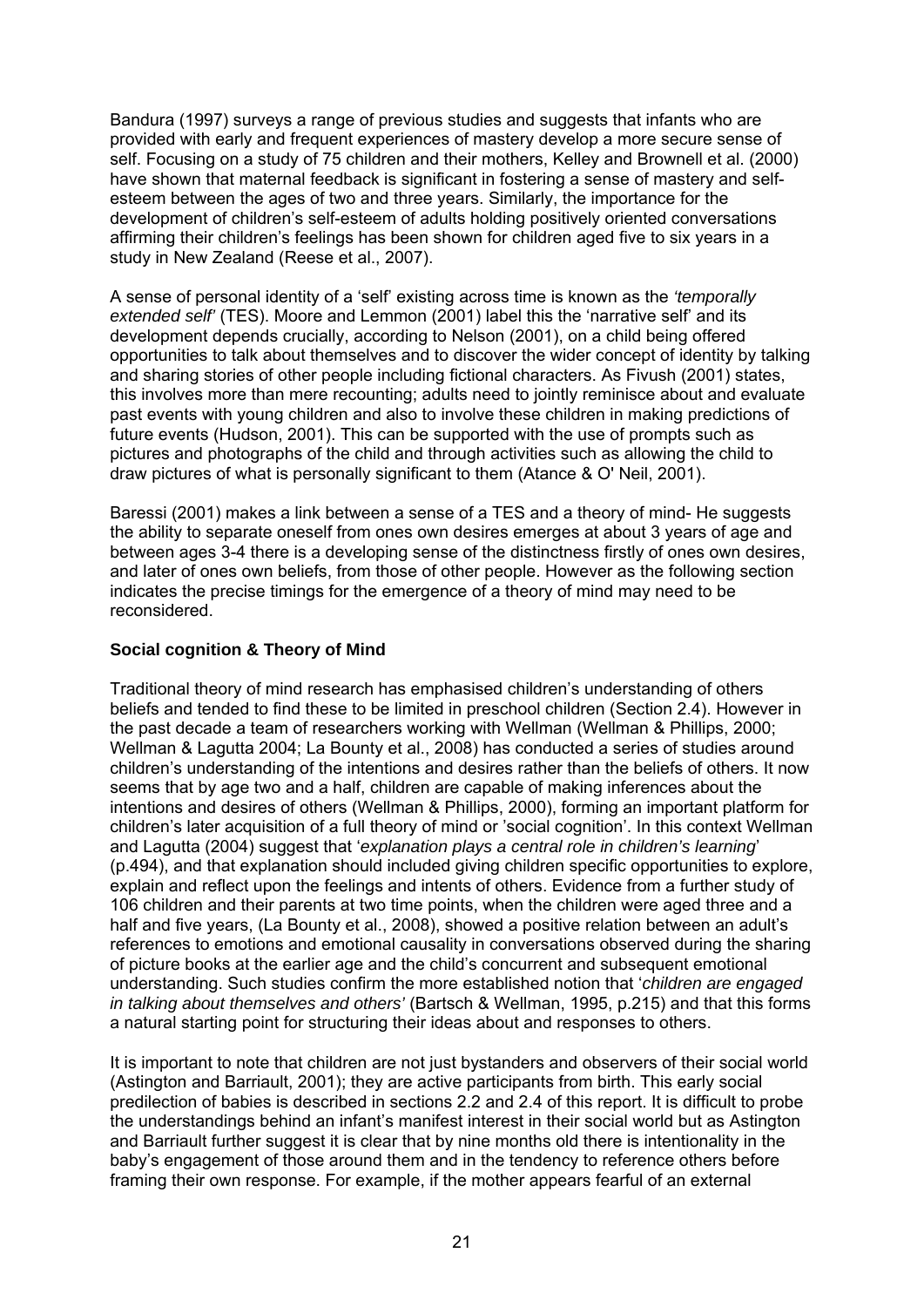stimulus, the child will react similarly. As the child's ability to use language and to symbolically represent things emerges between one and three years of age, so does the capacity to develop a more extended understanding of the mind. This is when talk about feelings can be especially beneficial and so too can engagement in pretend play, whereby the child creates a relatively safe arena in which to explore the potential feelings and intentions of others. Another powerful enhancer of children's understanding of others is 'shared intentionality' (Tomasello et al., 2005), which can be experienced and fostered in social encounters. Both discussion and play form obvious arenas for shared intentionality.

Saarni (2001a, 2001b), suggests that children learn to make sense of their social context and the accompanying emotions though mental representations or 'scripts' for particular situations. Furthermore, she suggests that, whilst young children do so implicitly, they may also be enabled to understand social and emotional experiences through discourse and narratives of their social experiences. It is important in doing so to recognise the different cultural repertoires of individual children and families, and of the importance of reflecting and nurturing these within settings (Rogoff, 2003; Hedegaard & Fleer, 2008).

### **The self & peer relations**

Dunn (2007) has continued to demonstrate the significance of siblings as sources of emotional support and in the development of social understudying. She also notes the increasing impact of friendships in the life of preschoolers (Dunn, 2006). In an interesting observational study of the social conversations of 43 children aged four years (Cutting & Dunn, 2007), the striking connections between children's social cognition skills and their successful communication with both siblings and friends are noted. It seems particularly advantageous for social relationships for young children to have the opportunity to engage in both cooperative conversation and cooperative play. Grusec and Hastings (2007a) similarly suggest that play interaction provides an important context for children to engage in social reciprocity.

A key figure in empirically based work into emotional understanding, Eisenberg (2005), has emphasised that 'emotional factors are 'at least as important as purely rational ones in explaining moral motivation and behaviour. In a detailed review of her own work and that of others in the field, she makes a strong case for the need to consider how young children can be encouraged to develop empathy for others as the studies reviewed clearly demonstrated links between this ability, moral understanding and a range of pro-social behaviours such as sharing and offering comfort to others. Laible and Thompson (2007) suggest that one effective method may be to engage young children in conversation about feelings, both their own and those of others, and of societal expectations. They suggest that an 'elaborative narrative style', involving open questions for example is likely to be most effective.

A review of literature by Grusec, Davidoff and Lindell (2002) on pro-social behaviours flagged up some findings consistent with the preceding accounts. Specifically, the importance of encouraging a caring orientation on the part of children that is then internalised is noted and the significance of warm and approving relationships from key carers in doing so is highlighted.

### **Models of adult- child interaction**

As discussed elsewhere in the report, the notion of the child as an active player in his/her own development is now widely accepted and within the personal, social and emotional domain we see recognition of this in the increasing acceptance that the temperament of an individual child will impact on a range of their social behaviours. Sanson et al. (2002) refer to an earlier review by Rothbart and Bates (1998) that acknowledges the increasing acceptance of a biological basis to a child's temperament. However, they also stress that the impact of a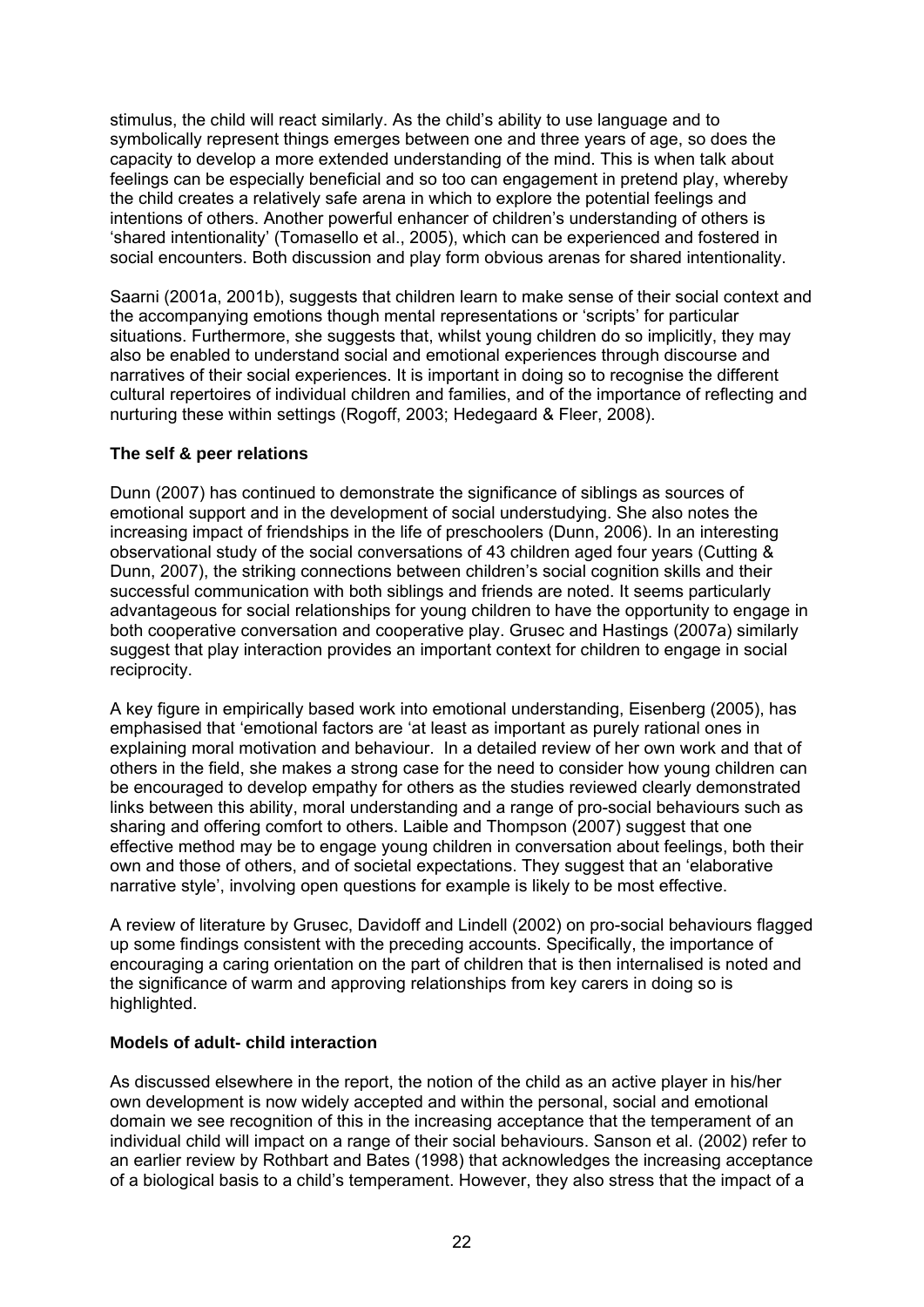child's temperament on their social development will be profoundly mediated by their social environment. Reiterating the 'Goodness of Fit' model proposed by Thomas and Chess (1977), Sanson et al. conclude that the extent to which the child and his social environment are organised congruently will play a major role in the child's positive social development. In conceiving of the child and parent as mutually interacting with one another and progressively shaping the responses of the others, the Transactional Model of development proposed by Sameroff (1975) is invoked.

The bi-directionality of interactions is increasingly stressed in accounts of the socialisation of children (Maccoby, 2007; Grusec & Hastings, 2007b). It should be noted however, that sensitive parenting may vary even for the same child depending on the nature or 'domain' of interaction since, as Beaulieu and Bugental (2007) suggest there may be occasions when parents and caregivers need to act as in different capacities; sometimes as protectors and sometimes in more hierarchical disciplinary roles. At other times they may need to act as regulators of group situations or to foster mutual understandings with the child.

### **Dynamic systems accounts**

One conceptualisation of development that has risen to prominence over the past 15 years is that of dynamic systems. Derived initially from connectionist modelling of developmental and learning processes, the notion of the multi-connected nature of development has broadened out to cover a range of aspects of personal, social and emotional development. (Lewis & Granic, 2000). Dynamic systems theories draw attention to the fact that individuals are comprised of inter-connected and dynamic facets and that therefore, it is more logical to conceive of development not just as holistic as opposed to domain specific, but also to recognise that the cumulative impact of different elements is more important that the individual aspects. In layman's terms, the sum of the parts is more than the whole. This dynamic systems metaphor can be extended beyond the individual to embrace the family, or indeed early years settings. Both families and settings will have a unique and constantly evolving identity, as the multi-faceted and complex personality dynamics of its individual members and their individual and collective histories shape and re-shape their interactions.

### **Socio-cultural accounts**

Socio-constructivist accounts of development derived from Vygotsky's work (Vygotsky, 1978) emphasise the co-construction of understandings between children and adults, and this is elaborated in detailed studies of children and parents across the world that have shaped Rogoff's notion of development as a process of guided participation (Rogoff, 1993).

The importance of relationships in social and emotional understanding is further highlighted by recent accounts of the centrality of relationships in aspects such as socialization. Both Laible and Thompson (2007) and Kuczynski and Parkin (2007) have suggested that the processes of socialization are best envisioned within a 'social relational model'.

Another key component of Vygotskyan theory is the significance of culture in development. Recently, these ideas have been given new force by the insightful work of Rogoff (2003) and Hedegaard and Fleer (2008). This includes the need to consider cultural conceptions of what is and is not normative development behaviour.

### **Summary**

Three key themes emerge from this review of the recent Personal Social and Emotional development literature. The importance to both a child's development and learning of warmth and security in their principal relationships repeatedly recurs as an underpinning theme. This warm responsiveness must be contingent to the needs of the child and this implies that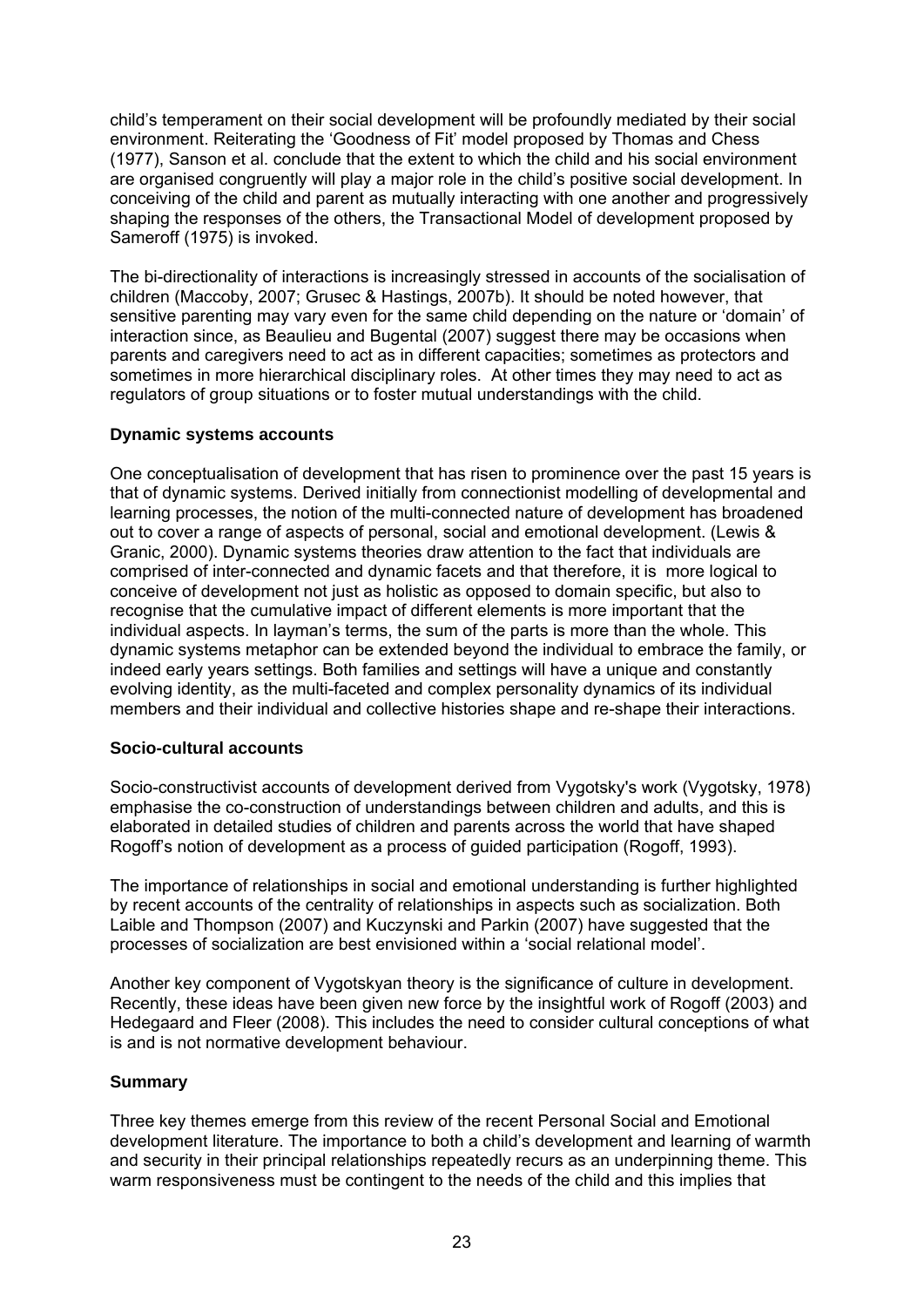adults may need to adjust their response according to the changing needs of the child. This importance of contingent responses to young children is the second key theme of the PSE review. The final key theme is the significance of elaborative talk and evaluative reflection in helping a child come to understand their emotional and social world and their own place within it. It is noteworthy that this concept of elaborative narrative, as opposed to descriptive narrative, as a structuring element in children's developing understanding of self and others supported by engagement in dialogue and play is a theme that is repeated elsewhere in this report.

### **2.2 Communication, Language and Literacy**

*Children's learning and competence in communicating, speaking and listening, being read to and begin to read and write must be supported and extended. They must be provided with opportunity and encouragement to use their skills in a range of situations and for a range of purposes, and be supported in developing the confidence and disposition to do so. EYFS, p.39 [http://www.standards.dfes.gov.uk/eyfs/resources/downloads/card4\\_6.pdf](http://www.standards.dfes.gov.uk/eyfs/resources/downloads/card4_6.pdf)*

This section begins with the ways babies become communicators within the context of their families and the community. They acquire communication skills through responsive interactions with those who care for them. Early communication provides the foundation for vocabulary development and understanding of language which provide the springboard on which children build literacy skills. The section then turns to key early literacy skills, and the role of play in both language and literacy development. The final part of this section considers the early years settings in which young children learn the underpinning skills of literacy. These matters are contentious and the debate on phonics teaching is considered in light of the research literature, the skills of the workforce, and the professional judgements of Reception teachers.

### *The development of communication and oral language*

### *Communication and relationships*

Bruner points out that *'It is obvious that an enormous amount of the activity of the child during the first year and a half of life is extraordinarily social and communicative. Even in the opening weeks of life the infant has the capacity to imitate facial and manual gestures…and they show sensitivity to expression in the mother by turn taking in vocalization'*(1983, p.27). In the highly informative *Birth to Three Matters* framework, David, Goouch, Powell, and Abbott (2003) emphasise that, to become skilful communicators, babies and children need to interact with caregivers who are important to them, with whom they have a warm and loving relationship. It is through these interactions that children become competent language users. According to Karmiloff and Karmiloff-Smith (2001), during its last months in the uterus, the foetus becomes sensitive to the unique qualities of its mother's voice and rhythms of the native language. Researchers have established that babies as young as 4 days old (or even earlier) can distinguish between their native language and unknown languages. For instance, French researchers (see Karmiloff and Karmiloff-Smith, 2001) found that babies suck harder (a measure of their interest) when hearing French than when hearing Russian, but there was no difference in the rate of sucking between Russian and English.

All over the world, children begin to acquire language in similar ways as they construct representations of the sounds they hear (Hoff, 2005). According to Handel (2005), these representations gradually acquire the form and definition of their native language. By the age of 3 months, a baby who vocalises and then gets a response will increase the vocalisation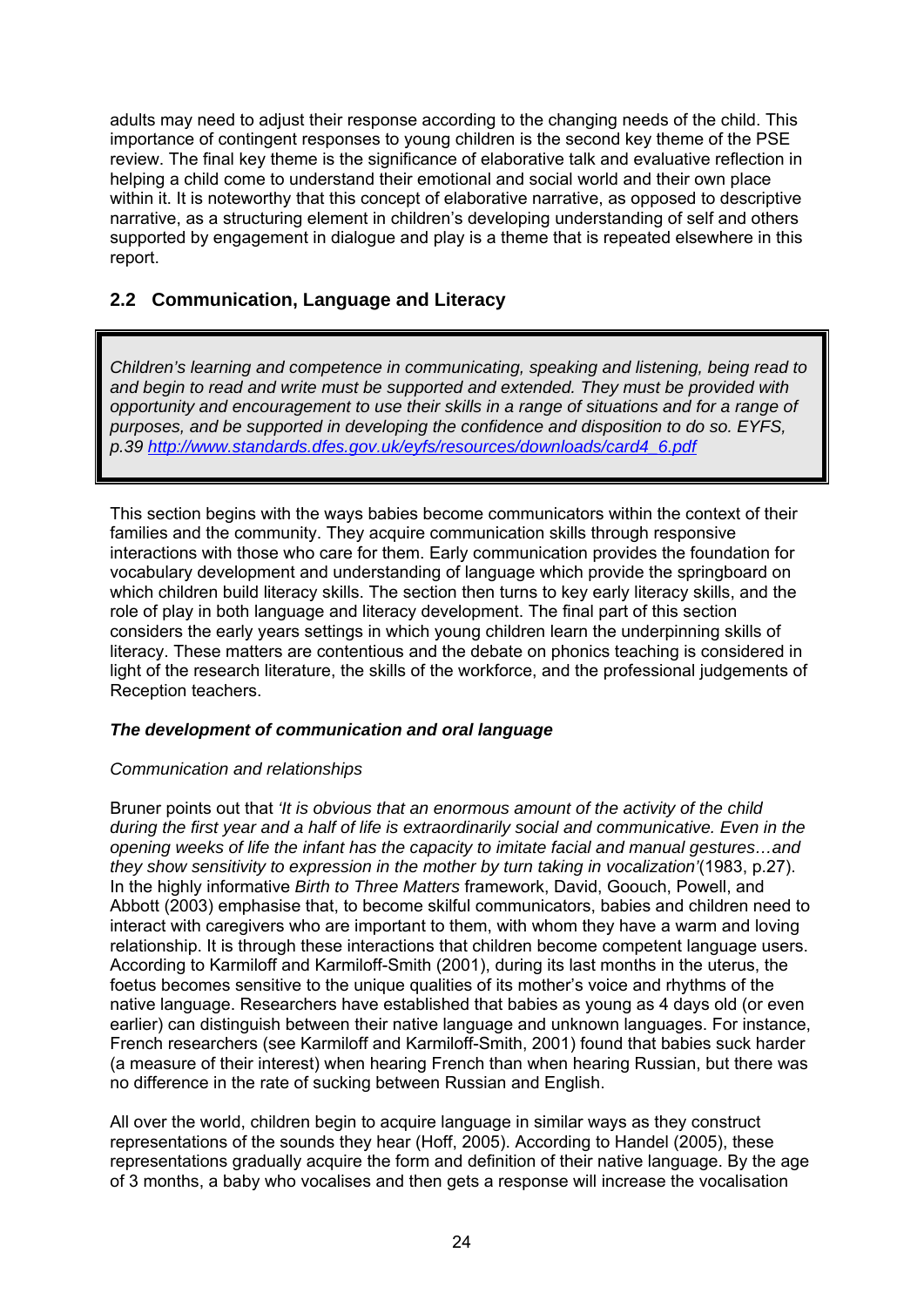(David et al., 2003), demonstrating that the baby was attuned to the human voice and responds quickly to it. Snow (2006) points out that mothers will usually alter their speech for babies by simplifying grammar and content, and by using repetition and emphatic intonation.

Children learn language through first combining sounds into words and then words into sentences. The sounds children hear have meanings attached to them and these become incorporated into their vocabulary (Baquedano-Lopez, 2003). Children produce their first words between 10 and 15 months, typically using each word as an isolated unit. Goldin-Meadow (2006) states that they then proceed in two directions, learning (1) that the word can be divided into smaller, meaningful parts (morphology), and (2) that the word is a building block for larger, meaningful phrases and sentences (syntax). At the earliest stages of development, children often use a sequence of sounds consistently for a particular meaning, but the sequence bears no resemblance to the sound of any word in their language (Bates, 1976). 'Proto-words', such as these, and real words are often tied to particular contexts. But soon words become free of specific contexts, marking a point called the 'language explosion' during which children's vocabulary increases markedly, around 15 months. At about 18 months, children begin to produce two-word sentences (Bloom 1979).

The first three years contribute substantially to children becoming highly proficient in language which (a) is the core of their communication with others and (b) begins to guide their own thinking. Because language is learnt on different levels at the same time (Karmiloff & Karmiloff-Smith, 2001; David et al., 2003), children become familiar with phonology, vocabulary, grammar, discourse, and how to use language with amazing speed. Whitehead (2004) emphasises that a child's first word is based on observing, listening, and experimenting with sounds as well as making selective imitations of familiar people in familiar contexts.

In an analysis of the musicality of rhyming games, Trevarthen (2000) found that the same patterns are repeated (for instance the length of utterances by the adult) before the infant makes a contribution in relaxed, mutually enjoyable baby-adult sound repetition play. Peek-aboo is another game in which babies learn the 'my turn, your turn' rule of conversation (Bruner, 1983).

As children learn the language of their communities, they establish and test hypotheses about language rules through the linguistic feedback they receive. Studies indicate that children who are exposed to a variety of languages develop phonological systems of those languages first in their ability to discriminate the sounds of each language and then to express themselves in it (Hoff, 2005; Saracho & Spodek, 2007). Across all language groups, children use their language to express, convey, mediate and manage actions, feelings and knowledge. Language links the child to people in their world but also to ideas and feelings of the culture.

It is interesting that a particular way of talking to babies is not a skill which is usually taught but nonetheless is a culturally learned behaviour and one that dominates early interactions (David et al., 2003). Bruner's (1986) observation that mothers and carers together create patterns of interaction, co-constructing their own worlds, reminds us that cognition is 'encultured' (Hilton, 1996) and that babies learn how to behave in a particular social setting in collusion with the adults and siblings around them. The first cultural contact a baby encounters is the world of the family.

The Framework *Birth to Three Matters* (David et al., 2003) summarises key messages about 'sociable babies':

• Babies are sociable from birth, using a range of ways to attract attention.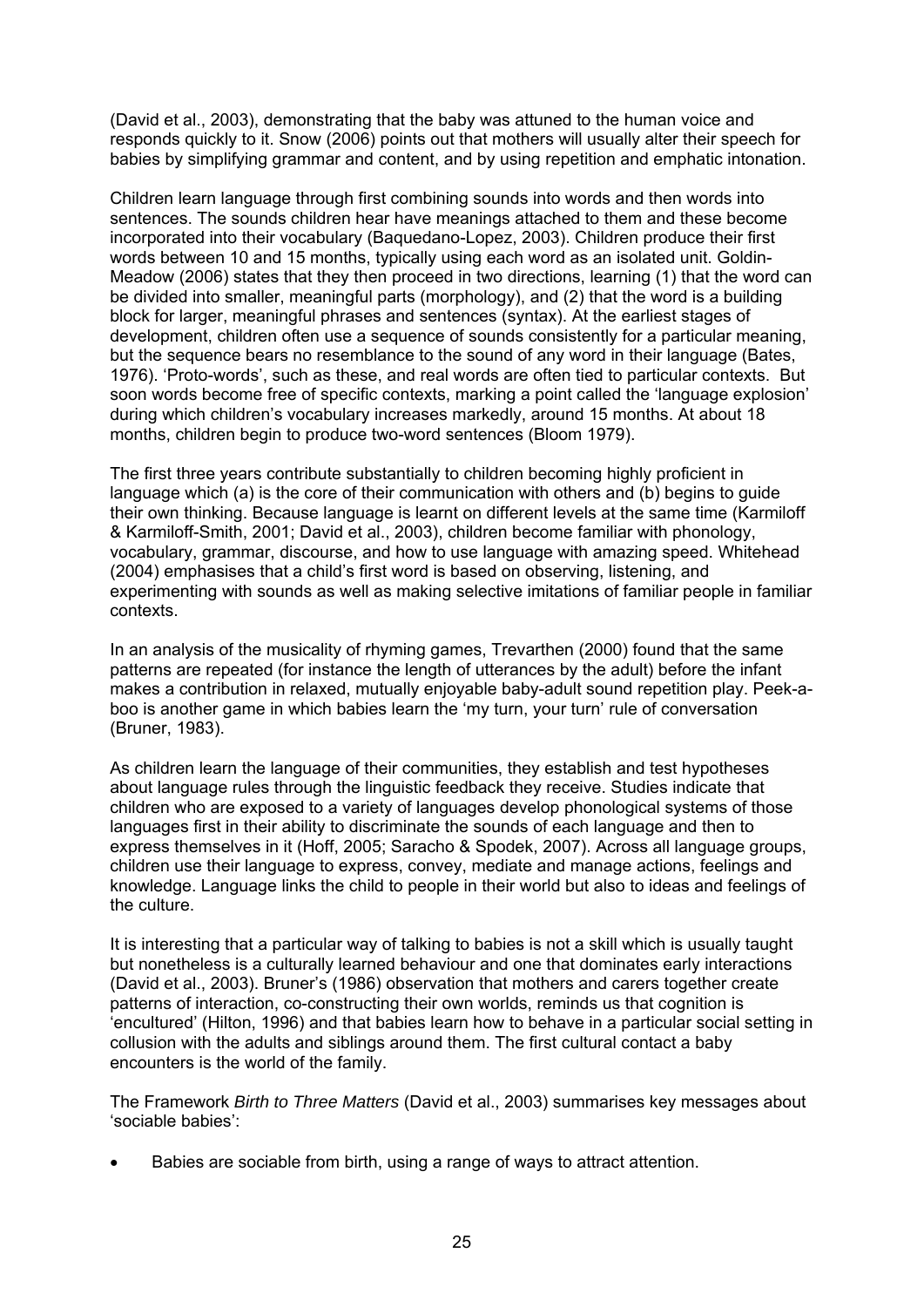• Babies make social contact through facial expressions, movement patterns, gestures and words.

Many research studies show that babies require relaxed, playful and loving conversations right from birth. Moreover, parents and carers will benefit from the message that engaging in conversations with their babies will boost their language development so that, by the time they are three, they will be skilful at taking turns and engaging in social interactions that include talk. Additional key messages from the *Birth to Three Matters* report which can be useful for practice are that babies require and/or seem to enjoy:

- Turn-taking patterns of interaction.
- Responsive and encouraging interactions.
- 'Motherese', rhyming games, singing and word play.
- Not too much background noise (such as from television).

#### *Finding a voice*

Babies are born as curious learners with finely-tuned brains to attend to sounds around them and process them as part of their developing understanding of the world. Babies 'find a voice' in the sense of oral competence but also in the sense of personal, unique expression.

Cooing usually starts at around the 3-month stage and the response of the adult can act as a 'reward' encouraging these early attempts at sound making and interaction (Karmiloff-Smith, 1994). A few months later, babbling (repeating the same sound over and over) begins to emerge in babies' behaviour, especially when they are alone. All babies babble, even the ones with severe hearing losses and even when they receive no reinforcement other than the sound of their own efforts (David et al., 2003).

In a longitudinal study of 21 babies and their parents, Markus et al. (2000) found that language at 18 months was related to differences in earlier infant caregiver joint attention episodes (the frequency, quality, responsiveness and duration of such episodes). They have also reported a link between this finding at 18 months and the children's later scores on both the MacArthur Communicative Development Inventories and Bayley Scales of Infant Development at 21 and 24 months of age. The authors conclude that the more babies experience shared talk and activity, the more articulate they become as talkers. Additionally, a study by Kokkinaki and Kugiumutzakis (2000) observing the interactions between fifteen babies aged between 2 and 6 months and their parents found no differences in the infants' vocal imitations of either parent in terms of frequency, pauses, and total duration of the interactions. However, there were differences in the nature of some of the sounds imitated. When interacting with their fathers, both boys and girls of around 2 years old tend to use more speech directives whereas with their mothers they use more expressions about their reactions to objects and events, indicating that children use language differently with different people and to achieve various ends (David et al., 2003).

The Framework *Birth to Three Matters* (David et al., 2003) suggests the following developmental sequence as children become more competent users of language:

Babies enjoy experimenting and using sounds and words to represent objects around them.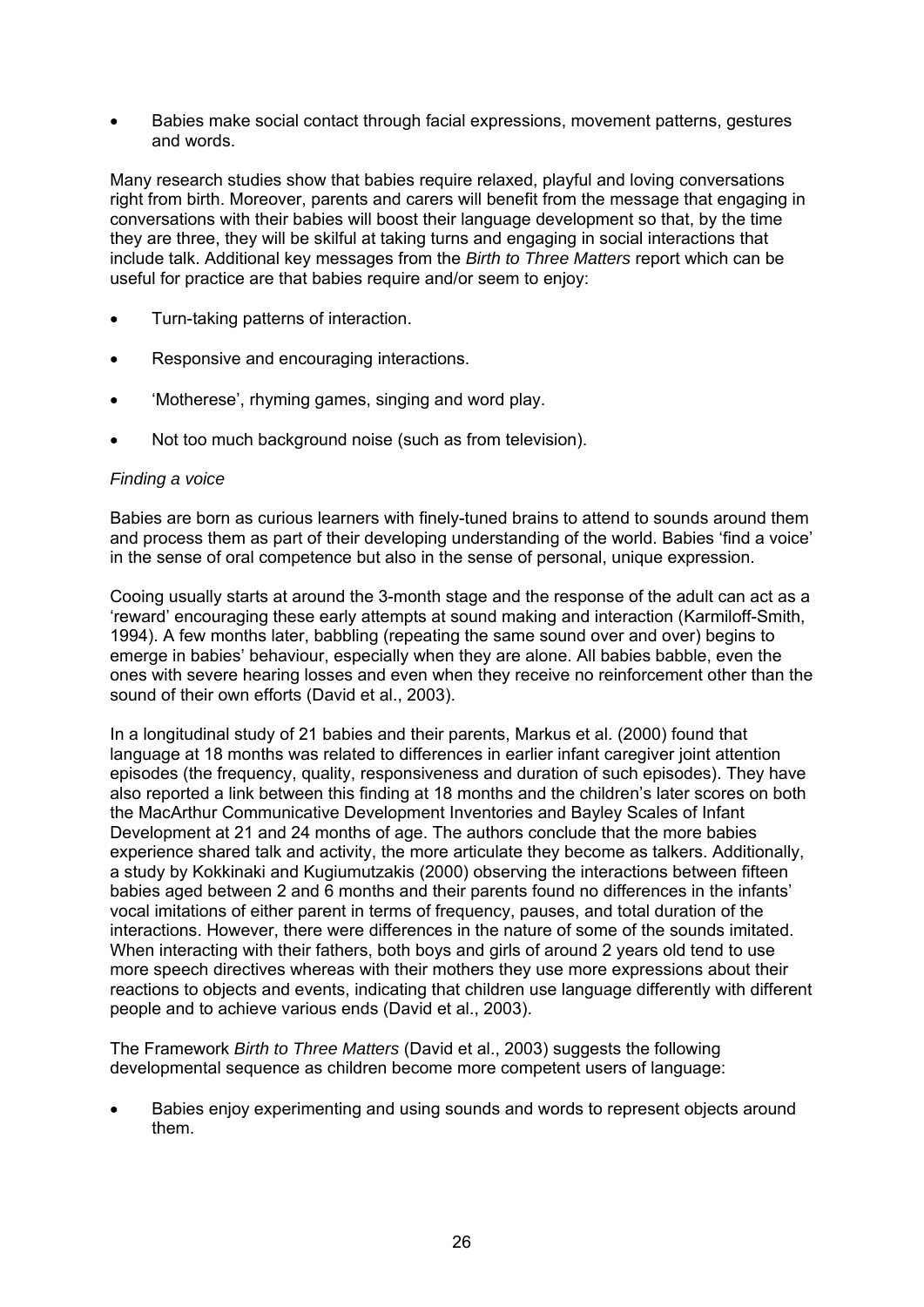- Young children use single word and two word utterances to convey simple and more complex messages.
- Children use language as a powerful means of sharing feelings, experiences and thoughts as well as widening contacts.

### *Making meaning through language and expressive arts*

Babies can actively process the sounds they hear long before they understand words or grammar. Karmiloff and Karmiloff-Smith (2001) explain that research has shown that the capacity for speech perception in the foetus, newborn or very young infant is impressive. But the authors make a distinction between speech perception and language, arguing that speech discrimination does not imply 'language' when there is much more to language learning than the ability to recognise the human voice or segment a stream of speech. Children learn language through incidental learning contexts which do not appear didactic, yet provide valuable learning opportunities. Saracho and Spodek state that *'it requires learning not only linguistic features and knowledge of the language, but simultaneously learning the social knowledge needed to participate effectively in the new discourse community'* (1993, p.6). Through a range of conversations with a variety of adults and peers, children's knowledge of their own language is developed. In addition to knowledge about both vocabulary and grammar, children learn a set of rules to generate utterances that are appropriate in their social situation. According to Bruner, *'social realities are not bricks that we tip over or bruise ourselves on when we kick them but the meanings we achieve by the sharing of human cognitions'* (1986, p.122).

According to Hart and Risley (2003), adults' one-to-one interactions with babies have pervasive effects on language development. It is through developing knowledge of language from exposure to the cues given by more knowledgeable others and the 'models' they offer that young children learn how to 'mean' and how to make sense of what is going on around them (Bruner, 1986).

Research consistently emphasises the importance of children's construction of meaning in their language learning. McKeown and Beck (2005) argue that children will succeed in language learning when they experience linguistic interaction as opposed to mere exposure to linguistic information (such as watching television). The learning process about language learning is highlighted in Hart and Risley (1995; 1999; 2003) in a longitudinal study. In their first study, Hart and Risley (1995) focused on children learning to talk by recording their exposure to and involvement in language beginning with their first words. Their findings indicated that children's exposure to a large and complex vocabulary at home made a significant difference to their language development at age 3 and literacy development at age 9. In their second study, Hart & Risley (1999) examined their data in greater depth and inferred that reciprocal conversational interactions between children and their parents influenced children's verbal and cognitive competence. They found that, when children engage in conversations, they are motivated to respond and practise appropriate responses to a specific situation, hence providing a response with an utterance that made it possible for the conversation to continue. They observed that children who successfully engaged in conversations were able to make themselves understood, communicate their needs and wants, interpret what others said and respond to them, and take turns during the conversation. Hart and Risley (1999) emphasised turn-taking in baby play with caregivers. Through face-to-face, turn-taking play with caregivers, children learn rules for conversational exchange. They also learn about social reciprocity (Singer, 2001).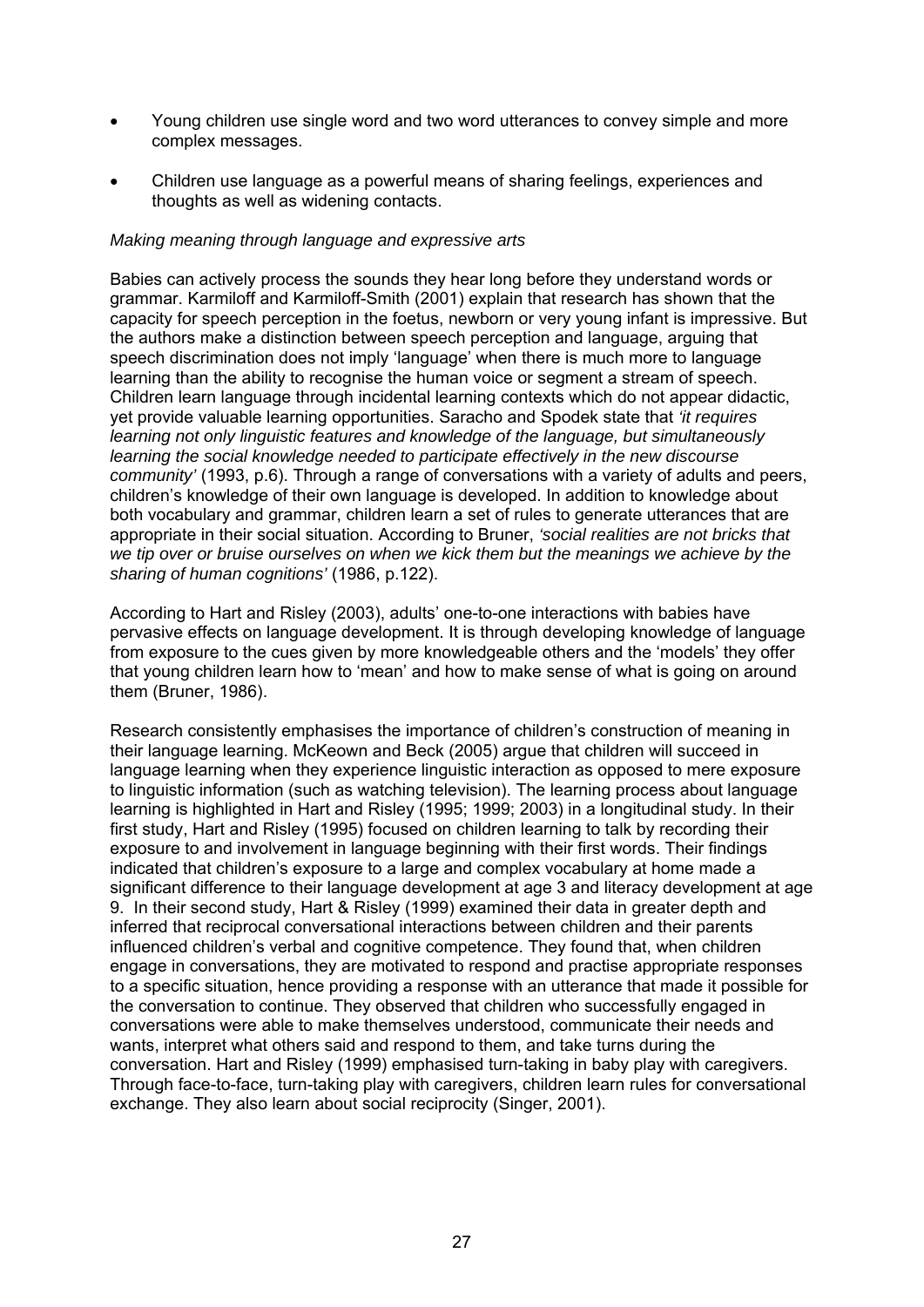Dunn (1984) emphasises the role of siblings in supporting babies' and young children's meaning making. In her research (with older children), Gregory (2001) describes the 'potential for synergy' (David et al., 2003) between siblings as they play together with younger children, repeating, imitating, listening, echoing, challenging, and so on. However, in such cases, older children are also learning through consciously practising what they know and through translating official meanings into personal sense for the younger child (Gregory, 2001). In these interactions, the mutuality of the learning opportunities benefits both older and younger children.

Given opportunities, children under three can use other ways of expressing themselves, such as through movement and dance, singing, and other expressive arts (David et al., 2003; Davies, 2002). Learning how to make meaning draws on specialised auditory knowledge (David et al., 2003) developed in the womb and progressing as the child processes the sounds, rhythms and basic building blocks of words and grammar (Karmiloff & Karmiloff-Smith, 2001).

As children grow up, become more independent and are able to speak for themselves, they are able to notice and select opportunities for further language development. Children need to come into contact with language that includes subordinate clauses, passive constructions, unknown expressions, and unfamiliar idioms. McKeown and Beck (2005) suggest that it is important for children to learn to use explanation and elaboration in their responses as well as to relate their ideas in a dialogue. This is an essential factor to help children acquire and use language that is divorced from the here-and-now (i.e. decontextualised). Understanding decontextualised language is the primary source for abstract learning (McKeown & Beck, 2005). Social play can provide a valuable natural context for children to go beyond the hereand-now into imaginary realms, especially as Harris (2000) suggests that pretend play is often the bridge to decontextualised thought; i.e. meanings that transcend the here-and-now.

### *The importance of vocabulary*

Vocabulary is one of the most robust long-term predictors of good literacy development (Snow, 2006). Research has shown that children with large oral vocabularies are unlikely to have problems learning to read (Snow 2006, Hart & Risley, 1995) - a finding that highlights the huge social class differences in vocabulary size amongst preschool-aged children which becomes particularly important towards the end of primary school. In some studies, vocabulary correlates more strongly with global comprehension than with word reading measures (Muter, Hulme, Snowling, & Stevenson, 2004) but in other studies (for example, Snow, Tabors, Nicholson &Kurland, 1995), the relationship between vocabulary and word recognition is also quite strong.

The most consistent finding is that vocabulary skills, particularly expressive vocabulary skills, are related to the development of reading (for reviews, see Wolf & Bowers, 1999; Wolf, 1999). Goswami (2001) suggests that phonological awareness is directly enhanced by more word knowledge, as it provides the valuable opportunity for more precise comparison of the sounds that differentiate phonemically similar words (for instance, *hen, pen, ten* but also *head, peck, tell* and *held, pecked, tent*). Thus, phonological awareness and vocabulary interact in children's reading development, with each supporting the other. So vocabulary is important in its own right but also in its interaction with phonological development.

Conversation is the most effective way for children to practice and refine their language skills, including vocabulary. The ongoing verbal give-and-take provides valuable opportunities for speaking and listening and the child gets immediate feedback. Dudley-Marling and Searle (1991) have recommended using 'talk around the edges' instead of the formal question-answer drill. It is important that preschool children experience a range of receptive and expressive language, including children's poetry, storytelling, and creative dramatics (Naude, Pretorius, & Viljoen, 2003).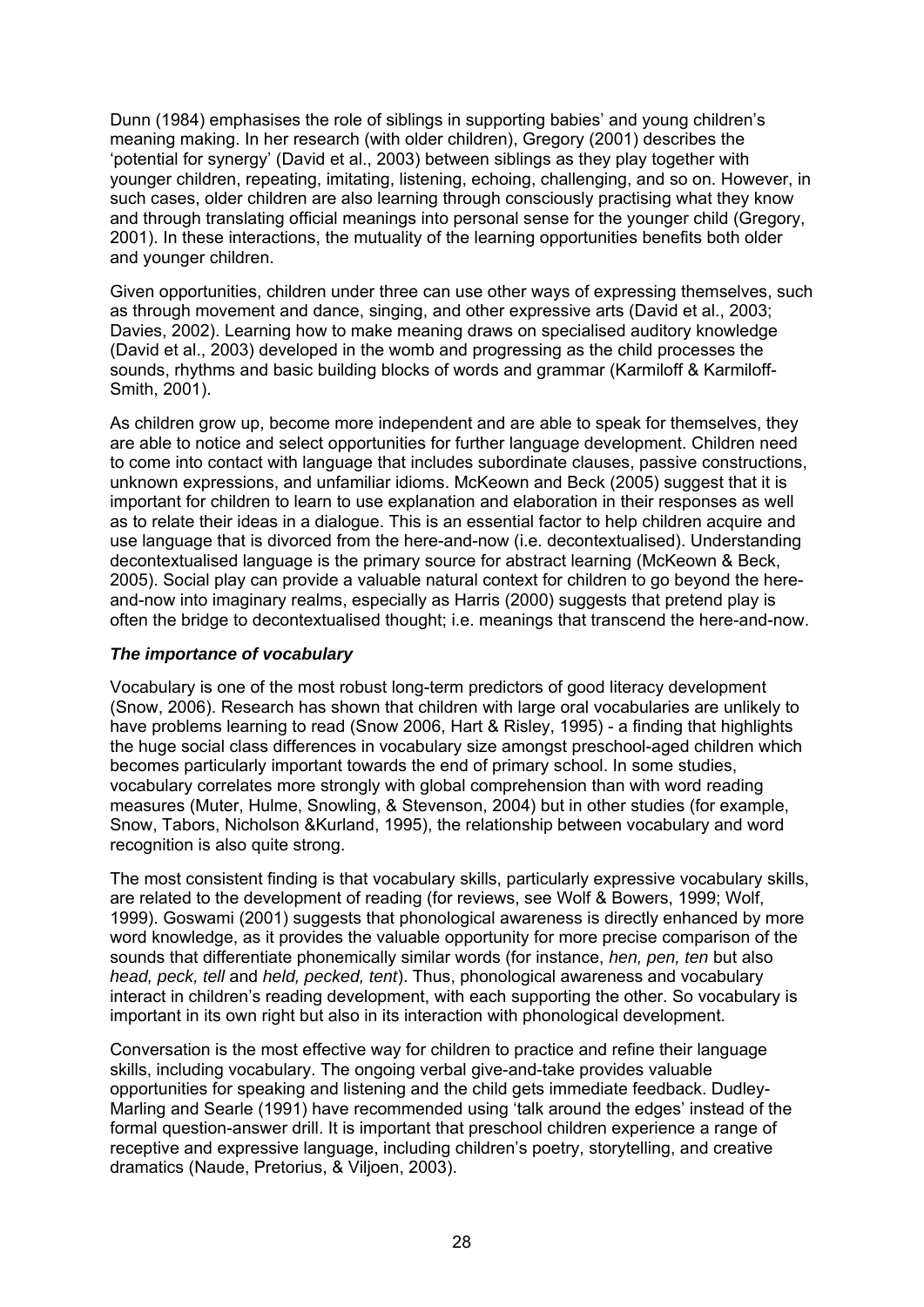### *The key early skills for literacy learning*

Before they have had any formal literacy instruction, young children acquire many skills that are directly relevant to later literacy development. There is general consensus that early emerging literacy-related skills include some familiarity with the alphabet, and the ability to link sounds to letters, name and print some letters (perhaps in their own names), recognise signs and letters in the environment or handle books and other literacy artefacts appropriately.

According to Snow (2006), the first steps towards literacy include children recognising some books by their covers, knowing how to hold books upright and turn pages, listening when read to, expecting to be able to understand pictures in books, distinguishing pictures from print, recognising some letters, and producing purposeful-looking scribbles. Children then learn that text in books is different from notes or lists, and may scribble, pretend-write, or draw with a communicative purpose. Once they have mastered these skills, children move on to knowing about titles and authors of books, tracking the print when being read to from familiar simple books, naming all and writing most of the letters, recognising and spelling some simple words, spontaneously questioning events in stories and information books, and using (mostly) invented spelling in writing.

Theories of child development have historically favoured linear progressions that simplify and tend to homogenise development (Piaget, 1983; Fischer et al., 1997). In contrast to these linear models, Ayoub and Fischer (2006) propose that a child develops along a web of multiple strands and that different people develop along different pathways. Within this new developmental theory, children will acquire and master emergent literacy skills at different ages and according to different, even non-linear, patterns.

Early emerging capacities that seem conceptually to relate to literacy may not all be strong predictors of later literacy development (Snow, 2006). Meta-analyses of longitudinal studies of literacy development (for example Scarborough, 1998) make clear that early emerging skills (such as phonological awareness) are more reliable predictors of early literacy development than others (such as letter knowledge). According to Snow (2006), it is important to bear in mind that that early decoding skills will support early literacy development but that vocabulary seems more important for later literacy achievement, especially comprehensions of texts.

### *'Hearing' the sounds in words: Phonological awareness*

There is one component of literacy development that is particularly important and has been demonstrated to relate more strongly to reading than vocabulary in preschool and Year 1 children, and this is phonological awareness (Snow, 2006; Anthony & Lonigan, 2004; Schatschneider, Fletcher, Francis, Carlson, & Foorman, 2004). Long before they recognise printed letters children learn to discriminate the sounds that create meaning in their language and those who are proficient at this skill go on to become good readers. The development of phonological awareness can be fostered by many everyday activities preschoolers engage in, such as reciting and learning rhymes (Bryant, MacLean, & Bradley, 1990; Bee & Boyd, 2007) or playing word games (Serpell & Hatano, 1997). Identifying factors that promote children's literacy, Williams and Rask (2003) indicated that it is essential for children to 'hear' (or discriminate) the sounds in words to develop awareness of the small sounds that make up words. Early games and nursery rhymes can thus contribute to children's later reading success. Fisher and Williams (2006) similarly argue that poems and repetition of nursery rhymes help children learn the sounds of their language and enhance their phonemic awareness as they learn to 'hear' the individual phonemes in words.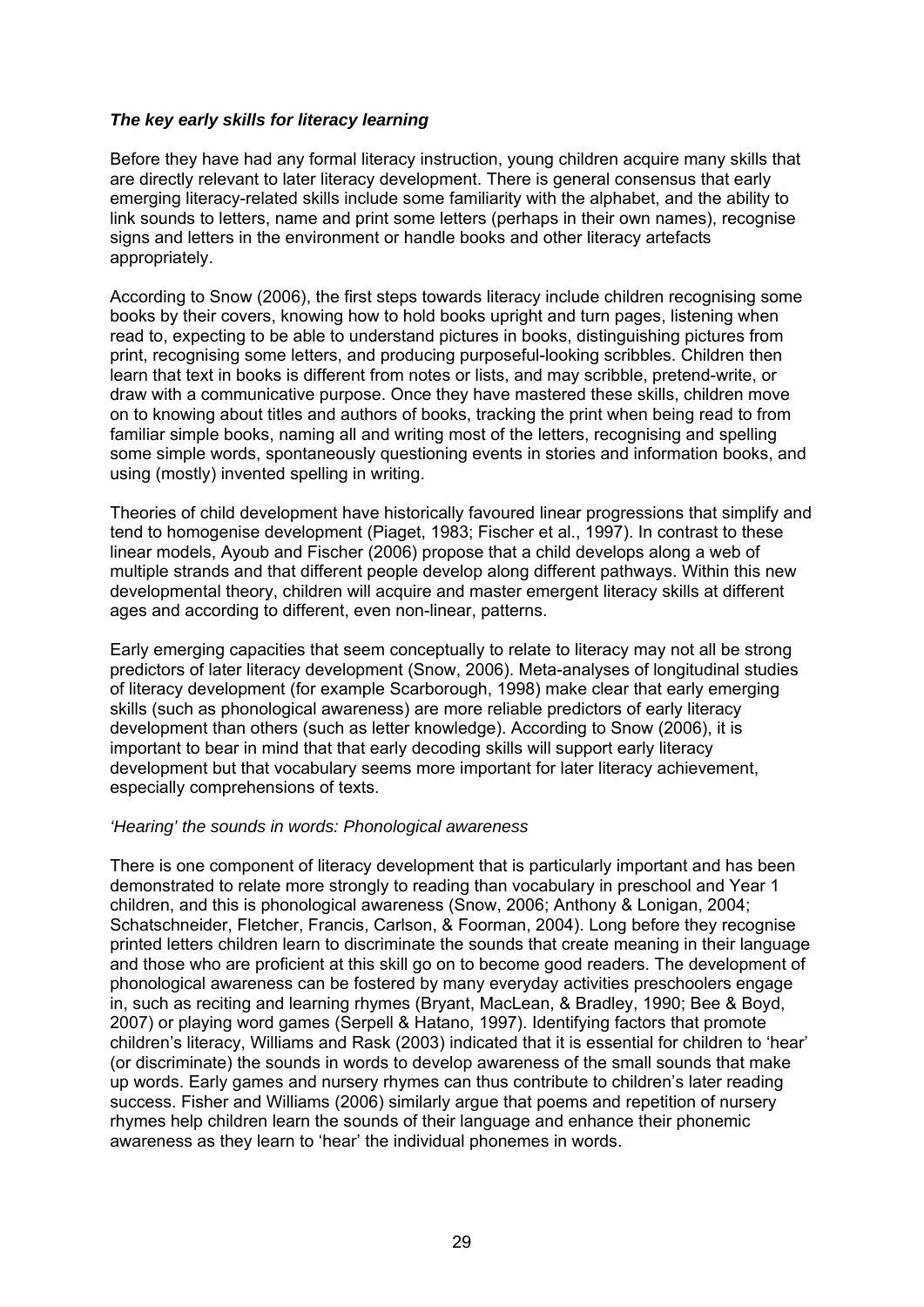There is some evidence that phonological awareness can be taught to children who are weak at it. Findings from studies in Germany, Scandinavia, and the US (Ron-Nelson, Benner, & Gonzalez, 2005) demonstrate that if children are trained in phonological awareness during the preschool years, their reading skills in Year 1 are stronger. However, this is a complex issue: although there is broad agreement on early 'teaching' of oral skill such as sound discrimination, there is a hot debate about when is it best to teach lettersound relationships.

#### *Linking sounds to letters*

Bee and Boyd (2007) argue that a child does not have to acquire phonological awareness in the preschool years as phonological skills can be learned in the primary school through formal instruction. However, many researchers have shown that the more exposure to phonological instruction before school, the faster a child learns to read (Segers & Verhoeven, 2004). In addition, large gains in phonological awareness occur between children's fourth and fifth birthdays (Justice, Invernizzi, Geller, Sullivan, & Welsch, 2005). Finally, the relationship between phonological awareness and the rate of literacy learning in the early childhood years was also found in languages such as Chinese (McBride-Chang & Ho, 2000) so it may be a universal prerequisite to reading.

There are two kinds of phonological skill: the ability to break words down into syllables, and the ability to break down words into the smallest units of meaning, the phonemes. The contribution of phonemic awareness to children's reading has led to calls for systematic instruction in linking letters and sounds in the US (National Institute of Health and Human Development, 2000). Such curricula, however, have led, in some cases, to the idea that phonemic awareness is an end in itself rather than a stepping stone to improved literacy. There is evidence, however, that a total of approximately 20 hours of explicit instruction in phonics is enough to have a positive impact in almost all children. This evidence is taken from the National Reading Panel's meta-analysis (Ehri, Nunes, Willows, Valeska Schuster, Yaghoub-Zadeh, & Shanahan, 2001) involving children aged 2-6, with both low and mid-high socio-economic status. There is also evidence that involving children with more playful activities such as word games and 'invented spelling' (a strategy used by children when they attempt to write) lead to phonological awareness, reading and writing skills. It is impossible to specify an age at which explicit phonics instruction is most effective as this will depend on each child's oral language, cognitive skills underpinning literacy such as short-term memory, and their literacy experiences at home or in the setting.

In a large sample of 13,609 children in the US, Xue and Meisels (2004) found that achievement in literacy was significantly higher for preschool children (from both affluent and poor families) when practitioners reported using both 'integrated language arts' and phonics together. 'Integrated language arts' instruction included, composing and writing stories, performing plays, writing stories in a journal, retelling stories, reading aloud, making predictions based on text, communicating complete ideas orally, learning new vocabulary, shared reading, and writing with encouragement to use invented spellings if needed. Additionally, the study showed that children with low initial performance benefited less from 'integrated language arts', as measured by direct measures of achievement and more from phonics instruction, when compared to children who had better language skills at the start of the year.

The best approach to phonics appears to be informal activities in a play context that helps children link sounds to letters, and this should take place (for most children) before the age of 5. What matters is the skill of the practitioner to do this in a playful way, and his/her use of professional judgement as to when it is appropriate. Thus, phonics instruction may be appropriate in the Foundation Stage for some, but not all, children. This matter is re-visited at the end of the Communication, Language and Literacy section.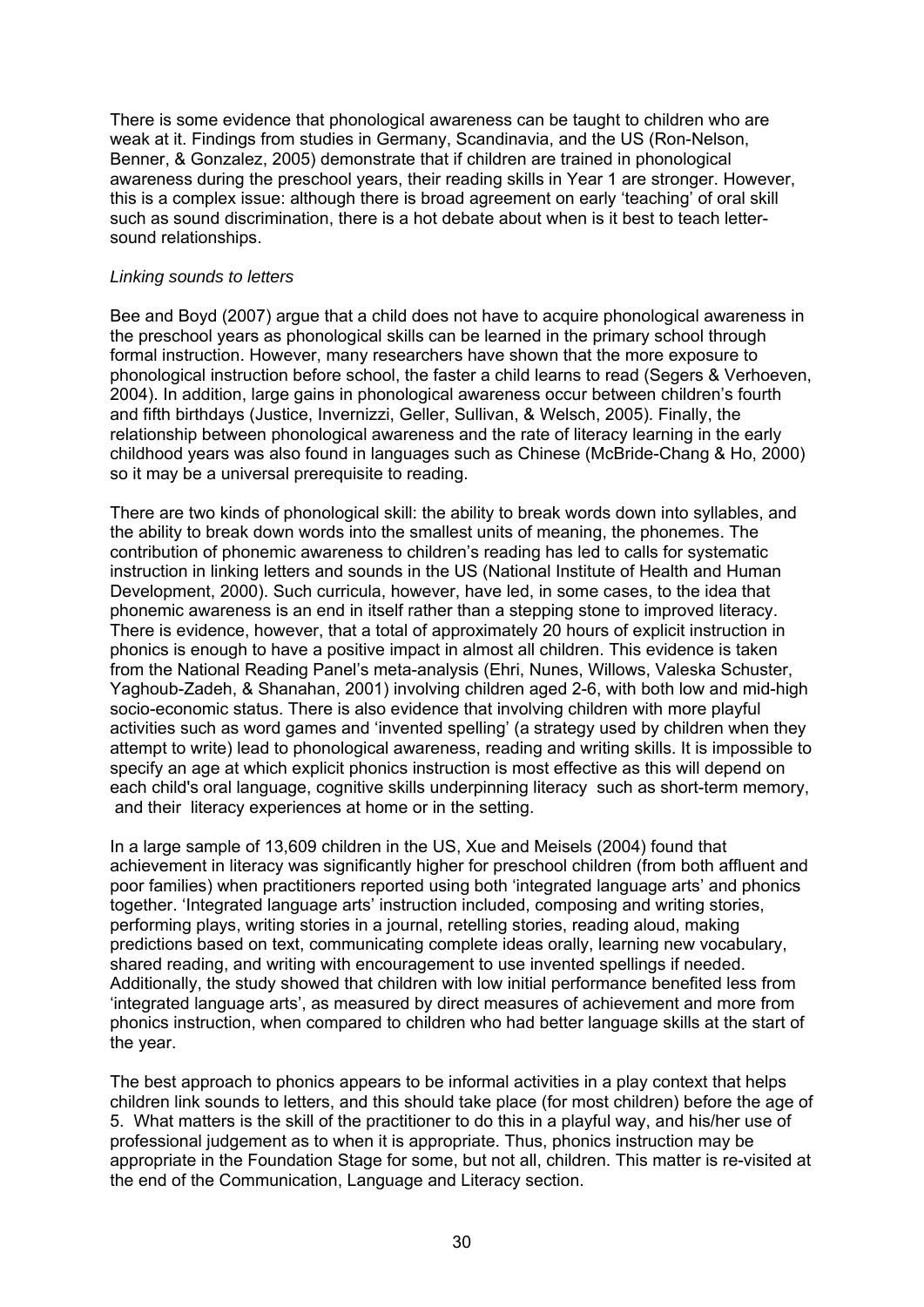#### *Shared reading and writing*

'Shared reading' provides one way of boosting daily reading using 'big books' (Whitehead, 2004). In frequent shared reading sessions the practitioner demonstrates all the skills and insights that an experienced reader brings to a text. Subsequent readings will begin to engage children more closely with the text and discussions of the plot and the character can develop children's skills as critical readers as well as their comprehension of text (Browne, 2009; Snow and Juel, 2005). According to Whitehead (2004), an even closer focus on print is ensured as the adult draws the child attention to recurring names, repeated phrases, rhymes and words (some of which children might already know from previous book readings and environmental print experiences). Such a close focus on print also helps children and adults to talk about the nature and functions of punctuation as they encounter the mechanics that occur in literature.

Approaches that involve savouring words, discussing and creating writing problems have come to be called 'shared writing' (Whitehead, 2004). Shared writing can take the form of the practitioners and small groups of children jointly creating large books that may be based on personal experiences, the adventures of their favourite storybook character, or some favourite classroom investigations. Makin and Whitehead (2004) argue that this approach maximises children's creative ideas and composing skills, and also enables the practitioner to share the processes and conventions of writing with several children at the same time.

### *Play, language and literacy*

Research has shown that young children's literacy learning can best be promoted in a play setting and incorporating literacy activities in the children's play environment can facilitate emergent literacy. In literacy-related play experiences, children select and utilise their linguistic skills that are essential for literacy development in a social context. Social contexts become pressing venues for introducing children to literacy knowledge and practices, where children develop their language and literacy through their everyday social activities. Children use play as an important resource to explore their developing conceptions of the purposes and characteristics of print in the pre-school years (Einarsdottir, 2000). Other researchers have shown that children engaged in reading and writing activities through play (Bergen & Mauer, 2000; Saracho, 2003; Kendrick, 2005).

During play, children gain more awareness of different points of view (their own and others), which helps them in their communication with peers and adults. In addition, they gain more knowledge of their physical world as they assume a variety of roles and transform their objects to convey their ideas and feelings about the social world (Saracho & Spodek, 2006). For example, children plan play procedures through discussions and explicitly negotiating rules, relationships, and roles (for instance, 'you be the baby and I'll be the mother'; Toohey, 2000). Katz (2001) described children's language development through play. She observed that, during play, children interacted with each other and with adults, participated in labelling, negotiated procedures through conversation, and organised a series of play events in sequence. In a study of 3-4 year olds during spontaneous play with a telephone, Guillen (2002) found that children selected appropriate genres and discourses and stimulated their use of technological literacies. According to Baquedano-Lopez (2003) this is the focus of children's learning in relation to their activities, actions and discourses of their social reality. Kendrick (2005) analysed a play narrative on a theme of playing house exploring the relationship between literacy and identity in the social and cultural world of a young girl growing up in a multilingual and multi-literate household in Canada. Kendrick (2005) concluded that that systematic examinations of children's play narratives influenced literacy learning and the construction of self in early childhood education.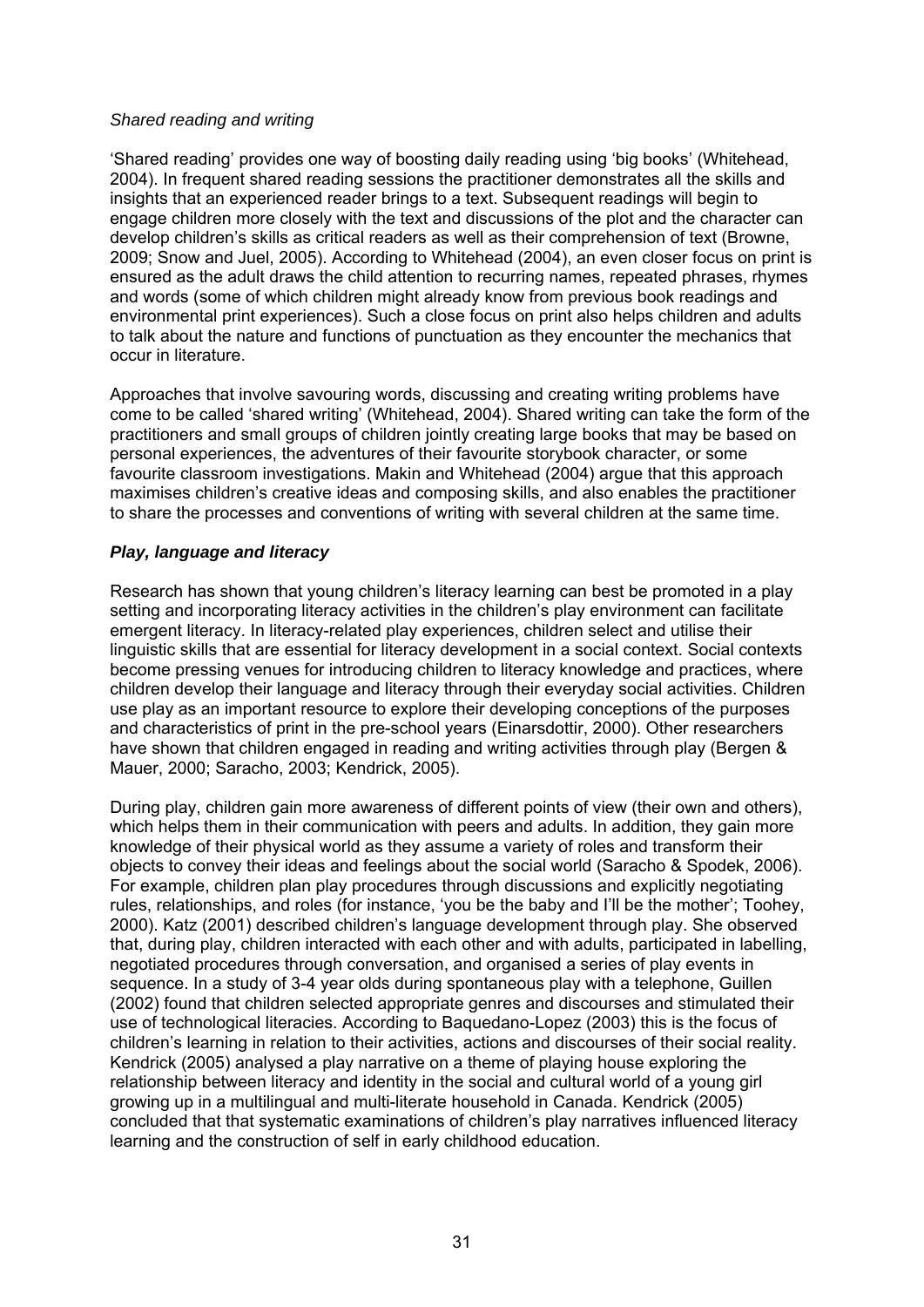During play, young children use language in literate ways, while they use literacy as they see it practised (Saracho &Spodek, 2006). Assessing the research that examined the interactions between literacy and play, Roskos and Christie (2001) performed a critical analysis of 20 current studies on the interface of play and literacy. They found that the conclusions of 12 of the 20 studies supported the view that play can promote literacy learning by providing settings that promote literacy activity, skills, and strategies; serving as a language experience that can build connections between oral and written modes of expression and providing opportunities to teach and learn literacy. Studies have also shown that the adult's support during socio-dramatic play enhances children's language development (McGee, 2003).

Vukelich's (1994) study on the importance of providing children with opportunities to play in a print-rich centre with literacy-related guidance from the practitioner, yielded significant results. Her results indicated that the participating children recognised words from a list without the graphics and context of the play environment. Saracho and Spodek (1998) emphasised the importance of parental involvement in children's literacy development through play. During the interactions, parents used literacy-related materials, strategies and activities that integrated play and literacy (such as reading and telling stories; listening to children's stories; engaging children in predicting sequence in stories; expanding children's vocabulary through stories; using puppets to retell stories; reading poetry; dramatising, discussing and writing stories).

Literacy skills for children in preschool and multi-age programmes have been found to be developed through play by embedding literacy materials within play settings. The results of these studies indicated an increase in children's use of literacy materials and engagement in literacy acts (Kress, 2003; Einarsdottir, 2000, Kendrick, 2005). A longitudinal study indicated that children with high levels of play with literacy materials in preschool could spontaneously read signs and had greater pretend verbalisations in a 'town-building' activity at age five (Bergen & Mauer, 2000). In their study, a relationship was found between symbolic play and children's developing phonological awareness in the early years. The authors reported that during play children used language and isolated the sounds of language from its meaning.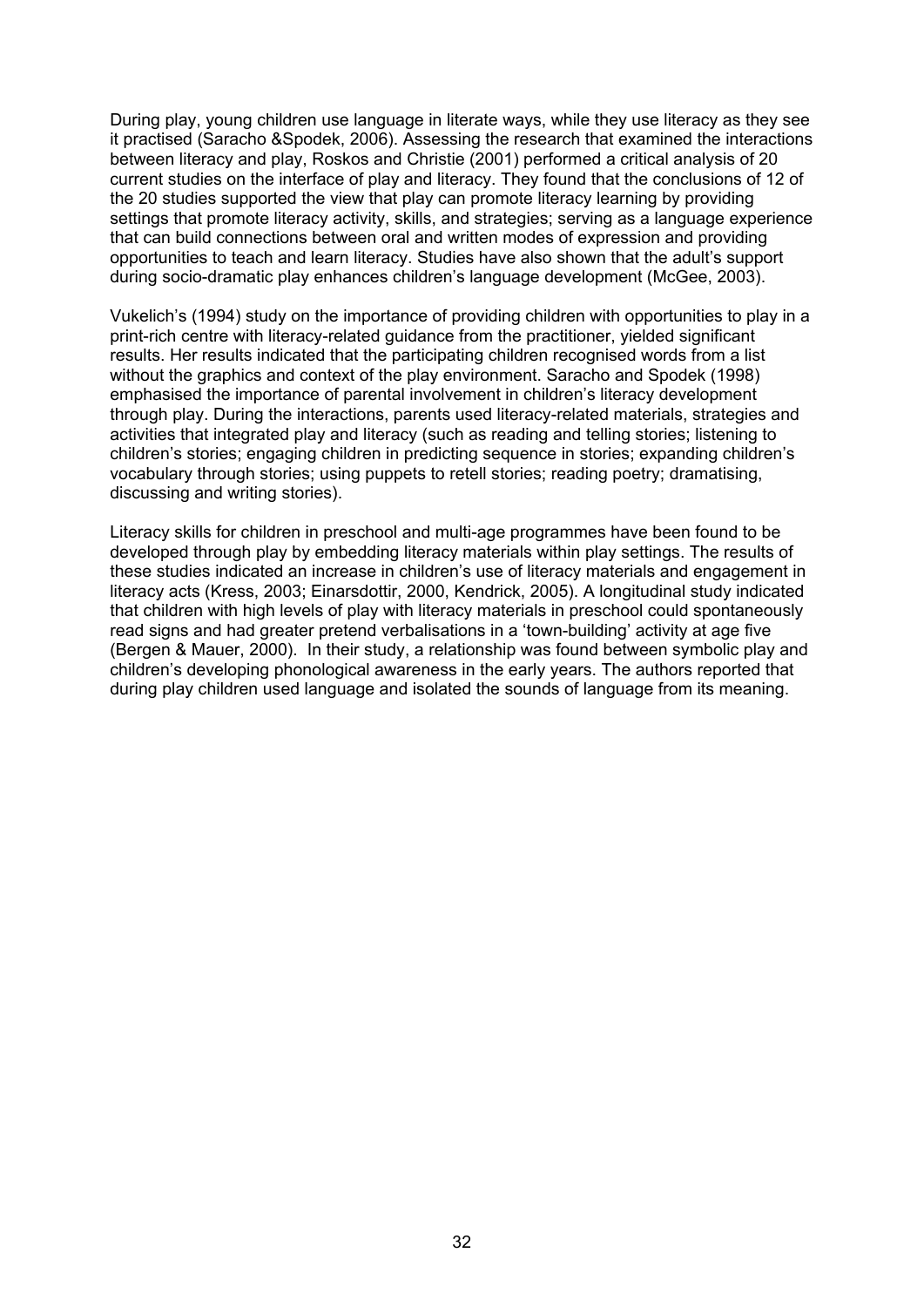# *Activities to support reading and emergent writing*

Figure 2.2 shows three supporting strands of literacy development.



#### **Figure 2.2 - Activities that support the three strands of literacy**

Source: Adapted from Hannon, P. (1995). *Literacy, Home and School: Research and Practice in Teaching Literacy with Parents*. London: The Falmer Press.

### *Recounting tales and sharing books through listening and speaking*

Many approaches to early literacy start with sharing picture books with young children, and the books certainly provide essential experiences of listening to a tale told, hearing book language and looking at a story carried forward by pictures as well as text. According to Whitehead (2004), it is important that the connections between the book and the child's world are built by sensitive talk at the appropriate times. To gradually unpack the layers of story and create meanings children need opportunities for conversations about books and stories as well as time to examine them closely and sort out their feelings and responses to them.

Learning to read pictures is a sophisticated skill that continues to develop as part of a general ability to 'read' film, art, and television images (Whitehead, 2004). But perhaps the most fascinating literacy development in these early stages comes when children begin to put themselves and their worlds into the books. For example the excitement of knowing that 'My granny has got one of those', or 'I ran away in the supermarket once!' provides the motivation for going on looking at books as they become meaningful in human terms.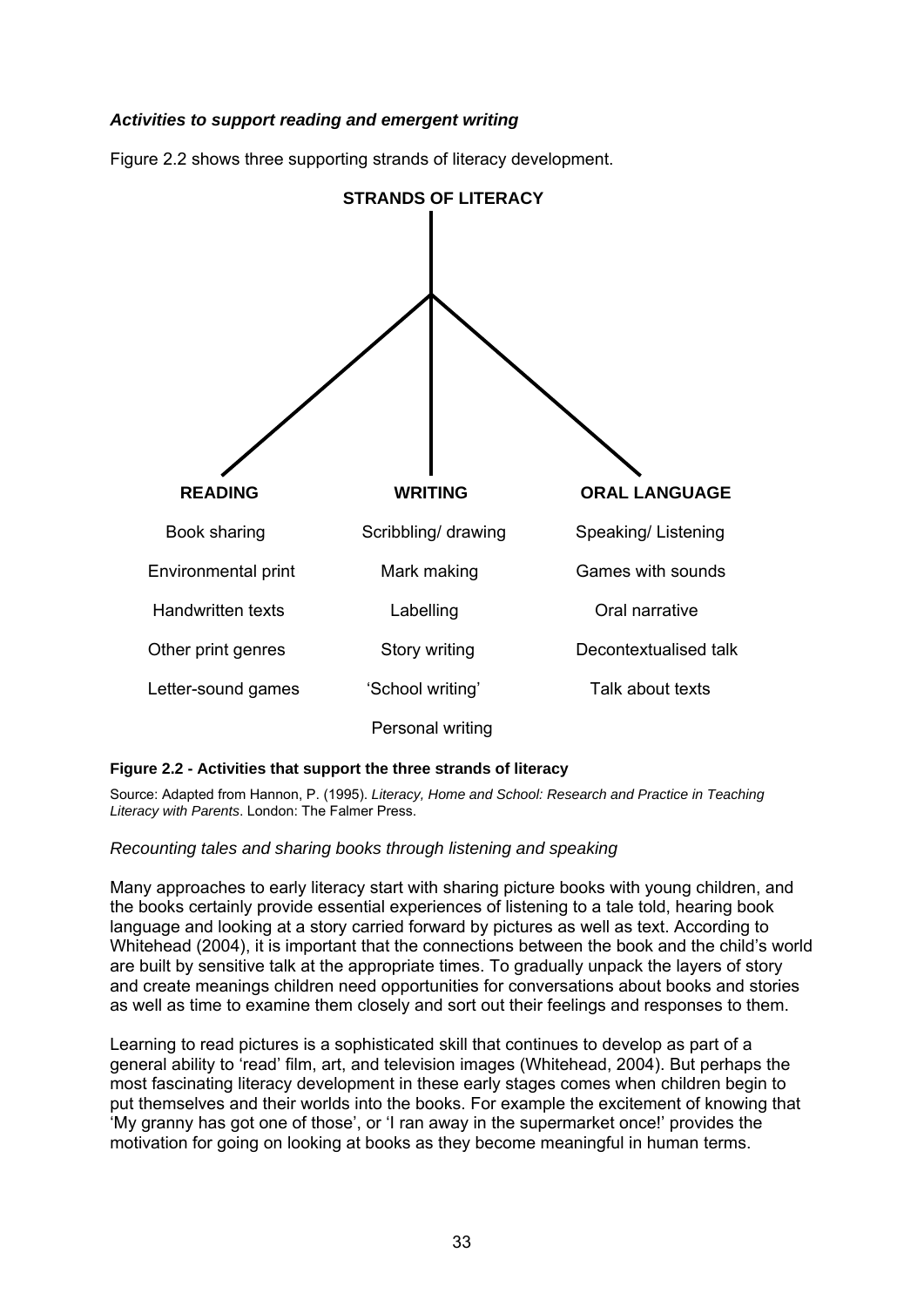Sharing meanings, however, is a richly complex feature of human behaviour and requires more than reading and talking about books. The experiences that children bring to school and group settings and the new experiences they encounter there must be re-enacted in different symbolic ways, such as through singing, dancing, music-making, drawing and painting, role-play, construction equipment, play artefacts and natural objects (Whitehead, 2004; Browne, 2009). Opportunities for children to share their thinking and learning with significant key persons enables them to feel 'at home' in the world and culture of school and group and make their own important contributions to it.

# *Emergent writing*

Bee and Boyd (2007) make clear that some of the strategies used to teach reading also help children learn writing. Instruction in sound-symbol connections, for instance, helps children learn to spell as well as to read. Good writing, however, is far more than just spelling - it requires instruction and practice, just as reading does. Graham and Harris (2000) suggest that, in addition to handwriting, it is important for children to learn about language mechanics, such as appropriate uses of words and grammatical endings, as well as how to edit their own and others' written work. These skills are best taught in Year 1, although a few children in the Foundation Stage may have them already.

Fox and Saracho (1990) suggest that an outcome of helping children attend to print in the environment might be that they become more sensitive to the form of written language in everyday activities, whereas sharing books might result in children gaining awareness of the structure of stories and the function of print.

The transition from a non-writer to a writer who has full command of the alphabetic system for the transcription speech takes place in the broad context of children's interactions with their home, child care, and school environments. Bee and Boyd (2007) suggest that it is, therefore, important to observe the behaviours of young children as they engage in writing and to listen to their comments as they reflect upon their written productions.

### *Writing and reading messages*

It is essential that children's contributions in the forms of stories, anecdotes and narratives become important components of the early years literacy programme. Families are often willing to make up simple books about their children and their daily lives and many schools have developed a policy for inviting parents in for this purpose (Whitehead, 2004). This approach has proved to be a very strong incentive for families from diverse cultures to make their languages and worlds part of the literacy learning and multi-lingual book-making in the early years setting (Kenner, 2000).

The most significant piece of meaningful writing for young children is their first name (Hall & Robinson, 2003). Whitehead (2004) suggests that 'games with names' can be a powerful way into early writing and communication if we follow children's developing interests and observations and provide plenty of examples of names in use. Children's interest in important words, words permeated with meaning and feeling, is usually accompanied by a desire to write or make them (Makin & Whitehead, 2004). Children make their marks in wet sand, mud, clay or with paints, pencils and crayons, or in different places such as the centre and playground notice board, the fencing around the garden, drain grids and so forth. These may not be in the full conventional form but just a promising scatter of component letters. According to Lierop (1985), this attachment to the letters of a name is often expressed in terms of real affection. This is a reminder that learning literacy is bound up with feelings and emotions.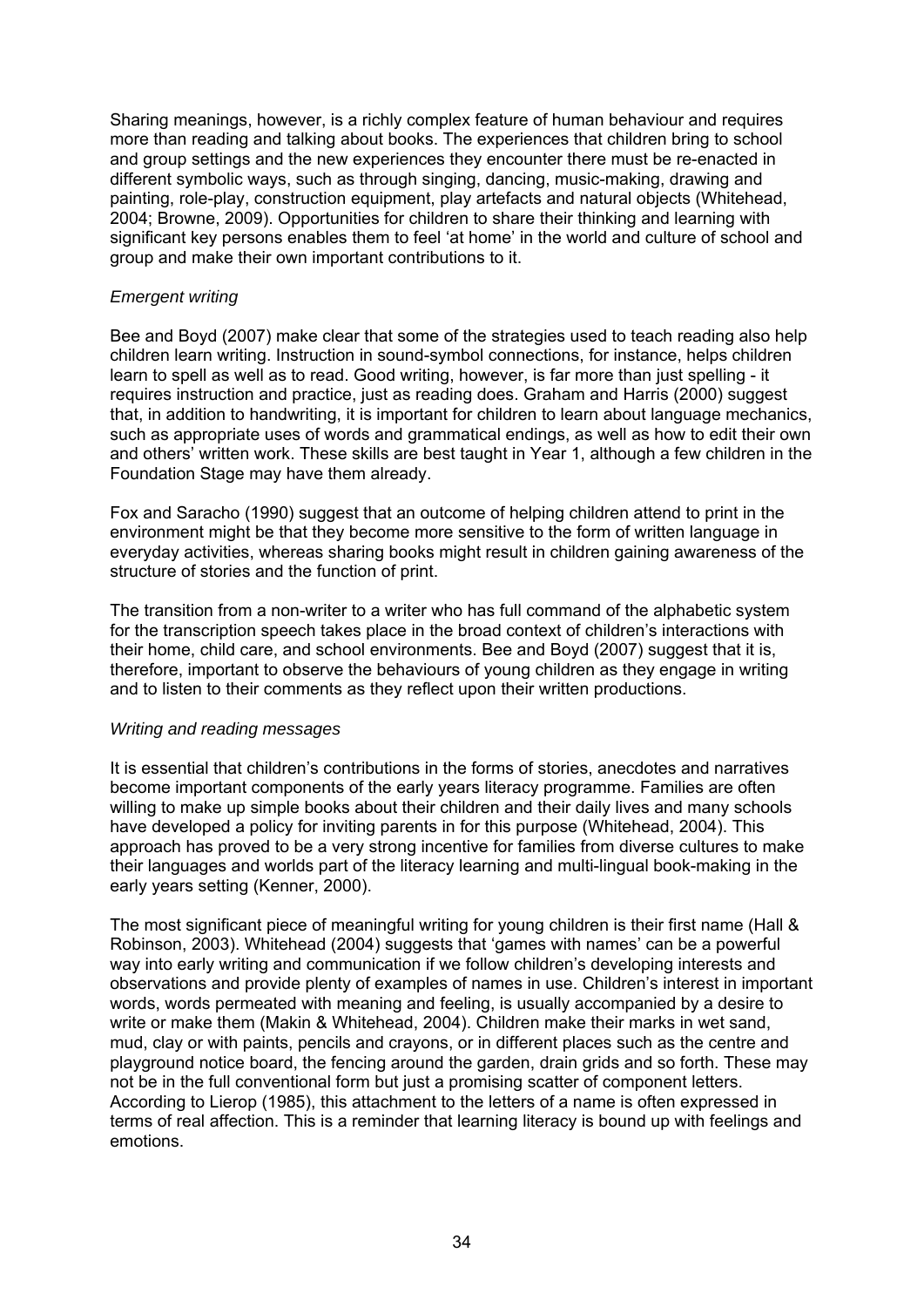According to Whitehead (2004), children's varied but informative writing from the environment should not be ignored. Young children may have learnt to read and write at home by investigating such materials and asking questions about them.

Whitehead (2004) argues that children's discoveries can be extended by carers and early years settings in many different ways. She suggests that, with a little more effort and the involvement of families and the wider community; parents and early years settings can make a collection of packages and cartons they can 'read' to cook food or grow plants, share children's delight in familiar advertisements, shop carrier-bags, rhyming and repetitive slogans and well-known logos and signs. These materials make bridges between home and early education settings as they encourage talk and play, and provide important insights into the symbol and sound correspondences of the alphabet.

It is essential to allow for a great variety of experiences in early literacy. While some write their own names and play with plastic alphabet letters, others create whole pages of pretend writing and fold papers into booklets. In the earliest stages of literacy, many children will be aware of alphabets because families often buy them as picture books, posters or wall charts (Whitehead, 2004; Snow, 2006). It is important that the collection of alphabets in an educational setting is varied, appealing and as relevant as possible.

All these suggestions provided by Whitehead (2004) reflect the varied interests and stages that children may go through. Becoming a reader and a writer is a very personal business and the ways to do it are unique as are the many cultural, ethnic and religious settings in which children get started.

### *Collaborative approaches to literacy*

Initially adults play a major supportive role as linguistic informants and readers for younger children but as children's own literacy skills develop, they can be practised and extended in collaborative ways. Browne (2009) suggests that it is possible to boost, to a great extent, children's writing and reading by encouraging them to both share their knowledge about writing and their reading skills with their peers. Children can read to each other in book corners, library areas and playgrounds. Children may also incorporate literacy-like features in their role-play and good provision for literacy-enriched play can encourage children to play together in socio-dramatic or role-play areas, extending each other's literacy (Hall & Robinson, 2003; Makin & Whitehead, 2004).

### *Encouraging independence in reading and writing*

A crucial aspect of early literacy development is personal autonomy - the clear establishment of a sense of control over one's learning experiences. According to Whitehead (2004), progress in writing is bound with autonomy and children need to be involved from the start in forming opinions and having views about their own writing successes and difficulties. She suggests that this can be established by writing back to the children about their work, and also discussing with them the effectiveness of their writing for its purpose and audience.

Similarly, Browne (2009) notes that as part of the process of encouraging independent reading, it is important that early years educators find ways of developing children's selfcorrecting strategies. She suggests that it all depends on the practitioner's professional sensitivity and judgement about not rushing in too soon with word-perfect correction, but at the same time not leaving a child floundering too long so that confidence and meaning decrease.

Snow and Juel (2005) and Whitehead (2004) suggest that considerable thought and flexibility should govern the Reception teacher's approaches to the 'hearing' of young readers.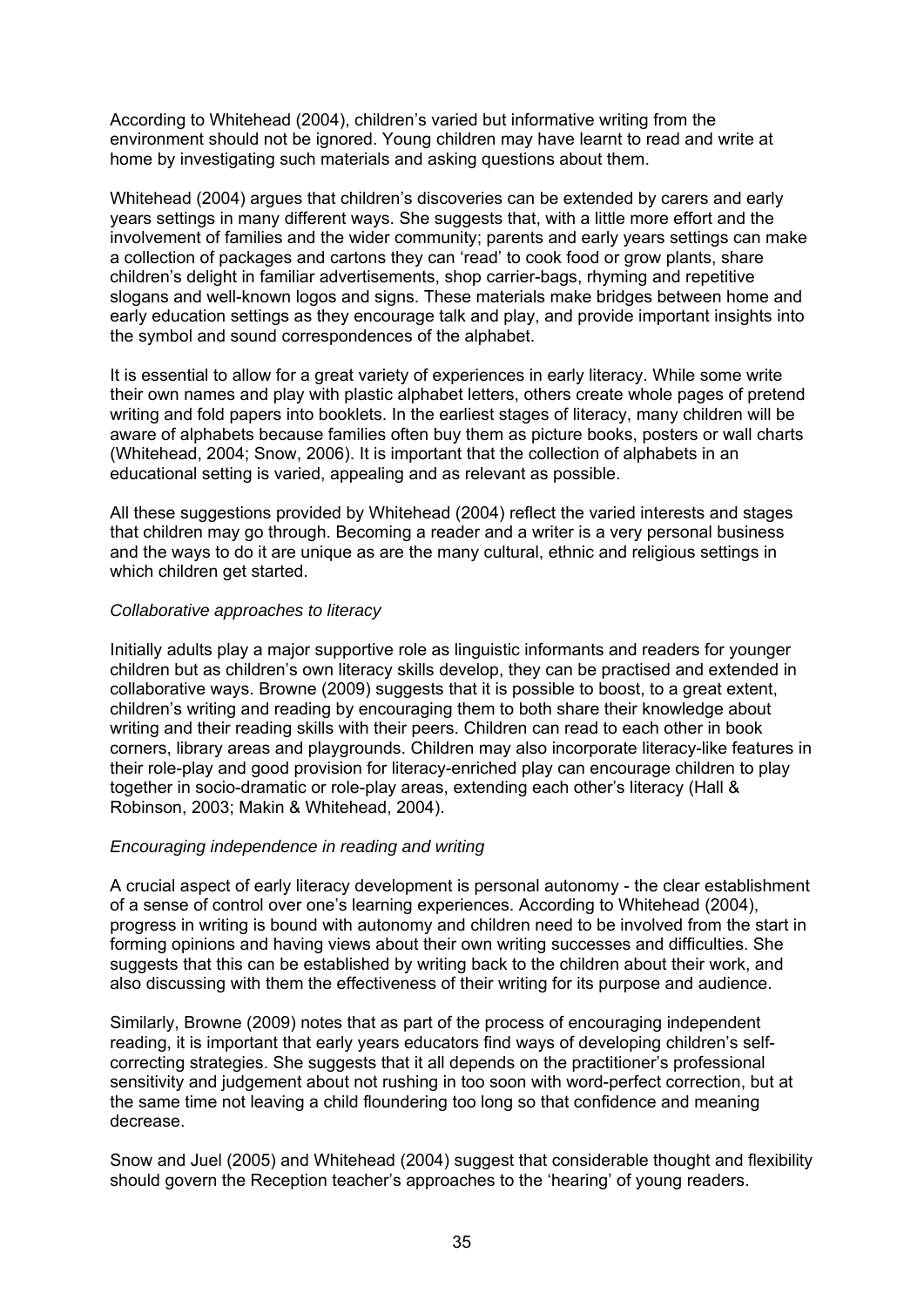Reading aloud to other adults or peers, will help when children are anxious to practise their emerging competence. The authors emphasise 'sharing' experiences rich in *both* oral language and text.

### *Debates concerning Communication, Language and Literacy: A concluding note*

We have identified crucial characteristics in early learning experiences in infancy, especially in conversation and play with caregivers. The importance of give-and-take games, of children finding a voice and feeling confident in it - these must guide the organisational patterns of settings and inform the creation of staffing structures to support warm and individual personal relationships to help children in meaning-making. This area of research is not contentious.

However, one of the most important questions within this review is 'at what age should children be introduced to phonics instruction?' The research does not provide a clear answer to this question, and it's interesting to note that the Select Committee on Children, Schools and Families (House of Parliament, 2009) recommended dropping from the EYFS the five early learning goals dealing explicitly with reading and writing. The Government replied to Parliament (DCSF, 2009) that it disagreed with its recommendation about the five early learning goals and was firmly convinced they should continue, at least until the formal review of the EYFS in 2010. The rebuttal was stiff: Government believed that many children in the Reception Class were 'ready' for appropriate phonics work, and indeed would benefit from it. No doubt the Government's stance owed much to the Independent Review of the Primary Curriculum published earlier by Sir Jim Rose (2009). The policy choices are quite clear, but what does research tell us?

**1. A robust experimental literature.** There is a vast literature (reviewed with depth and rigour in the Independent Review of the Teaching of Early Reading, the Rose Review, 2006) on the effectiveness of early instruction in phonics. Rose reviewed the huge literature demonstrating that small, experimental programmes of phonics instruction lead to better reading scores in children who have been randomly assigned to treatment or control groups. The control children have usually followed 'normal educational practice', although some control groups are offered specific experiences rich in 'whole language' but devoid of systematic teaching of letter-sound relationships. The bulk of the experimental literature on the effectiveness phonics instruction refers to children between 4 and 5+ years, children of Reception age in England. There is no doubt as to the findings because study after study reports similar beneficial, short-term effects. What needs to be unpicked is their relevance for a national system of education, the broader context of motivation as an outcome, and the contribution to reading of the home learning environment.

**2. The longer term effects of early phonics instruction, including motivation.** The narrow experimental studies where children are randomly assigned to individual instruction (e.g., the ground breaking work by Bryant and Bradley, 1985) show clear benefits of phonics. There are also non-experimental designs where children's development is studied 'naturally' in settings following a wide range of instructional practices. In these larger scale studies children are traced several years later so that their reading attainment can be assessed and linked to the kind of reading instruction they experienced. An important study of this type was carried out by Xue and Meisels (2004). They found that children benefited most from a combination of phonics and 'language arts' pedagogy. However, more able children appear to benefit most from language arts combined with phonics, whereas less able children benefited most from phonics. This makes clear the fact that the more and less able children do not necessarily have similar learning patterns.

However, in the experimental literature little account is taken of children's longer term outcomes or their motivation to read. In most of the studies the learning outcomes are a narrow range of reading assessments, with no account taken of children's motivation to read,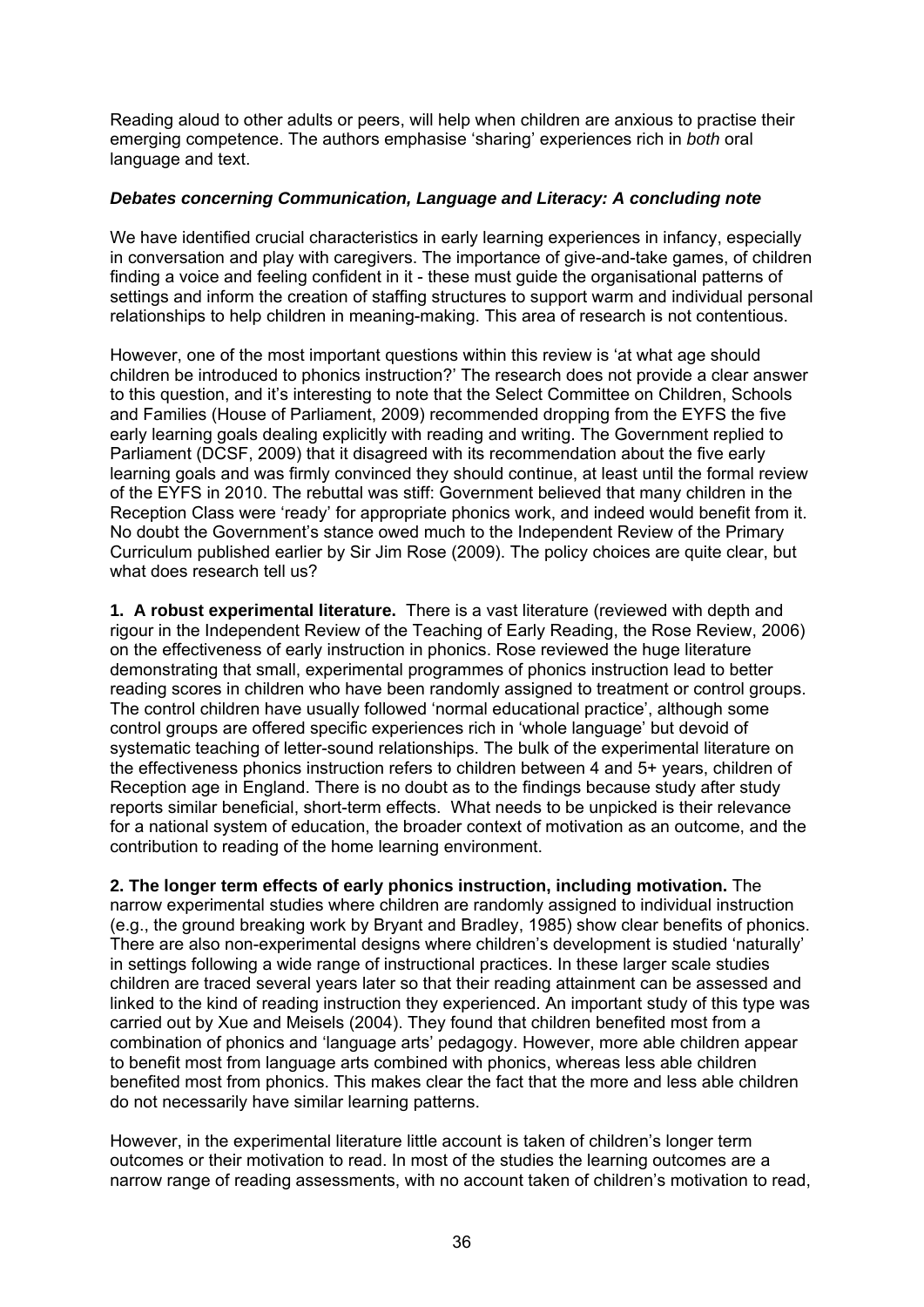or indeed of their psychological adjustment to school. We need more research on the long term effects of phonics instruction on motivation, especially on children who are very young (National Reading Panel, 2000).

**3. Extending experimental findings to a national system?** Pressley et al. (2001) has carried out a masterly review of interventions related to reading. He points out problems with concluding that instructional programmes shown to be effective in small, experimental studies will necessarily have the same results when implemented by law / regulation across a national educational system. Learning and instruction do not take place in a vacuum; they are embedded in social and cultural systems that include the workforce (with deeply held values and discrete professional skills), parents and their expectations/parenting skills, and social class systems such as the highly stratified one in the U.K. Pressley et al. (2006) warn us:

*Although we recognize that there has been great progress in studying fairly simple interventions (e.g. teaching students to sound out words…we also recognize that the evidence-based reading instruction being delivered to schools is composed of many components that can be delivered over years of instruction, some validated in basic research and some not. Scientific analyses of such interventions are needed for they are interventions that matter in the lives of children…The educational intervention community is going to have to rise to the challenges involved in analysing complex, multiple-year treatments in ways that are methodologically and ethically defensible.* (p. 13)

The added complexity of an educational system surrounding each classroom makes us cautious about generalising experimental results system-wide. These studies prove conclusively that smaller scale programmes with committed, often volunteer, practitioners can lead to large positive gains in a narrow range of tests. Pressley's work warns that we cannot extrapolate the positive benefits seen in experimental studies to country-wide practice in which practitioners are required to implement a pedagogical approach with which they may not be in sympathy. Critics before 2000 (the cut-off date for this review) warned against extrapolation to national systems; newer research studies, such as Pressley's large-scale review, are placed in an analytic framework broad enough to encompass the system in which the classroom is located. In this broader framework, the benefits of early and systematic phonics instruction for most children aged 4-5 have not been conclusively proven. There is less doubt about the importance of phonics for most children over 5.

**4. Age of entry and phonics instruction.** Questions about phonics instruction in the Reception class have been inextricably intertwined with the age of entry to school. Children entered Reception 25 years ago as rising 5's or 5 year olds. Now, children enter the Reception class ranging in age from very young 4s (whose birthdays may be in August) to children who have just turned 5. This is a very different age profile to that when the British tradition of 'teaching reading in the Reception year' began. A recent review of birthdate effects from Cambridge Education (Sykes et al. 2009) suggests that many 'children around the age of 4 may not be ready for the environment they encounter in the Reception class', especially children near the age of 4 if their communication and concentration skills are poor. The Rose Review on Early Reading makes clear that practitioners should use their professional judgement in teaching phonics to children younger than 5. However, evidence submitted to the Select Committee (from Inspectors, Headteachers, parents) suggested that phonics are being 'instructed' to almost all children in the Reception, with few practitioners using their 'professional judgement' to withhold phonics from children not yet ready. This may be a flaw in the implementation of national policy and not in the policy itself. Further research is needed on the circumstances when the practitioner makes a decision to concentrate on oral language rather than letters and sounds, and how often this option is chosen.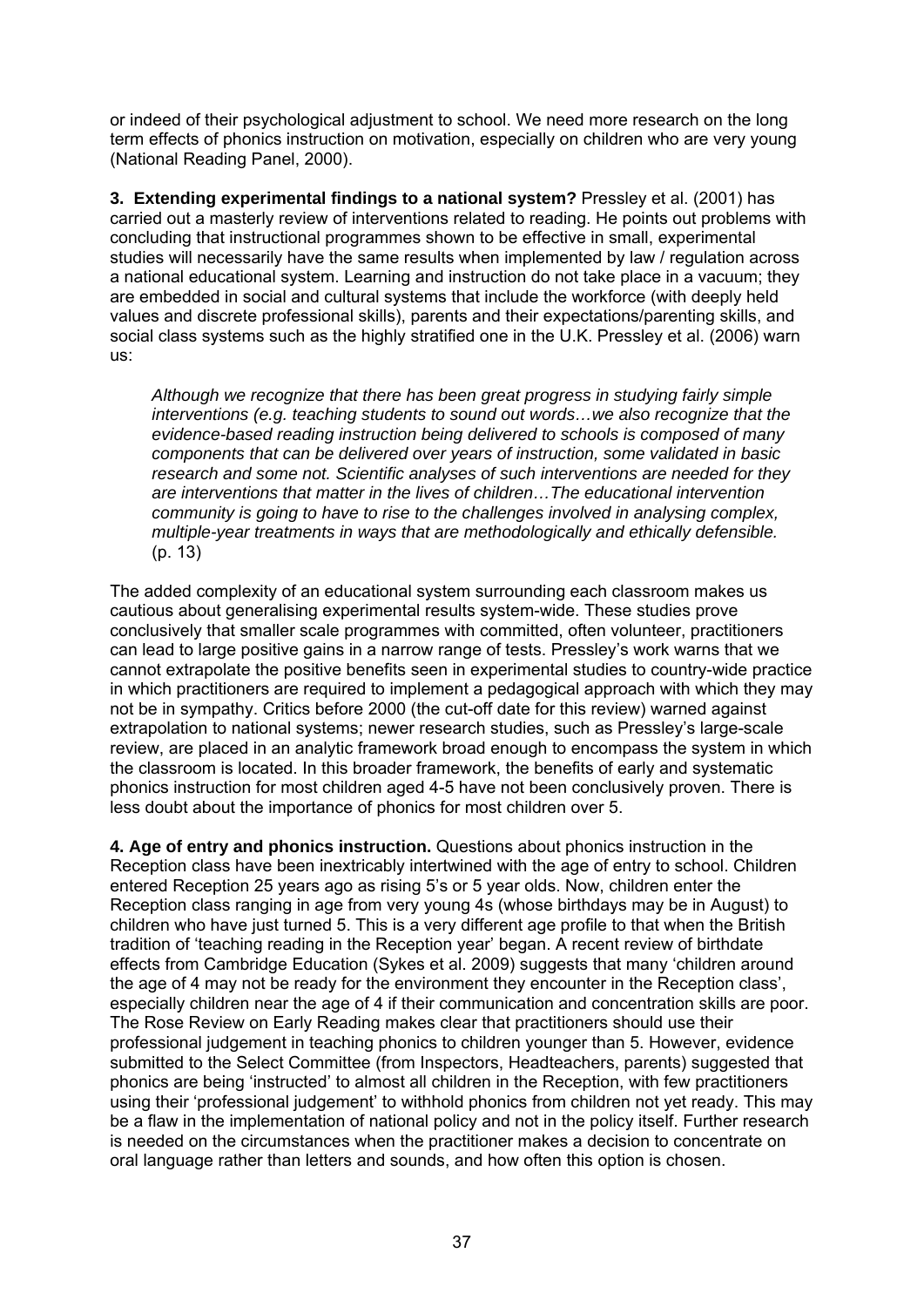A vast and well respected literature concludes that many (the majority) of children in the Reception year will happily and successfully learn phonics within a rich, learning environment that includes exposure to high quality books and with an emphasis on oral language. The real nub of the issue concerns those children (perhaps the majority in disadvantaged classrooms) whose oral language abilities and capacity to concentrate will not support them in smooth and efficient phonics instruction. Sykes et al. (2009) demonstrated that birthdate effects (where the youngest children in any year group do less well than older children in subsequent academic performance) were weaker in countries that began formal education at age 6 and higher, as in Scandinavian countries. This suggests that delaying the start of formal instruction to age 6 may make it possible for the youngest children in the year group to succeed, whereas such children will do less well in systems that begin formal instruction at age 5. Again, the idea of avoiding birthdate effects is not a new one but the evidence from other countries has been amassing since 2000. Moreover, less emphasis on phonics in Reception would allow more time for other aspects of the curriculum, especially outdoor play and oral language activities.

**5. Inequalities in the home learning environment.** Many studies on the Home Learning Environment (e.g., Melhuish et al., 2008) show that early learning activities in the home strongly predict children's academic performance later in primary school. The EPPE study has shown conclusively that more middleclass parents (defined by occupational status and parental qualifications) provide rich learning activities in the home, including daily reading with children, taking them to the library, engaging in oral language games and songs, and teaching about letters and numbers through such materials as plastic letters on the fridge. These activities were much less common in disadvantaged families, and EPPE suggests that children from disadvantaged backgrounds enter the pre-school (around 3) and the primary school (around 4+) much less prepared and able to begin the formal study of phonics. More detailed research by Foy et al. (2003) show that parental activities related to stories and books were related to rhyme awareness but not to phonemic awareness. However, phonemic awareness was related to specific parental efforts at 'reading instruction'. Thus, parents who read to their children may be stimulating phonological awareness of the sounds in language such as rhyme, whereas linking sounds to units of meaning, especially text, requires more deliberate instructional activities such as plastic letters.

Foy and Mann (2003) found that phoneme awareness appeared to be more closely linked to instructional aspects of the home literacy environment that operate primarily by enhancing vocabulary and letter knowledge. Thus, we see that phoneme awareness is increased by parental teaching and also by computer activities that build early reading skills. In contrast to phoneme awareness, rhyme awareness (detecting larger units of language, such as the initial sound in a rhyme followed by the stem) was more closely aligned to parental involvement with children's literature. This association was independent of the children's age and suggests that children whose parents provided a rich offering of books for shared reading tended towards stronger rhyme skills whereas children of parents who provided tutorial support for letters and sounds had children with strong phonemic skills. It was not the frequency of exposure to books and text but rather the type of exposure that seemed to matter. Thus, large scale studies such as EPPE in the UK, and smaller scale studies such as that by Foy in the US all point to the same conclusion: middle class families give their children an extra boost to reading by specific educational practices at home.

**6. Does this matter? Age of entry and social class:** It is agued here that the issue of whether to teach reading and writing in Reception is closely tied to the age of children who are enrolled in Reception and to parental literacy activities at home. Because children are currently enrolled in Reception between the ages of 4 and 5, rather than the between 5 and 6 of several decades ago, it means that a substantial minority of children do not have the oral language skills nor the ability of concentration to do well in phonics instruction. However, not teaching phonics in the Reception would mean that the middle class child would forge ahead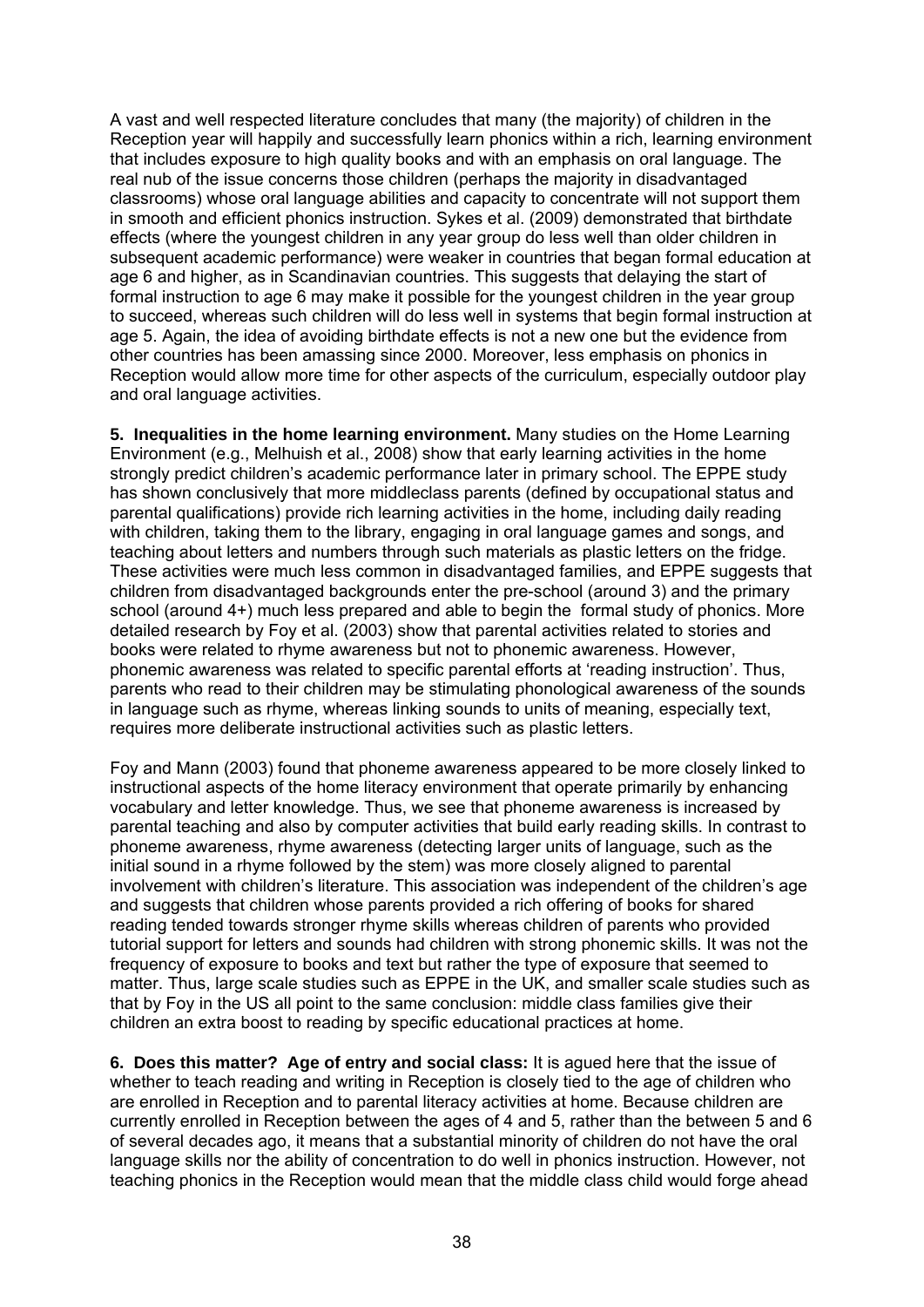of disadvantaged peers who are not supported by their parents at home (And so the gap might widen even more.) Children from less stimulating homes definitely will benefit from instruction in letter-sound relationships, as well as in support for vocabulary, and this should take place in schools. The real question is - at what age should it begin? And for all, or for some?

**7. Supporting professional judgement when to begin phonics.** The research evidence reviewed by Rose and, indeed the subject of many scholarly reviews in technical journals, shows that children benefit from phonics instruction between the ages of 4 and 5. It may be that Reception class teachers should be encouraged first to create an environment rich in oral language. Next, they should move on more formal phonics instruction when the practitioner, in his / her professional judgement, thinks that the individual child will benefit. The Rose Review stated quite clearly that it was up to the professional judgement of the practitioner when to begin phonics instruction. However, this has not been followed in schools and many Reception teachers are beginning phonics work with children they do not believe will benefit best from it. Therefore, the phonics debate is not a matter of research evidence; it is more an issue of de facto implementation. The majority of children in Reception classes do indeed learn from phonics instruction and go on to successful careers as readers. However, as pointed out in the Cambridge Assessment Review, a sizable group of children between 4 and 5 do not have the necessary foundation skills for formal work in language instruction and these children would probably benefit from a Scandinavian style of education in which formal education is delayed until (at least) age 6. The research suggests that practitioners should begin phonics instruction 'when the child will benefit from it', and that will be during Reception year for some children, but not until year 1 for others. "Personalised" learning is highly relevant to teacher's judgement about when to teach phonics. Should the early leaning goal be an 'aspirational one', with fewer than 30% of children achieving it, or should it be delayed until Year 1 so that a large group of children do not 'fail to reach an expected goal'? In an ideal scenario, the practitioner would focus strongly on oral language and on shared reading of books in the Reception, with support in phonics for those children who are ready for it and eager for it. If in the practitioner's professional judgement a child is not ready, that child needs support in the foundation skills of oral language and concentration.

Whitehead (2004) argues that it is critical that literacy is not concentrated on in a way detrimental of other aspects of early years environment. Indeed, the research literature shows that literacy itself will suffer if it is not established on a broad and deep foundation of worthwhile experiences of symbolising and representing meanings through skills such as movement, dance, music, listening, talking, drawing, story-telling, as well as scientific and mathematical investigations. This list of 'literacies' (Edwards, Gandini, & Foreman, 1996) provide a balanced early years education which can be pursued in ways that are open-ended and sensitive to where children are in their thinking and learning.

If the approach of early childhood practitioners is unpressured and reflects their confidence in children's abilities to reflect and learn for themselves when supported by their peers and adults who care for them, there should be less danger of a work-play split in the early childhood curriculum (Whitehead, 2004; Bruner, 1986).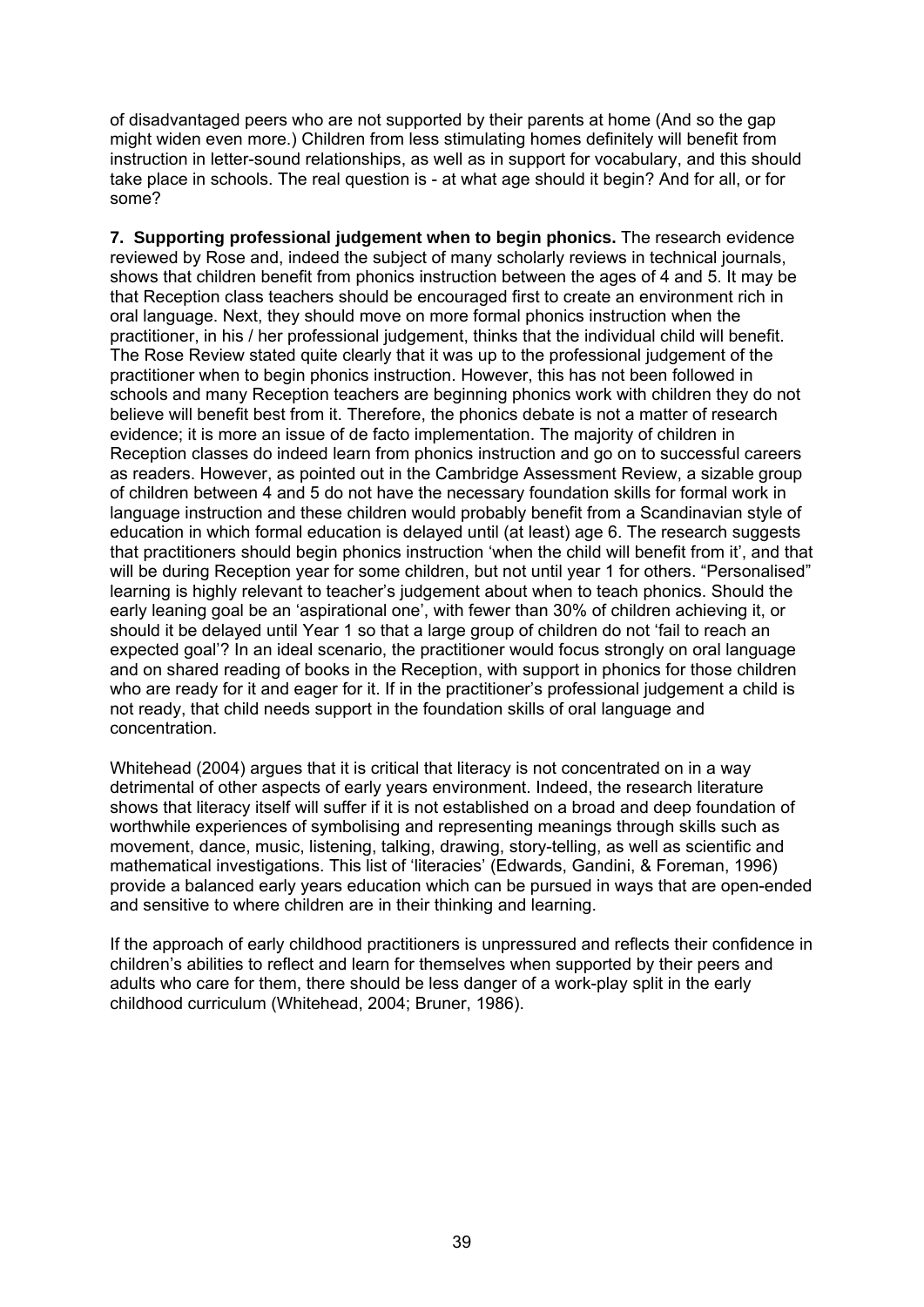# **2.3 Problem Solving, Reasoning and Numeracy**

*Children must be supported in developing their understanding of Problem Solving, Reasoning and Numeracy in a broad range of contexts in which they can explore, enjoy, learn, practise and talk about their developing understanding. They must be provided with opportunities to practise and extend their skills in these areas and to gain confidence and competence in their use*. EYFS, p.61

[http://www.standards.dfes.gov.uk/eyfs/resources/downloads/card4\\_7.pdf](http://www.standards.dfes.gov.uk/eyfs/resources/downloads/card4_7.pdf)

Theories on the teaching and learning of early mathematics have changed dramatically over the past two decades as the early pessimistic view (Thorndike, 1922; Piaget,1965), which focused on what young children cannot do, gave way to a highly optimistic view focussing on what young children and even babies are able to do mathematically (Gelman & Gallistel,1978; Hughes,1986; Wynn,1998). Baroody, Lai and Mix (2006) now argue for a 'middle ground view' arguing that the optimistic view has proved too hopeful in the light of more recent research. It is therefore important that such research is considered in detail.

Furthermore there is increasing evidence that, though the causality is yet not established (Baroody et al., 2006), achievement in mathematical activity on entry to school is a clear indicator of subsequent achievement in the later years of schooling as shown by studies in England (Aubrey et al., 2006), the United States (Clements & Samara, 2008) and Finland (Aunola et al., 2004), highlighting the need for effective preschool education.

The majority of this research is in the area of number and arithmetic. This section will therefore look first at research into children's learning of numerosity, counting, and calculation. The shorter section following will consider shape, space and measures and then the implications for teaching mathematics in early years settings and for a review of the curriculum in this stage of education will be considered.

### **Recognising number ('Numerocity')**

Wynn's (1998) research into babies' understanding of numerosity demonstrated that children in their first year of life are sensitive to number, able to recognise 'how many' without counting (known as subitization) and recognise the difference between sets of one, two or three objects and even reason about changes in numerosity expecting that if an object is hidden and another placed with it behind the screen, two will be seen when the screen is removed. This evident pre-counting sensitivity to number led initially to some researchers proposing an innate nonverbal counting mechanism which enabled the rapid learning of counting words and an understanding of the use of counting in their subsequent years (Gelman & Meck, 1992).

While there had been much subsequent research confirming Wynn's findings in babies (Feigenson, 2004; Chen, 2009), others have challenged the suggestion of an innate verbal counting mechanism showing that there is not a clear continuity between subitization (LeCorre et al., 2006; LeCorre & Carey, 2007), which may be based on spatial representation rather than a pre-counting (Lecuyer, 2004) and counting. Huttenlocker, Jordan and Levine (1994) found that three year olds, who could sometimes subitize to three and reason about changes, were still not able to solve nonverbal addition problems within this number range. Dowker (2008) found that, in children with atypical mathematical development, the small number subitization and number operation ability is preserved while counting and more complex number calculation is impaired, suggesting that the two mechanisms are not contiguous. While subitization may help develop a concept of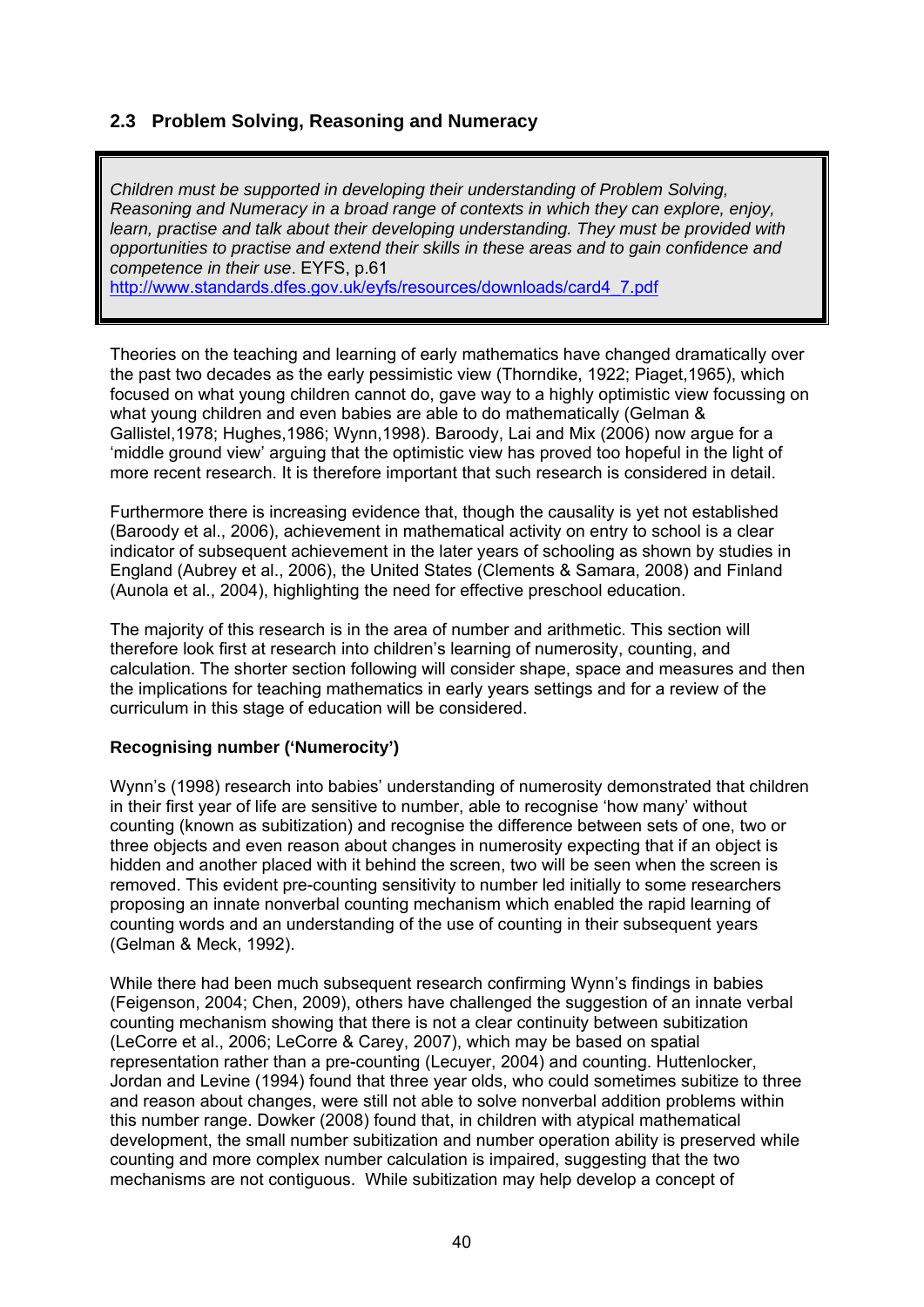numerosity which can be applied to larger numbers (i.e. the concept that a number refers to a characteristic of a set of items; Lipton, 2005), Rips et al. (2006) argue that further number development requires not just recognition of quantity but the concept of 'the next word after', (i.e. ordinal number; see also Fias & Verguts, 2004).

Cappelletti et al. (2007, see also Benoit et al., 2004; Halberda & Feigenson, 2008) therefore propose two levels of evolution of numerosity: '*the biological evolution of elementary, nonsymbolic numerical abilities*' and '*the cultural evolution of higher level symbolic mathematics*' which includes counting and calculation (p.74).

Given the evidence on discontinuity between subitization and counting noted above, there is little recent published research on the development of number in children between the ages of 0-1 year and 3-5 years. Mix's (2002) detailed study of development of number competence of one child, from infancy through early childhood (12 to 38 months), showed that the child's competence was heavily context-dependent, with social activities such as giving things to people offering more opportunity than more mathematical activities such as matching sets.

There is insufficient research to specify clearly the implications of these finding for early years education but they would indicate both starting from the child in terms of offering meaning and language for small number in subitization contexts and also the cultural necessity to teach counting (Benoit et al., 2004), cardinality and ordinality (Rips et al., 2006). More specifically, Baroody et al. (2006, p.196) suggest that toddlers 'may benefit from seeing a variety of examples and non-examples of the intuitive numbers' (1- 3), and from encounter with quantities arranged to form different recognisable number patterns, e.g. seeing 3 as



in order to further develop their understanding of number. While Mix's work would indicate that socially contextual activities are more effective than non-contextual mathematical contexts.

### **Counting, cardinality and one to one correspondence**

The key principles of counting identified by Gelman and Gallistel in 1978 still form the core understanding of children's counting development.

However recent research highlights two aspects of counting which may need attention in early years setting. The first of these is one to one correspondence: the 1:1 principle of counting notes the matching of one number word to each object. Traditionally the early years curriculum has therefore contained 1:1 matching activities, for example one cup to each saucer as a precursor to counting however, as Thompson (2008) and others have noted there is little or no evidence of transfer from object to object matching to object to word matching. If the 1:1 principle is to be learnt it should be through more emphasis on 1:1 number word to object matching when modelling counting. Rather than focussing on matching sets of objects by 1:1 correspondence, more could be made of recognising equivalence, greater than and less than when comparing sets (Sophian, 2007) to encourage logico-mathematical reasoning (Numes, 2007).

The second relevant aspect of counting relates to the cardinal principle, in that the count word assigned to the final object indicates the cardinality (how many) of the whole set. Although these ideas are closely related, counting and cardinality are separate things which children need to understand (Bermejo et al., 2004). In relation to the discussion above,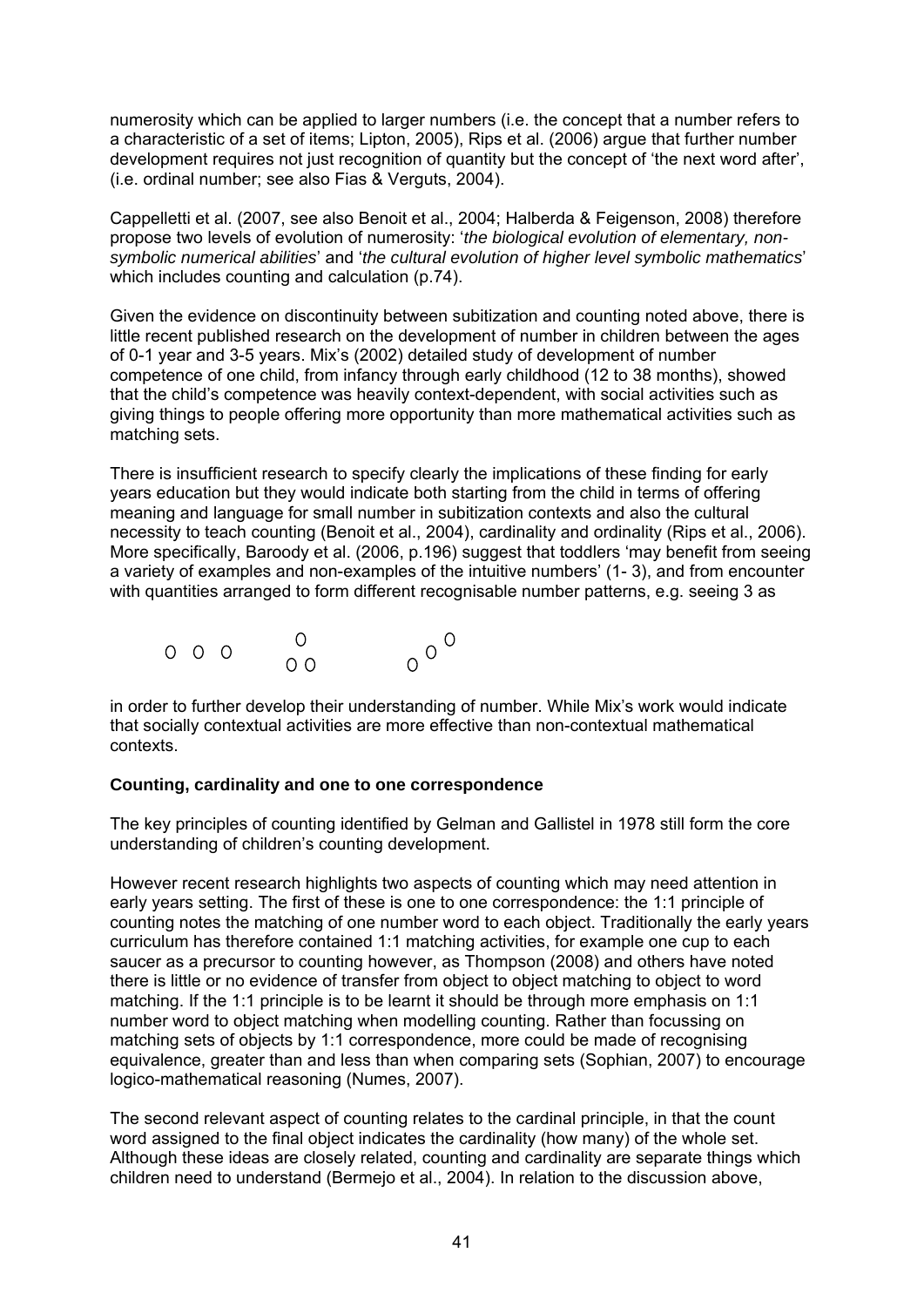cardinality is more closely related to numerosity and subitizing than counting. Rather than focusing on 1:1 matching outlined above the curriculum could better focus on comparison of unmatched sets in order to give purpose for counting and comparison. Puppets have been used successfully to model errors in counting procedures and cardinality (Muldoon et al., 2007a) and getting children to explain, rather than just identify mistakes, was found to be especially beneficial (Muldoon et al., 2007b). The idea that number words and written symbols (Rogers, 2008; Lipton & Spelke, 2006) represent quantity rather than being a function of counting and the relationship between consecutive counting numbers as representing one more or one fewer (Sarnecka & Carey, 2008) could have greater emphasis in the early years curriculum.

One way of emphasising cardinality may be through gesture. Modified gestures to support speech and scaffold communication, have been found to be a feature of maternal communication in young children (O'Neill et al., 2005). Gesturing is common even when counting things that are not present, enabling children to keep track during the counting process (Alibali & DiRusso, 1999; Graham, 1999) and lightening the cognitive lead of the task (Goldin-Meadow et al., 2001). Suriyakham (2007) found that children were more likely to use gesture if it was used by their parent or caregiver. Of particular interest was that children who learnt to use not just 1:1 pointing gestures but also a circular 'altogether' gesture at the end to indicate that the final count word refereed to the total set had better a understanding of cardinality, as indicated by the 'give a number' task.

# **Calculation**

Calculation both builds on and draws upon early understanding of number and counting (Baroody et al., 2006). So, understanding of calculation appears to be developed in two ways - one based on the innate understanding of number and the other on counting. Early experiments showing babies able to recognise when items had been added to or removed from a set of hidden objects indicate an innate understanding of calculation (McCrink and Wynn 2004). Working with 3 year olds, Slaughter et al. (2006) have found children are able to understand such tasks with larger numbers, recognising which set would have more when some was added or taken away. Their work indicates an understanding of addition and subtraction at the age of three which is not yet demonstrated through their emergent counting abilities.

This early understanding needs to be related to the use of counting to solve calculation problems in the real world rather than just counting objects 'because they are there' (Muldoon et al., 2005). Gelman (2006) found that  $2\frac{1}{2}$  - 3 year old children were more accurate in counting a set of objects in order to check their own estimate of a simple calculation task than when asked to count the same number of items without purpose.

Since subsequent problems in mathematics learning can result from inadequate informal learning in the early years or a lack of connection between informal mathematics learning and more formal school mathematics. A child who cannot count forwards or backwards confidently will have difficulty solving addition or subtraction problems with more advanced strategies such as counting on or counting back. Teaching children to solve addition problems by counting on  $(5 + 3)$  is solved by counting 5, 6, 7, 8) was found to be detrimental to children's understanding if it resulted in a learned procedure rather than being based on a secure understanding of the counting words in order (Weiland 2007). More could be done in the early years to develop knowledge of the counting words, forwards, backwards and from a given number other than one, in order to aid subsequent calculation strategies.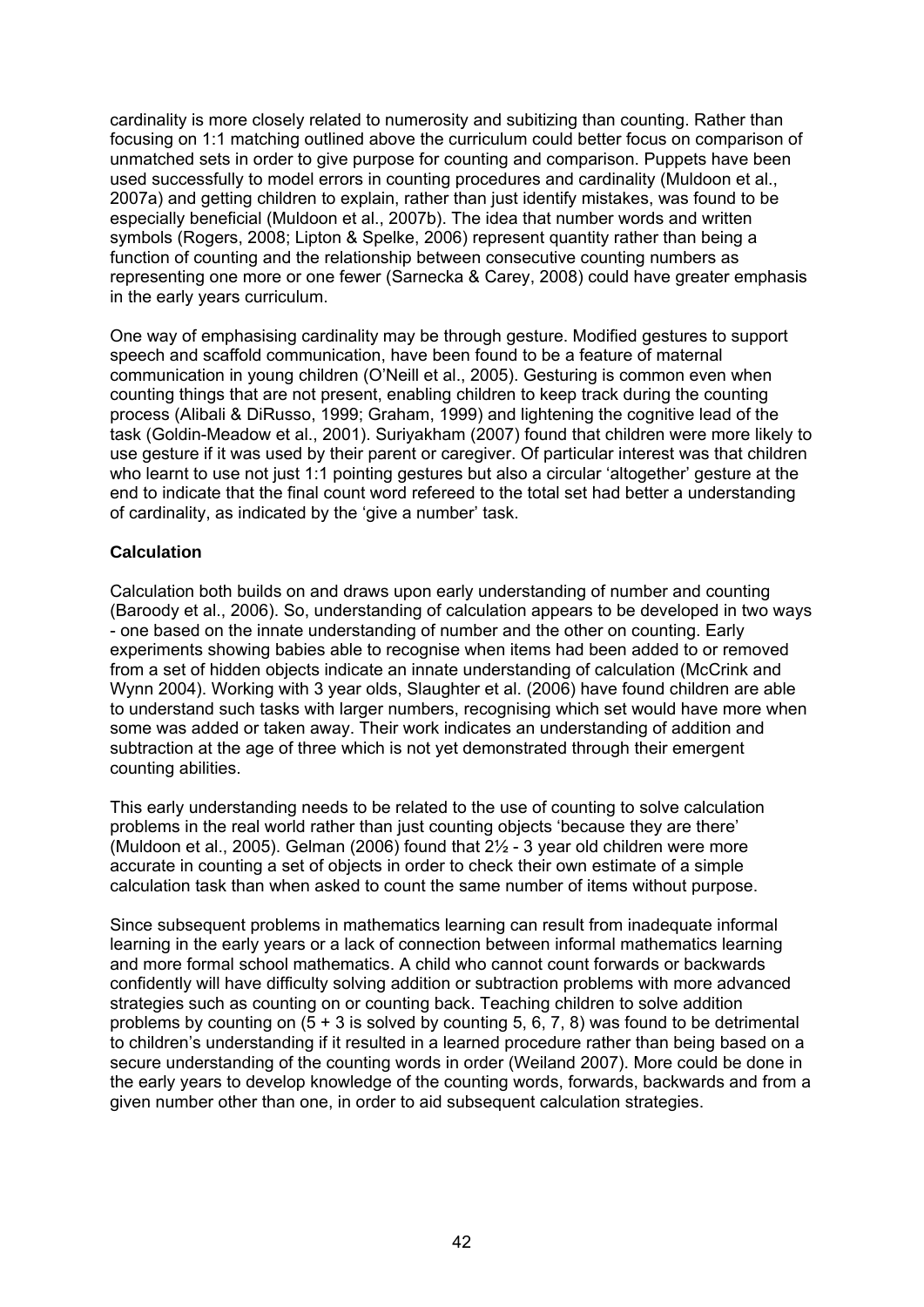### **Shape, space and measures**

In comparison with the amount of research on children's understanding of number outlined above, there is a paucity of research on other areas of the mathematics curriculum in the early years.

Understanding of the concept of shape seems to be, if not innate, then learned very early. From birth babies seem to be able to distinguish between open and closed geometric shape (Turati et al., 2003), three month old babies can be shown to already distinguish between different three dimensional shapes (Poirer et al., 2000) and babies at around five months can be taught to identify the irregular angle in an isosceles triangle (Lourenco, 2008). Similarly, Shusterman et al. (2008) found children able to use ideas of angle and distance to solve mapping problems.

# **The role of language in mathematic learning**

There is a considerable range of research into the role of language in mathematics in the early years and the importance of having appropriate provision to foster discussion (Evans, 2002). Children in foundation settings can be seen to use a range of mathematical metalanguage during play (Coltman, 2006). Story books also offer a context for mathematical discussion (Anderson et al., 2004; Casey & Young, 2004; Van den Heuvel-Panhuizen, 2008). However, Diaz (2008) found that early years practitioners were often unresponsive to the range of mathematic utterances during block play indicating the need for staff development in recognising and responding to mathematics in play situations (see also Morton, 2003).

# **Pedagogy**

Research into children's cognitive development should not, however, dictate curriculum and pedagogy which could become over formalised. For example, just because babies can identify the irregular angle in an isosceles triangle does not mean that teaching them to do so is necessary. Aubrey (2003) reports on a European study which shows that beginning formal instruction at an early age does not improve subsequent mathematical achievement. However, appropriate provision is beneficial as shown by the EPPE project in England (Sammons et al., 2004) and in the Big math for little kids project in the United States (Greenes et al., 2004; Ginsburg, 2006). Kamii et al. (2004) conclude from their study of block play with 1-4 year olds that it is better to define the early years curriculum in terms of logicomathematical knowledge during problem solving, rather than in terms of learning specific elements of the primary school curriculum, while encouraging the use of mathematics, both counting and calculation, in problem solving situations across a range of activities was found to be more effective than early introduction of symbolic representation of number (Gilmore et al., 2007).

Learning about shape has been found to be more effective in babies through handling shapes than visual representation (Streri, 2005) and through an adult scaffolding the children's learning in problem solving contexts in 3-5 year olds (Coltman et al., 2002). These findings are in line with others in the learning of number in social context, through play, problem solving (Saxe et al., 1991) and playing games (Culter et al., 2003).

In a review of pedagogy for mathematics in the early years Gifford (2004, p.99) argues for a pedagogy:

'*considering children's mathematical learning in terms of cognitive, physical, social and emotional aspects. A range of cognitive processes, an emphasis on large-scale activity, and multisensory learning, concerns for children's self esteem and agency in their own learning, diverse home experiences and supported pair and group situations*'.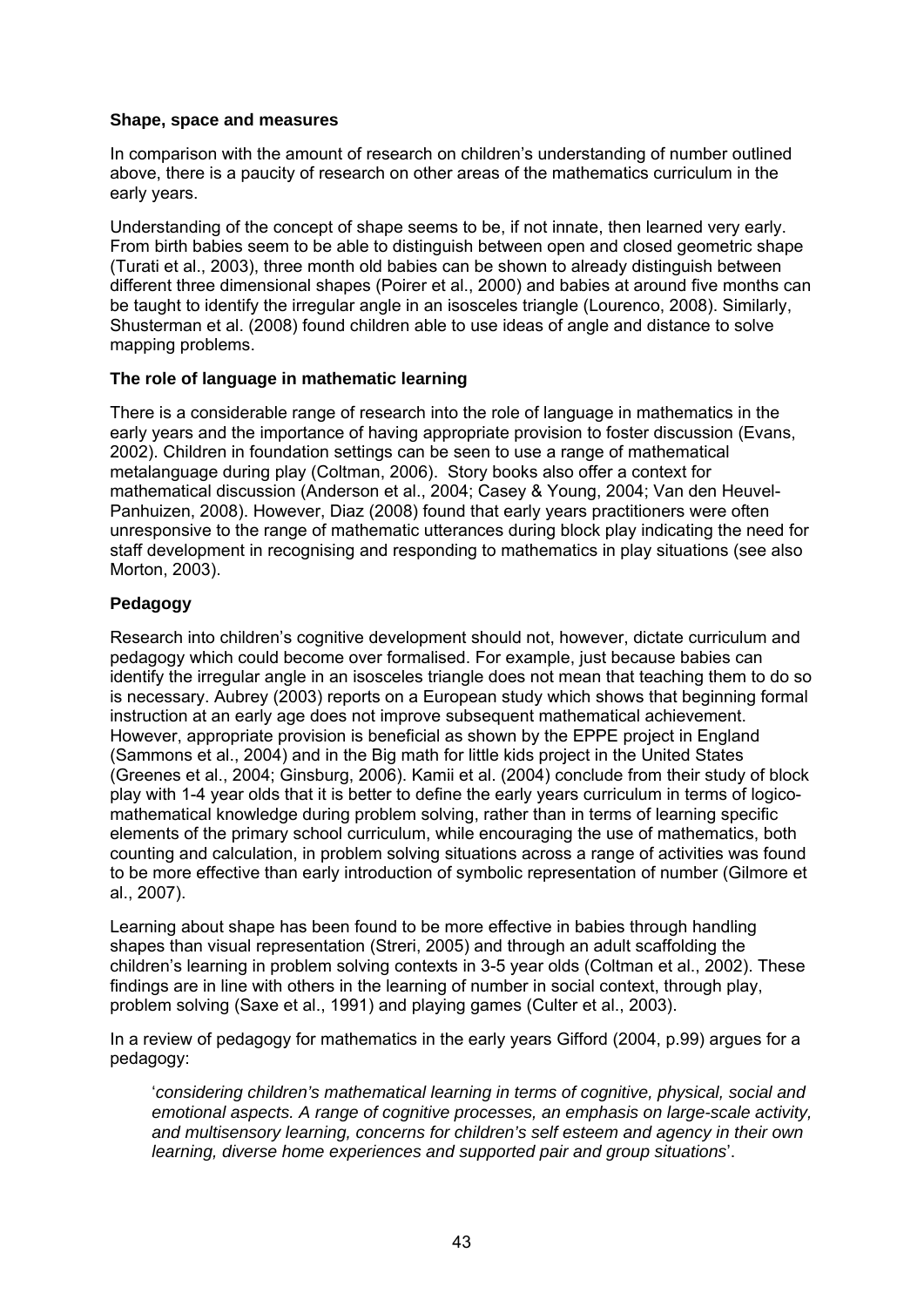She finds the current curriculum for 3-5 year olds sends mixed messages to practitioners.

# **Summary implications for practice**

- The importance of problem solving in social context as the medium for mathematics learning in the early years over more formal mathematical tasks;
- The use of picture books as a context for problem solving and using mathematical language;
- Delaying formal mathematics, especially operating with symbols until children have appropriate conceptual development of number and number operations;
- The importance of effective practitioner staff development in recognising and responding to mathematical situations and language when they arise;
- The use of gesture in counting and cardinality.

# **Summary implications for curriculum reform**

- Starting with 1,2,3 , representations and number words to develop the concept of numerosity, including the representation of cardinal number by number words;
- Further developing the importance of one more and one less in relation to counting and numerosity, not just seeing as the next or previous counting word;
- Counting forwards and backwards and starting from a number other than one;
- Replace ideas of 1:1 matching with the bigger ideas of equality and inequality of sets;
- The need for more research into children's development of measure concepts, particularly in the light of the William's Report recommendation that capacity and time should be introduced into the EYFS.

# **2.4 Knowledge and Understanding of the World**

*Children must be supported in developing the knowledge, skills and understanding that help them to make sense of the world. Their learning must be supported through offering opportunities for them to use a range of tools safely; encounter creatures, people, plants and objects in their natural environments and in real life situations; undertake practical 'experiments' and work with the range of materials. EYFS, p. 75 [http://www.standards.dfes.gov.uk/eyfs/resources/downloads/card4\\_8.pdf](http://www.standards.dfes.gov.uk/eyfs/resources/downloads/card4_8.pdf)* 

Piaget argued that a fundamental aspect of the way children make sense of the world is through the seeking out of the patterns that connect different objects and experiences. These patterns become elaborated into what he refers to as schema and the elaboration of these schema, in turn, become templates for looking at, acting in and explaining the world. However, schema are not just ways of framing experience as it comes along; they provide a focus of interest for the child's intellectual energy, and the search for objects and experiences which fit the child's schema and confirm their expectations, seem to be highly motivating. Schema provide a focus for action, when they acquire a new capability children apply it as often as possible and the achievement of mastery, as for the achievement of understanding, seems to be particularly rewarding (Bruner, 1966).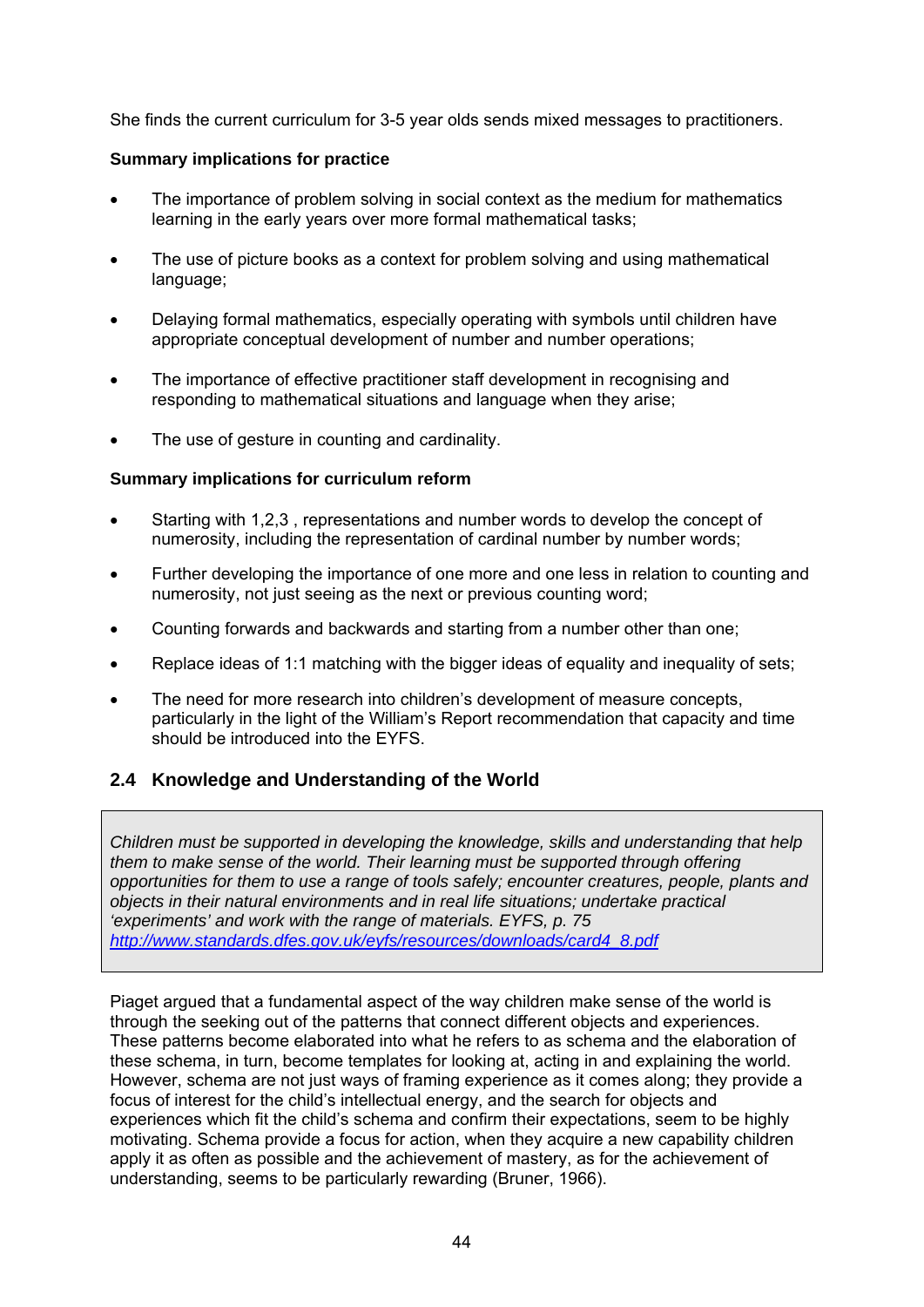This search for pattern, what Piaget calls 'assimilation', also results in disconfirmation when something does not seem to fit the current schema and expectations are confounded. This intellectual crisis, referred to by Piaget as disequilibrium, has to be resolved through an elaboration or redefinition of mental organisation, which Piaget refers to as 'accommodation'. Piaget's account of the dynamics at the heart of the learning process continues to provide a persuasive explanation of the relationship between the learner and the curriculum and indeed current science, maths and technology curriculum's draw directly from Piaget's theoretical model (CASE, CAME etc). However other aspects of Piaget's theoretical framework, whilst continuing to provide a signpost for research activity, have now been substantially elaborated or overturned. It is now thought that children begin the process of developing concepts from infancy rather than in a later phase of a staged approach as Piaget proposed. Piaget's work also begs the question of why particular ways of patterning the world might be selected by infants as being meaningful. Recent research has been concerned to explore not just the capabilities but the particular interests of the infant brain.

# **Infants' explanatory frameworks - knowledge about the physical world**

Baillargeon (2004) has reviewed a number of research studies that have focused on trying to establish *what* knowledge infants possess about the physical world and on *how* they attain this knowledge. These studies have focused on particular aspects of the physical world for example; physical objects being supported or falling, being in front or behind other objects or colliding with other objects. She and her colleagues have used the fact that infants look reliably longer at events that violate as opposed to confirm their expectations, to construct a model of their understandings of physical space over the first years of life.

They have found infants of two and a half months can recognize that an object continues to exist after it becomes blocked although their understanding of the conditions under which objects should and should not be blocked is very limited. From a large number of examples of such tests of infant expectation, Baillargeon concludes that infants behave as if they are formulating rules about how events might operate and with experience they revise and refine these rules and elaborate their concepts about how things work. So for example, in experimental conditions, they will predict that a box with a part of its base resting on another box will not fall at 3 months, but understanding the amount of the base of the box that needs to rest on another box to produce stability is not present until twelve and a half months.

However typically these kinds of understandings do not start developing until 6 months when children are able to sit up and play with blocks in space, experience the conditions in which blocks fall or don't fall. Prior to this although their experience will have contained events showing one thing on top of the other, they will have had little experience of seeing things fall. The new learning seems to be triggered by the experience of unpredicted outcomes and the experience of unpredicted outcomes will be dependent on the experiences to which children are exposed. These unpredicted outcomes are only likely to occur in a play context as adults automatically place objects on top of other objects so that they do not fall. However when Baillargeon specifically taught the relationships between objects, infants were able to achieve competence earlier.

### **Learning to categorize**

Quinn (2004) has reviewed research on infants' ability to classify objects in the world, using a familiarization and novelty preference procedure. That is infants look longer at novel objects thus allowing researchers to make assumptions about what they already know about. He found that three and four months old infants could form separate categorical representations for cats and dogs and they could do this before distinguishing more super-ordinate categories. However, Mandler and colleagues (2004), adopting both object examining and sequential touching procedures, have reported that infants and toddlers between 7 and 24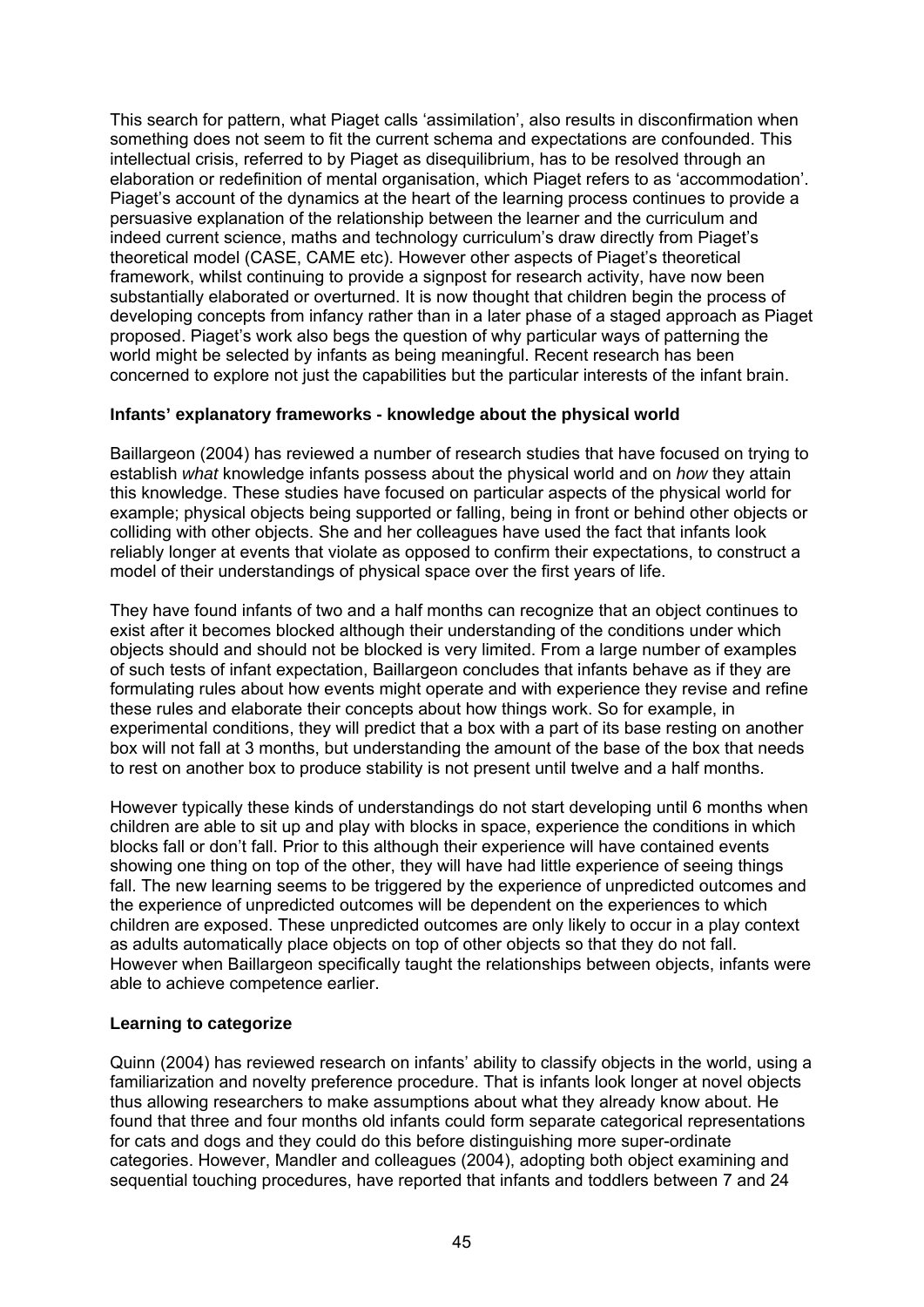months more readily formed global representations, for example differentiating between animals and vehicles than basic level representations, differentiating between cats and dogs. Mandler has argued that the differences of capability logged by these different research approaches are due to different kinds of representation of data that the children are making (for more detail, see below). The earlier findings of competency are a function of children making perceptual distinctions whilst the later findings are more complex conceptual representations. With the perceptual representations the differences logged by the brain are affecting behaviour but are not available for conscious scrutiny as with the conceptual representations. Children appear not to be able to make the more global category distinctions at the younger age because the members of global categories are too perceptually variable to be compared using a visual perception system alone.

### **Psychological essentialism in children**

The precocity and speed with which certain kinds of knowledge are learnt by young children has led some researchers to argue that the brain must be wired to receive particular information, much as Chomsky argued for a language acquisition device. Thus a number of researchers have proposed that infants' reasoning is facilitated by a few core principles that might be innate concepts for example Spelke (2000) has proposed that infants interpretations of physical events are constrained from birth by the core principles of *continuity* (objects exist and move continuously in time and space) and *solidity* (two objects can not exist in the same space at the same time).

# **Innate understandings of biology**

Similarly, Gelman (2004) has argued that children have a tendency to search for hidden, non-obvious features that make up the core identity of biological categories. She gave 3-4 year olds three drawings to compare, depicting a leaf, a beetle and a beetle that looked like a leaf. When the children heard the ambiguous figure referred to as a bug they were more likely to extend new information on the basis of this conceptual label than on the basis of overall visual similarity. Gellman also gives examples of children's early understandings that properties are fixed at birth. Her team have conducted a number of studies, across international contexts, where children learn about a person or animal whose parents are switched at birth. For example children learned about a baby kangaroo who lived with goats from birth and were asked would it be good at hopping or climbing and would it have a pouch? Children as young as four reported it would be good at hopping and would have a pouch, and this answer was the reliable response for children of six, across cultures.

However Gelman also found that children of five would predict that a child who is switched at birth will speak the language of his original parents rather than his adoptive parents. This tendency for young children to see behaviour as well as physical properties as fixed was further explored by Taylor et al., (2009). They examined performance on a switched-at-birth reasoning task comparing children aged 5-10 and adults on concepts of animals and human gender. They found that the younger children (5-6) treated animal species and human gender as equivalent and tended to reject the idea of environmental influence. The ten year olds and adults, on the other hand, viewed gender linked behavioural properties as open to environmental influences and used environment based mechanisms to explain gender development.

Gelman also notes the importance of abstract themes like causation in young children's understandings of categories. For example three year olds will attribute an animal's actions to the animal itself and not to an outside force. Gellman argues that these sophisticated beliefs about core identities appear early in childhood with very little prompting, she refers to this as psychological essentialism. Taylor et al, conclude that '*essentialist beliefs have the potential to influence children's developing gender identity as well as their attitudes and actions toward others*' (p.479).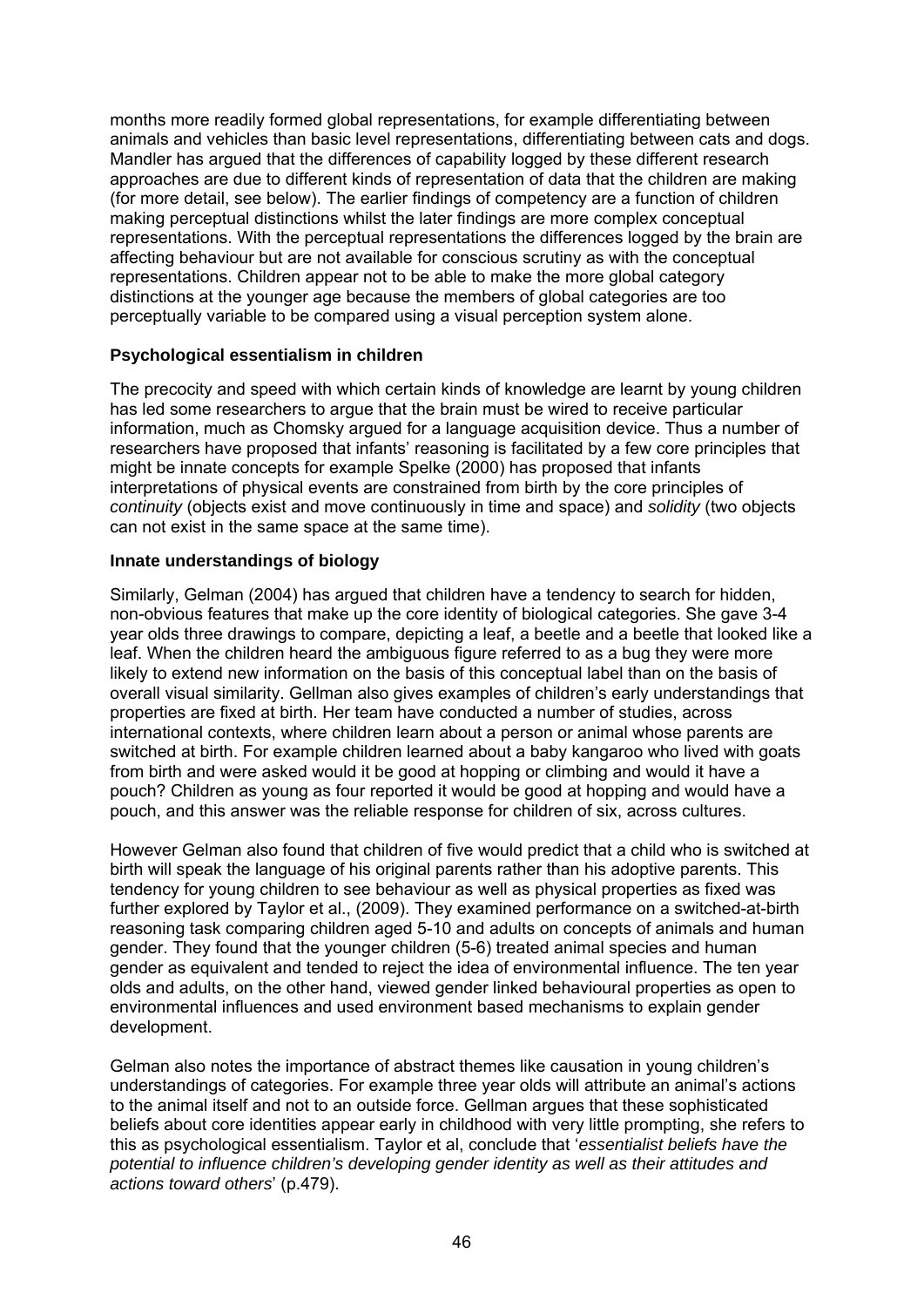# **Jump-starting a theory of mind**

Meltzoff (2004) reviewing work on the origins of social cognition, proposes an innate toolkit that jump-starts an infant's theory of mind. He argues that infants have special neuralcognitive machinery, coupled with experience with their own actions, to structure their experience of themselves and others. A key aspect of this machinery is the ability to imitate. Meltzoff reports studies that show imitation, for example of tongue protrusion, is in place on the day children are born. Meltzoff and others have also found that infants can correct their imitative movements and imitate from memory. He explains this by proposing that this imitative capacity seems to arise from cross modal matching. Infants recognize an equivalence between the acts they see others do and the acts they do themselves, '*there appears to be a very primitive and foundational 'body scheme' that allows the infants to unify the seen acts of others and their own felt acts into one common framework'* (p.13). That is the infant feels what s/he sees and perhaps most importantly, begins to build a model as the other as 'like me'. This leads Meltzoff to believe that the most salient distinction for an infant is between '*human acts versus other events'* or possibly *'acts that I can intend versus other events'* (p.22). This is an alternative to the innate foundational ideas offered by Gelman and others of 'recognising the difference between living things and non-living things'. Although Gelman herself refers to these ideas as 'skeletal principles' that organise children's early experience that may or may not be 'wired in'.

### **Natural pedagogy**

Csibra and Gergely (2009) have applied this idea of innate ideas about the self and others to argue for a notion of natural pedagogy. They argue that young children have an innate receptivity to, and preparedness for, particular kinds of communicative intention that assists their understanding. Four month old babies prefer to look at faces that are looking directly at them rather than aside and to persons speaking in a warm and enthusiastic intonation (also known as motherese). Six month old children will follow the gaze of an adult if cued to do so by eye contact or child directed speech but not without such cuing.

Clustered together these informal theories seem to provide very young children with an intuitive understanding of physics, biology, psychology and language and they provide:

- fundamental units for dividing up all objects and events into a few basic categories
- an explanation of many phenomena in terms of a few fundamental principles
- explanations of events in terms of unobservable causes.

Whilst there is agreement that learning mechanisms are required, there is debate about the configuration of these innate concepts and *how many inborn constraints need to be fed into those learning devices along with perceptual data… how big the primitive basis actually is* (Mandler, p.61). Whilst arguing for the innately specified analytical mechanism Mandler argues that a few innate biases are sufficient to derive concepts about the world from perceptual information. One such bias is the proclivity to attend to paths of motion. She believes that it is what objects are doing rather than the objects themselves that attracts the infants attention, and this attention to what things are doing leads to the development of key concepts such as agent and goal.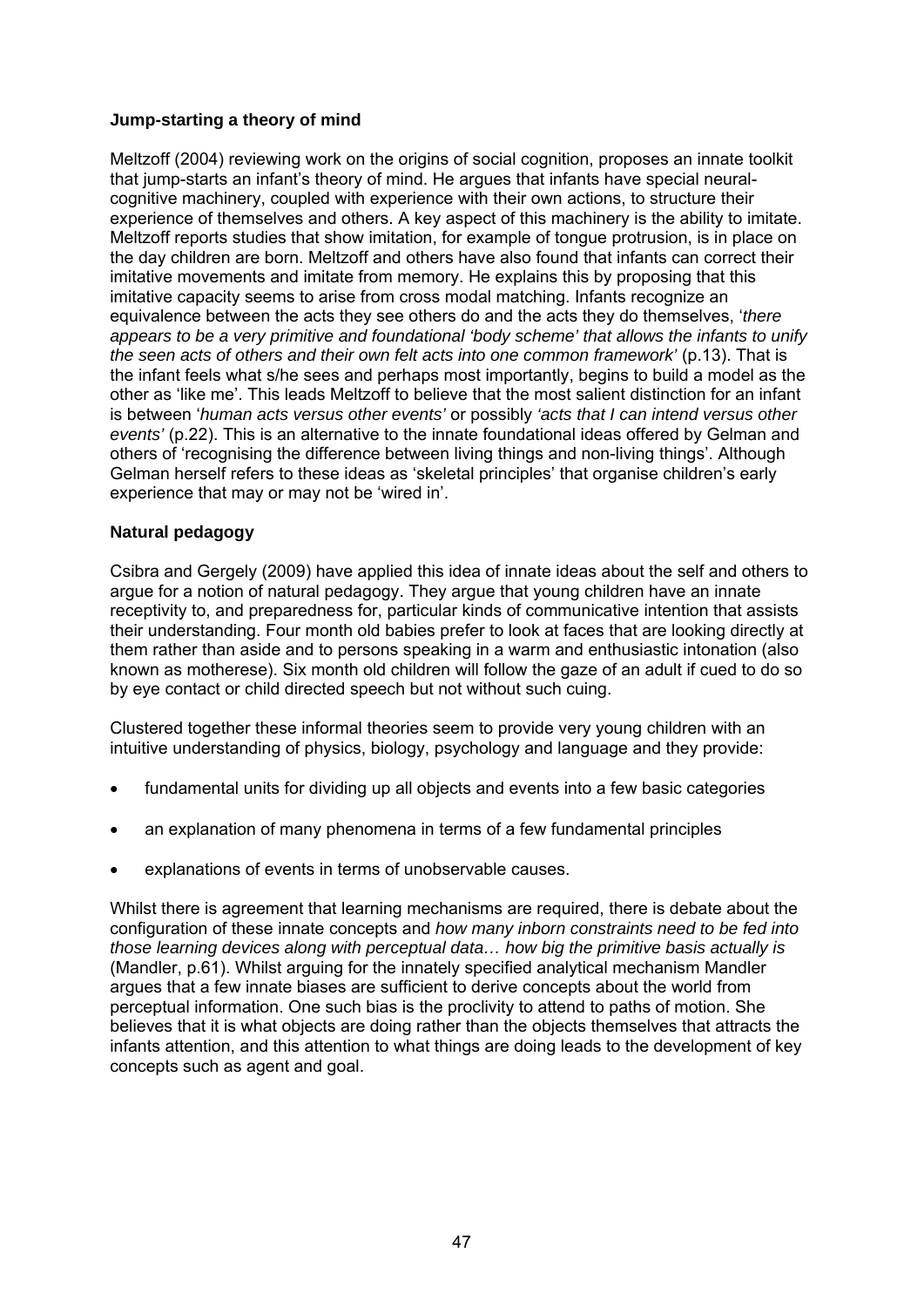# **The developing brain**

Another explanation of core knowledge theories comes with growing understandings of brain function. Meltzoff and Decety (2003) argue that their accounts of infants ability to recognize an equivalence between the acts they see others do and the acts they do themselves correlates with the activity of *mirror neurones* in the brain. Mirror neurones are found in ventro-lateral premotor cortex, just in front of the motor cortex. They are activated both when a person reaches and when observing other people reaching in the same way. Thus the brain is activated by the movement of another providing exactly the kind of feedback for imitation that Meltzoff and colleagues describe. These mirror neurones are similarly activated by auditory as well as visual input and are thought to enable the infant to gain voluntary control over their vocalisations as they refine their performance in line with an adult model. These findings question the notions of innate ideas discussed earlier, providing the alternative possibility that the bias of the infant mind comes from the interpersonal connectedness that mirror neurones generate.

Brain science has also raised questions about the nature of young children's learning and drawn attention to the importance of some of the more passive mechanisms that make an important contribution to the way learning takes place (Saffran, 2003). For example, firstly in the way in which the brain logs the statistics of events which are then represented in neural networks and secondly the associative learning and pattern recognition. All three mechanisms underpin the achievement of speed and fluency of performance in procedural learning tasks (see the next section).

The desire to find a framework for looking at cognitive change that can bring together learning from neuroscience and developmental psychology has led to whole system approaches to cognitive development (for example Westermann et al., 2007). Such study has shown that gene expression can be influenced in very specific ways by environmental experience. Similarly neural activation patterns are constrained by the morphology and connection patterns of their underlying neural structures, which are in turn shaped by previous experience. These kinds of complex interactions can only be understood systemically and have particular implications for atypical development. In contrast to theories which assume disorders arise from isolated failures of, or selective damage to, particular functional areas, atypicalities in one area of the system are likely to have ramifications across the system setting up constraints which alter the developmental trajectory in a variety of unpredictable ways.

### **What is a concept and how is it formed?**

As the earlier discussion of categorization demonstrated, one of the problems of infant research is that while children can behave as if they know these rules it is impossible to tell how conscious this learning is. This raises the question of how much of what they 'know' is consciously available to them? What takes place automatically and what requires attention? Mandler (2004) argues that learning is represented in two distinct ways, as *procedural knowledge* and *declarative knowledge*. Procedural knowledge is largely unmonitored, requiring repeated opportunities for exposure and repetition, in tightly defined contexts or bounded events. Exposed to experience, the brain slowly picks out repeated themes and actions which enables the infant to navigate the world with increasing competence. Further, there is evidence that these repeated themes are derived from the statistical structure of the events viewed. However, whilst the infant may have awareness of this knowledge they are not able to represent the knowledge as concepts that they can bring to mind when they are absent. Declarative knowledge, on the other hand, is selective, requires attention to be encoded and needs to be processed serially. This more effortful process brings the advantages of enabling learning to take place in a single trial. It is accessible to conscious awareness, and therefore describable through language or drawing, and available for use in other contexts.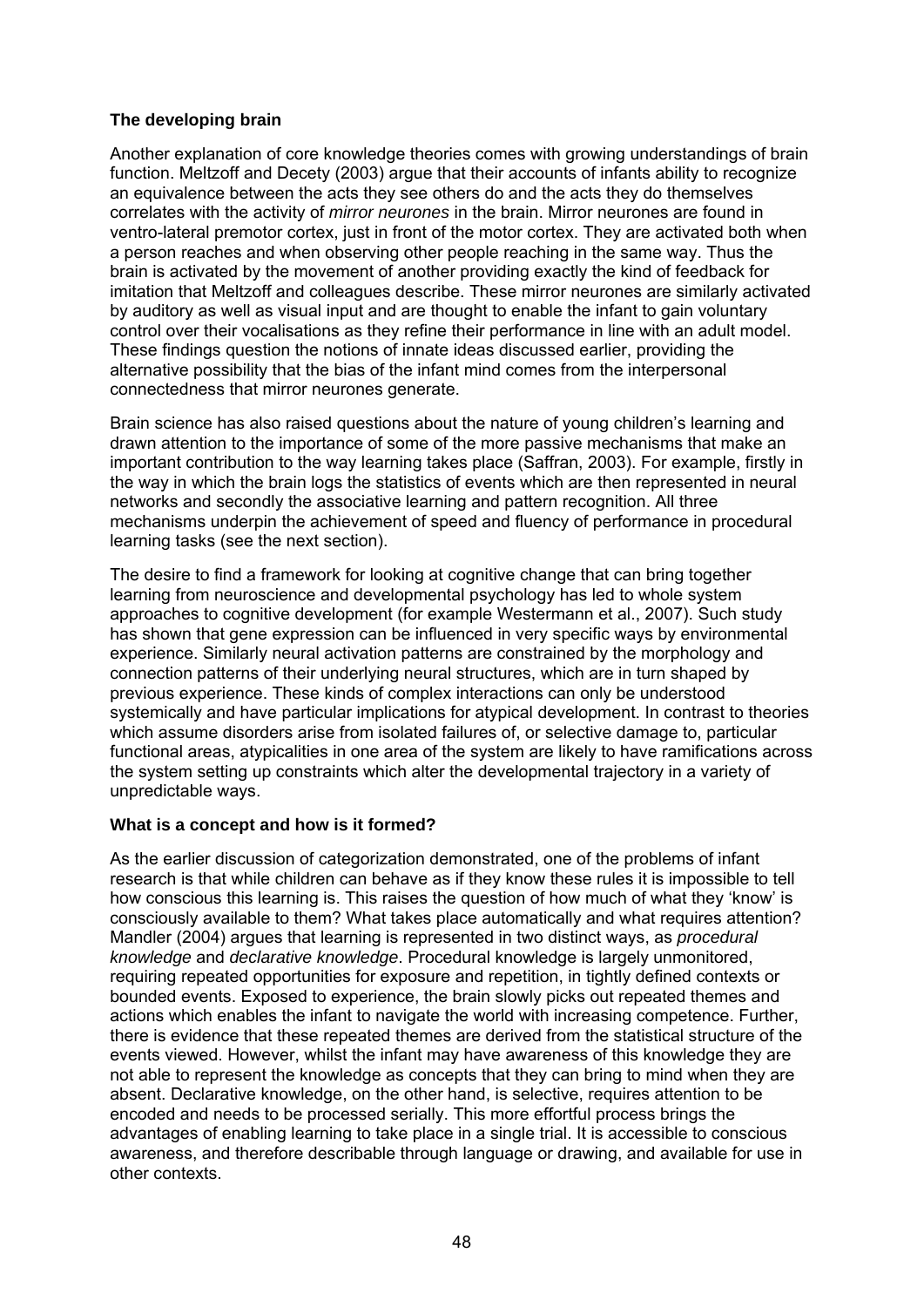The procedural - declarative distinction has to do with fundamentally different kinds of information represented in different kinds of ways. Mandler gives face recognition as an example of procedural knowledge. As a part of the visual input system we have sophisticated knowledge of faces that takes place automatically but is not conscious so that if something changes, we often notice that change has happened but are not sure what it is, for example a new haircut , glasses or beard? Factual knowledge, on the other hand, is an example of declarative knowledge. Facts are conceptual in nature having been extracted from experience, simplified and re-described, they are available for conscious attention and manipulation. She also argues that infants have a rich conceptual life before language is learned as these declarative representations are well represented by image schemas. She also notes that the kind of spatial representations such schema would involve, dovetails with the spatial analysis of the meanings that underpin language for example described by Lakoff and Johnson, (1980) and indeed the more recent work of Pinker (2007) linking verb structures to the ways we move in space.

# **Understanding goals and intentions**

The strength of infants' imitative response has provided a problem for researchers in understanding what is meant by their response. Meltzoff (2004) found at 6 weeks infants were more influenced by spatial positioning than facial recognition when tracking adult identity but there was also evidence that infants used typical gestural acts as a way of keeping track of individuals. Thus they seem to recognise a face but are actually tracking a position and a gesture.

Similarly if the infant turns their head in the direction of the adult's head does this mean the infant is marking the head turning as significant, for example following the adults gaze? Research from a range of sources has demonstrated that the infant's readings of other peoples' goals and intentions begins to emerge between about 9 and 15 months. However Meltzoff's findings (building on Butterworth and Itakura (2000) and others suggest that although children appear to follow the adults gaze from early infancy it is not until their second year when they move beyond simply coding of other people's physical actions to understanding their significance as a means of referencing a particular object or event. Using the behavioural re-enactment procedure Meltzoff found that at 18 months, infants would imitate correctly acts that were demonstrated unsuccessfully, exemplifying their ability to pick up on the underlying intention of the act. Interestingly they did not imitate the failed attempts of an inanimate device performing the same movements. Meltzoff concludes:'*18 month olds interpret the person's actions within a psychological framework that differentiates between the surface behaviour of people and a deeper level involving goals and intentions'* (p.20).

### **Building on early concepts about the world - the development of causal reasoning**

In an attempt to have a better understanding of how young children are learning concepts, researchers, for example Kuhn (2004) and Siegler (2005) have looked at children tackling the same kind of task, on a number of different occasions, over a period of time. The defining feature of this approach is the high density of observations over the period of learning that is being observed. This has been called a 'microgenetic' approach and it aims to specifically address the ways in which children acquire new knowledge over time. Researchers using the microgenetic approach are interested in change at two levels, firstly how children's knowledge and understanding changes over the learning period and secondly how the strategies used to develop knowledge and understanding develop.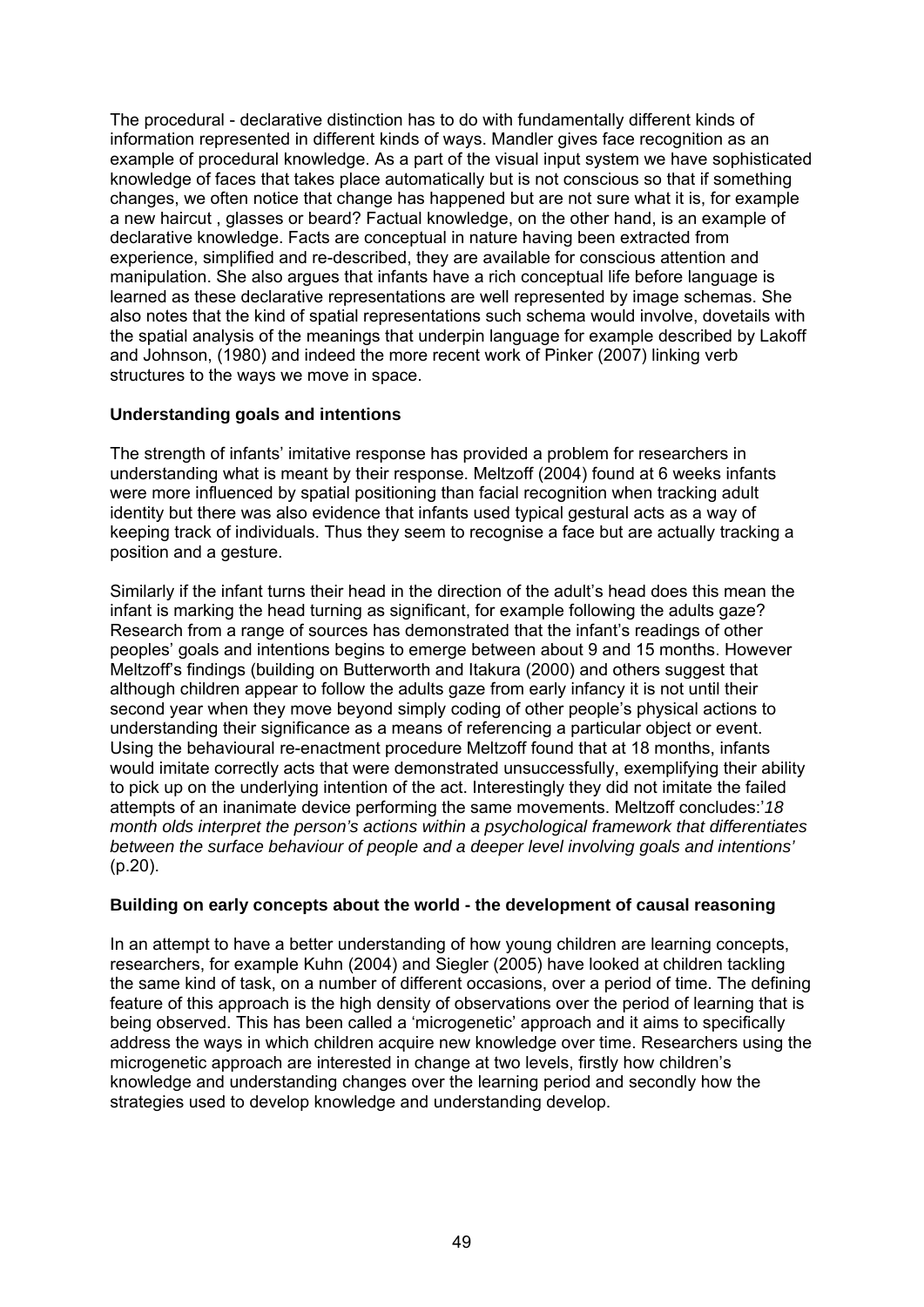To monitor such change researchers need to attend to the whole cycle of learning, for example in the case of problem solving within scientific inquiry, this is defined by Kuhn as consisting of four stages: inquiry; analysis; inference and argument. Thus children need to be able to generate a theory but also co-ordinate this with an appreciation of the role of evidence in supporting a falsifiable claim. In a study testing whether children would prefer evidence based explanations rather than explanations based on a plausible theory, 4 year olds gave evidence based answers less than a third of the time, whilst 6 year olds were correct the majority of the time. However, the tendency to use evidence or not, also varied with the complexity of the task and the real world understandings the children had already mastered. What Kuhn and others conclude is that evidenced based argument does not emerge at a particular time but rather is achieved at successively greater levels of complexity over an extended period of time.

From such studies Kuhn argues that scientific thinking is a particular form of discourse and scientific discourses have at their centre the question 'how do you know' and as this question becomes more refined it raises the further question, 'what is the support for your statement' . '*When children participate in discourse that poses these questions, they acquire the skills and values that lead them to pose the same questions for themselves'* (2004, p.392). From this work Kuhn and her colleagues conclude that much current science education doesn't necessarily involve scientific thinking, information may be presented and phenomena demonstrated without children asking themselves any scientific questions. Kuhn argues for the importance of inquiry based approaches in order to develop this crucial scientific thinking but she has also demonstrated that just interacting with materials will not be sufficient for scientific thinking to be generated, '*the teacher needs to do something with the child's response in a way that leaves the child with a richer, more elaborated representation than the child had previously*' (2004, p.393). This involves the teacher understanding that they need to convey to children the importance of not just 'what happens' or 'how it happens' but 'why it happens' and this in turn requires the teacher to have such understanding themselves.

# **Causal reasoning**

Schultz et al. (2008) note the ease with which young children (mean: 57 months) use sparse data about unique entities to infer abstract physical causal laws that involve identifying the entity as a member of a class and establishing rules for the way that class of entities behave. Further, they found that in the face of counter evidence children would infer an unseen factor to maintain their original hypothesis suggesting a sophisticated level of abstraction. Schultz et al. argue that this rapid learning and apparent resistance to counter-evidence arises from a common underlying process. They propose that inductive bias's constrain the formation of hypotheses . '*Our oft noted difficulty in learning from data that violates our prior beliefs may be an ineviatable by product of the inferential processes that support rapid learning initially'*  (p.221)*.* Schultz et al. also conclude that it is precisely this limitation that underpins our capacity to generate scientific knowledge.

'*Children's ability to engage in this reasoning suggests that imaginative leaps of scientific insight may have humble origins in our ability to infer abstract principles that by limiting the hypotheses we consider - lead us to consider more than meets the eye'*  (p.222).

### **Strategies for problem solving**

Siegler (2005) reports on a number of studies carried out with colleagues using the microgenetic approach. His findings confirm children as actively constructing strategies to solve problems and reflecting on their success and failure but also using a range of passive mechanisms such as statistical learning, associative learning and pattern recognition. The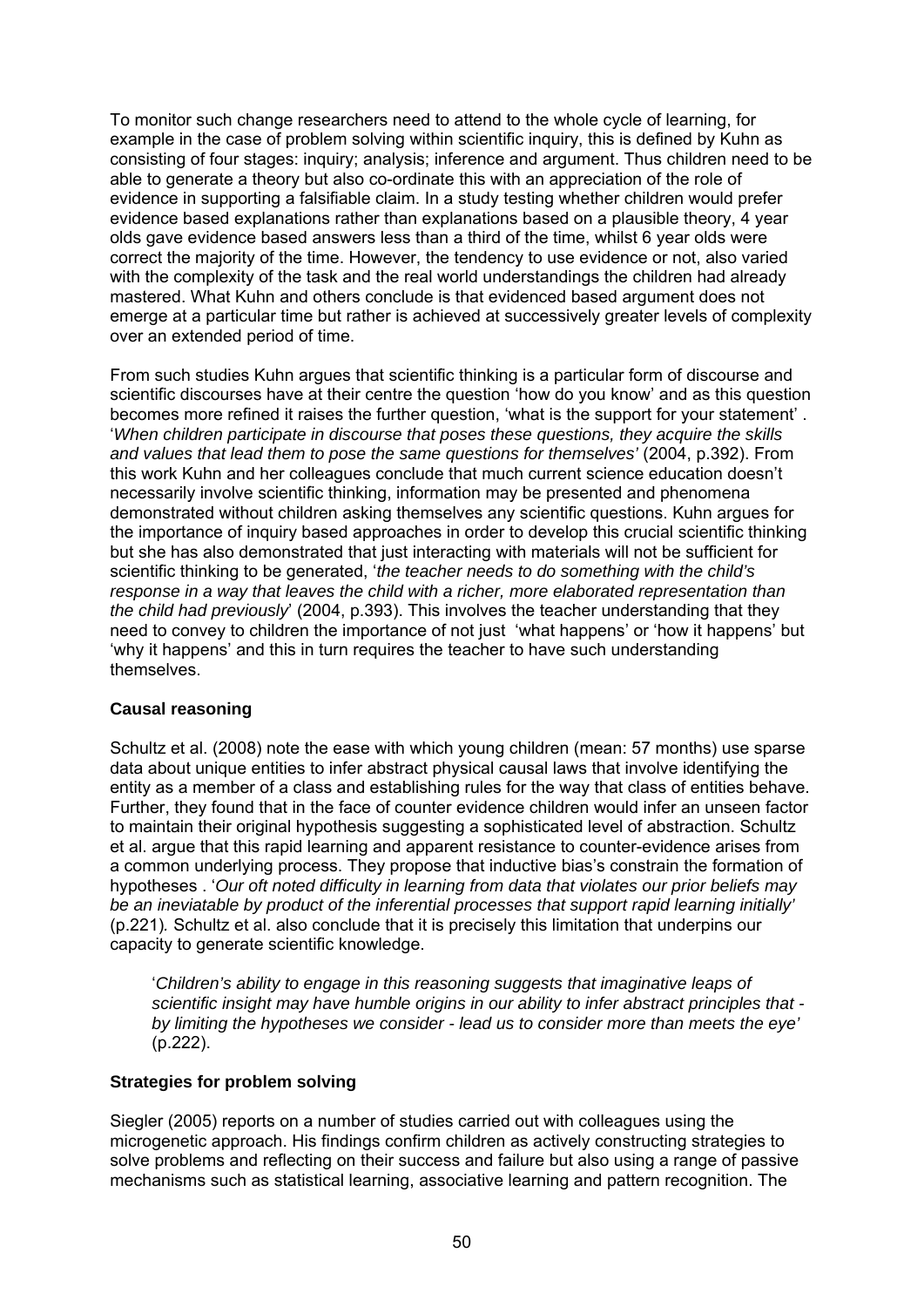passive mechanisms seem to be particularly important in achieving fluent and automatic performance which in turn frees up working memory to enable more of the strategic problem solving and reflection to take place.

Some findings have been counterintuitive, for example Siegler and colleagues have found that children adopt new strategies even when old strategies are working well, and this maintenance of old strategies occurs even when children can explain the value of new strategies. He concludes that '*learning tends to follow irregular paths involving regressions as well as progress, short lived transitional approaches, inconsistent patterns of generalization, and other complexities'* (2005, p.770). This analysis has led Siegler to develop the idea that learning develops in *overlapping waves.* By this he means that children choose, from their available strategies, ones that fit the demands of particular problems or circumstances and that yield desirable combinations of speed and accuracy. He gives the example of toddlers on ramps, moving between quicker and riskier strategies, such as walking and running on shallower ramps and slower and less risky strategies such as crawling and bottom shuffling on steeper ramps. Similarly, in problem solving activities, children rely more or less on basic or more sophisticated strategies depending on the difficulty of the task.

# **Variability of learning**

*'Perhaps the most consistent phenomenon that has emerged in contemporary studies of children's learning is the great variability that exists within the thinking of each individual*' (Siegler, 2005, p.772). Siegler has found that this intra personal change applies across age groups and over the long term it represents a move from less to more advanced strategies. However over the shorter term there is much overlapping of strategies. For example he found that when four year old children were given a single digit addition task on two occasions in the same week they swapped strategies a third of the time and about 40% of the time these strategies moved from a more advanced to a less advanced approach. Further, he found that the use of more strategies in initial trials was positively correlated with more effective learning subsequently. Siegler proposes that a possible explanation for this is that because new strategies are constructed from components of existing approaches, they are more likely to emerge when relevant precursor strategies have been recently activated. Siegler also noted that some studies showed that successful strategies were achieved without a trial and error process, again showing the parallel learning, in this case perhaps the kind of imitative strategies discussed earlier in the work of Mettzoff (2004).

Research as to rate of learning also shows great variability. Siegler draws on a range of evidence to show that the rate of discovery and the rate of uptake of a new piece of learning do not necessarily follow each other immediately. For some tasks discovery was immediately followed by uptake and for others the consistent use of the newly discovered approach might take many more trials, even when the child was able, at an early stage, to explain why the new strategy was superior to the old one. Being able to verbalise the value of the strategy did not automatically lead to its use.

# **Feedback**

Siegler and colleagues' studies (2005) also provide evidence on the role of feedback in learning. Whilst they found that feedback normally enhances learning progress, good learning also occurred without feedback. They demonstrated that a possible mechanism for such learning was children's self-explanations. Siegler draws on studies on a wide range of tasks that have found that children who seek causal understandings of a domain both learn and understand better than do peers who do not seek such understanding. Indeed studies where children were asked to explain why observed events occurred, showed greater learning than when children were given feedback or were able to spend more time on the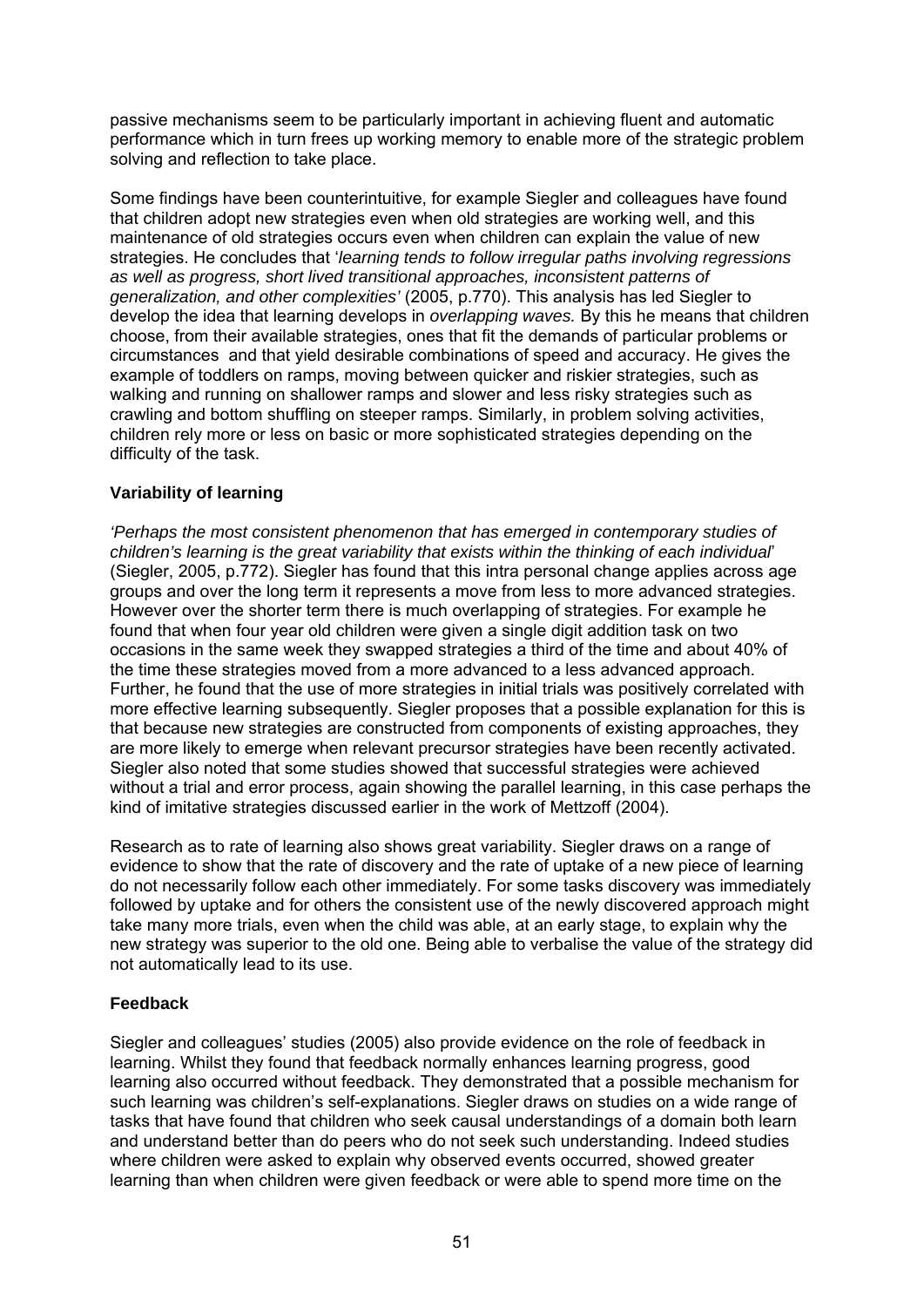task. In comparing tasks where children were asked to give reasons why correct answers were correct and why incorrect answers were incorrect, the greatest learning occurred for the children giving the explanations of incorrect answers. Prompting such self-explanations was particularly valuable for encouraging transfer across related tasks. The added value of explanations of incorrect answers seemed to come from the deeper processing involved (longer response times) and possibly from the weakening of the associative strength of the flawed strategies.

### **Young children's processing of secondary sources of evidence**

How do young children make sense of information and ideas that they cannot experience directly? Tullos and Woolley (2009) report on a number of studies that have demonstrated that children as young as three can distinguish reality from a range of non-realities. Extending this work they sought to establish what clues children rely on to determine what is true and what is not true. Their studies demonstrated that four year old children were able to use their own sensory perception, testimony from others and the context in which a novel entity is presented to assign reality status and five and six year old children were able to explain the evidence they were using to establish these reality conditions.

Tullos and Woolley (2009) found that the ability to assign reality status develops significantly between the ages of 4 and 6. Interestingly, children were not necessarily more credulous when they were younger. Four year olds were more likely to have a pretend bias in their viewing of events and more likely to reject the existence of improbable entities, whilst the six year old children were more willing to admit the possibility of unusual events if the evidence suggested they were true. However, they found that children tend to neglect relevant evidence when it conflicts with their prior beliefs and the children without prior beliefs on the question studied were much more successful at using evidence to draw accurate conclusions. They conclude that what appears to be developmental changes in children's ability to distinguish fantasy from reality, may be reflecting underlying general abilities, in this case, the ability to evaluate evidence.

# **Trust in Testimony**

Harris and Koenig (2006) point out that for much of our learning we do not have first hand evidence to draw upon but are dependent on the testimony of other people. Through such testimony children have access to data they would not be able to gather for themselves, for example information about microscopic processes or remote historical or geographical events. By listening to, trusting and making sense of such testimony they dramatically amplify their access to information and speculation about the world.

Harris and Koenig demonstrate through a number of research studies, that four and five year olds are able to conceptualise objects or processes that are normally hidden from view, drawing on other people's testimony. The studies show that children both trust such testimony from reliable sources and are able to make inferences from the information given. For example, Slaughter and Lyons (2003) found that children of four and five years old, who had been exposed to relevant testimony about the bodies internal organs, appreciate both the proper function of a given body part and that such parts and processes have life maintaining functions. When these children were questioned about death, they were more likely to understand the biological implications of death than children who did not know about these basic bodily organs and their functions. Further, a training programme teaching about body organs and processes improved children's responses to the questions about concepts of death, even though these were not considered on the programme. Thus, children at this age, were able to make inferences from testimony to develop theories about life and death not discussed in the original testimony. Even though testimony may be received in an incomplete and piecemeal fashion, children are able to rework that testimony and its implications to derive a coherent account of the objects or events related.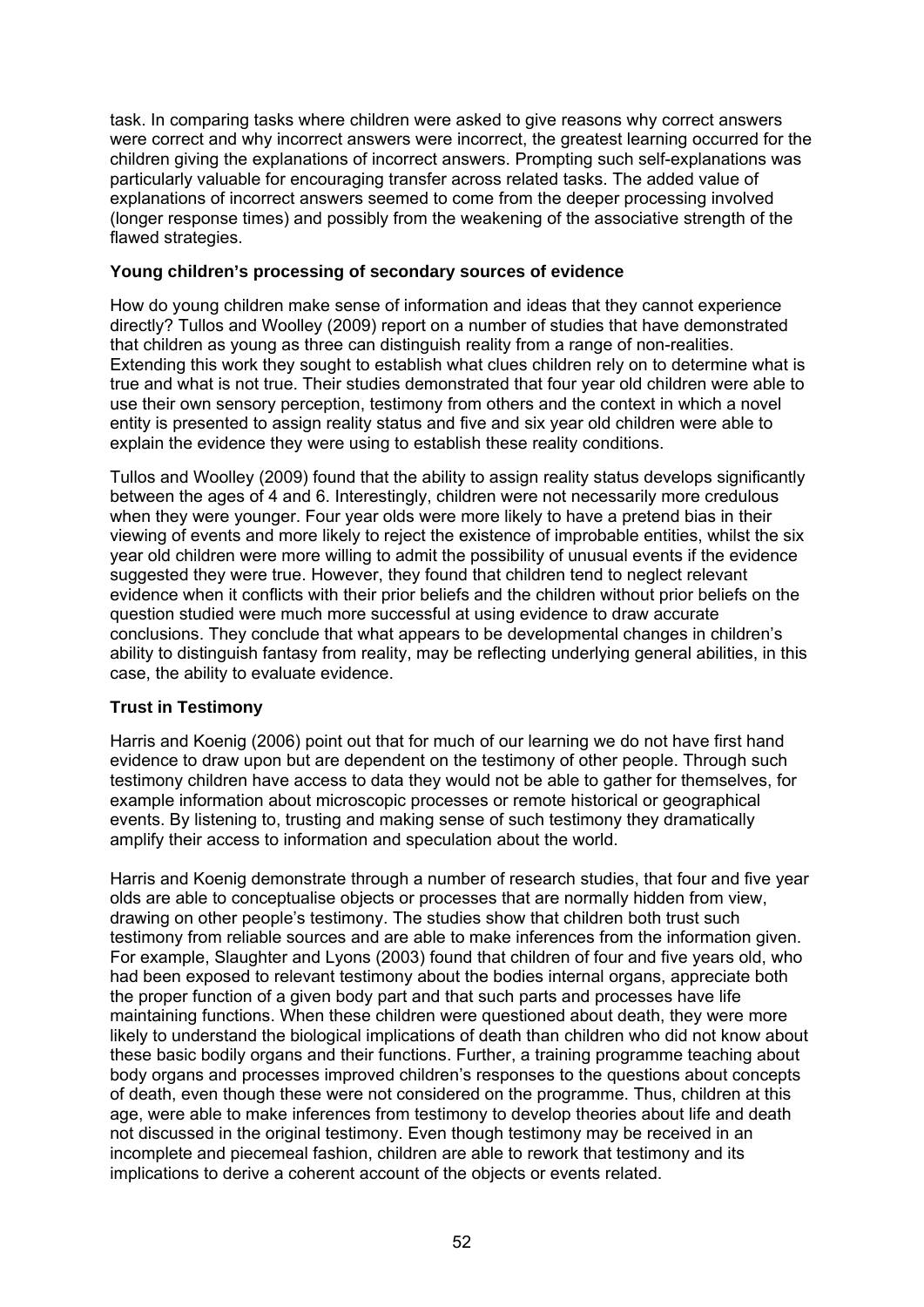Further, Harris and Koenig (2006) point out the prevalence of children's 'why' questions, usually asked when children have identified something that seems to them to be an anomaly. Thus in addition to the Piagetian notion of resolving uncertainty through active experimentation, children also see adults as trustworthy sources of information to resolve issues that puzzle them. Indeed, these 'why' questions can be persistent and result in sustained dialogue, characterised by Tizard and Hughes (1984) in their detailed study of 4 year old girls talking to their parents, as 'passages of intellectual search'. Harris and Koenig (2006) argue that this trust in adult testimony is mediated by the context of the discourse in which the testimony occurs. So that talk of germs is absorbed within continual matter-of-fact references that are uncontested whilst Santa Claus and the tooth fairy are surrounded by avowals of belief, that suggest to the child that there is doubt as to their existence. Alternatively, Harris and Koenig propose that the children are sensitive to the degree of concensus that occurs between different conversational partners as to the reliability of particular entities or ideas.

# **Reliable sources of information**

Judgements about the quality of the information are made but so also are judgements about the reliability of the source. Rakoczy et al. (2009) review evidence that selective trust is emerging in four year old children and resulting in increasingly sophisticated judgements about what counts as a reliable source of information. So they prefer adults' opinions on adult matters and children's opinions on children's matters; they judge people as reliable and unreliable and are able to take account of particular circumstances in which someone normally reliable may be unreliable in a particular case. They also show skills in understanding what data should be considered as 'correct' in a normative way and what data is opinion about which there can be personal choice, for example food preferences.

### **The use of ICT in children's cognitive development**

In coming to know and understand their world young children in the  $21<sup>st</sup>$  century also need to become aware of the technological aspects of that world. They are '*children of the digital age*' (Marsh, 2005, p.3). This is exemplified in a national survey in the USA of children's experience with electronic media from age 6 months to 6 years in which Rideout et al. (2003, executive summary) conclude that there is evidence of young children 'growing up immersed in media'.

However there are many controversies surrounding the extent to which young children should be allowed to spend time 'immersed' in such technologies particularly in their earliest years. The types of concerns, summed up by the Alliance for Childhood. (Alliance for Childhood, 2000) include the potentially deleterious physical impact of sitting at and focusing on computer screens for prolonged periods, the potential for social isolation and the potential adverse cognitive effects of undermining the needs of children, particularly very young children, to learn through physical and autonomous exploration of their world. Such concerns are reiterated in the context of children's TV viewing by Sigman (2007).

More specifically Greenfield (2008) notes the malleability of the brain in early childhood and is concerned that the ability of children's brains to make and lay down effective neuronal connections; to make ordered sense of their sensory experiences may be compromised by the media emphasis on '*here and now, fast paced sensory experiences*' (p 48). Furthermore, she argues that the '*strongly visual. Literal world of the screen*' (p.48) may stunt the development of the imagination and the child's developing construct of their own identity. Elsewhere in this report (Section 2.4 above) there are indications that in early infancy the ability to infer from screen based experiences may be in actuality quite limited. This may mitigate some of the issues raised by Greenfield but raises other concerns about early childhood experiences and practices that are over reliant on media; leaving children sat for long periods before a TV screen for example.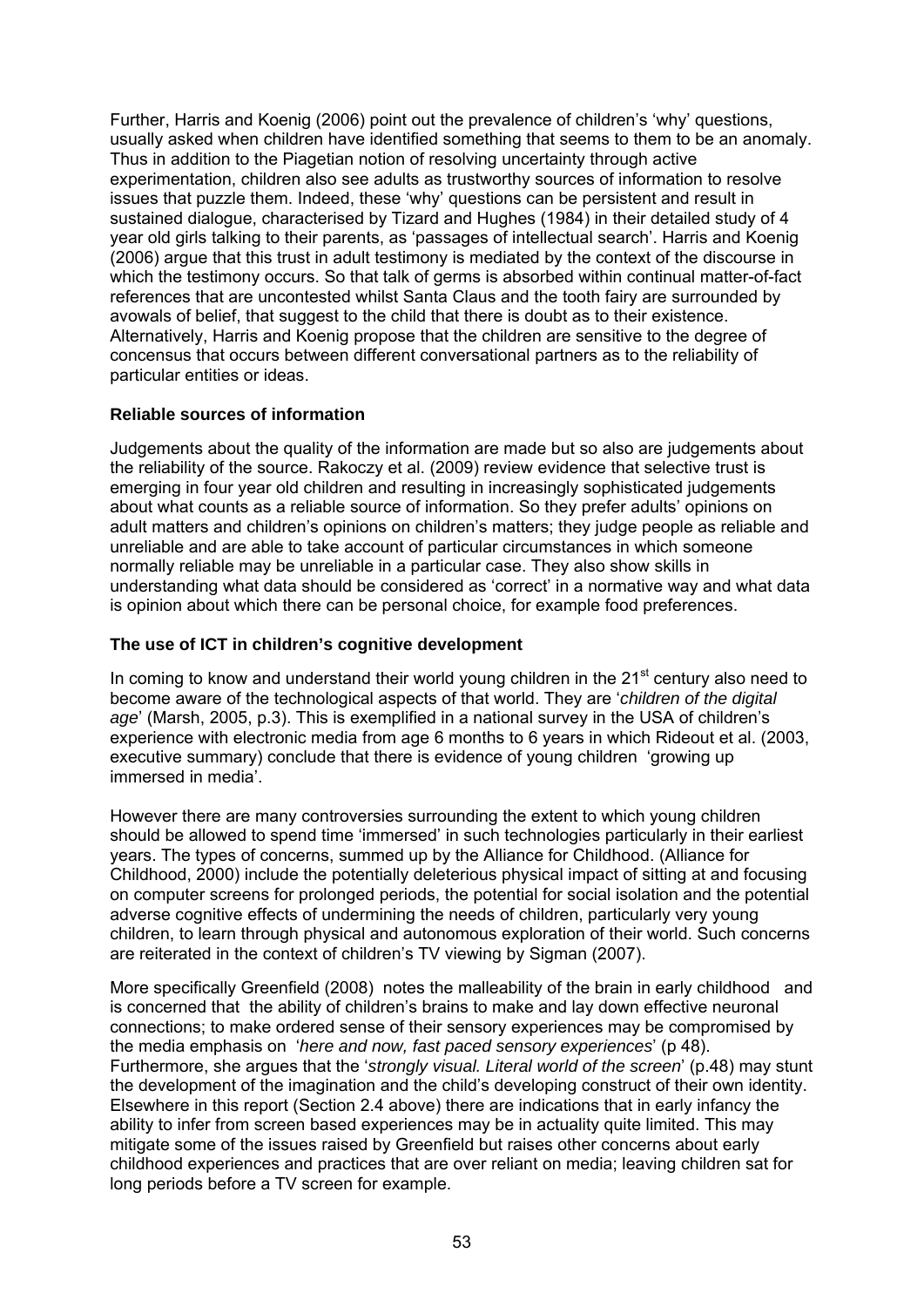These are potentially serious concerns raised by eminent individuals in the developmental research community and they must be taken on board in any analysis of the ways in which children can come to understand the undeniably technological basis of the modern world. It is unfortunate in this respect that direct empirical evidence is difficult to find and, because of the nature of some of the claims, would be difficult to investigate practically and ethically with young children.

However, it should also be noted that there is some empirical evidence, though not at the neurological level, of benefits accruing to young children though interaction with ICT in their early years. Smith (2005) conducted a longitudinal study of a single child over a single year of his life from age 2 ½ to 3 ½. The study focused on his exploration of and engagement with CD-ROM storybooks. The study showed that there were positive impacts on his dramatic play, with the child also becoming more proficient in manipulating objects in the real world to symbolically represent elements from the storybooks. Making such conceptual links between different contexts requires the holding of ideas within his mind and could therefore be a positive cognitive challenge. This is an advantage over and above the increasing command of the technological tools he was using.

Robinson & Turnbull (2005) conducted another longitudinal study of one child, Verónica, from birth to age 6. Throughout this period they combined information from direct observations with information form parental interviews & correspondence. They chart the complex skills and competencies that Verónica utilises to make sense of her multi-textual world and paint a picture of a child being competent and proactive in interacting with the world of technology from her earliest days.

Moving beyond studies of individual children, the competency with technology and young children's interest in understanding such elements of their experience is also demonstrated in Gillen et al.'s (2005) investigations around children and mobile phone technologies across three countries, Canada, Italy and the UK. They demonstrate positive interest in such aspects of real life and further show that even within their first year infants positively model their communicative and language learning opportunities around such aspects of everyday life. It is important to note that the authors are not suggesting that young children should routinely use mobile phone technology and indeed there are still many questions to be resolved about the safety of mobile phones and young children. Nevertheless, the Gillen et al. study does evidence the need to perceive of children as competent assimilators of their technological world and highlights the potential benefits for communication and language development from play with simulated versions of everyday technologies.

Roberts and Howard (2005) emphasize similar active engagement with television. Specifically, they video recorded 20 children aged between 14 and 24 months as they watched TV. The TV programme the children were watching was the BBC programme *Teleteubbies*, specifically designed for pre-school children. During the course of the study the children exhibited very high levels of attention and concentration, as well as joining in with the various activities (a 'Para- social' response).

It is of course difficult to draw conclusions from relatively small-scale research studies such as those just outlined above. However, they do offer indications of the possible benefits for children of engagement with ICT beyond an imperative to become familiar with an important part of their world. However as Lankshear and Knobel (2003) noted there is a paucity of empirically based studies relating to children before the age of 5 and the use and developmental implications of ICT. This lack of research evidence is also highlighted by Stephen and Plowman (2002, 2003).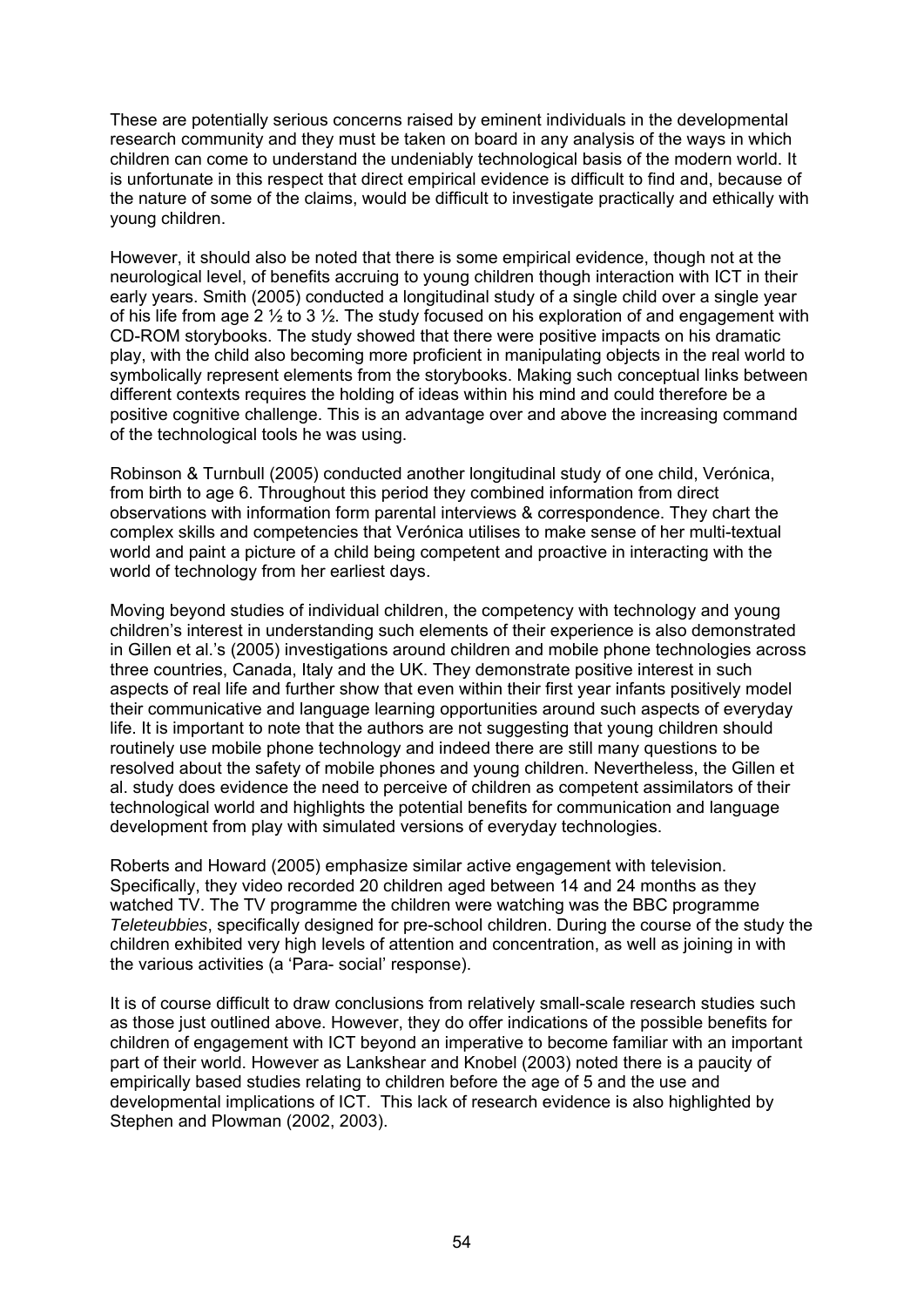More recently, Aubrey and Dahl (2008), on behalf of BECTA, conducted a review of literature pertaining to ICT for children in the Early Years Foundation Stage age-range. Their review continues to highlight a 'pressing *need*' (p.50) for further research particularly for the developmental effects for the birth to three-age range. They reiterate the prevalence of technological experiences in the lives of young children today and the need, therefore, for specific focus on providing opportunities for children to engage with a diverse range of technologies. They also point out that differential access to ICT experiences at home (the digital divide) remains an issue although it is less extreme than in pervious studies of patterns of access and usage.

Focusing on developmental issues Aubrey and Dahl highlight a number of specific studies suggesting that ICT can enhance learning The following table provides some examples cited in the Aubrey & Dahl review and whilst not comprehensive gives an indication of the range of curriculum areas that can be enhanced by use of ICT, specifically computer software.

| <b>Study authors</b>                             | <b>Learning advantages</b>                                                                                                                                                                                                                                  | Age range                                                   |
|--------------------------------------------------|-------------------------------------------------------------------------------------------------------------------------------------------------------------------------------------------------------------------------------------------------------------|-------------------------------------------------------------|
| Haughland<br>(1990; 2000)                        | Computer software led to gains in intelligence, non-verbal<br>skills, structural knowledge, long-term memory, manual<br>dexterity, verbal skills, problem solving, abstraction and<br>conceptual skills                                                     | $2-4yrs$                                                    |
| <b>Calvert Strong</b><br>and Gallagher<br>(2005) | Computer base stories a can enhance children's<br>developing knowledge and understanding of the world.<br>NB: Children who controlled the computer demonstrate<br>more attention and involvement than those who watched<br>an adult control the experience. | Pre-schoolers of mean<br>age four years and<br>eight months |
| Attewell and<br>Battle (2003)                    | Benefits associated with home computing and measures<br>of self-esteem                                                                                                                                                                                      | Young school-age<br>children.                               |
| Weiss,<br>Kramarski and<br>Talis (2006)          | Learning of mathematics can be enhanced by<br>multimedia experiences                                                                                                                                                                                        | Four-and-a-half and<br>five-and-a-half years                |
| Li, Atkins and<br><b>Stanton (2006)</b>          | Positive impact of computer use on school readiness and<br>psychomotor skills                                                                                                                                                                               | three and one-half to<br>five years of age.                 |

**Table 2.1 - Curriculum areas that can be enhanced by use of ICT** 

Aubrey and Dahl conclude that technology can impact positively on development in three main ways:

- *1. developing dispositions to learning that thread through personal, social and emotional development and across the EYFS in general;*
- *2. extending knowledge and understanding of the world in the broadest sense of communication, language and literacy, problem solving, reasoning and numeracy, creative development and recreational / playful behaviour; and*
- 3. *acquiring operational skills.* (Aubrey and Dahl, 2008, p5)

Although they recognise the lack of empirical evidence, particularly large-scale studies into the health implications of ICT, Aubrey and Dahl suggest that a balance in the types of experiences offered to young children as well as 'adult mediation' may mitigate against the possibility of significant negative effects. Contrary to suggestions that technology can be socially isolating they cite studies by Chung and Walsh (2006) Clements (1998), which demonstrate that technology may serve as a 'catalyst for social interaction' (Aubrey and Dahl, 2008 p 29). They also note findings that suggest that boys and girls may respond differently, with girls more inclined to utilise the computer as a shared activity, although overall the extent of computer use is no longer as gender differentiated as in the past.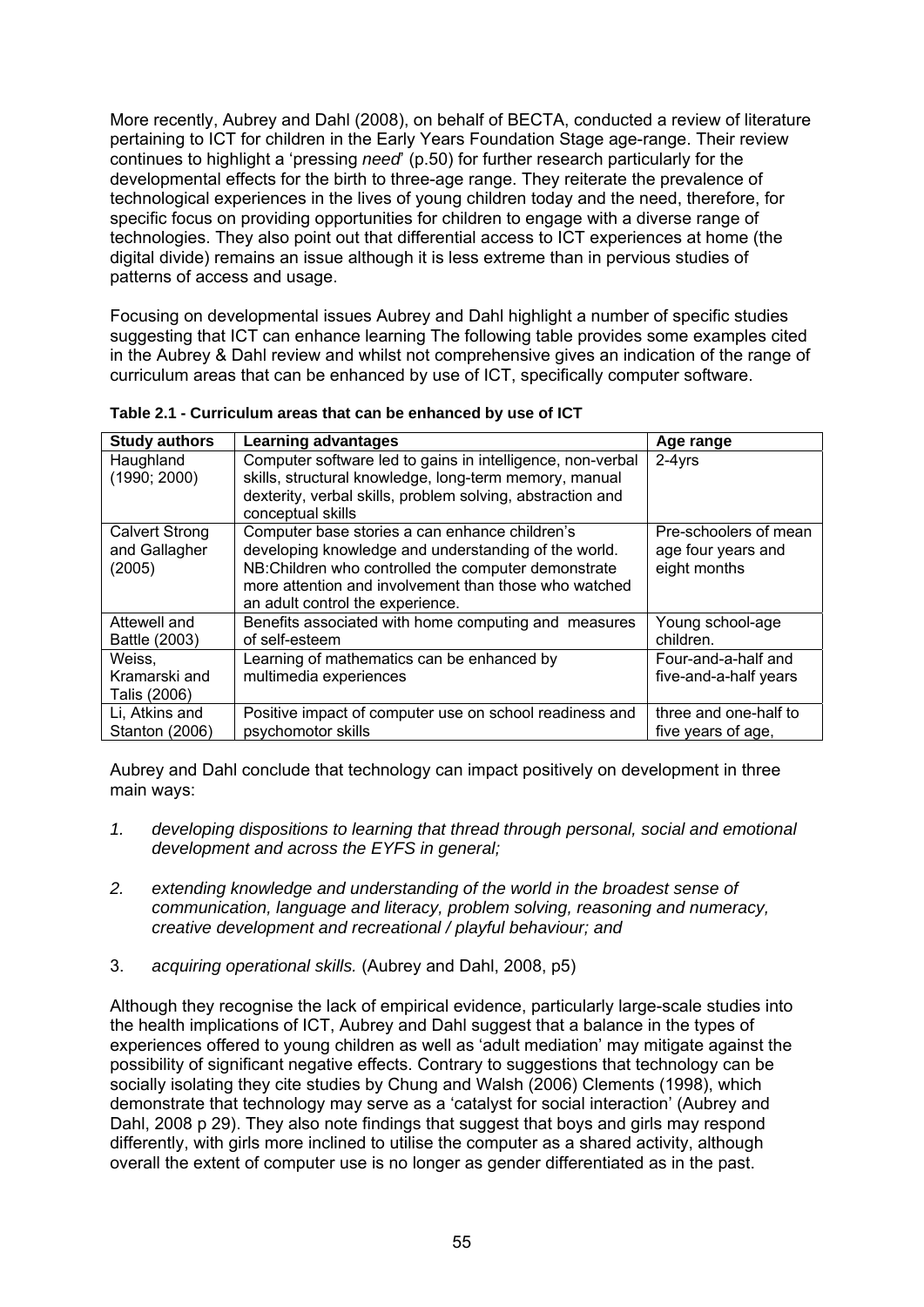Notwithstanding the continuing lack of directly developmental research, there have been two important research groupings investigating the most effective ways to utilize ICT in preschool settings, the Developmentally Appropriate Technology in Early Childhood (DATEC) project (Siraj- Blatchford & Siraj- Blatchford, 2003: Siraj- Blatchford & Whitebread, 2003) and the work by Plowman and colleagues at Stirling University (Stephen & Plowman, 2003; Plowman & Stephen 2005; Plowman &. Stephen, 2007).

Both groupings emphasize the important point that ICT incorporates a wide range of technological applications. Plowman and Stephen point out that a definition of ICT must embrace smart toys, remote control devices, photocopiers, telephones, fax machines, televisions, and computers as well as toys which simulate real objects such as mobile phones, laptops, cash registers, microwave ovens, and barcode readers. They further highlight, though, that the emphasis in settings can be disproportionately focused on computers. The Europe-wide DATEC project similarly urges the need to conceptualize ICT in its broader sense and recommends seven key principles for the use of ICT in early years settings:

- 1. Ensure an educational purpose
- 2. Encourage collaboration
- 3. Integrate with other aspects of curriculum
- 4. Ensure the child is in control
- 5. Choose applications that are transparent
- 6. Avoid applications containing violence/ stereotyping
- 7. Be aware of heath and safety issues

Most of these principles are readily comprehensible but points 4 and 5 may warrant further explication. Ensuring that the child is in control means not overly relying on closed computer applications such as drill and practice programmers or other technological applications that present children with problems to solve that are closed in that they have only one possible answer. It is argued that more creative problem solving devices are much more beneficial for children's creativity and motivation to learn. The need for applications to be transparent is similar, requiring that technological functions should be clear and intuitive - the need for a direct link between the child's action and the response afforded by the application whether computer, digital camera or other technological device is emphasized. Both these aspects enable children to feel a sense of mastery over technology - to be in control and to utilize technology as a tool for learning. The need for children to be in control of the learning process is re-emphasized in a subsequent analysis of a range of ten new ICT initiatives for children aged 4-8 sponsored by the i3, European Commission Intelligent Information interfaces programme (Blatchford, 2004).

It is important to stress that the concept of control does not imply that young children are simply left to do what they will with new technologies. This is a point stressed by the work of the Stirling University team already mentioned above. Based on their observational work in eight pre-school setting involving over 400 children aged 3-4 years old (Plowman & Stephen, 2005; Plowman & Stephen, 2006), it is suggested that the computer will not necessarily enhance learning unless there is 'guided interaction' on the part of practitioners. Active interaction can be direct (proximal) or more diffuse (distal). Proximal guided interaction will involve careful monitoring of children's activities when working with a computer and intervention to help a child when they struggle or suggestions for the child to progress their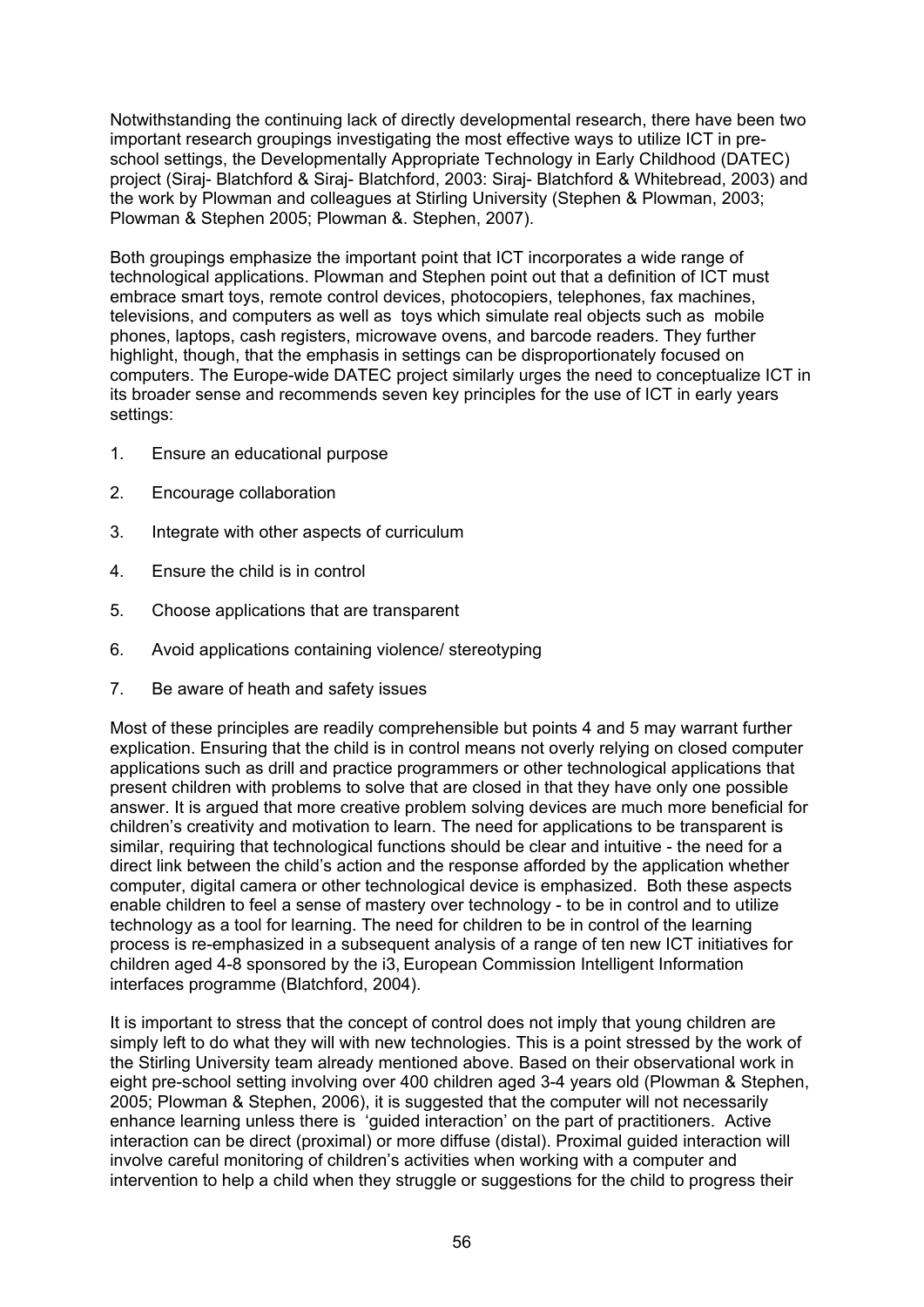learning; exactly the sorts of pedagogic practice that practitioners might routinely use in relation to other play activities. Distal guided participation refers to the less direct ways in which practitioners can support and facilitate learning with computers, for example by enabling access to computers, planning the type of activities available and so forth. Again these are the sorts of pedagogic practices that might be routinely applied to other learning areas within an early years setting. However, it is suggested that practitioners often feel less confident in relation to ICT than other areas of learning. Both the Plowman and Siraj-Blatchford accounts stress the need for ICT to be incorporated into early years practice with the same keen awareness of pedagogic beliefs and theories of learning that practitioners would consider in other contexts for early years learning.

# **Summary**

Recent literature on the ways in which young children develop knowledge and understanding about the world provides more evidence for the constructivist analysis of learning that underpins current early years practice. However, our understandings of the conditions under which children formulate rules about how the world works, have been elaborated in a number of ways.

### **Passive and active constructions**

Firstly, there is an inter-play between passive and active constructions. Children seem to be capable of making basic perceptual distinctions about the physical world, for example about the stability of objects resting on top of each other, before they are able to sit up and actually engage in manipulating the objects. Mandler (2004) argues that this perceptual analysis provides a basis for what she calls procedural knowledge which allows us to act in the world without necessarily being consciously aware of what we are doing. However, once infants are in a position to manipulate objects they quickly develop much more sophisticated and accurate models of what is required for objects to maintain stability, and these experiments build towards conscious awareness, which Mandler refers to as declarative knowledge.

Increased learning occurs when children are actively engaged in manipulating the physical environment, for example, in sand and water or block play, because this kind of play allows the child to control the conditions in which objects can exist in space, creating relationships between objects that would not be possible in a normal environment where instability is minimised. Thus object play is a powerful medium for learning because: children are actively experimenting with their own understandings about how objects behave in space or in water; through learning through inquiry children are able to personalise their learning to their own particular interests and understandings; the laboratory of 'play' allows for conditions that do not pertain in everyday life, triggering the surprising outcomes that require the child to develop new ways of thinking. Thus the passive, or at least preconscious, learning that allows us to absorb the basic conditions of our lives becomes elaborated and deepened by the questions that are generated by playing with those conditions.

Psychologists understandings about the nature of these passive features of learning are also being elaborated. Recent studies of the developing brain suggest the mechanisms of associative learning can now be seen to be underpinned by a statistical monitoring of the number of occurrences of events, explaining how repetition strengthens associations and build notions of certainty / uncertainty and trust / distrust.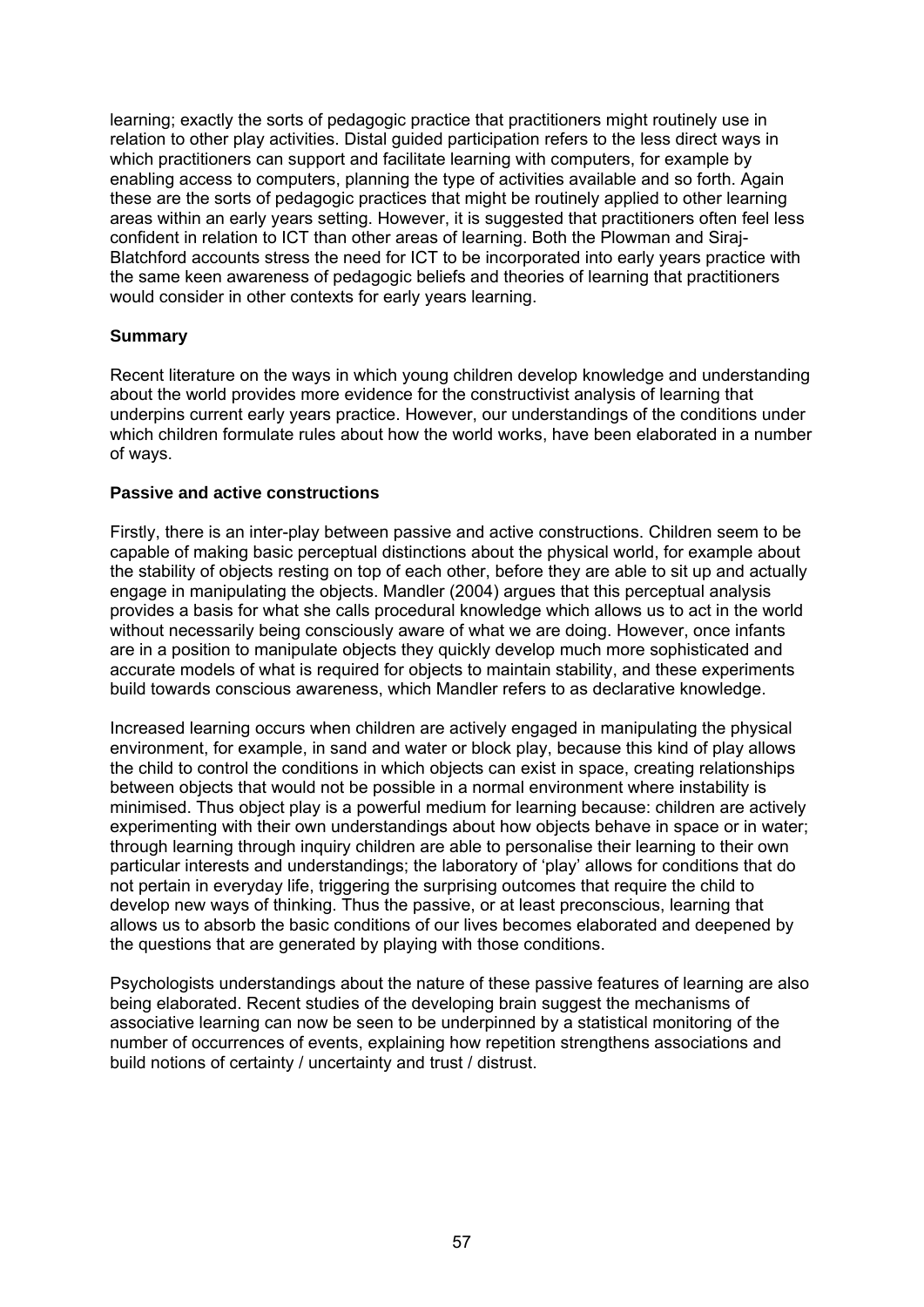### **Speed of concept development**

There is increasing evidence that the infant brain is very quick to develop certain key concepts, for example categorising objects as living or non-living or developing early understandings about communicative intention. This has caused researchers to wonder whether some of the rules children develop are innate or at least underpinned by some 'skeletal principles' from which further 'constructions' are generated. Neuro-scientists are beginning to suggest possible accounts for how some of these 'skeletal principles' might be represented in the brain. For example, the findings that 'mirror neurons' fire in response to the goal directed actions of other people provides a possible mechanism for the infant to gain an internal representation of other people's actions. Such mechanisms may be the basis for developing understandings of communicative intention.

Research has also shown that young children seem to be biased toward generating rules on small data sets and the rules thus generated are then quite resistant to change. This resistance to changing initial constructs presents a problem for a constructivist view of learning but may have evolved as the price paid for being able to learn quickly. A properly scientific approach to the generation of knowledge would delay the time taken to develop a working model of the world. In a dangerous environment it may not be in the interests of the sceptical infant to play longer with the tiger or the road traffic than is absolutely necessary.

This 'speedy' constructivism may also have utility in relation to children's engagement with testimony. If we are going to take advantage of other people's testimony, we have to be able to take on board the construction of events they are offering us without checking out every detail of the evidence base. Indeed, young children seem to have sophisticated ways of dealing with evidence, with four year olds showing emerging skills in weighing evidence and assessing the credibility of informants. The recent attention to young children's response to testimony demonstrates gaps in our understanding of this crucially important part of the learning process. Early years practitioners instinctively adopt the 'telling' mode but often feel ambivalent about the way in which this takes the learning agenda from the child. Similarly children can give sustained and engaged attention to some kinds of testimony and 'tune out' to others. More research is needed on the conditions for effective learning from testimony.

One aspect of testimony that can be directed by children are the 'why' questions so prevalent in young children's discourse. Their observations trigger puzzlement and invite explanations. But Tizard and Hughes note that the knowledge and understanding of the experiences and world view of the child make such discourse unusual outside the home context.

### **The imagination, learning and creativity**

One aspect of testimony that has been subject to scrutiny is the extent to which other people's accounts engender an imaginative response from the listener. The 'pretend mode' that is a feature of imaginative play allows children to manipulate actions and events, much as in block play they can manipulate relations in the physical world. This allows them to understand that things can be other than they are, providing alternative possibilities and the notion of choice. This developing imaginative resource is essential to understanding the perspectives of others and for taking on board the experiences of others to which children have no direct access. Indeed, the strange and the exotic, seem to be particularly engaging to children despite the lack of any first hand experiential base.

The imaginative response that enables young children to understand the perspective of others can also be adopted to communicate their own representations of the world. Research on young children drawing and making music demonstrates how the conditions for sustained work and fluent expression are embedded in joint meaning making. As with children's invitations to hear adult explanations with 'why' questions, the various forms of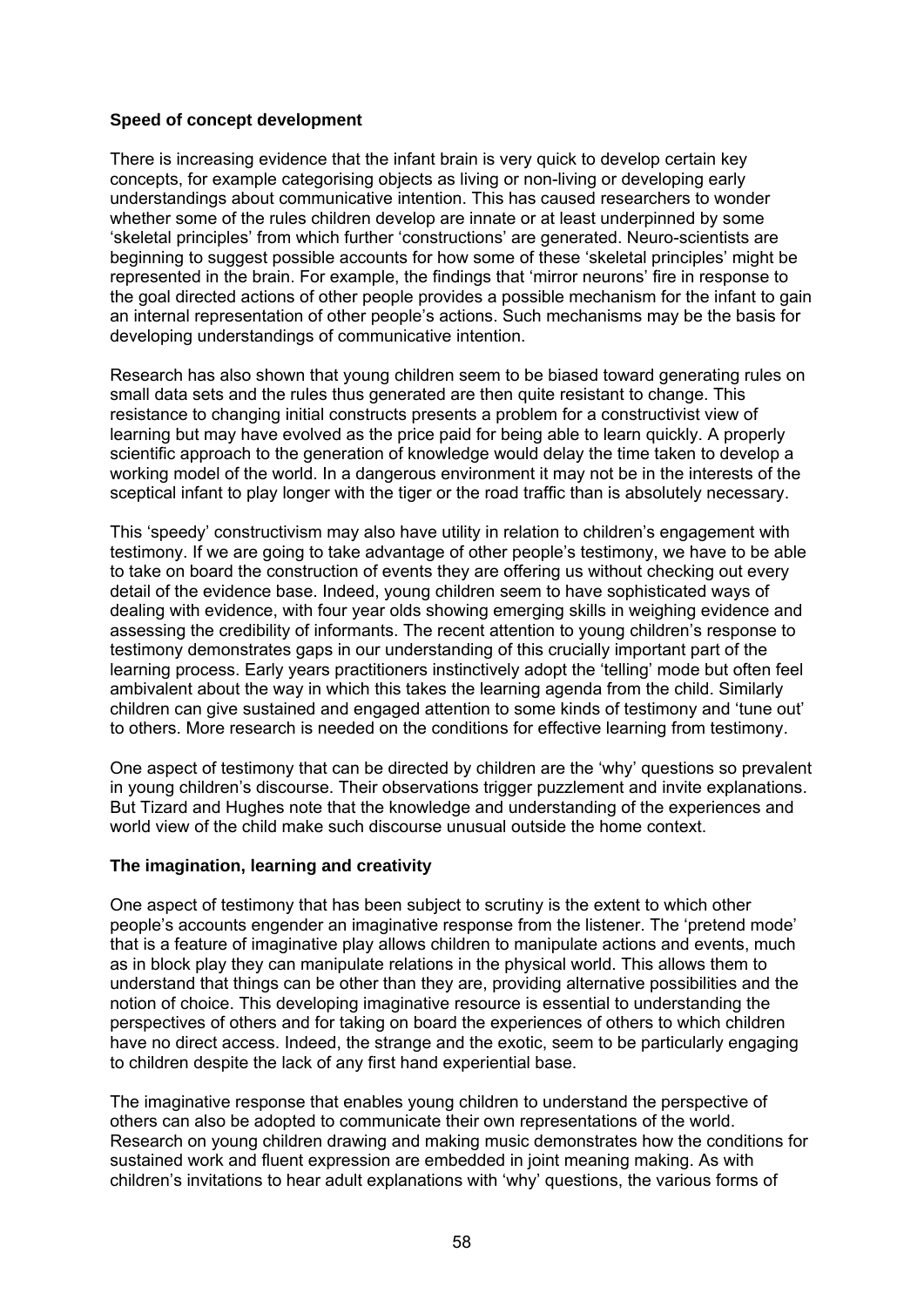artistic expression seem to be at their most elaborated when children can direct their own search for meaning. However, this direction was crucially supported by adults who know them well and can help them make the connections they need to develop their understandings. At the same time these adults offered the children experiences that extended the themes with which they were engaged. As with the 'why' questions, this was found to be more likely to be happening at home.

An interesting feature of the music making was the dialogic nature of contexts in which it was taking place, usually between mother and child, and the importance of these musical dialogues for the development of pre-language communication skills. The research demonstrates the precocity of infants in terms of their musical understanding and the universal engagement of children in these impromptu musical events. This is perhaps surprising given the later tendency to see music as a specialist subject. Whilst the experienced infant teacher intuitively draws upon young children's facility and enjoyment of music making, lack of time often results in children performing the music of others rather than having the opportunity to develop and express their own musical ideas. It seems likely that the lack of rich and systematic musical experiences for all children in the early years means that some children may not be fully developing their musical potential.

Children observed drawing and music making moved in and out of particular sensory modalities as they developed and represented their ideas. Themes were repeated over extended periods of time and were developed in a variety of forms and a variety of contexts. Children worked individually on some stages of their work but often discussed what they were doing and asked for the help of others as the work proceeded. Many of the final products could only be understood in terms of the dialogues or monologues that accompanied them and the children themselves often seemed less interested in the final products than the adults.

### **Feedback and building confidence in learning**

Research looking in detail at young children's problem solving over time demonstrated that giving children the opportunity to explain how they had solved the problem was more likely to lead to improved performance than giving them feedback about their performance. Indeed explaining why something was not correct was even more powerful than explaining why it was correct. Taken together with the findings that children were more interested in process than product in research on drawing and music making, it seems that responding to children's work effectively may be more about understanding the processes they have been through to achieve the work than about endorsing the final product.

# **Ages and stages**

Although average ages have been used throughout this report to indicate some kind of time line for the achievement of developmental milestones, there is in reality tremendous variation both in the order and magnitude of young children's development. This variation seems to be a function of a number of factors.

Cultural contexts influence learning trajectories, children's brains are designed to adapt to the contexts in which they find themselves and domains of learning are prioritised accordingly. International comparisons of observations of adults responses to children's developing musicality illustrate such diverging contexts. For example, a child in a Kenyan village bangs on his metal mug and the rest of the family join in to create a musical event, whilst a child behaving similarly in a UK context is rebuked. Children's interests also determine the time and intensity of engagement in particular domains.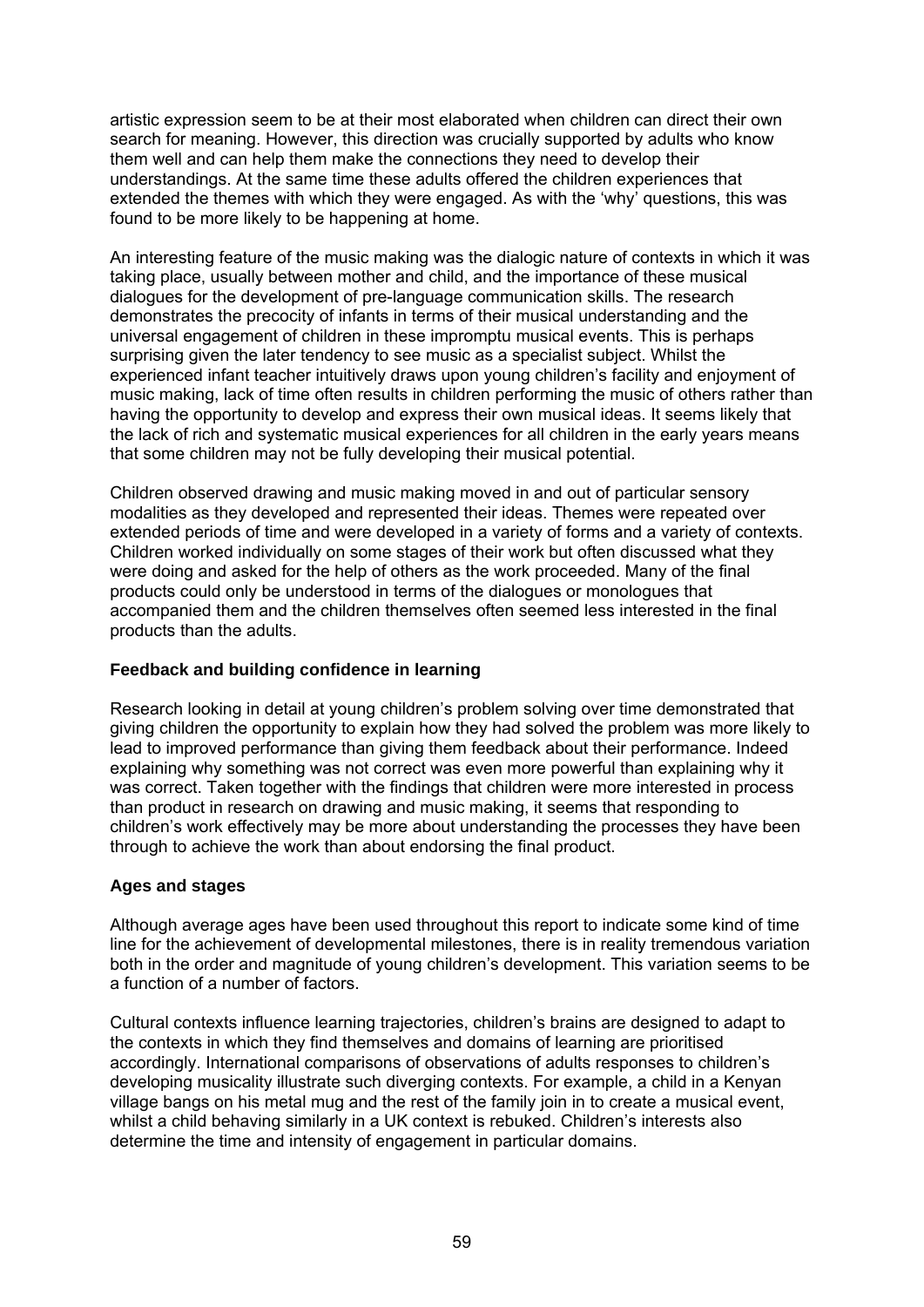Detailed studies of learning processes show that learning occurs in 'overlapping waves' (Siegler 2005) that is not only is there significant differences between children but individual children do not operate a smoothly progressive learning trajectory. Children use less sophisticated learning strategies even after more sophisticated strategies have been understood. This variable performance is dependant on a range of variables, for example task difficulty, task support and levels of confidence on the day. The complexity of learning processes is being further illuminated by studies of the brain where it is increasingly clear that brain development is a function of a complex and interdependent system of relationships.

# **2.5 Creative Development**

*Children's creativity must be extended by the provision of support for their curiosity, exploration and play. They must be provided with opportunities to explore and share their thoughts, ideas and feelings, for example, through a variety of art, music, movement, dance, imaginative and role play activities, mathematics and design and technology. EYFS, p.104 [http://www.standards.dfes.gov.uk/eyfs/resources/downloads/card4\\_10.pdf](http://www.standards.dfes.gov.uk/eyfs/resources/downloads/card4_10.pdf)* 

# **The imagination and learning**

Vygotsky has argued that play, and in particular 'pretend play' is a leading factor in development. His interest in the functions of play comes from his observations of the intensity of concentration young children display when involved in pretend play activities. He uses the example of play with a hobby horse to elaborate a model of the necessary mental activity involved. In the process of such play the child has to create an imaginary situation or context and whilst acting in this context, the context is elaborated and rules are defined. For example in the case of the hobby horse, the stick first suggests, and then becomes, a horse. The stick is not an abstract symbol, it shares features with a horse, for example, it can be ridden. Rather, it acts as a pivot for separating the thought 'horse' from the object. In playing with the stick 'as horse' the child abstracts horse like qualities and at the same time is constrained by the rules of horse like behaviour, the child's movements are those of a horse, the child feeds the horse a carrot on the flat of her hand. Vygotsky argued that in so doing the child is not acting out understandings they already have, but through the play, knowledge is being discovered, elaborated, and made known. In the terminology used by Mandler (Section 2.4) understandings are being transformed from implicit understandings, procedural knowledge, to declarative knowledge. The child is playing with, and elaborating, her concepts about the world. In separating the thought from the object the child is also experimenting with the early stages of symbolic representation.

Harris (2000) has taken on Vygotsky's thinking on the centrality of role play and linked it to later work on children's theories of mind. The work of Connolly and Doyle (1984) for example found that children who engaged in more role play were better able to view a situation from another person's point of view and the work of Youngblade and Dunn (1995) who found the level of pretence at 33 months was related to mental state understanding seven months later. For Harris, the power of pretend play is not just in the rich opportunities it provides for children to play with and develop concepts but also the possibilities it offers for understanding the perspectives of others.

*Role play depends on an active process of simulation in which the role player projects him or herself into the make believe situation faced by a given protagonist. Having fed that make believe situation into their own knowledge base, the role player can arrive at judgements, plans and utterances that are appropriate for the adopted role*  (Harris, 2000, p.36).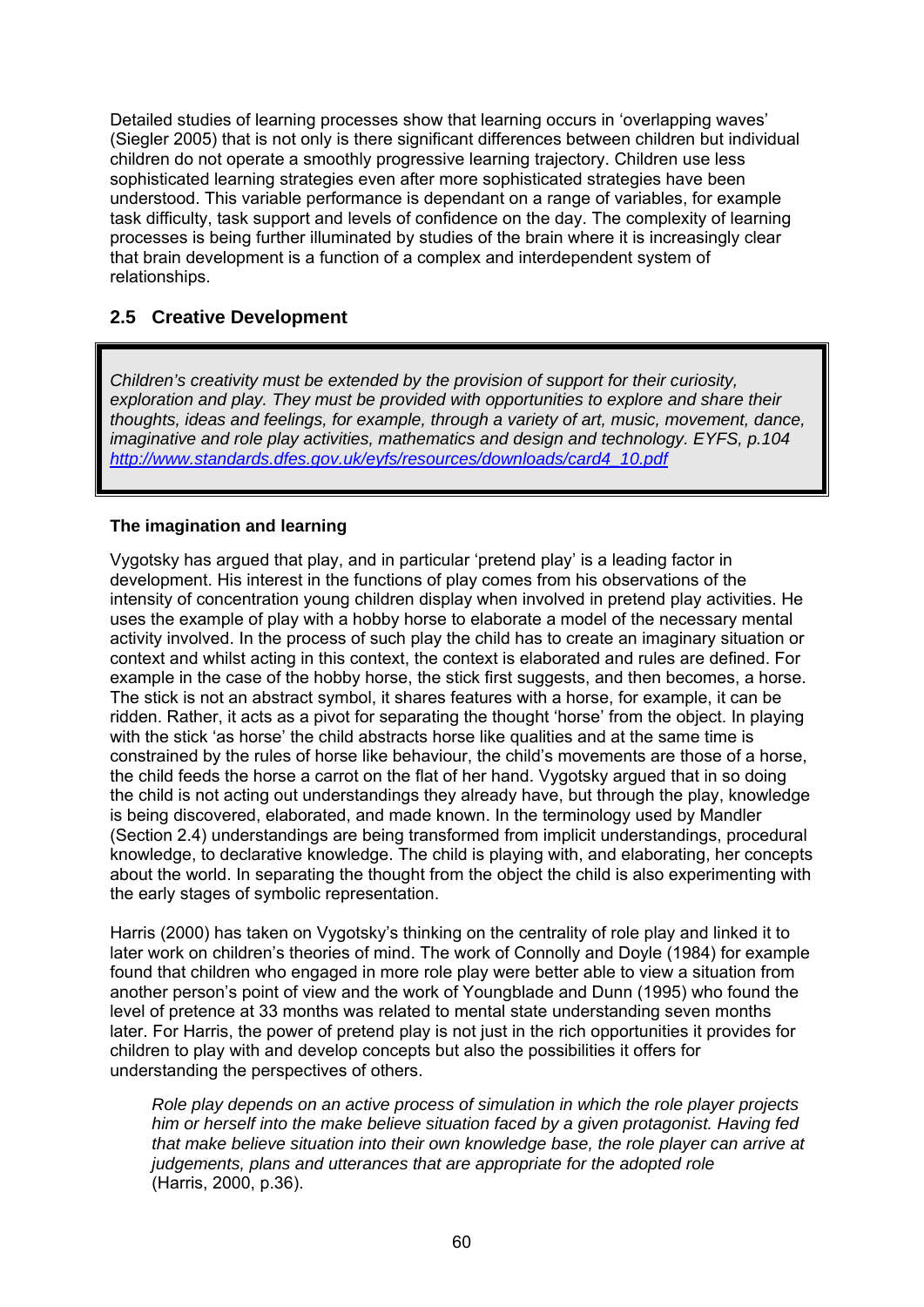He proposes that *pretence* is a particular 'frame' or 'mode' for understanding within which rules apply that can be shared by all participants. Following the analysis of a number of experimental studies by himself and others, Harris argues that the features of pretence are understood by two year olds. These are:

- pretend stipulations (e.g. for the duration of this play episode, pretend that..)
- causal powers
- the suspension of objective truth
- an unfolding, causal, chain of events

This means that from the age of two young children begin to recognize the existence of episodes that are not to be constructed as events in the real world but as events occurring within a make believe framework, and in so doing, they understand some of the essential ingredients of drama and fiction*.* Further they seem able to do this with great accuracy and subtlety, they adopt the mood or tone of voice that is appropriate to the part and give expression to the emotions and needs that are appropriate to the role they are playing. Harris (2000) has also collected evidence that children who engage in a high proportion of this type of activity are perceived as more likable by their peers and as more sociable by their teachers.

For Harris, this facility does not only allow children to adopt another person's perspective and to anticipate their future course of action, but it also allows them to identify with reported events of others and therefore learn from their experiences - they tell us a story and we feel their fear, excitement etc. He concludes that in evolutionary terms, the human capacity to use language combined with the ability to conjure up situations in the imagination

*…. enabled us to pursue a new type of dialogue - to exchange and accumulate thoughts about a host of situations, none actually witnessed but all imaginable: the distant past and future, as well as the magical and the impossible (p.195).*

The imagination so constructed is not just a vehicle for the fanciful but a central medium for the transmission of human understanding for the sharing of hopes, fears and possibilities, or in the terms of this review, for coming to understand the experience of people in other times and other countries and cultures. Indeed, practitioners (for example Heathcote, 1984, Chappell et. al 2008) have made explicit use of certain types of dialogue with children when engaged in creative tasks and activities. Through the posing of certain types of questions they encourage the shift in children's thinking from 'what is', to what 'might be', what Chappell et al. have called 'possibility thinking'.

### **Children's Drawings**

Anning and Ring (2004) in a study of 7 children reviewed annually over a three year period, demonstrated how the preoccupations of young children's lives are expressed in a range of different ways. Their study, focussing on a comparison of children's drawings made at home and in institutional settings, showed how the home was much more likely to provide opportunities for sustained and meaningful work. This was a function of a number of factors. Firstly, that in viewing children's art work over time, researchers were able to see that drawings were not bounded events but were an element in a continuous thread of meaning making. One three year old child's drawing of a huge strawberry devouring a small boy, taken from a TV pastille advert, led to a range of explorations of scary scenarios including mum singing the song 'never smile at a crocodile' that then led to him drawing a crocodile with very sharp teeth and later a play episode where he was sitting in the baby bath rowing with two coat hangers across the living room floor, trying to avoid a pursuing crocodile.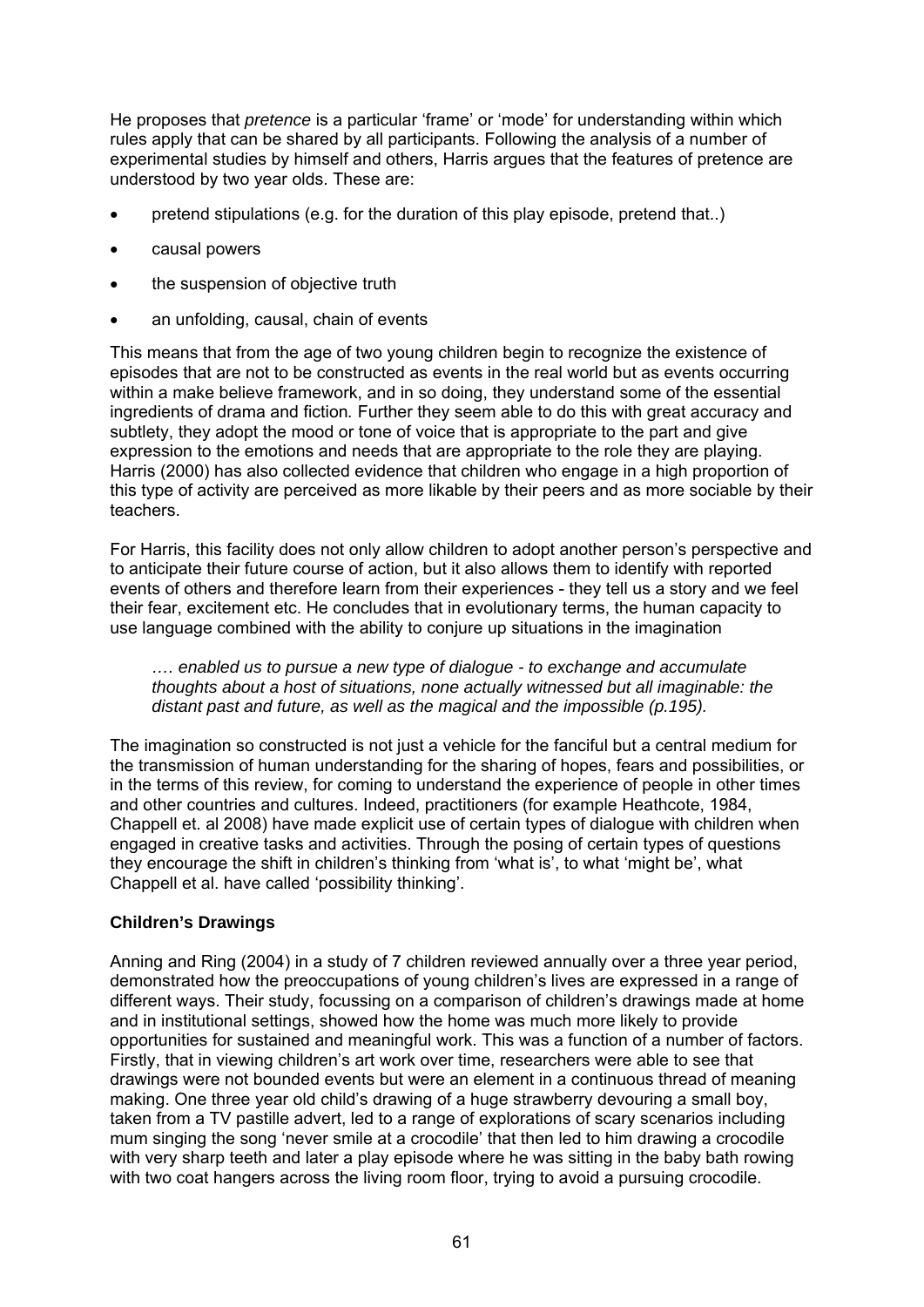Secondly, the parents observed seemed more tuned into their child's needs than the setting practitioners. Parents often drew alongside their children and at other times provided a ready audience for the explanatory and elaborative monologues that accompanied the drawing. The same child who was exuberant in his drawings of action events and crocodiles at home meekly endured being shown how to draw 'mummy' at the family centre. Perhaps as a result the researchers observed that the child rarely chose to draw at the centre. However, with the right environment, other researchers have shown the same kind of free flowing activity Anning and Ring observe in the home, occurring in the care setting. Coates and Coates (2006) collected many examples of four year olds working in a range of modes on the same theme in a nursery class: games of pirates in the sand tray, leading to drawings of Captain Hook and his crew having a fight, accompanied by detailed verbal narratives and songs.

Anning and Ring conclude that drawing is part of a complex system of representation and expression that can not easily be separated from the multi-modal meaning making in which it is embedded. They also note that the way in which the child constructs themselves in the act of drawing is crucial. Where the context gave children a sense of mastery of their medium they were enthusiastic and energetic artists, where they were trying to aspire to others expectations they were nervous and tentative. This raises questions for the teaching and learning relationship and infers the kind of notion of the teacher that Malaguzzi aimed for in Reggio Emilia, *The aim of teaching is not to produce learning but to produce the conditions for learning, this is the focal point, the quality of learning',* (cited in Rinaldi, 2006, p.175).

So what are the conditions for learning? Anning and Ring noted the problems that came from practitioners' ambivalence about 'interfering' with children's drawings or alternatively seeing mark making as a stepping stone to the real business of writing. Cadwell (2003) and others have noted that children in the Reggio Emilia care settings seem to create representations with visual realism much earlier than their American counterparts. It is argued these advanced representational abilities are a function of the Reggio Emilia approach in which children's active constructive learning processes are facilitated through experience. Vlach and Carver (2006) endeavoured to illuminate the mechanism for their success. Adopting a small random control trial (11 children in each condition) they demonstrated that experience observing and interacting with objects are key factors in the development of representational ability. They tested the effects of brief but explicit observation coaching on five year old children's resulting graphic representations. They found that following the coaching, all the children in the experimental group, looked at objects more frequently during the drawing process and increased the detail and accuracy in their drawings than the children in the control group.

Hopperstad (2008) elaborating the work of Kress (1997) notes the amount of peer talk when a group of five and six year old children are drawing. Their talk focuses on the drawings, informing each other about their drawings, sharing and exploring technical issues and evaluating each others drawings. The children observed used drawings as props to develop stories relying on accompanying talk to present the narrative meaning. In other interactions the children solved difficulties of representation, sharing ideas and sometimes borrowing each others skills to fulfil the image they have in mind and exploring the way things might be represented. For example in drawing a sword, one boy asks his friends, 'does it get red when it is used to cut off heads? That's what I am wondering about.' This produced an extended discussion before a consensus was constructed as to how the sword might be represented. This echoed the findings of Anning and Ring (2004) as to the value of drawing together and sharing thoughts as equal partners in the drawing process.

Cox's (2005) observations make further reference to the importance of sharing contexts in order to understand children's drawings. She notes in particular how often children play with the drawing process, transforming drawings as new themes suggest themselves. Listening to children it becomes clear that what appears to be inaccuracies in the final product are a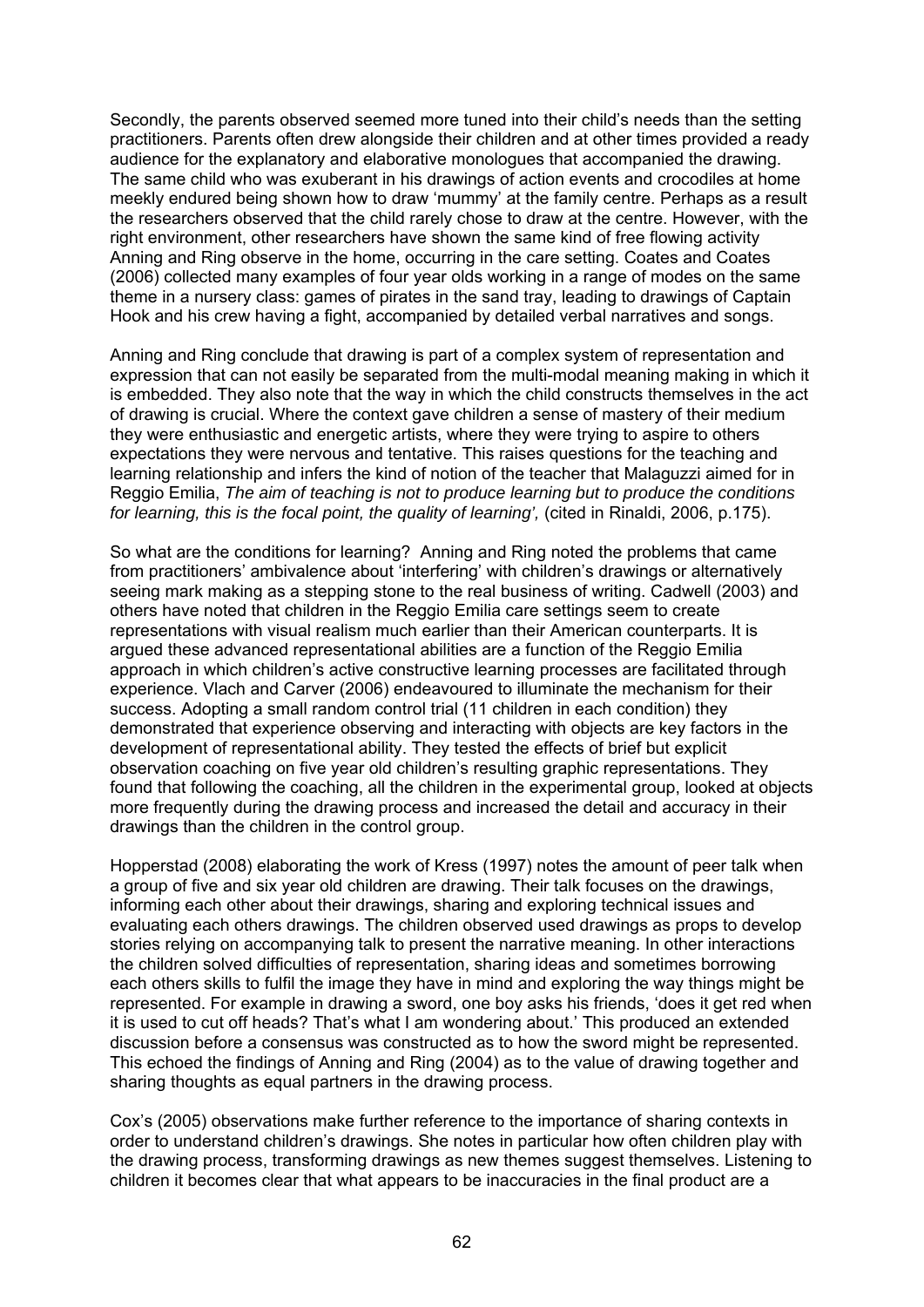function of this ongoing meaning making. Listening to children as they construct their drawings it becomes clear that what seem to be mistakes in the final output, are actually thoughtful resolutions of representational dilemmas: the one legged person is hopping and the pig with five legs is a joke. Similarly Rinaldi (2006) observes the drawing of a horse with two legs because the other two legs have been put on the other side of the paper as a solution to the child's wrestling with the representation of three dimensions in two dimensions. Cox argues that drawing thus becomes '*a constructive process of thinking in action, rather than a developing ability to make visual reference to objects in the world*' (p.123).

That children can be sophisticated readers of other children's drawings is shown in Misailidi and Bonoti's (2008) study of 80 children ranging from 3-6 years old. The study examined developmental changes in children's abilities to understand the emotions expressed in other children's drawings. Results showed that during the pre-school years children become increasingly able to recognize and differentiate emotions expressed in drawings and these understandings were emerging at age three. The children were most able to read the emotions of happiness, sadness and fear.

# **Musical Development**

Reviewing research on the auditory competence of newborns, Papousek (1996) reports that two-day-old infants show a preference for their native language, probably due to auditory experiences prior to birth. Whilst newborn infants are more sensitive to high frequencies than low frequencies as compared to adults, their sensitivity to volume, pitch and timbre are similar to adults. Fassbender (1996) reports on evidence that infants are able to parse ongoing acoustical stimuli on the basis of information that marks syntactical units. This ability to segment the structure of speech and music is probably facilitated by the infants experience of motherese but is achieved so early and so easily that it seems likely to be innate. Reviewing research on infants musical competencies, Trehub (2003) concludes *babies are 'wired' for music from birth* (p.3).

Papousek (1996) also notes the early propensity for infants to play with sound and argues that this may be significant both in the integration of new information about sounds but also in the creative transformations necessary for musicality to develop. Vocal play characterises early interactions with care givers and becomes more complex at six months developing into nursery rhymes and songs. Trehub's (2003) findings lead her to argue that the infant's interest in the human voice makes it the most suitable instrument to develop infants' musicality. Papousek notes that the musical stimulation provided by care givers is also well suited to the infant's needs because it can be so easily modified to respond to the infant's signs of interest, levels of attention and emotional state. The use of the voice also makes it easy for the caregiver to respond to the child and engage in the playfulness already identified as critical to the development of musicality. Caregivers' sensitivity to infants' responses allows them to modify singing or musical elements in their speech on a moment-by-moment basis, for example to maintain alertness or support transitions into sleep.

Trehub and co-workers (2003) have demonstrated that adult listeners can identify the distinctive style of infant directed singing across cultures and are able to identify 'typical' lullabies from other songs when tested on four foreign cultures even with the lyrics and voice quality electronically removed from the songs. Trehub has also found that there is a normal distribution of musical abilities which counters a tendency to see music as a gift for the few, resulting in music being often treated as peripheral to the main stream curriculum.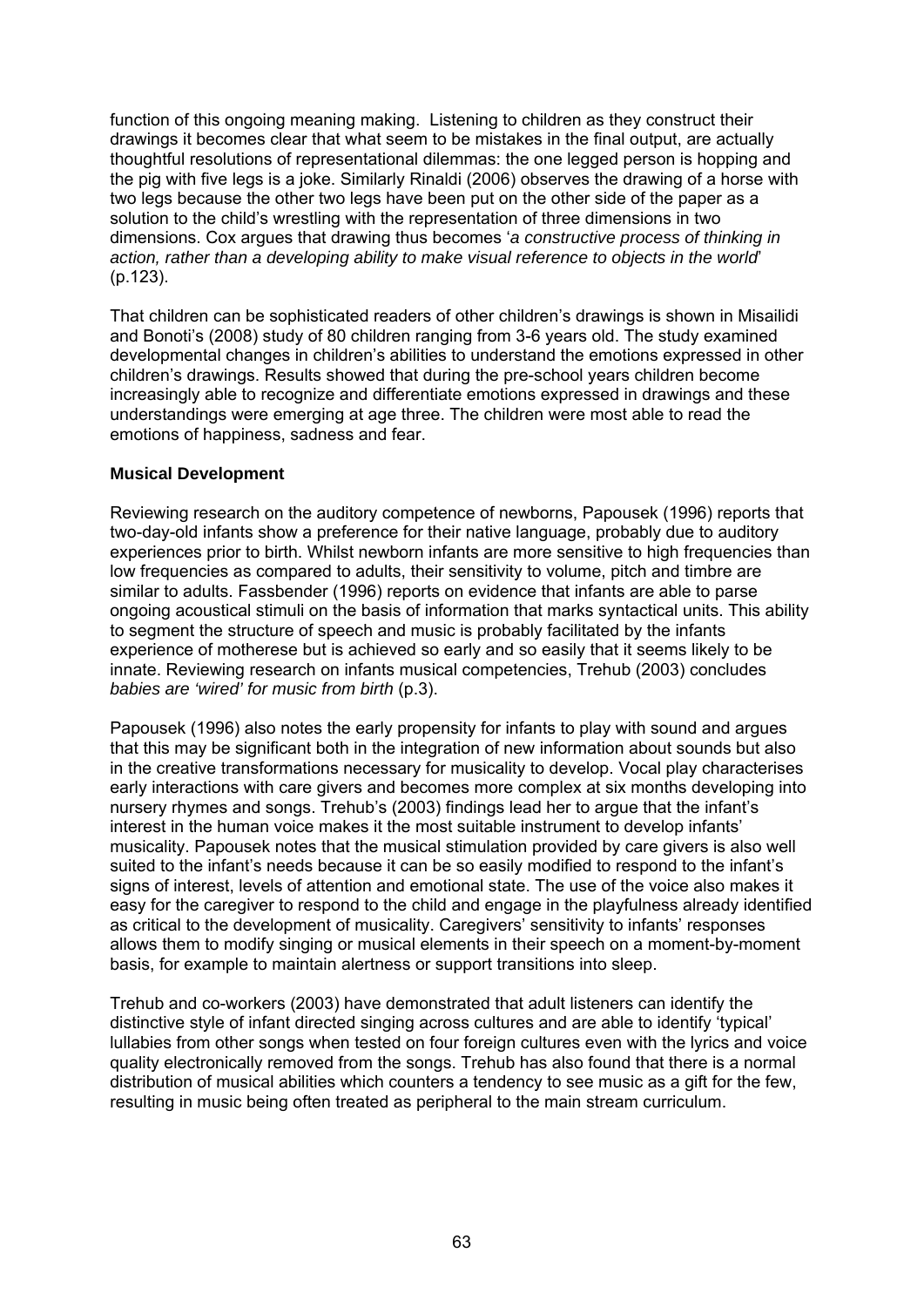Thus, musicality seems to develop early, be intuitively supported by caregivers from birth, in similar ways across cultures. Young (2005) argues that this means that musical ability is primarily dependent on environmental experience, which can be open to everybody, through the opportunity for structured, regular, quality input. Reporting on a project working with artists from a range of disciplines, Young found that the successful practice built on the informal playful interactions that care givers commonly adopt with children. She concludes *music for under three year olds … should move towards versions which allow them to engage creatively with generic time based, multi-modal improvisations that expand into game like or narrative-like forms* (2005, p.300). The value of such open ended use of music as a medium of interaction was also noted by Evangelou and Sylva (2003) in their evaluation of an early education intervention working with parents and their babies.

As their physical co-ordination develops, children of two and three can explore the sound potential of found objects in a more sustained way and enjoy clapping to music and joining in with action rhymes and are able to respond to different tempos of music (Duffy, 1998). At this age their interest in playing with known songs continues although Sundin (1997) notes that they tend to adopt the beginnings and ends of songs but not the middle. At the same time invented songs emerge, sometimes as a variation of adult songs and often compressed and developed into a chant form with other children, as a part of or accompanying other activities (Sundin, 1997).

Barrett (2006) exploring musical creativity in children aged 4-6, observes how the early musico-communicative interaction with others described by Young, evolves into independent invented song making. Barrett describes a case study analysis of the way four year olds spontaneously invent songs, showing how the songs become expressions of ideas developed in other modalities and are successive elaborations on a theme. Like Young, Barrett is concerned that a tightly framed musical curriculum, for example with an exclusive focus on group music making and performance, can give little opportunity for music generation and for viewing music as a creative rather than a re-creative practice.

Young (2005) also cautions against the over application of the argument that music brings general cognitive benefits and wishes instead, that more emphasis was put on children's musicality, the nurturing of which should be at the core of the limited time available for the music curriculum. She concludes that early childhood practitioners and parents *need assistance in constructing a rationale to recognize the value of improvised temporal arts activity and in constructing descriptions and language to share and develop such versions of practice* (p.301).

# **2.6 Physical Development**

*The physical development of babies and young children must be encouraged through the provision of opportunities for them to be active and interactive and to improve their skills of coordination, control, manipulation and movement. They must be supported using all of their senses to learn about the world around them and to make connections between new information and what they already know. They must be supported in developing an understanding of the importance of physical activity and making healthy choices in relation to food. EYFS, p.90* 

*http://www.standards.dfes.gov.uk/eyfs/resources/downloads/card4\_9.pdf*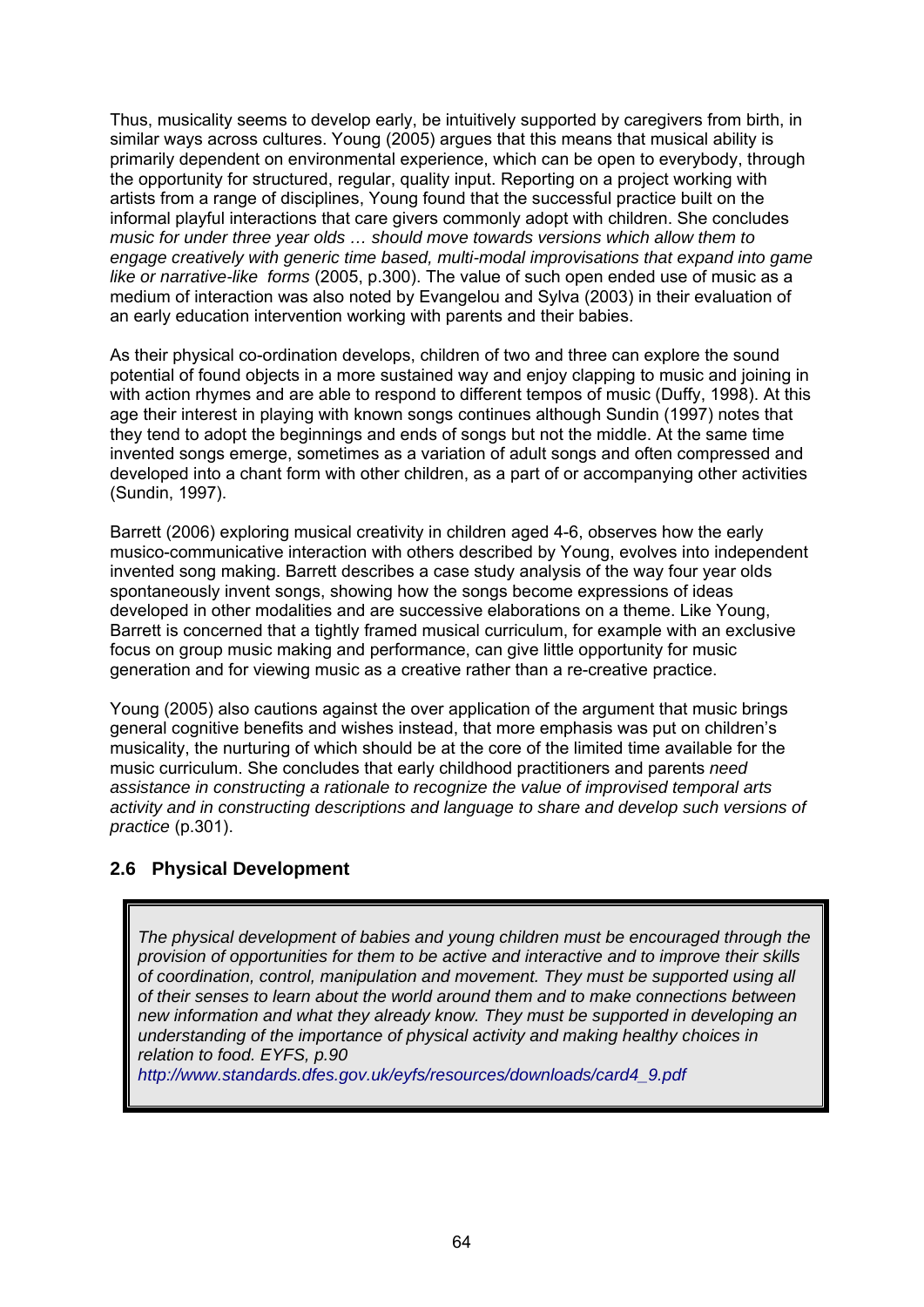*'Movement epitomizes childhood. From the first flutterings in the womb to the preschooler on the move, or the playful child and the adolescent who sleeps until noon, parents, grandparents, and teachers are variously charmed, amazed, and frustrated at the level of movement displayed by their children'.* 

(Eaton, McKeen & Campbell, 2001, p.205).

While the EYFS presents physical development in three distinct sections: *Movement and Space*; *Health and Bodily Awareness* and *Using Equipment and Materials*, this review is taking another approach. It begins with some processes of physical development, followed by a summative description of children's physical development between the ages of birth and five. Recognising that the current EYFS has already an excellent provision of physical development it ends by focusing on outdoor environments and the overall enabling environments of such development. Some studies carried out in early years are also outlined.

This section draws on the work of Maude (2006) as it links the children's physical development to the daily practice in early years settings. It also draws heavily on the work of Chambers and Sugden (2006) as it is a comprehensive review of the early years movement skills with reference to normal developmental trajectories as well as interventions that could enhance delayed development**.** Figure 2.3 clearly defines the interaction of the child (the mover), the environmental context and a movement task, as this is very much in line with the view that this review takes on child development: a complex system of interactions between the child, the surrounding environments, the available resources and the cultural context. Such a model allows for changes to occur in any part of the interaction which subsequently triggers modification; for example by placing higher or lower a rope (material) one can affect the required movement and skills the child needs to exhibit (mover) in order to achieve the target goal (i.e. to jump over the rope).



### **Figure 2.3 - Interaction of the child, the environment and activities**

#### **Some processes on physical development**

#### *Cephalo-caudal development*

Maude (2006) discusses certain processes that are involved in physical development, beginning with 'cephalo-caudal development'. This type of development is used to describe the idea that development transpires from the head down to the feet. At birth, the head is much more developed than the limbs and the upper body more developed than the lower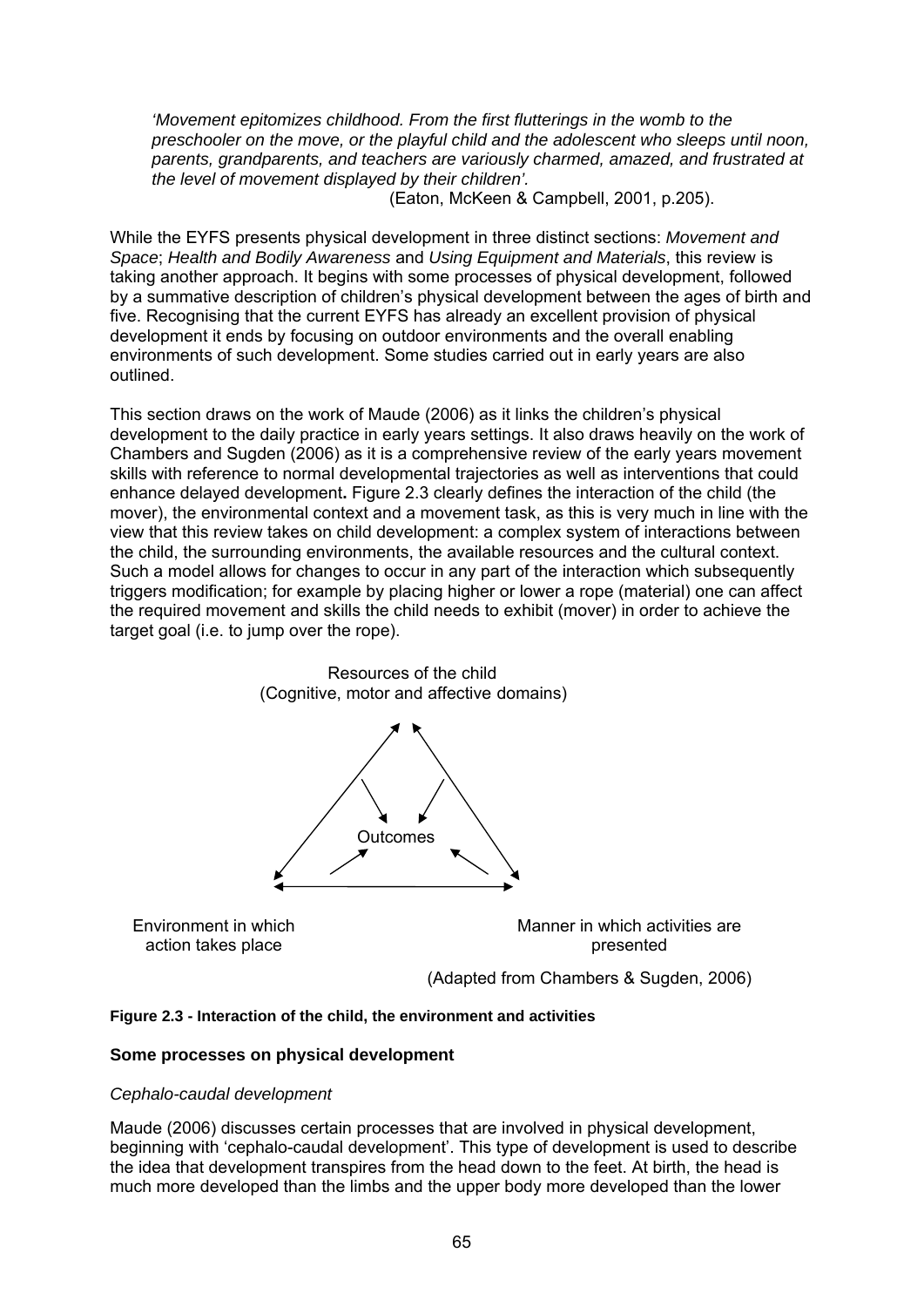and it therefore follows that development should occur from top to bottom. When related to 'cephalo-caudal' development, motor development is described as the child achieving motor capabilities in the upper part of the body before the lower part of the body. Head control is the first stage of motor development, which is followed by control of the shoulders (allowing the infant to raise his/ her head), then control of the trunk (allowing the infant to sit) and finally control of the hips, knees ankles and feet (allowing the infant to stand and then take his/ her first steps). Maude (2006) describes 'cephalo-caudal' development as being a significant contributor to the process of learning to walk.

## *Proximo-distal development*

'Proximo-distal development', covers the idea that development occurs from the centre of the body, outwards (Maude, 2006). This principle follows the idea of the importance of the central nervous system and the relative insignificance of the limbs, and also the fact that the key bodily organs are found in the centre of the body. Maude (2006) describes this principle as being clear in infants' exploration of the immediate environment, whereby they gain control over the arms, beginning with the shoulders and moving outwards until finally gaining control of the hands. Movement proves a central element to the early exploration of environment. 'Proximo-distal' movement development can be applied to educators in terms of knowing when a child is physically ready to carry out certain actions, such as holding a pen between the thumb and the finger instead of by the palm (Maude, 2006).

## *Differentiation*

This process covers the idea that, as a child gets older, their responses become more discriminatory. Here, this is attributed to the effects of neurological development. Differentiation is explained through arm movements, and the importance of the child being able to differentiate between object distances in order to fully develop the movement of picking an object up. Maude (2006) describes how infants initially use the whole arm to pick up objects, without differentiation between individual joint, but, after further development has occurred, the child begins to recognise the importance of distances and will use individual joints to alter the positioning of the arm in order to reach objects at different distances.

#### *Motor development*

Rafthus (1988) describes the typical sequence of motor development in young infants. Between birth and five months of age, young infants move from the foetal position to being able to sit on an adults lap. This sequence begins with infants being able to lift the chin at one month, followed by lifting the chest at two months. The next typical stage is for the infant to be able to reach for an object (but miss it) at three months, followed by being able to sit with support at four months and finally sitting on an adults lap at five months. At five months, the infant should typically be able to grasp objects also. From 6 to 10 months, the infant moves from being able to sit on a high chair whilst grasping a dangling object, to crawling. Between these stages the infant should typically be able to sit alone at 7 months, stand with help at 8 months and stand holding furniture at 9 months. At 11 months, the child should typically be able to walk when led; at 12 months be able to pull oneself up to stand by furniture; at 13 months, be able to climb steps; at 14 months be able to stand alone, and at 15 months be able to walk alone. Maude (2006) states that although all children follow the same sequence of movement development, this sequence occurs at different rates for different individuals.

Gallahue and Ozman (1995) have plotted three stages involved in the learning of skills. The first stage is labelled 'the initial or rudimentary stage', which is described as 'the emergent movement pattern, or early experimentation stage'. the second stage is named 'the elementary stage' and covers the improvement of co-ordination. In this stage movements are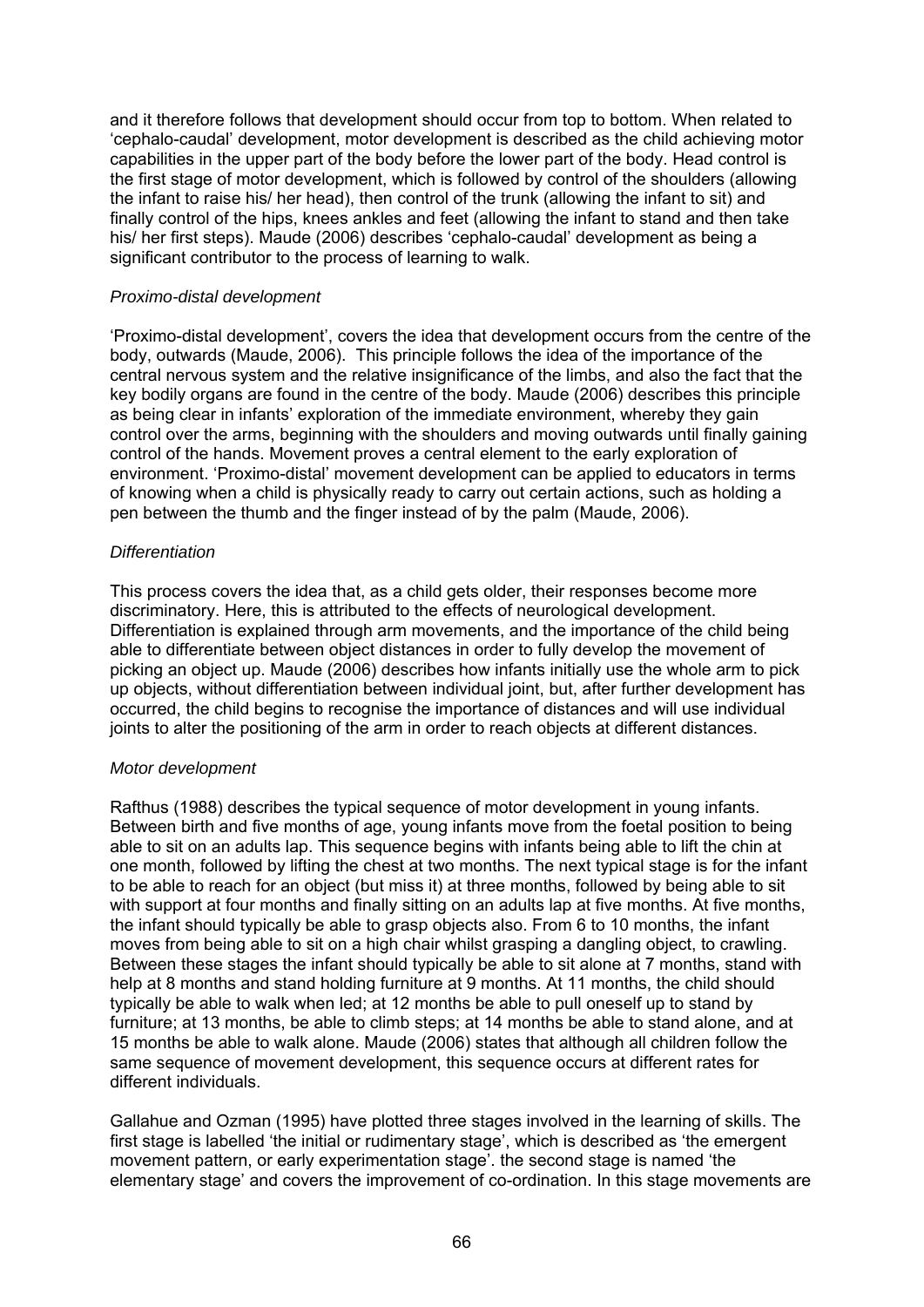still not performed entirely correctly and can be lacking in areas such as 'strength, mobility, balance or speed'. The final stage is 'the mature stage', whereby all the actions involved in a pattern of movement are integrated. When infants reach this stage, movements will be prepared for appropriately, carried out accurately and recovered from effectively.

## **Physical development from birth to five**

## *Gross motor skills*

Chambers and Sugden (2009) describe the development of body control in terms of progression in the areas of walking, running, jumping, throwing, hopping and balancing, and again attribute the stages involved in each of these to the work of Keogh and Sugden (1985).

#### *Reflexive movements*

Movement of newborn babies is characterised by reflexive and random movements (Chambers & Sugden, 2009). These random movements are labelled as 'spontaneous movements', as they appear to occur without being prompted. Examples of such spontaneous movements include squirming, flailing limbs and stretching. Chambers and Sugden (2009) describe reflexes as being movements, involuntary by nature, which are elicited as a response to a given stimulus. Some of these reflexive movements are explained to be present from birth, such as the action of sucking. Some reflexes are explained to alter from being involuntary to voluntary as the child grows (using the example of the sucking motion, it becomes a voluntary response to the presentation of a bottle or a nipple). Other reflexes are explained to exist only whilst their purpose is being served, later to be replaced by others, when a larger and more useful array of movements is developed to achieve the same purpose. The authors discuss the debate about disappearing reflexes, and whether there is a relationship between a certain reflex that a child has at birth and a similar voluntary movement that appears later, after the disappearance of the reflex. The maturationist view is put forward, which states that the reflexive and the voluntary movements are not related and that the reflexive movement is inhibited, as it would, in fact impede the voluntary movement. Conversely, in the dynamical systems analysis view it is stated that reflexes may be lost due to the infant not using the reflex sufficiently.

#### *Spontaneous movements*

When looking into spontaneous movements, Chambers and Sugden (2009) describe how the common belief on such movements had been that they served no specific purpose and were not organised, serving no function in the development of future movements. The work of Thelen (1985; 1995) is cited to describe how these ideas are beginning to be dispelled and how there may be more intention behind such movements than was previously considered. One example provided of a seemingly spontaneous movement with definite intention behind it is that of kicking. It is described that the hip, knee and ankle work together succinctly in order to perform the movement and that therefore one could describe such a movement as coordinated. Such movements can be described as forerunners for movements conducted by children in later infancy.

#### *Postural development*

Keogh and Sugden (1985) describe the stages of movement that infants go to in order to achieve such control. The first stage is described as head control, and this is developed from birth throughout the first five months of infancy. The initial stage in this development is holding the head erect for fifteen seconds, followed by holding the head steady whilst moving (for example whilst being carried by a carer). Once the child is able to hold its head steady, the next stage is to be able to hold the head at a ninety degree angle, and then to be able to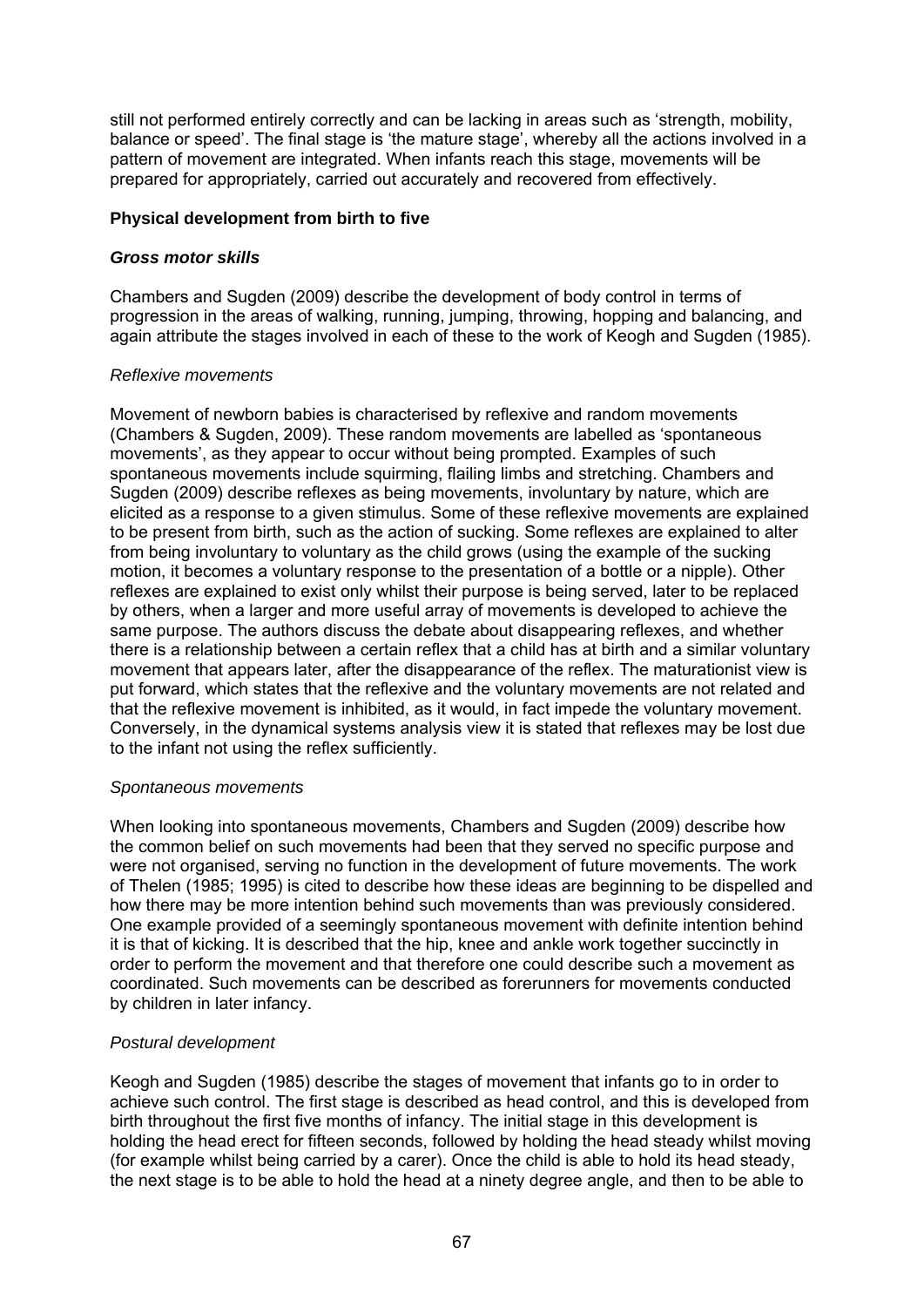hold the chest up, using the arms as support. Following head control, the infant develops the ability to sit. Initially, the infant will be able to sit with slight support and this develops to the infant being able to sit without the head lagging until being able to sit without support. Following this, the infant will be able to sit alone for thirty seconds, until finally being able to sit alone with good coordination. The final stage in the development of postural control involves gaining the ability to stand. Initially, the infant can stand whilst holding on to an object and following this, will be able to pull his / herself up to the standing position, until becoming competent enough to stand by furniture. The final stage in this initial standing process is for the infant to stand alone. Following the ability of the child to stand alone, the child will next be able to recover from stooping. The next stage would be for the infant to be able to stand alone for thirty seconds, before being able to stand on one foot with help and finally being able to stand on one foot alone. According to these guidelines, the infant should reach the final stage at around nine months of age.

#### *Locomotion*

Keogh and Sugden (1985) have also put into place guidelines for the development of locomotion, which can be developed once infants have control over their posture: a lot of locomotive actions can only be achieved with the precursor of a specific postural ability. Infants go through the prewalking stage between birth and eleven months: between birth and five months, the infant is learning to turn from their side to their back and from their back to their side. Between four and ten months, the infant is developing the ability to roll from their back to their stomach, and, at around eleven months, the infant should reach the prewalking progression of being on his/ her hand and knees. The next stage, which occurs between the ages of five and twelve months, is the walking stage. This stage begins with stepping movements, followed by the ability to walk whilst holding onto furniture, followed by walking with help until he / she can walk alone. This ability should be gained by around seventeen months of age, and coincides with the development of the ability to walk well. The final stages that the infant should go through in order to achieve locomotive abilities are developing the ability to walk sideways and backwards, which should occur up to the age of twenty months, walking up and down stairs with some help, which should develop until around twenty three months of age, and finally the ability to walk with one foot on a walking board, which occurs up to around twenty four months of age.

#### *Walking*

In terms of walking, Chambers and Sugden (2009) point out that this action becomes more efficient in two ways after age two; firstly by the infant being able to vary their walking by including the tiptoe action and the walking backwards action and being able to walk in different situations (i.e. uphill or downhill or on uneven surfaces) and at different paces. Secondly, as walking becomes an increasing automatic function, infants learn to multitask and can carry out other actions whilst walking.

#### *Running*

Another key development that occurs in the preschool years is that of the ability to run. Chambers and Sugden (2009) state that children begin to run at around 18 months and that by 24 months most infants can run. Between the ages of four and six years, children begin to be able to run with ease and commence running games. The authors describe 'limiters' to the development of early running as being strength (as running requires both legs to be off the ground simultaneously, and this in turn requires strength) and balance (as the child must be able to regain control of their body after landing).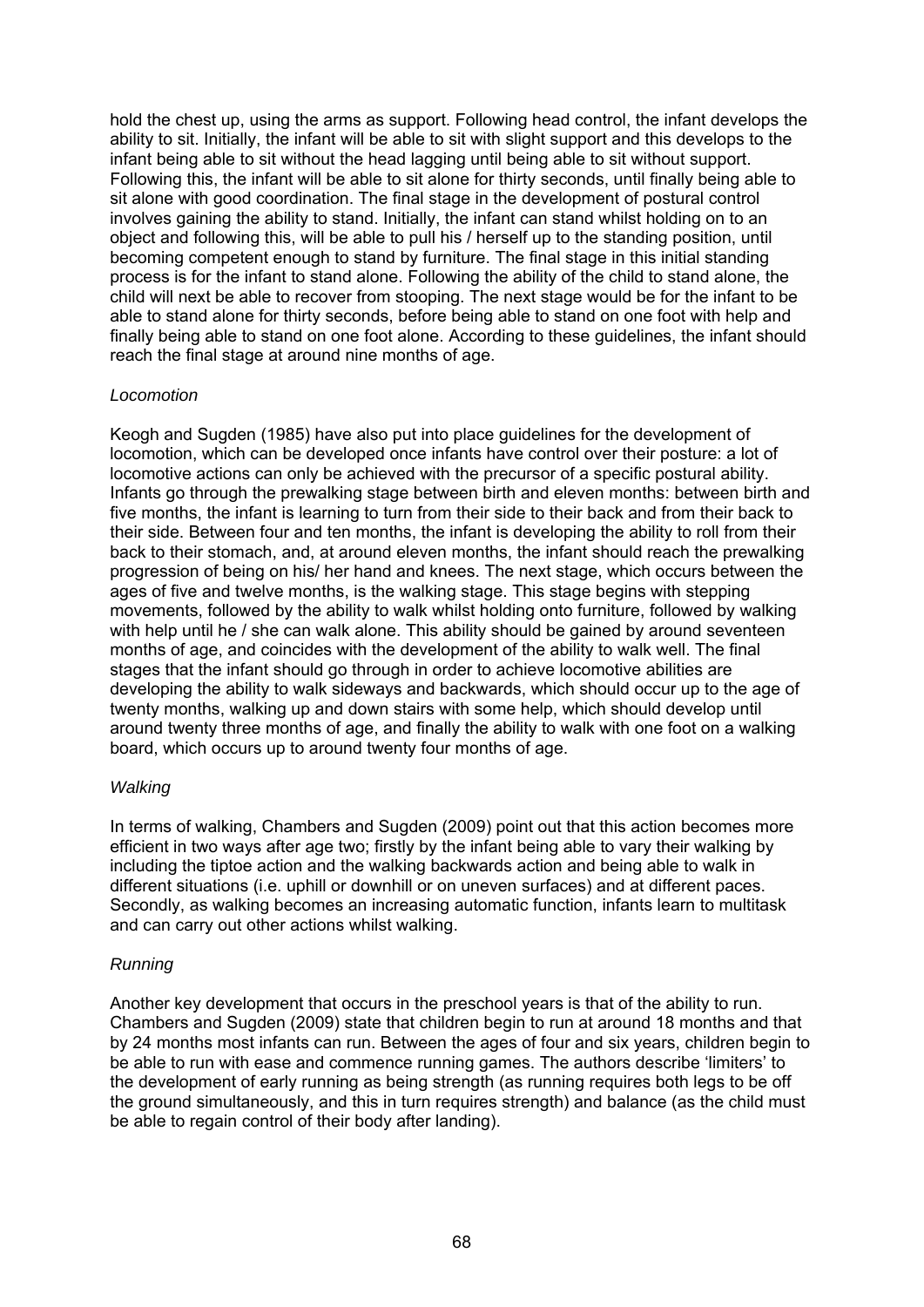## *Jumping*

It is described that, in the development of jumping, the age of achievement varies, but all infants follow the same stages; at 18 months, the ability to step down occurs, which is then followed by the ability for two foot take off. A key milestone for young infants is the two foot jump from the ground, which develops from around two years of age. Chambers and Sugden (2009) describe how one can measure jumping progression through looking at distances of jumps. They cite the average expectancies for jumping distances, which are as follows: 20 inches at age three; 27 inches at age four; and 38 inches at age five.

## *Hopping*

In terms of the development of hopping, Chambers and Sugden (2009) describe the average expectancies. They describe how, by around 40 months children can hop once, and by around 60 months, can hop around ten times. They cite Keogh (1968) to explain gender differences in the attainment of these abilities: at 66 months, hopping five times on one foot is achieved by 90 percent of girls and only 67 percent of boys. It is described that hopping can lead to the development of other locomotor activities such as skipping and galloping. Skipping begins to develop at around 43 months (ability to skip on one foot) to 60 months (ability to skip on alternating feet). The authors again cite gender differences in this attainment: 55 percent of boys are able to enact five continuous skips at 66 months, compared to 91 percent of girls.

## *Throwing ability*

Chambers and Sugden (2009) focus on the overhand throw. Babies begin to enact this action by around their second birthday and that at this age, throwing in characterised by a crude movement involving little control or sense of direction. The first stages of throwing after this involve use of only the arm, without movement of the feet or rotation of the trunk. The next stage involves movement of the trunk and putting the arm behind the head to enact the throw. The feet are still stationary at this stage. The final stage of the development of throwing involves much fuller rotation of the trunk and the child placing a leg forward in order to gain power and stability to the throw. Chambers and Sugden (2009) describe that this process is not fully complete until the child reaches eleven or twelve years of age. Gender differences are again highlighted, with the authors stating that more boys than girls reach the final stage.

## *Balancing*

The last body control skill discussed is that of balancing. Balancing is not always seen as a development in its own right, but more as a means of attaining abilities such as running, hoping, skipping and climbing (Chambers and Sugden, 2009). However, after around 30 months of age it is beginning to be seen as a developmental ability in its own right. At around two years of age, a child can fleetingly stand on one foot and can walk along a line on the ground. By three years of age, children can generally stand on one foot for around five seconds and can walk around a circular line on the ground. Finally, by age five, most children can stand alone on one foot for around ten seconds.

#### *Fine motor skills*

#### *Manual control*

Another development, which occurs between birth and two years of age is that of manual control, which is described as the ability to use the hand and the arm to control objects. The first part of manual skills that young infants develop is hand control and the ability to grasp an object, hold it, and release it. Changes also occur in the arm linkage system, which allow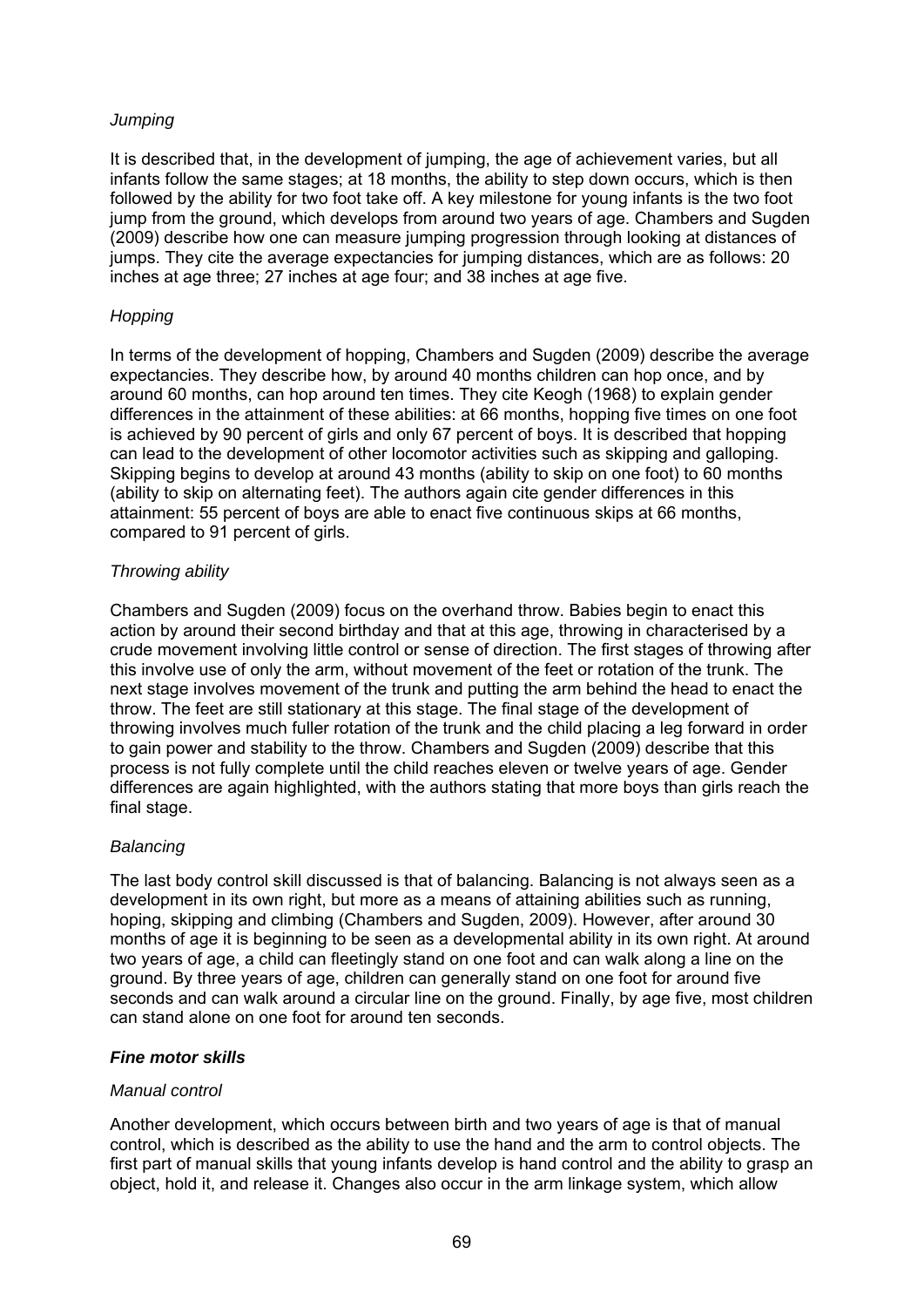infants to reach higher levels of accuracy spatially. The final aspect of manual control, which is developed between birth and age two is the achievement of self help skills, for example the ability to dress oneself or help out with simple tasks in the house. The authors describe several landmark achievements that occur in an infant's manual control development, using the example of learning to pick up a cup. They also describe how this motion begins with the primitive action of using the palm to lift the cup and the fingers to hold it, progressing to using the thumb and finger conjunctively until learning to create a pincer grip between the finger and thumb at nine to ten months of age.

## *Manual skills*

Chambers and Sugden (2009) describe how between the ages of two and five, children become able to use manual skills to dress themselves, writing, drawing, eating and a multitude of other skills. Between these years, motor skills are also subject to social constraints (the authors use the example of it becoming more important *how* children use cutlery, not just that they have the ability to do so). Dressing is a key manual skill described here, with the authors stating that, at around 32 months children can dress with adult help and without such help by 42 months. Linked to dressing is the ability to put shoes on at 36 months and to tie laces at 48 months. Feeding is another manual skill: children have some control of objects such as spoons and cups by 24 months; by 36 months, can utilise a variety of utensils and can pour into a cup; when the child gets a little older they develop the ability to minimise unnecessary movements whilst feeding. Construction skills form another aspect of the development of manual skills. In addition, children can draw circular, vertical and horizontal lines with varying quality by the age of 24 months; children can draw a circle by 36 months; children can draw a cross by 48 months; a square can be drawn at 54 months and a triangle at 60 months. Chambers and Sugden (2009) raise an important point about children's varying abilities. They describe how, even though not all children will be ready to write by school age, it can be damaging to wait for too long to teach them and let them experiment with this skill themselves. They state that it is vital to give children constant and accurate instruction in this field.

With regards to spatial and temporal accuracy, Chambers and Sugden (2009) describe how much spatial and temporal development occurs in later childhood (for example, the ability to predict spatially a moving object occurs between the ages of eight and twelve) but state that, although these age groups do not overlap with the early years, educators and carers should still be preparing young infants for this type of activity.

#### **Some studies on physical development**

A study by Sigmund, Sigmundova and Ansari (2008) aimed at identifying the changes that occur in children's physical activity at reaching the first year of school and to reveal the days of the school week in which infants display low levels of physical activity. The authors investigated 176 children and the physical activity levels of these participants were examined at two time points: once in the nursery school and once during class in the first year of school. The methods used for identifying physical activity levels involved calculating the daily number of steps taken using a pedometer and calculating energy expenditure from the Caltrac accelerometer. The findings indicated that children in the first grade had significantly lower physical activity levels than children in the nursery school, on both week days and weekends. The reduction of physical activity is shown during school hours, not during after school leisure time. From these results, Sigmund et al*.* (2008) have concluded that interventions need to be implemented to promote physical activity and that these interventions should take place during after school nursery programmes and at the weekends.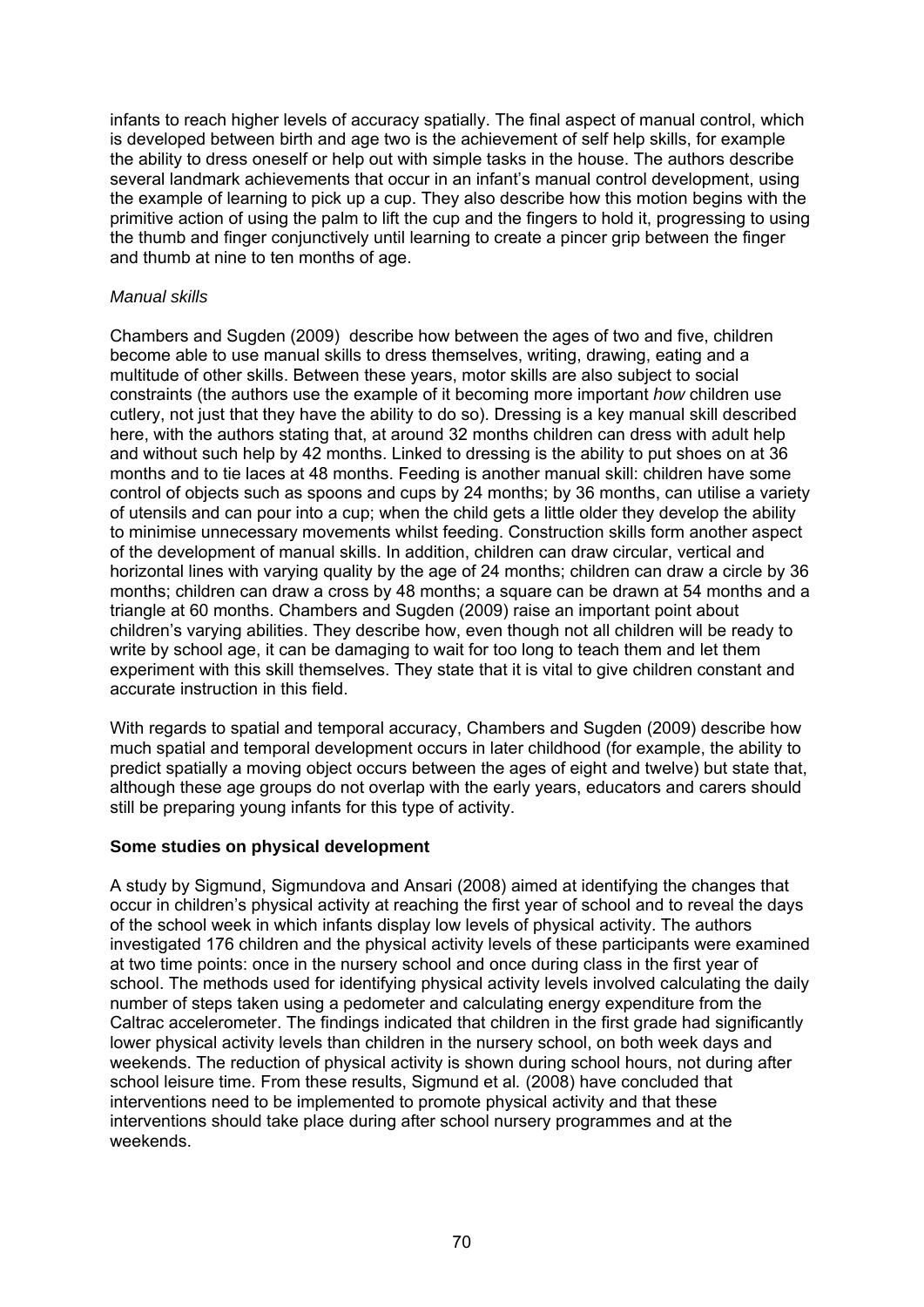In a study investigating the social and environmental events that surround preschoolers' physical activity as well as the conditions that can predict moderate to vigorous physical activity in the outdoor environment, Brown et al*.* (2009) found that the majority of preschoolers' activity is sedentary throughout the preschool day.

The authors' findings showed that 89% of activity was sedentary, 8% was light and 3% moderate to vigorous. In terms of preschool social contexts, activities were vastly adultinitiated (81%). Teachers were rarely observed to prompt children to increase or decrease their physical activity. A further observation was that the social circumstances were typically group ones (85%) and that these groupings were either with or without adults. Brown et al*.* (2009) suggest that, in order to promote healthy activity in schools, analyses should be carried out of the contextual and behavioural factors that influence activity. They also suggest that more research needs to be conducted into day to day preschool policies to see which settings incorporate physical activity into these policies.

Heinonen et al*.* (2008) looked into whether weight, length, BMI, head circumference at birth and postnatal growth are related to cognitive abilities at 56 months of age. The sample comprised 1056 Finnish infants who were born at term, without any definable impairments. Measurements of weight, length and head circumference were collected at birth and 5, 20 and 56 months old and BMI was calculated at these time points. The researchers tested cognitive abilities using measures of general reasoning, visual / motor integration, verbal competence and language comprehension at 56 months of age. The study revealed that sometimes, large body size and faster growth were also associated with poorer scores on cognitive tests. The authors concluded that prenatal and postnatal growth in body size is associated with individual differences in cognitive abilities.

Adding to these results, Cheong et al*.* (2008) investigated the relationship between head circumference and brain MRI at term-equivalent age as well as the relationship between head circumference and neurodevelopmental outcomes at two years. The study involved 227 preterm infants whose head circumferences were measured at birth, term and age two. MRI scans at term were graded for white and grey matter abnormalities and segmented volumes were calculated for different tissue types. Outcomes at two years were measured using Bayley Scales of Infant Development II. Results showed that there was no significant relationship between head circumference and white or grey matter abnormalities on MRI. There was, however, a strong relationship between head circumference and brain volume at term. Microcephalic infants had strongly decreased volumes for total brain tissue at term, and also the most segmented volumes compared with infants with normal head circumference. At two years of age, microcephaly was linked to worse cognitive and motor development and an increased occurrence of cerebral palsy. The authors therefore concluded that brain volume plays a role in determining head size at term. The findings also suggest that microcephaly is linked to a reduction of brain tissue volumes, notably deep nuclear grey matter (which suggests selective vulnerability) and that unsubstantial head growth in preterm infants becomes more apparent by age two and is linked to poor neurodevelopmental outcomes and cerebral palsy.

#### **Outdoor play**

#### *The importance of outdoor play*

There has been considerable research documenting the vital role of play in fostering optimal growth, learning and development across all domains - physical, cognitive, social, emotional - throughout childhood (Isenberg & Quisenberry, 2002). Play provides a vehicle for children to both develop and demonstrate knowledge, skills, concepts and dispositions (Isenberg & Quisenberry, 2002). It provides a non-threatening context for children to learn about their world and develop the skills necessary for adult life. (Bruner, 1972). Through their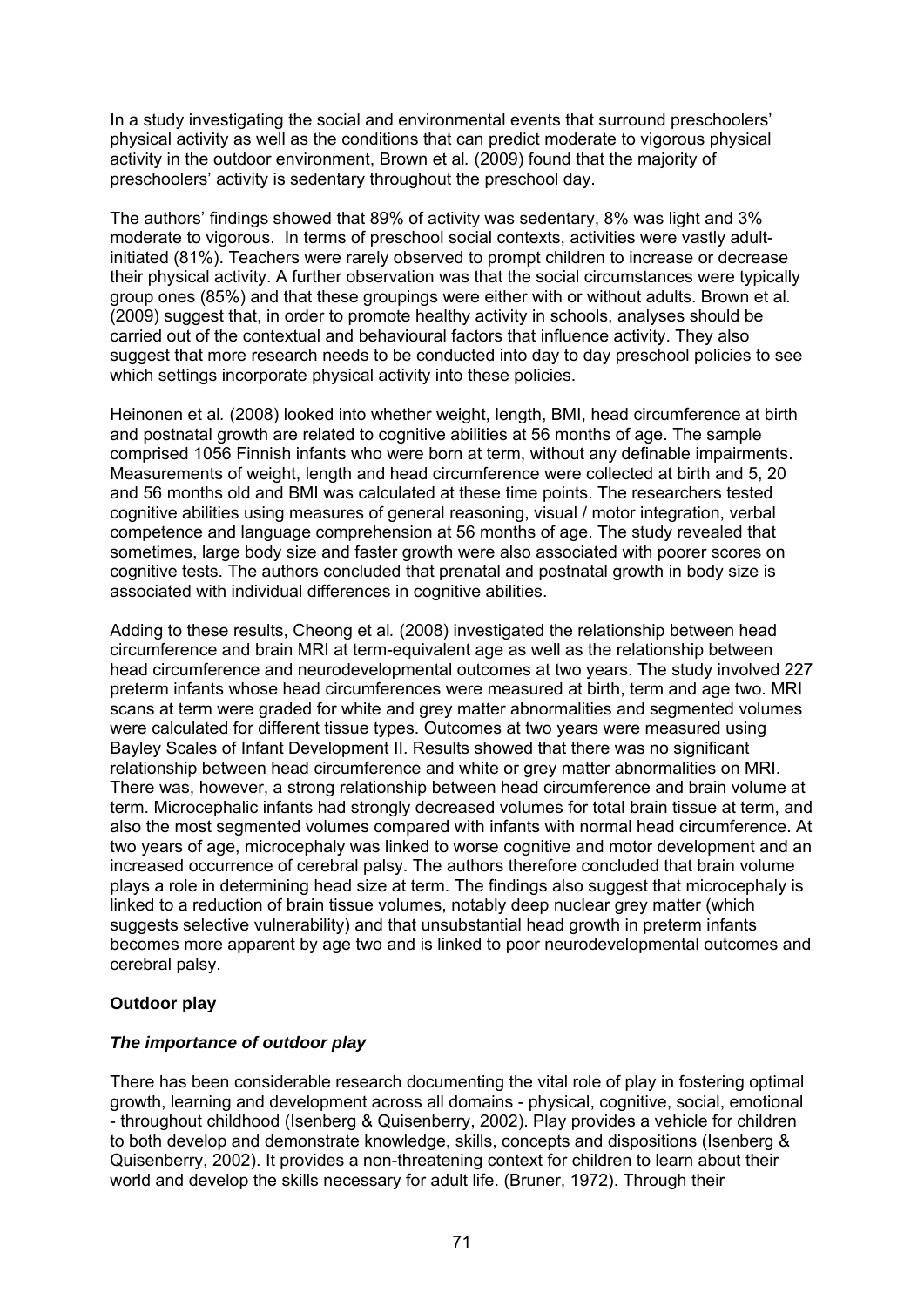interactions with the environment during play, children develop and refine a range of locomotor skills (such as throwing, climbing, kicking, striking, sliding), manipulative skills (such as throwing, catching, kicking, bouncing), and stability skills (such as banding, stretching, swinging) thereby gaining control and mastery over their bodies. Play also facilitates language development, creative thinking and problem-solving and helps children to manage complex emotions (Wyver & Spence, 1999).

Furthermore, children are growing up in an era of increasing emphasis on academic achievement and the significance of the early years for learning. Recent contributions from brain research have provided much support for the early years as a period for optimising learning across all areas. Children's early experiences and interactions, including those during play, affect the way the brain develops and helps shape its structures (Bee & Boyd, 2007). Within this research there is an acknowledgement of the importance of play as a *'scaffold for development, a vehicle for increasing neural structures, and a means by which all children practice skills they will need in later life'* (Isenberg & Quisenberry, 2002, p.33). Play has traditionally been the foundation of good practice in early childhood education. While current practice makes no distinction between play and other experiences that foster children's learning, open-ended child-directed play opportunities in a rich environment are still seen as a very important and integral part of early childhood education practice (Stonehouse, 2001). Pellegrini and Bjorklund (2004) argue that, while the lifestyle of most Western middle-class children offers safety, it also involves large amounts of time in formal schooling, structured play activities and television viewing, all of which lead to changes in the amount and quality of play children engage in. Although Pellegrini and Bjorklund (2004) argue that these changes may have subtle impacts on children's development, it is equally plausible that the changes are profound and negative for some children.

The outdoors (whether it be children's playgrounds or the natural environment) provides the ideal context to encourage children to explore, experiment, move and be active. Research indicates that low skill level and low movement competence are associated with reduced physical activity and represent a major barrier to children's participation in sport (Hands & Martin, 2003). In addition, Bouffard et al. (1996) found that children with low motor competence were active less often, played less on playground equipment and spent less time interacting with their peers. Hence, not only is the acquisition of movement skills essential for children's learning, but lack of confidence and competence in performing these skills can have detrimental effects on children's social and emotional wellbeing. It is evident, therefore, that in the preschool years, children benefit from and indeed seek out opportunities for physical and outdoor play.

In an attempt to raise standards of physical development, forest schools were introduced to Britain in 1995. The forest school initiative was developed in Scandinavia in 1950's and has been rapidly developing in England and Wales over the last 4 years. The idea is to use a woodland setting as an 'outdoor classroom' as a way of helping young people learn about the natural world. A qualified forest school leader devises a programme of learning that is based on the children's interests and which allows them to build on skills from week to week, at their own pace. The programmes are designed to give children a varied experience of the woodland through experimental and hand on tasks and activities. Forest schools provide a safe woodland environment for the children to explore, embedded in routine that is established early within the programme.

What makes forest school unique is its emphasis on learning outside of the traditional classroom and having the freedom to explore the ever changing environment; to take risks and *'assess risk for themselves'* (Lindon 1999:11). Weaver adds that *'The children learn informally about nature through being out in the woods'* (1988:14). Smart (2001) argues that all aspects of the curriculum can be taught outside, stimulating the imagination and bringing subjects to life in a real context; indeed in such a way as to stimulate all their senses and building firm foundations for further learning.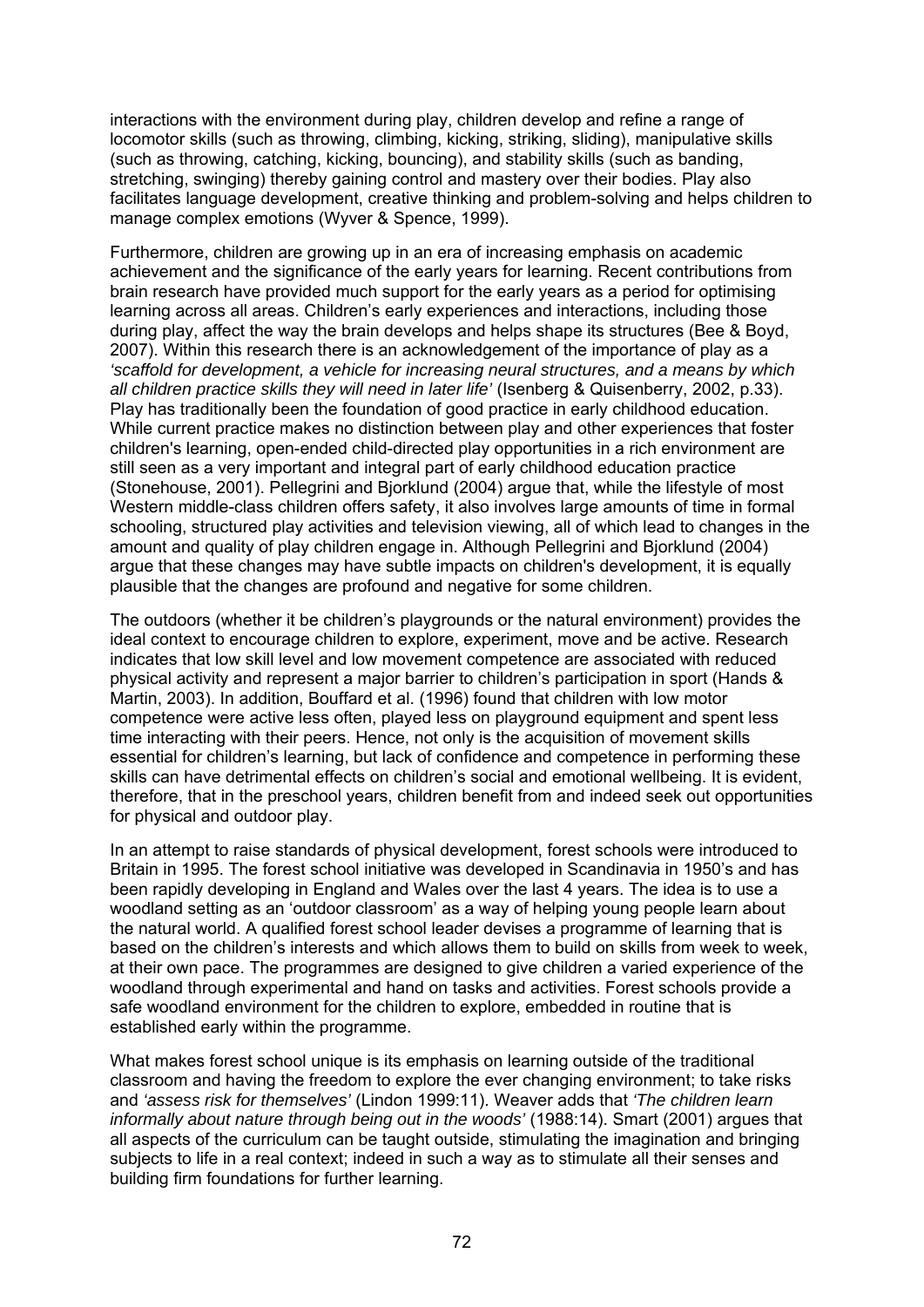## *Risk-taking in physical outdoor play*

Greenfield (2003) believes that early childhood centres are well-placed to provide children with positive risk-taking opportunities that are not available to them in other contexts. An environment free from hazard is necessary to ensure that children can satisfy their natural curiosity and desire for challenge and take risks without compromising their safety. This does not mean removing all the risks, but rather finding a balance between those that promote learning and those that can be hazardous and can therefore result in serious injury. It also means that it is critical to ensure appropriate supervision as well as monitoring of the impact of the outdoor environment on play. According to Little (2006), current safety requirements operating within the children's services regulations rely on passive strategies aimed at making the environment safer, independent of the behaviour of those using it. The notion of finding the balance is central if children are to have the opportunity to experience some risk in their lives.

Close attention to the quality and quantity of physical play provides a way of determining whether an appropriate balance has been achieved. Such monitoring requires a high level of practitioner skill; the National Quality Improvement and Accreditation System (QIAS) (National Childcare Accreditation Council, 2005) asserts that staff *'should have the skills to assess risk potential, based on their knowledge of each child'* (2005, p.84), allowing them to intervene to prevent harm when necessary while also nurturing *'each child's developing independence and competence by supporting the child in some activities that the child perceives as risk taking'* (2005, p.84).

This balance can be achieved when adults respond sensitively to individual patterns of behaviour that involve accepting and fostering children's ability to appraise and manage risks, as well as their desire for challenge and excitement in their play (DCMS, 2004; NCAC, 2005).

#### **Nutrition and Obesity**

According to Bee and Boyd (2007), due to the fact that children grow more slowly during the early childhood years than in infancy, they may seem to eat less than when they were babies. In addition, food aversions often develop during the preschool years. Consequently, conflicts between parents and young children often focus on the child's eating behaviour (Overby, 2002).

Despite the fact that young children are rarely overweight in infancy, they acquire eating habits during these years that lead to later weight problems. Nutritionists recommend keeping a variety of nutritious foods on hand and allowing children's appetite to guide how much food they should eat (Wong, 1993).

Because children and parents often fail to adhere to dietary interventions and due to the fact that lack of activity is just as important to obesity as over-eating, physicians emphasise the need to include exercise in weight-management programmes for children (Overby, 2002). Researchers have also found that obese children begin an inactive lifestyle as early as age 3 (Reilly, Jackson, Montgomery, Kelly, Slater, Grant & Paton, 2004). The defining characteristic of this lifestyle is preference for sedentary activities such as television-watching over those that require physical activity, such as sports or cycling. Parents' role in preventing obesity is critical - it is important that they recognise this lifestyle pattern when it appears and regulate their child's activities by encouraging them to be more physically active.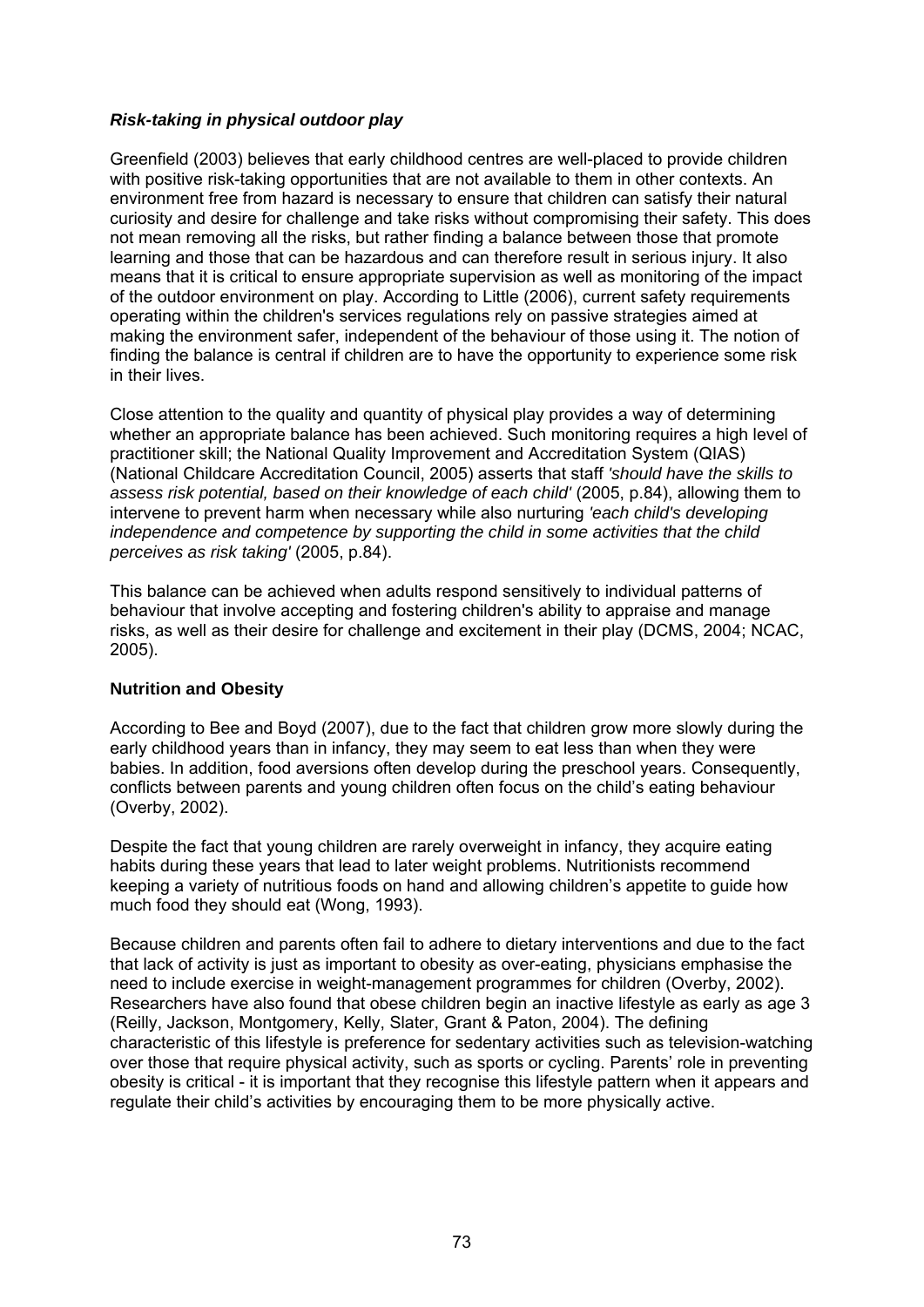## **Enabling environments**

Maude (2006) discusses the importance of physical play, describing its importance in promoting discovery of movement abilities; allowing for exploration of the movement environment; offering practice time to enhance fundamental motor skills and strengthen the cardio-vascular system and the muscles. She discusses how play involving gross and fine motor skills is highly important in infants' movement development and states that the planning of physical development and physical education curriculum should be centred round this idea. Infants arrive at school bringing with them both gross and fine motor skills that can aid in learning the ability to act independently in the school environment. Examples of these skills include the ability to feed, toilet, and dress oneself. She explains that children who bring with them a wider array of gross and fine motor skills into the educational environment will be more able to participate in educational activities and hold much advantage over those who are less experienced in these skills.

Maude (2006) describes what the aims of the physical development and education curriculum should be for early years education as follows:

Physical development:

- to stimulate growth
- to enhance physical development
- to provide healthy exercise

Movement development:

- to build on existing movement vocabulary
- to develop coordination and body tension
- to extend movement vocabulary

Movement skill acquisition:

- to develop fundamental motor skills to the mature stage
- to introduce new motor skills
- to increase knowledge of dynamics and movement
- to develop coordination
- to teach accuracy and efficiency in movement

Movement confidence development:

- to teach movement observation skills
- to develop movement experimentation and expression
- to enhance self-expression, self-confidence, self-image and self-esteem

According to Maude, *'In England, the curriculum guidance for the foundation stage provides an excellent section on physical development'* (2006: 222). In addition to children's physical and movement development, it is important that have the knowledge and techniques of the basic skills to be developed in physical education. Children can achieve the mature stage in fundamental movement patterns through broad-based and varied play, dance, games, and gymnastics in addition to the challenge, enjoyment and confidence. According to Maude (2006), activities such as these can also offer children extensive movement vocabularies, opportunities to develop creative and functional movement, and the stimulus for physical development and growth.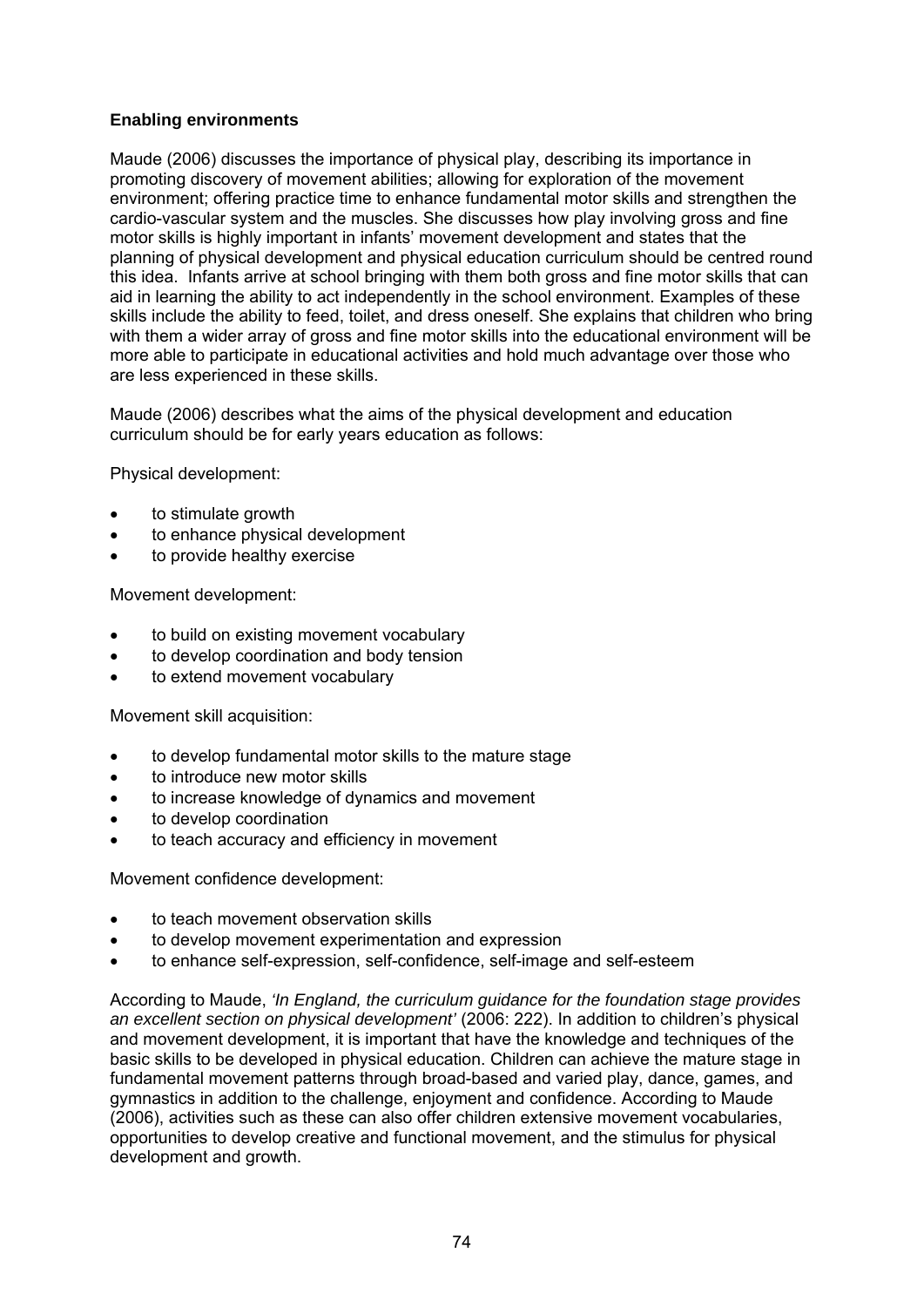# **Chapter 3 - The enabling contexts of development**

The first part of this report explored the 'Developing child' linking recent research findings (principally post 2000) to the six developmental domains of the EYFS. Building on these synopses Chapter 3 describes the supportive processes that shape development within the four contexts: family, setting, neighbourhood and culture.

The literature review is situated within the conceptual framework, which has emerged from the review (Section 1.1): an "interactionist" tradition that conceives of learning as located within nested social contexts (Bronfenbrenner, 1979) and constrained by the developing architecture of the brain. Overlaying the social contexts of child's development, relationships, culture, resources and environment were initially highlighted as important enablers of development. In the light of the evidence emerging from the reviews' developmental domains two further factors have been identified as significant in their own right: pedagogical processes and enhancing partnerships with mothers, fathers and carers. Therefore the renewed conceptual framework is as follows in figure 3.1.



#### **Figure 3.1 - The enabling contexts of development**

Each of these enabling processes encompasses a number of key factors that have emerged from the literature review. Many of these factors are well established principles within early years literature and practice, for example the importance of relationships and play. Nonetheless, it is important to draw attention to the most recent understandings of these in order to reinforce prior research evidence and practice. Other trends within the literature for example the distinctive benefits of developing children's thinking skills and understandings through narrative and enquiry have been particularly significant in the literature since 2000 and thus warrant special consideration.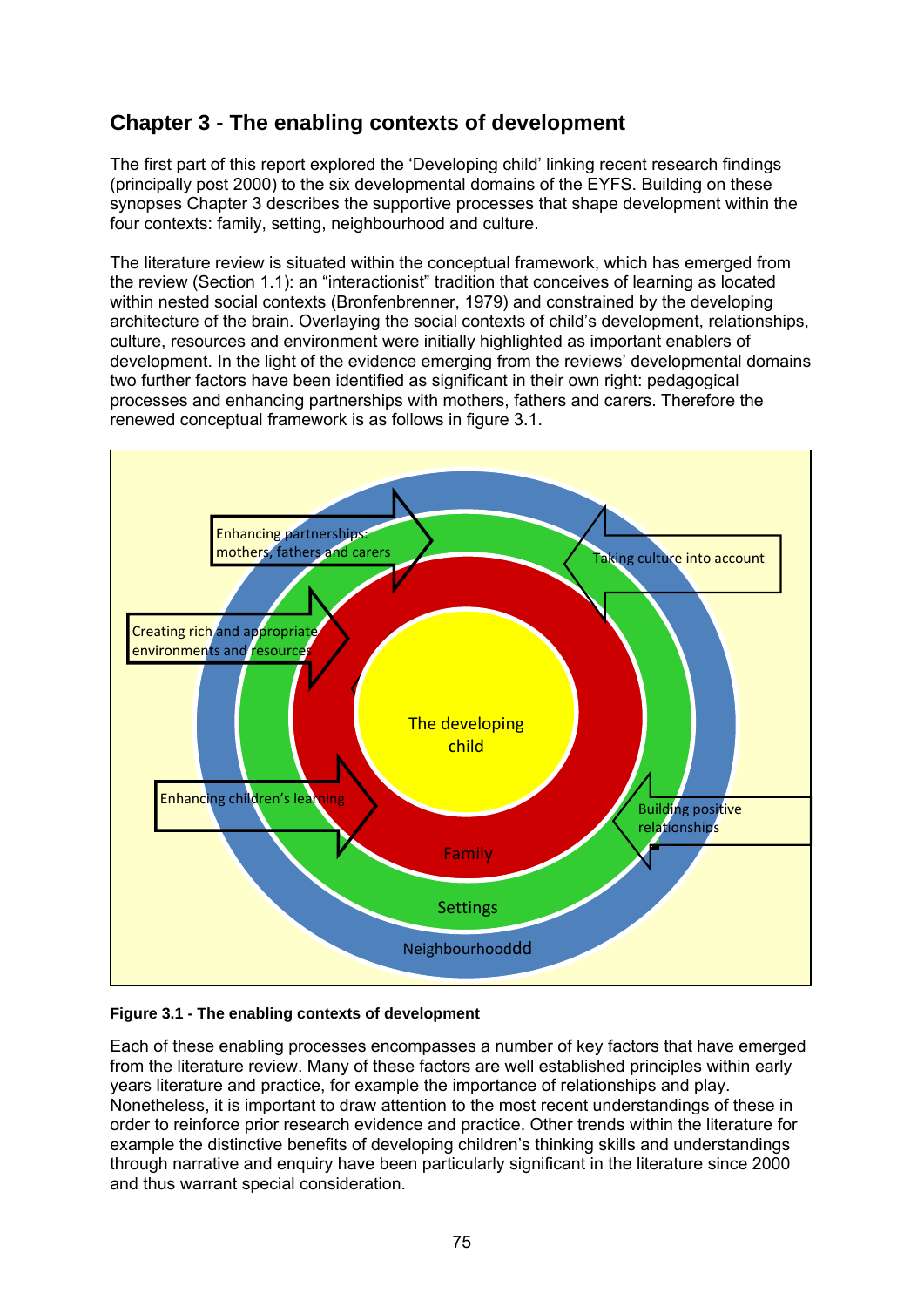Finally, a specific section on parents is included in this chapter because although the current EYFS document recognises the important role that mothers, fathers and carers play in children's development, it does not elaborate beyond this as a principle. The EYFS states the importance of successful partnership with parents (p.10) but many of the references to partnership are around assessment of children's development and the reporting of progress or statutory responsibility. In light of this, this section examines the role of parents as an enabler of learning in its own right across all six developmental domains. Given that the research related to the developmental domains has already been surveyed in detail in Chapter 2, it is inevitable that a comparatively longer section on the enabling role of parents is required in Chapter 3.

In the following summary sections children's development is seen to be enabled by:

- Building positive relationships
- Enhancing children's learning
- Creating rich and appropriate environments and resources
- Enhancing partnerships: mothers, fathers and carers
- Taking culture into account

## **3.1 Enabling children's development by building positive relationships**

Children's development is influenced by rich relational experiences that take place both at home and at settings with parents and the staff around them. The research evidence in this report identifies six key facets of relationships: the warmth of relationships; the contingency of relationships; the use of talk in building and maintaining such relationships; the recognition of the uniqueness and agency of the child; the importance of mutually responsive relationships in facilitating pro-social thinking and behaviour.

#### *Warm relationships*

Children's socio-emotional development is enhanced by secure attachment through development of nurturing relationships with at least one key person who identifies with them strongly. Characteristics of these relationships include the presence of responsive parentchild interactions; supportive caregiver feedback and the establishment of routines. The familiarity with and the presence of a caring adult early in life thus provides children with a safe and secure environment. In the absence of such early "balancing supports" the research suggests it is possible to alleviate the negative effects by providing the supporting environment later on in the child's life. However, although it is possible to redress this later on, it is optimum that every child should experience such 'balancing supports' from the outset. Opportunities for children to affirm their feelings through positive conversations with caring adults are critical in the development of children's self-esteem and of their understanding of societal expectations.

The importance of strong attachment between mother and child is highlighted as affecting not only early conscience development but also emotional understanding, pro-social understandings and self–regulation. Given the important role that attachment plays, the allocation of "key persons" to each child within early years settings has been perceived as crucial. This allows for the building of strong dyadic relationships, which in turn support children's socialisation. It also develops children ability to respond socially and emotionally within the contexts of their cultural environment.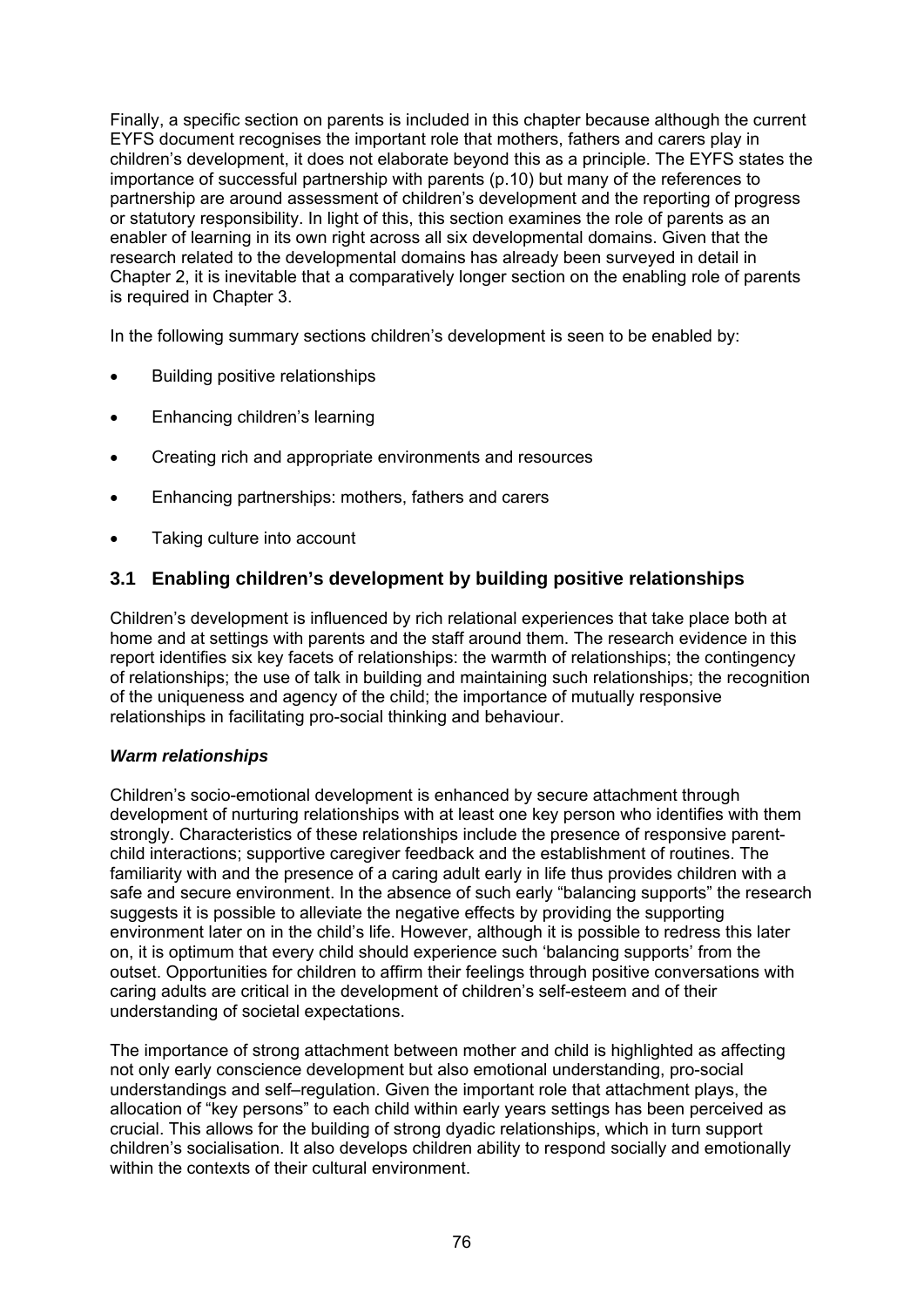In addition to adult-child relationships it is important to remember the key role of others e.g. siblings and extended family in a child's social world. Similarly children's friendships become increasingly important to children through the early years.

## *Contingency of relationships*

High levels of contingent response by the adults help infants' gain a sense of self during the first year of life. Contingent responses can also reinforce the child's understanding of the social world around them, serving to reinforce social expectations and the socialisation of the child within particular contexts. It is important for the development of a child's understanding of themselves and others that the responses of parents and other adults is underpinned by warmth and positivity but also that responses to the child are contingent to the child's desires and specific behaviours in particular contexts. Some degree of non-compliance may also be important in development, particularly around the second year of life when the children are learning to assert their own autonomy and independence. Adults can assume different roles in different situations, for example, negotiating group conflicts or protecting individual children's needs may require different responses to the child.

## *Use of talk and narrative in building and maintaining relationships*

A further factor that supports children's building of relationships and the development of social understandings is the opportunity for rich communication, both between adults and children as well as between children. Rich conversations about children's feelings with important adults in their lives enhance their self-esteem. Such conversations can stem from stories and fictional scenarios, as well as real-life contexts and can promote trusting relationships that further build children's emotional awareness and self-regulation. These conversations can also transmit culturally appropriate ways of expressing emotional displays and behaviours. The research literature suggests that an "elaborative narrative style" is likely to be most effective. Narrative can be simply descriptive but an elaborative narrative style implies a deeper structuring of events and relational contexts as they are recounted with opportunities for children to reflect on the experiences, both real and fictional, and to hypothesise about alternative outcomes and consequences.

## *Recognising the uniqueness and agency of the child*

The recent literature indicates that children's development is an active rather than a passive process; it is a dynamic process within which the pattern of relationships can vary as the unique characteristics of each child interacts with the unique characteristics of those around them. The child's individual temperament affects their social behaviours and interactions in both their home and the setting. The choice of a key worker within settings thus becomes very important since the personal dynamics of individuals is constantly shaping their interactions.

#### *Facilitating pro-social thinking and behaviour*

The role of relationships in children's social and emotional understanding is already known to be important. Research has suggested that children's socialisation is best supported within a 'social relational model'.

Children's pro-social thinking and behaviour is facilitated by internalising rules through mutually responsive relationships between themselves and their mother. This mutual responsiveness combined with explicit focus on behaviours through the kind of narrative described earlier helps to shape the development of conscience. It is important to promote both aspects of compliance with social norms to become 'committed compliance' as opposed to the more superficial 'situational compliance'.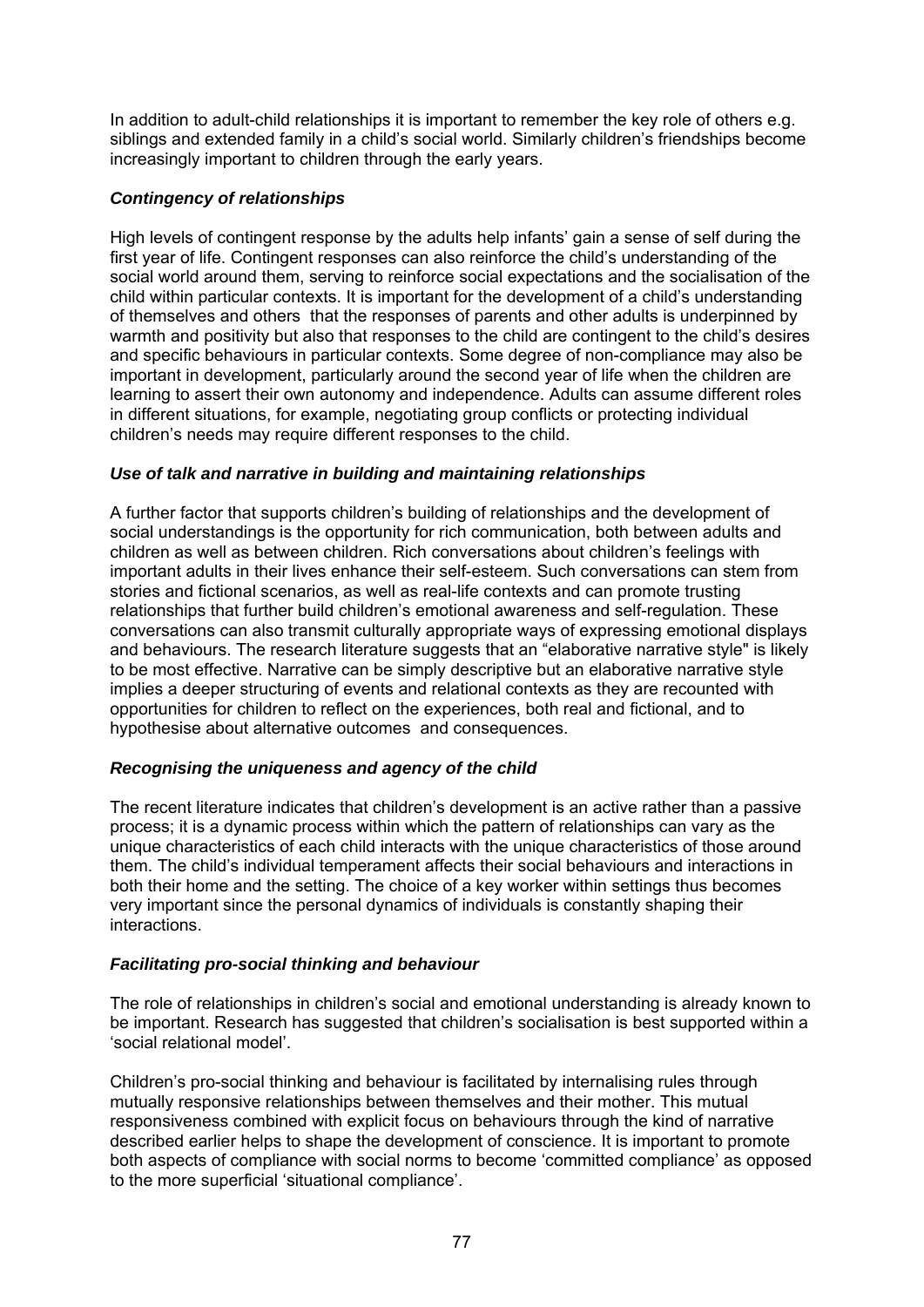Children's pro-social behaviours are also facilitated by play with their peers in which children are engaged in mutual exchanges and learn how to interact with each other and others.

## **3.2 Enhancing children's learning**

## *Play*

In this review both imaginative or pretend play, and physical and exploratory play have been identified as important for children's development. Vygotsky viewed the former as a leading factor in children's development.

Play contexts are introduced to infants from an early stage that allows dealing with unpredicted outcomes and therefore facilitates learning. In late infancy and as children grow and initiate their own play they acquire invaluable lessons about both their physical and social world. They are doing so by negotiating rules, relationships and roles between them and with key adults. Pretend play can enhance language development as it allows children to interact with adults, siblings and peers. It also creates a bridge to de-contextualised thinking; those thoughts that go beyond the here and now.

In addition, pretend play allows children to develop concepts and to understand the perspectives of others as well their self. Within a make believe framework they come to acquire the subtle differences between real life, drama and fiction. Moreover, by anticipating the future course of action in their make believe, children exchange and develop a wealth of thoughts about different situations, none of which are witnessed but which are imaginable. Play also enhances understanding of social conventions for example when turn taking or sharing of resources. Finally, it enhances moral development as it allows the exploration of social/cultural expectations and norms. Through "shared intentionality" children's understanding of others is enhanced; these can be experienced and fostered in social encounters especially through discussions and play.

Last but not least, the importance of physical play has been identified as very important in young children's development. Movement is natural to children and they all come to early years settings with varied physical abilities and skills. As gross and fine motor skills have a direct effect on their overall development, settings need to attend to this variation and enhance those skills by offering opportunities and a safe environment for children to practice and develop.

Much play is self-initiated, or free. There is an important role, however, for guided play, which begins with peek-a-boo and extends to adults explaining the linguistic rule in the "I spy" game.

## *Narrative*

The role of talk and narrative in building and maintaining relationships has been acknowledged in section 3.1. This section emphasises the role of narrative in language, literacy, cognitive and mathematical development.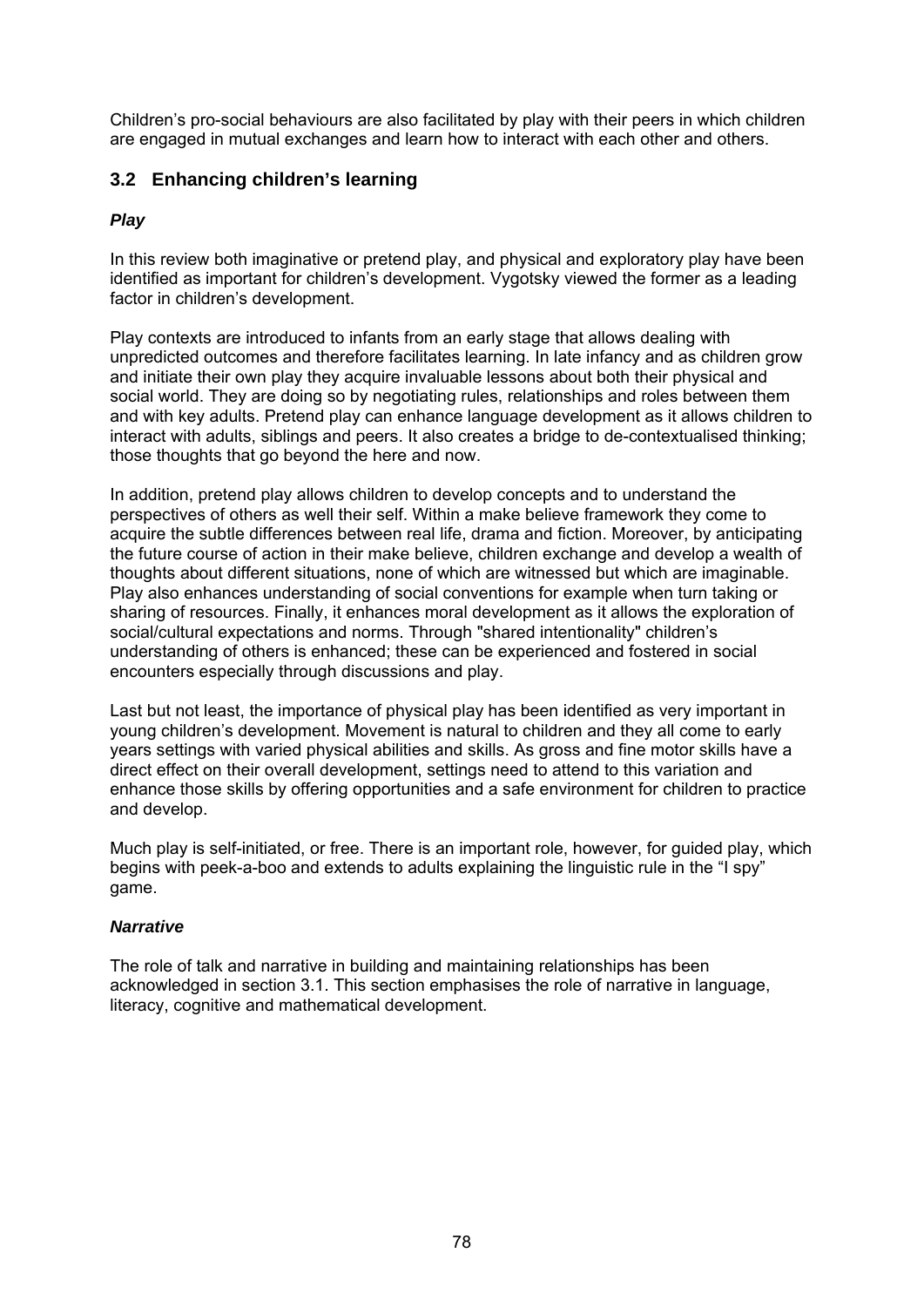## *Use of narrative in building and maintaining communication language and literacy development*

It is well established that language is embedded in the social and emotional interactions of babies' lives and that children require relaxed, playful and loving conversations right from birth. Parents also need to be aware that communicating with their babies is of vital importance in terms of their later language development as through it they will learn the social norms of communication for example taking turns in conversations. Through practice children enhance their speaking and listening skills as well as their later reading and writing skills. In addition to discussion with important adults, children learn through communicating with peers, for example exchanging ideas about their drawings. There is potential to use such discussions as prompts to expand children's oral communication into plays or stories. It is through experiencing linguistic interaction as opposed to mere linguistic exposure that children build language skills.

## *Use of narrative in building and maintaining cognitive development*

Narrative has a prime place in children's cognitive development. Narrative understanding is one way to understand world, according to Bruner, the other being scientific enquiry. Through children's narrative understanding, actions, goals and intentions are maintained and meaning is achieved through navigating the complexity of the world around them with a coherent storyline that makes sense and feels 'authentic'.

Recent research findings suggest that a child's natural openness to communication, both as an initiator and receiver, assists their overall understanding. Through modified gestures maternal communication in young children supports their speech and scaffolds their communication.

## *Use of narrative in building and maintaining mathematical development*

Language also has an important role to play in children's mathematical development. Through play or through story books, children in early years settings use a range of mathematical metalanguage. It is very important that early years practitioners are aware of the opportunities for mathematical development through play so they can support it whenever it happens and expand it further. Again children's understanding of cardinality is emphasised through gestures; even for counting when things are not present.

## *Feedback and building confidence in learning*

When children are asked to explain how they solve a problem they learn more than when they are given only positive feedback. In addition, it is a more powerful learning experience for children to explain why something is not correct than to explain why something is correct. This suggests that understanding the processes of how problems are solved is more important than the final outcome (right answer).

#### *Use of enquiry and experimentation*

Play is an important avenue once more for children's development of scientific thinking as it affords the opportunities for children to experiment their first understandings of a topic by starting with their own interests and gradually developing new ways of thinking followed by test of their thinking.

Children usually ask 'why' questions when faced with an unexpected event or object. Indeed, these 'why' questions can be persistent and result in sustained dialogue often with adults whom they trust. This trust in adult testimony is mediated by the context of the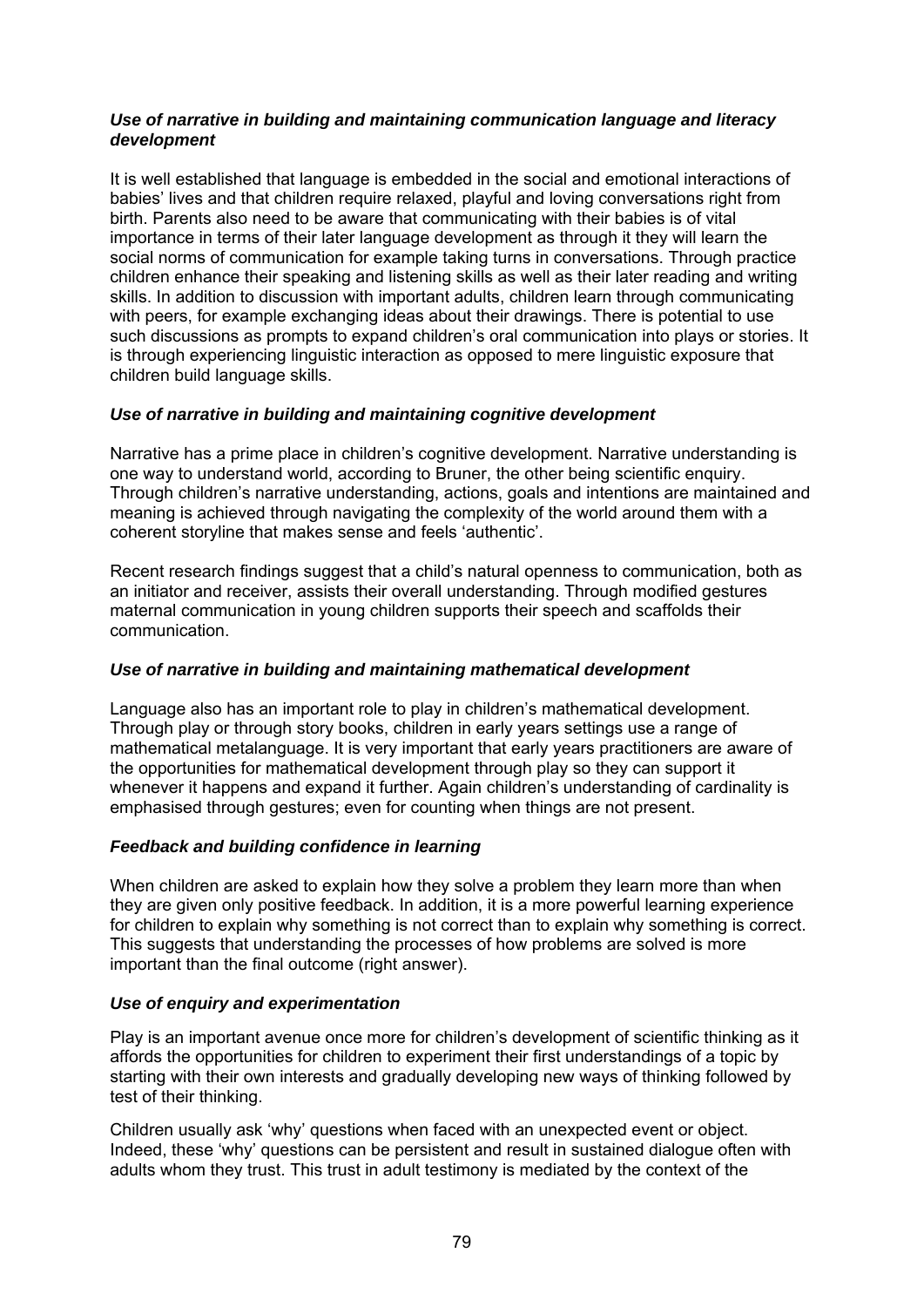discourse in which the testimony occurs. Children are sensitive to the degree of consensus that occurs between different conversational partners as to the reliability of particular entities or ideas.

Recent research findings support the importance of inquiry based approaches in children's learning and specifically in scientific inquiry. Children generate theory through asking questions, and then problem solving approaches as they test them. Clearly, the more complex the task the more necessary it becomes to use evidence to support their theory. The development of children's scientific thinking is based on a discourse around not only 'how do you know' but also 'what is the support for your statement'. By initially engaging children in such discussions they learn how to question in similar ways in the future. Therefore, asking the appropriate types of questions through an inquiry based approach of teaching is paramount for children's development of scientific thinking. This requires knowledgeable teachers who can explain not only the 'what' or 'how' but also the 'why' something happens.

## *Adult guided learning*

Some learning is guided by adults although children's active participation is always vital. Adults begin by initiating peek-a-boo games and body play. Gradually children become full partners and finally the leaders in these early games. With older children adults lead word number games such as 'lotto' and these too are taken over by children. The most recent literature on adult led phonics firmly supports adults taking the lead in literacy learning. The balance between play and instruction related to phonics is still being debated but there is no doubt that adults should guide play with the sounds in words.

Many literacy activities, such as shared reading, are commonly led by adults who note the participation of every child in order to ensure their interest and understanding. Discussions about health and safety are also led by adults when it is important to convey information and routine.

Introducing children to phonics often begins with the adults pointing out the links between the sounds and the letters of words they know well such as their name. Later on, when children are playing in the 'restaurant' it is the adult who can propose they write menus on cards using invented writing. The supportive adult may praise the younger ones for their scribbled list, or for the older children they may suggest writing prices next to the well-formed letters of each separate food.

## **3.3 Enabling children's development by creating rich and appropriate environments and resources**

#### *Facilities, equipment and materials*

Although the availability of facilities, specialist equipment and materials are without a doubt important for children's learning, a distinction needs to be drawn between quantity and quality of use of such materials. Children learn with the same effect by using everyday material (for example the treasure basket for babies). However, it is the guided interaction on the part of the parents and practitioners that enhances this learning. Children's learning benefits more when experiencing environments rich in oral language and high quality books.

Computer use in settings is such an example, where children sometimes need direct active interaction including careful monitoring and scaffolding of their work. Since technological artefacts - real and pretend and encompassing a range of information and communication technologies - are part of the child's everyday experience, children should be offered many opportunities to use them.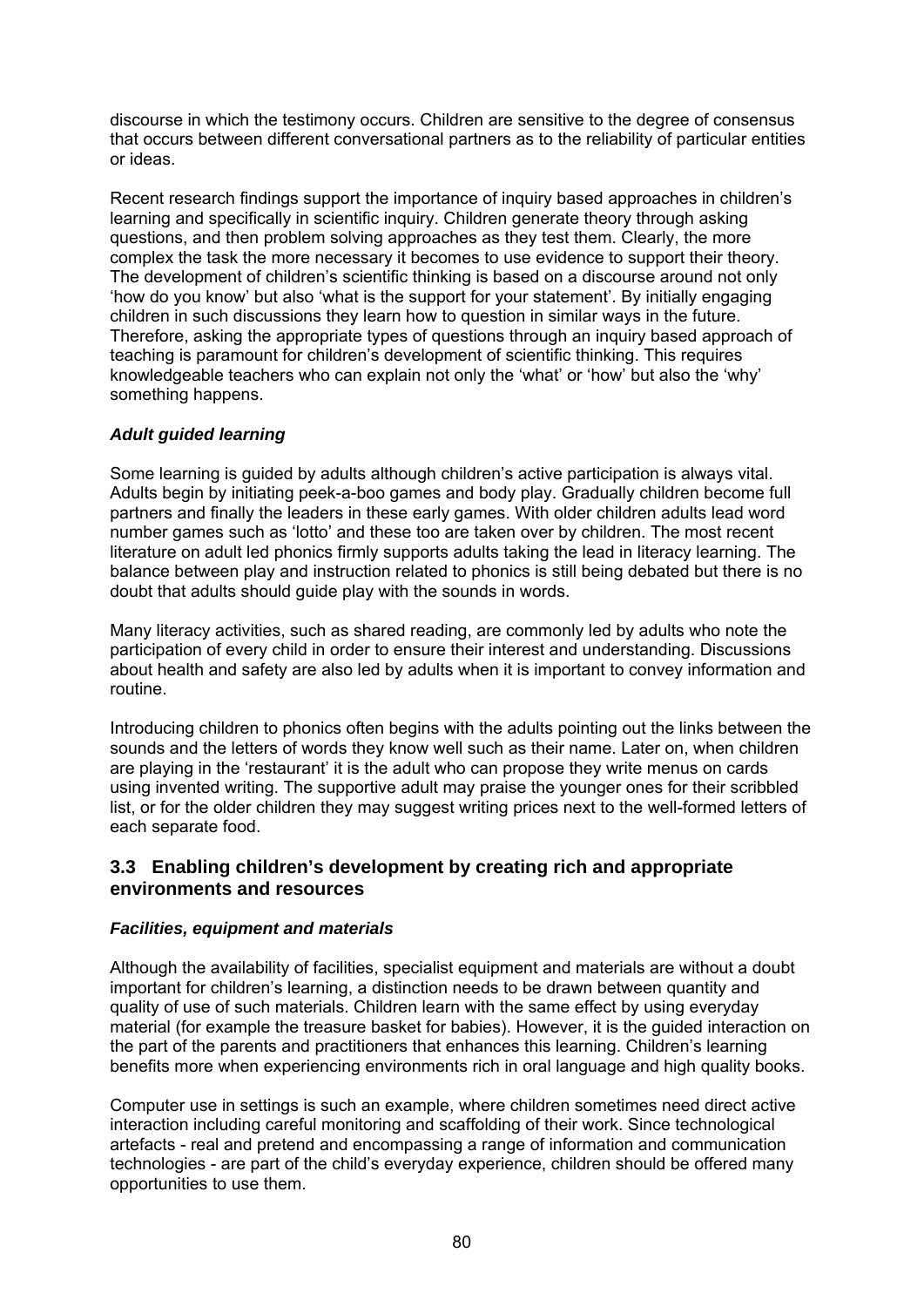Similarly, the home can provide an equally supportive environment for children's learning with a lot of opportunities for sustained and meaningful work. Use of everyday material in children's settings provides a bridge between what is available at home and what is available in settings; children are acquiring emergent literacy and other skills e.g. numeracy by being exposed to the same material both at home and at settings. Recent research suggests specific ways to strengthen links between home and setting, especially through the creation of shared books, DVDs and photo albums.

#### *Outdoor environments*

Children come to preschool settings with a broad span of gross and fine motor skills. The settings provide opportunities for physical development, movement development, movement skill acquisition and movement confidence development. Children in the preschool years benefit from opportunities for physical and outdoor play which is highly important in their movement development. The outdoor environment (whether it be children's playgrounds or the natural environment) also provides the ideal context to encourage children to cognitively explore and experiment as well as to move and be active.

The forest school initiative where a woodland setting is used as an 'outdoor classroom' is a way of offering opportunities to young children to learn about the natural world by physically being there. Forest school's emphasis on learning outside of the traditional classroom offers a unique forum for children's learning and development. More importantly, it allows children the freedom to take risks and *'assess risk for themselves'.* 

## *Use of time*

Availability of time is crucial to children's development. The research evidence from this review across the different domains makes reference to time implicitly and explicitly. The notion is that children need to take time to engage fully in activities depending on their personal interests rather than on adults' preconceived expectations as to how long children should be engaged in an activity. In reading stories, for example, children need time to appreciate books closely and to respond to them accordingly. Time is also needed to allow children to make the necessary connections between their own world and that of the stories. In children's attempts to read an unknown text, time should also be offered with sensitivity to allow the children to make sense of the unknown word without taking too long and thus losing interest and confidence on the task in hand.

There is, of course, controversy around the use of time children spend using new technologies especially when they are very young. The potential impact on physical development, the social isolation, as well as the fact that young children learn through physical and autonomous exploration of the world, are factors that cannot be ignored. Equally, however, it is vital to accept the advancement of technology and attempt to incorporate it into children's daily lives. Settings can maximise the benefits for children by following the suggestions recommended by the DATEC project, for example, ensuring that developmentally appropriate resources are used and allowing the child to take the lead in ICT activities but to make use of adult support when necessary.

## **3.4 Enabling children's development by taking culture into account**

## *The cultural context*

The importance of the cultural context was well-evidenced in the current review across a number of domains of children's development. The first evidence comes from the children's development of cognition and of their understanding of social realities. Cognition is 'encultured' and babies are learning how to behave by being placed in social settings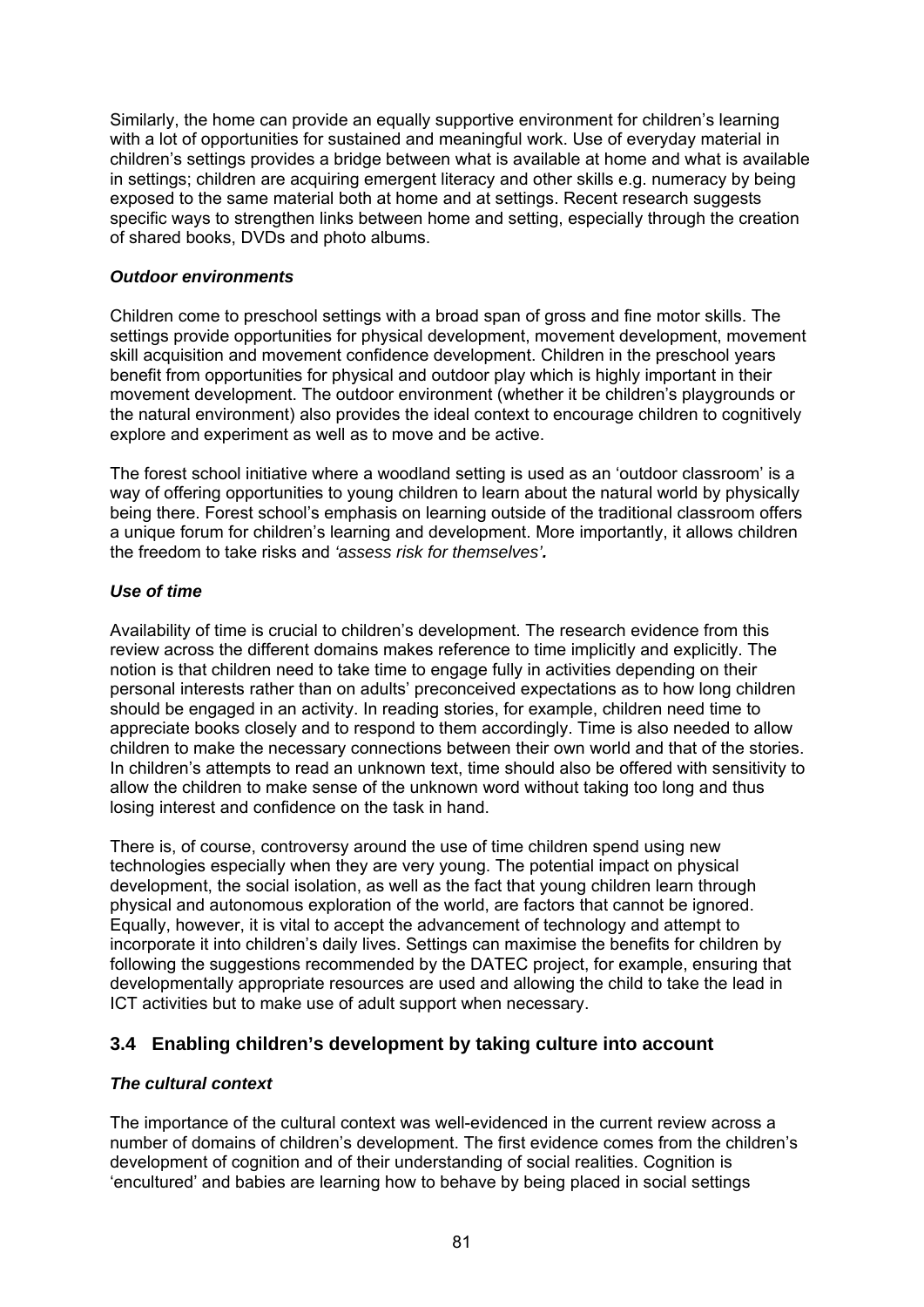surrounded by important adults, siblings and peers. Through these shared interactions children understand their own social realities. One of the most important 'lessons' through these cultural interactions and the use of shared language is the appropriate forms of emotional displays and behaviours. These shared languages are offering enriched discourse and narratives of their social experiences through the individual family's cultural repertoire. It is important for settings to recognise and nurture these different repertoires.

Another source of evidence on the importance of the cultural context comes from the research literature on children's communication, language and literacy development. It is through daily social activities that children predominantly develop their language and literacy skills. While adults support the initial stages of such development, children enhance these skills further by collaborating with peers. It is through play that they explore the use of language and the characteristics of print in the pre-school years. While these take place in settings, they are also nurtured in the cultural environment of each child's home; there parents offer valuable opportunities for linguistic development. Additionally, the cultural environment enables the development of musicality from an early stage and this is happening in slightly different ways across different cultures.

In terms of children's early mathematical development there is a cultural necessity to teach them key principles of counting. This is manifested through the use of problem solving in social contexts rather than more formal mathematical tasks. The social context of mathematical learning is additionally supported by a proposed pedagogy by Gifford, which considers that this learning takes place within a cognitive, physical, and emotional framework. As with literacy and language development, there is an important role for the family in supporting mathematical development through diverse home experiences.

## **3.5 Enabling children's development by enhancing partnerships: mothers, fathers and carers**

## *The role of parents in their children's development*

Desforges with Abouchaar (2003) discuss the notion of '**at home good parenting'** as one where a secure and stable environment, intellectual stimulation, parent-child discussion, and high aspirations are present. Three distinct factors are emphasised: 1) levels of involvement are associated with social class, poverty, health, as well as with parents' perceptions of their role, their levels of confidence in that role and professionals' respect for their role. 2) the parent-child relationship in the parent involvement process is reciprocal - the higher the child's attainment, the more parents get involved. 3) 'at home good parenting' has a more significant positive effect on children's achievement than other factors.

*Research shows that a form of parental involvement… has a major impact on school outcomes even after all other forces (e.g. the effect of poor attainment or of social class) have been factored out… the effect is shown to be indirect and to operate in the main through the promotion of attitudes, values and aspirations which are pro-learning.* Desforges with Abouchaar (2003, p.10)

These authors further demonstrate strong and positive links between parents' involvement and interest in a child's learning, and children's subsequent adjustment and achievement. Furthermore, Feinstein, (2003, 2004) demonstrated that parental involvement can be particularly significant in breaking the cycle of disadvantage and children's underachievement.

The Early Learning Partnership Programme considers how partnerships between parents and practitioners can enhance children's learning. The study's evaluation report (Evangelou et al, 2008) recognised the following principles as particularly important.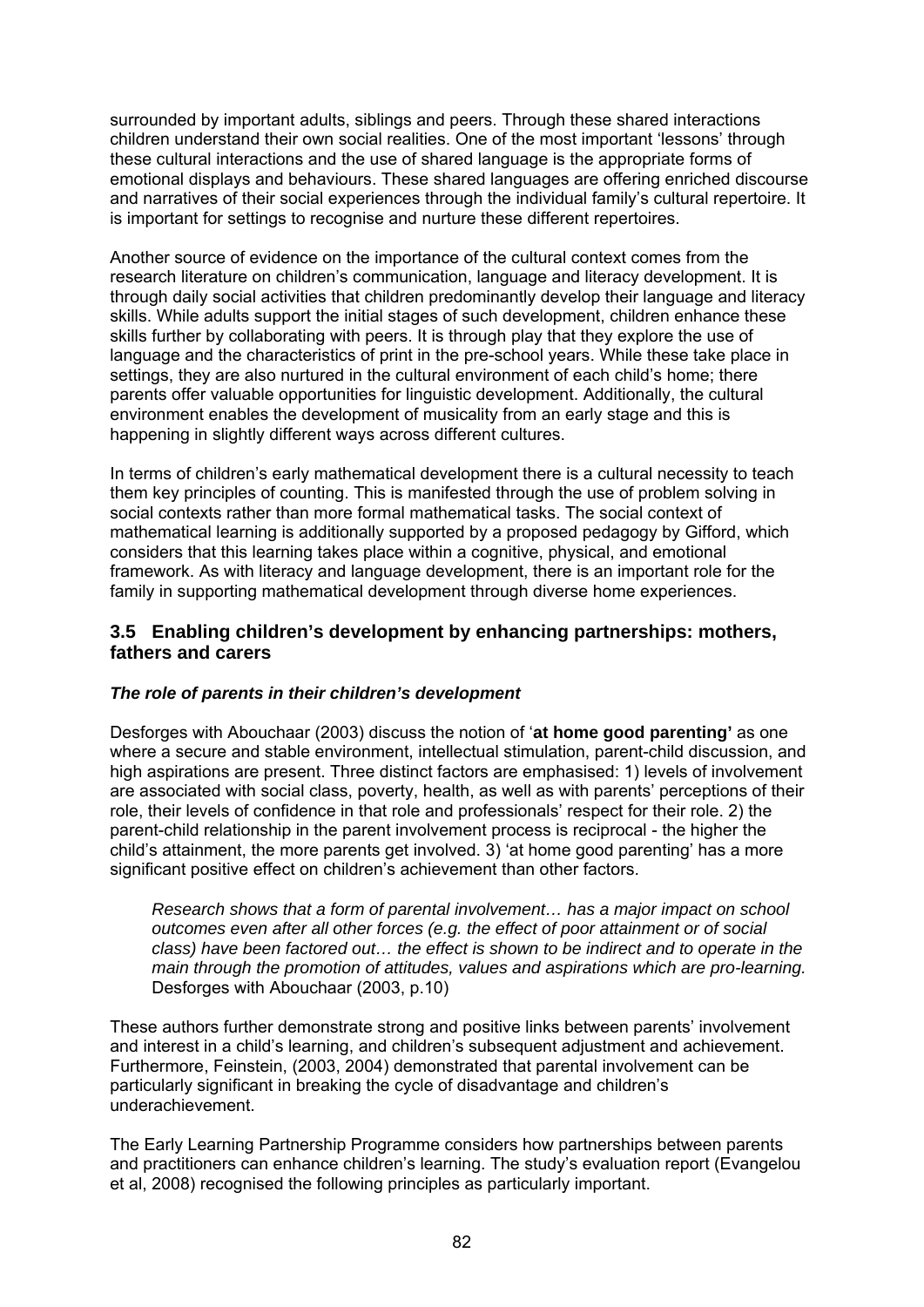- Strong relationships with parents, family members and other significant adults;
- Parental interest and involvement in education with clear and high expectations;
- Positive role models (both between parents and children and early years professionals and parents);
- Active involvement in family, school and community life;
- Recognition, praise and feeling valued.

Some of the key findings from the ELPP evaluation on parenting were:

- Parents' interviews indicated specific benefits from participating in ELPP included: support through interaction with other parents and members of the ELPP team; social engagement in regaining emotional health; practical help in coping with everyday activities; increased awareness and empathy towards their child; knowledge exchange leading to new skills, techniques and creative ideas.
- ELPP showed that it is possible to reach and engage some vulnerable families in disadvantaged areas in an educationally oriented initiative.
- Statements made by parents when they were first visited indicated that they were largely aware of their role in their children's learning. They recognised the importance of their involvement as well as providing a stimulating environment. Services for parents therefore need to aim at more than 'awareness' to bring about positive change in parenting behaviours.
- Although ELPP was targeting the more excluded families with children at risk of learning delay, observational data showed that most of the ELPP parents had satisfactory or even good parenting skills. Most showed emotional warmth and support for their child's learning but more than a fifth did not engage with their children in activities that were intellectually stretching. The challenge for future work is to respond to a range of parental needs: including intellectual challenge for children; improved family relationships; and greater participation in mainstream services.
- Families had many and varied needs, ranging from poor parenting skills, to mental health problems, to severe social isolation. Efficient use of resources requires careful targeting of services to the discrete needs of vulnerable families and the orchestration of inter-agency responses. (Evangelou, et al, 2008, p.v)

Concurrent with the ELPP project The Parents, Early Years and Learning Project (PEAL) was commissioned by the DfES 2005-07 'with the task of gathering and assessing existing knowledge and best practice in working with parents to involve them in their young children's learning'. PEAL's remit was to design as a training programme to maximise parental involvement, drawing on a range of models, theoretical bases, strategies and techniques.

The PEAL review stresses the need for respectful relationships (Chapter 3) and highlights the following key principles:

• *Practitioners need to acknowledge, value and support the role that parents play in their children's learning*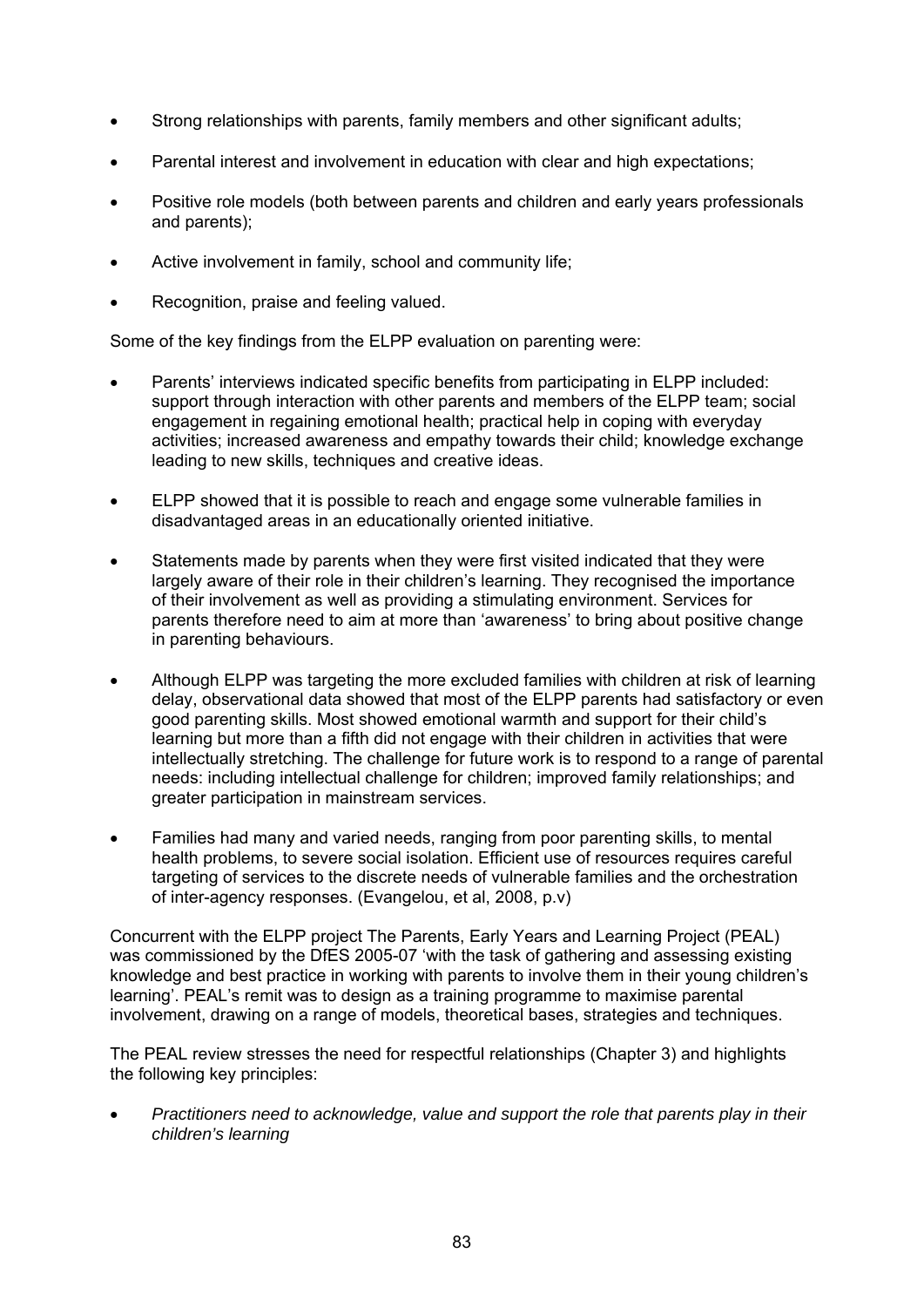- *Time needs to be given to enable practitioners to develop meaningful relationships with parents and children, so that they know families and the wider community well*
- *Parenting is complex and families have to cope with a wide range of pressures. Practitioners need to ensure that they are creating opportunities for all parents to be involved and to acknowledge that if parents don't respond to invitations this does not mean they are not interested in their children's education.*
- *Practitioners should show interest in and respect for family background culture and language. Stereotypes and assumptions must be avoided.*
- *To work effectively with parents' practitioners need to reflect on their own practice setting time aside for genuine evaluation, openly acknowledging any possible experiences of discrimination, involving parents in this process.*
- *Practitioners and parents should share knowledge about a child regularly in order to promote learning and development.*

*(Wheeler and Connor, 2006, p. 11)* 

#### *The importance of the HLE in children's overall development*

Engaging parents in their children's learning can lead to a richer home learning environment, which has a positive and enduring impact on children's achievement. Melhuish *et al* (2008) and Sammons *et al* (2007) define and measure the 'home learning environment' in the EPPE study, as a seven question interview suitable for large-scale surveys. A key finding from the EPPE Study is that a stimulating home learning environment at age 3-4 years is linked to long-term gains in children's development. The influence of the home-learning environment on children's development is similar in strength to their mother's qualification level. For all children, the quality of the home learning environment is more important for intellectual and social development than parental occupation, education or income. What parents do is more important than who parents are.

However, as Melhuish *et al* (2008) note *responsibility should not be placed solely on parents*. *The provision of good quality preschool education from 3 years of age is likely to produce*  further benefits, particularly when the preschool center works closely with parents. Studies of *successful preschools by Siraj-Blatchford et al. (2003) indicate that preschools that promote activities for parents and children to engage in together are likely to be most beneficial for young children, and this has implications for strategies to help disadvantaged children start school with more academic skills and maintain their educational achievement.* 

Elsewhere, in the current report, the importance of relationships and parental involvement in children's learning has been highlighted. This is a point echoed by Wheeler, Connor and Goodwin (2009) who note *the powerful effect of home and family for children's social and intellectual development*; and therefore state that *it is not surprising that the most effective early years and schools have been found to work closely with parents (ibid, p.15).* 

The current review highlights the importance of the HLE once more by supporting the notion that children's language and literacy development as well as the development of mathematical language is enhanced by parental involvement.

Involvement, of course comes as a result of mothers' and fathers' awareness of the role they can play in their children's development. When such awareness is evident, parents are introducing and sharing in their family lives rich and varied experiences around books and other printed materials thus providing opportunities for sustained and meaningful work. One of the most successful ways of such involvement is where play is integrated in parent child interactions; as such interactions are more meaningful to children when they stem from their daily lives. Many schools are welcoming parents in to enhance such activities.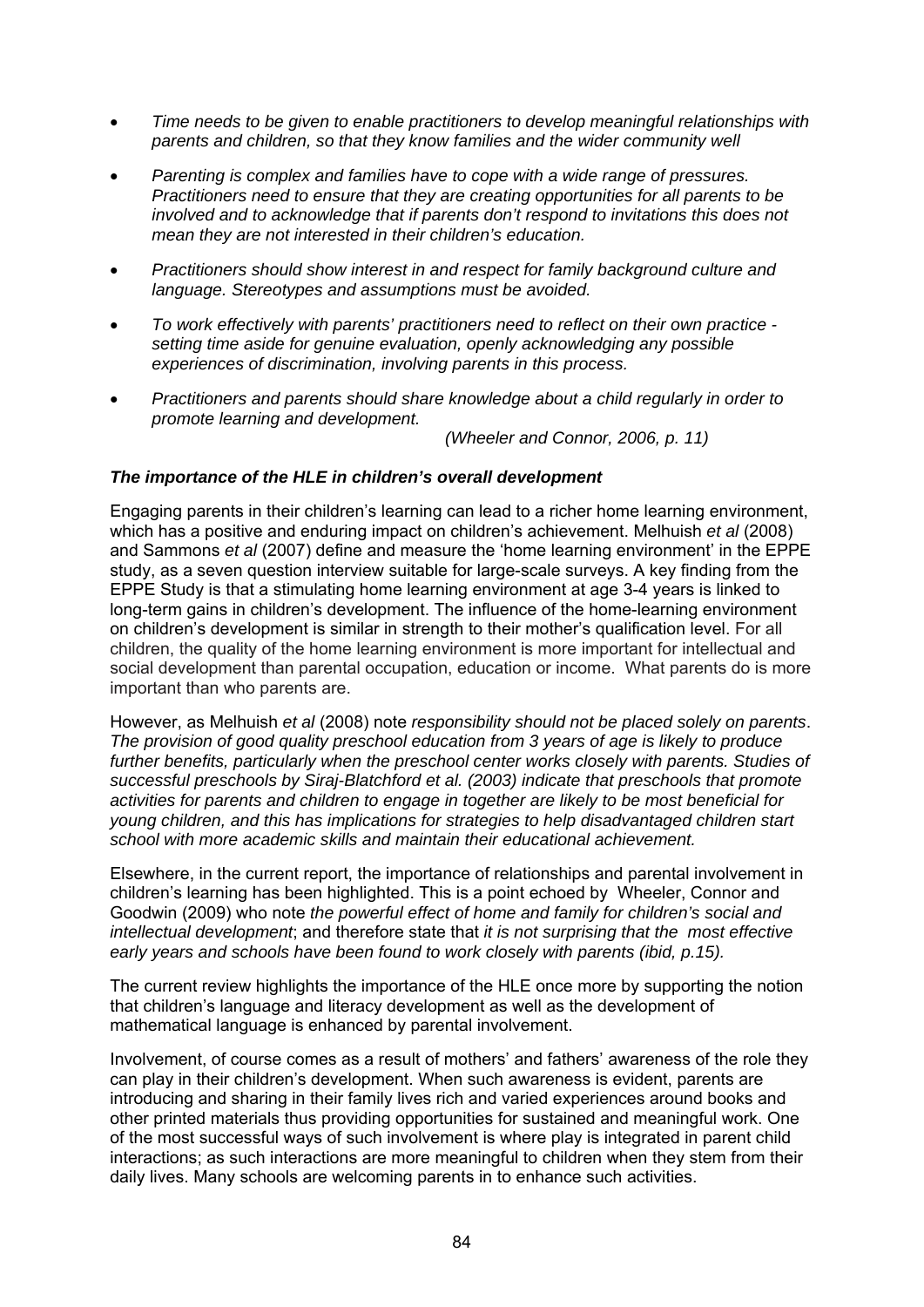## **Implications for the support and development of the above processes**

Some implications for the further support and development of the processes that enhance children's learning have been highlighted across the domains in the current review and are summarised here:

#### **1. A skilled workforce through professional training**

- The importance of effective practitioner staff development in recognising and responding to situations where the six domains of development (including the use of ICT) can be enhanced 'on the spot'
- The use of formative assessment and the practitioners' role in guiding play and conversation in early years settings.

#### **2. Sustained shared thinking**

- Enhancing children's learning through sustained shared thinking; for example, asking why something did not work instead of 'merely' commiserating with the lack of success.
- Knowing when to extend a child's thinking requires continuing and informal formative assessment e.g. by using colour stickies to make observational notes

#### **3. Quality of environment in early years settings**

- Getting the balance right between guided learning and free play requires professional competence and confidence.
- Working in partnerships across the disciplines with key adults in children's lives

#### **4. Need for more research into children's development within settings**

• There is need for research opportunities within the early years settings, for example in the areas of measurement and phonics.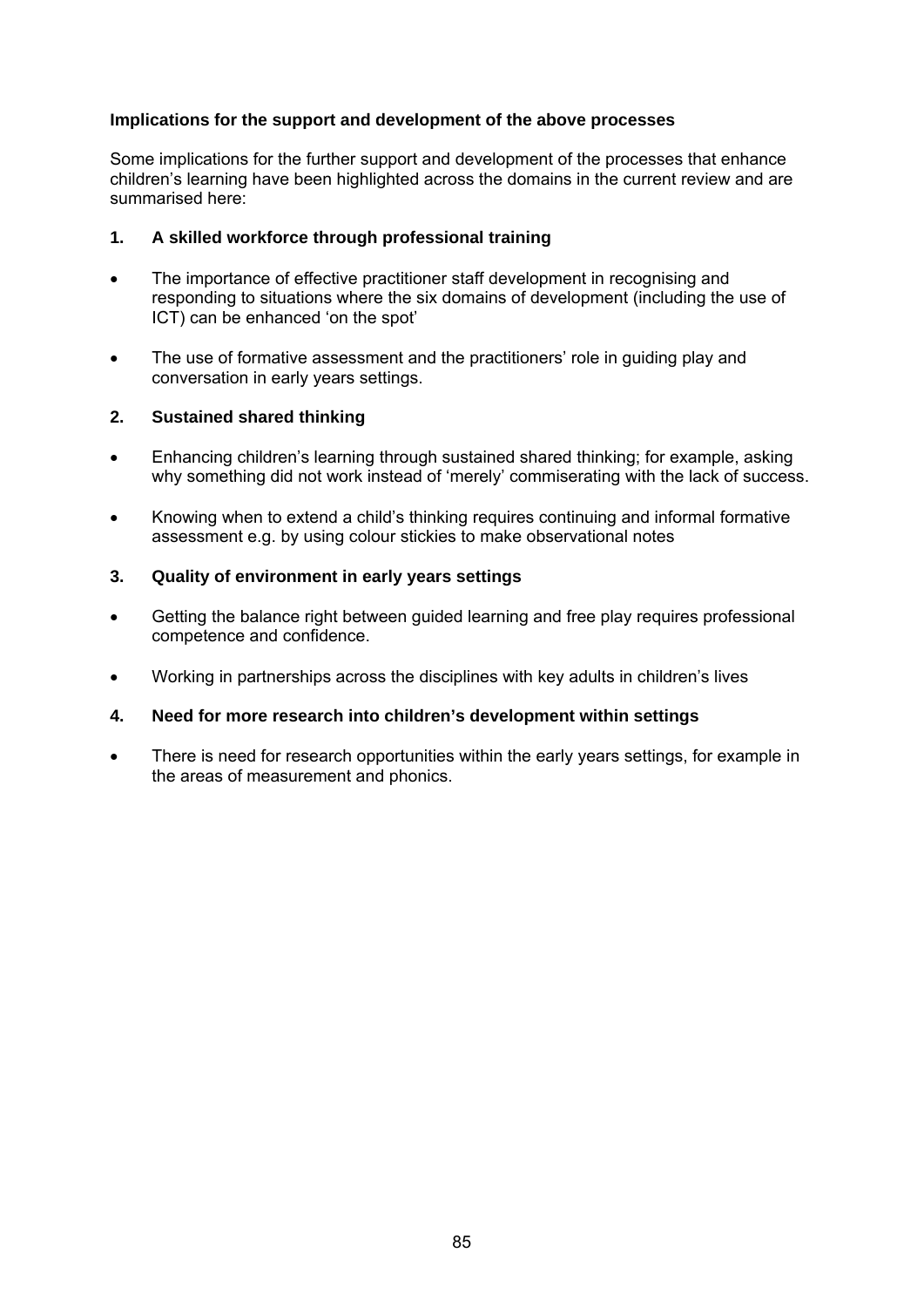## **References**

Ainsworth, M., Blehar, M., Waters, E., & Wall, S., (1978). *Patterns of attachment.* Hillsdale, NJ: Lawrence Erlbaum and Associates.

Aksan, N., & Kochanska, G., (2004). Links between systems of inhibition from infancy to preschool years. *Child development, 75*(5), 1477-1490.

Alexander, R., (2008). Cambridge Primary Review[.http://www.primaryreview.org.uk/](http://www.primaryreview.org.uk/) (Accessed 30/01/09).

Alibali, M., & DiRusso, A. A., (1999). The function of gesture in learning to count: More than keeping track, *Cognitive Development, 14*(1), 37-56.

Alliance for Childhood., (2000). *Fool's gold: A critical look at computers in childhood*. Report downloaded from Alliance for Childhood Web-site. [http://www.allianceforchildhood.net/projects/computers\\_reports.htm](http://www.allianceforchildhood.net/projects/computers_reports.htm) (Accessed 07/03/03).

Anderson, A., Anderson, J., & Shapiro, J., (2004). Mathematical discourse in shared storybook reading. *Journal for Research in Mathematics Education, 35*(1), 5-33.

Anning, A., & Ring, K., (2004). *Making sense of children's drawings.* Open University Press: McGraw Hill Education.

Anthony, J. L., & Lonigan, C. J., (2004). The nature of phonological awareness: Converging evidence from four studies of preschool and early grade school children. *Journal of Educational Psychology, 96*(1), 43-55.

Astington, J. W., & Barriault, T., (2001). Children's theory of mind: how young children come to understand that people have thoughts and feelings. *Infants and young children: an interdisciplinary journal of special care practices. 13*(3), 1-12.

Atance, C. M., & O'Neil, D. K., (2001). 'Planning in 3 year olds: a self-reflection of the future self?*'* In Moore, C., & Lemmon, K., (Eds). *The self in time. Developmental perspectives.* New Jersey / London. Lawrence Erlbaum associates.

Aubrey, C., (2003). Count me in: taking in early mathematical experiences, *Primary Mathematics, 7*(3), 17-20.

Aubrey, C., & Dahl, S., (2008). A review of the evidence on the use of ICT in the Early Years Foundation Stage. Report downloaded from [http://partners.becta.org.uk/upload](http://partners.becta.org.uk/upload-dir/downloads/page_documents/research/review_early_years_foundation.doc)[dir/downloads/page\\_documents/research/review\\_early\\_years\\_foundation.doc](http://partners.becta.org.uk/upload-dir/downloads/page_documents/research/review_early_years_foundation.doc) (Accessed 18/06/09).

Aubrey, C., Dahi, S., & Godfrey, R., (2006). [Early mathematics development and later](http://web.ebscohost.com/ehost/viewarticle?data=dGJyMPPp44rp2%2fdV0%2bnjisfk5Ie46bROs6%2bvSLWk63nn5Kx95uXxjL6rrUmzpbBIrq%2beULipslKuqp5Zy5zyit%2fk8Xnh6ueH7N%2fiVautsFGwqbRQs6ikhN%2fk5VXj5KR84LPjgOac8nnls79mpNfsVbCns0yxqa5OpNztiuvX8lXk6%2bqE8tv2jAAA&hid=7)  [achievement: Further evidence.](http://web.ebscohost.com/ehost/viewarticle?data=dGJyMPPp44rp2%2fdV0%2bnjisfk5Ie46bROs6%2bvSLWk63nn5Kx95uXxjL6rrUmzpbBIrq%2beULipslKuqp5Zy5zyit%2fk8Xnh6ueH7N%2fiVautsFGwqbRQs6ikhN%2fk5VXj5KR84LPjgOac8nnls79mpNfsVbCns0yxqa5OpNztiuvX8lXk6%2bqE8tv2jAAA&hid=7) *Mathematics Education Research Journal*, *18*(1), 27-46.

Aunola, K., Leskinen, E., Lerkkanen, M. K., & Nurmi, J. E., (2004). Developmental dynamics of math performance from preschool to Grade 2. *Journal of Educational Psychology, 96*(4), 699-713.

Ayoub, C., & Fischer, K., (2006). 'Developmental pathways and intersections among domains of development'. In McCartney, K., & Phillips, D., (Eds.). *Blackwell handbook of early childhood development* (pp. 62-81). Oxford: Blackwell.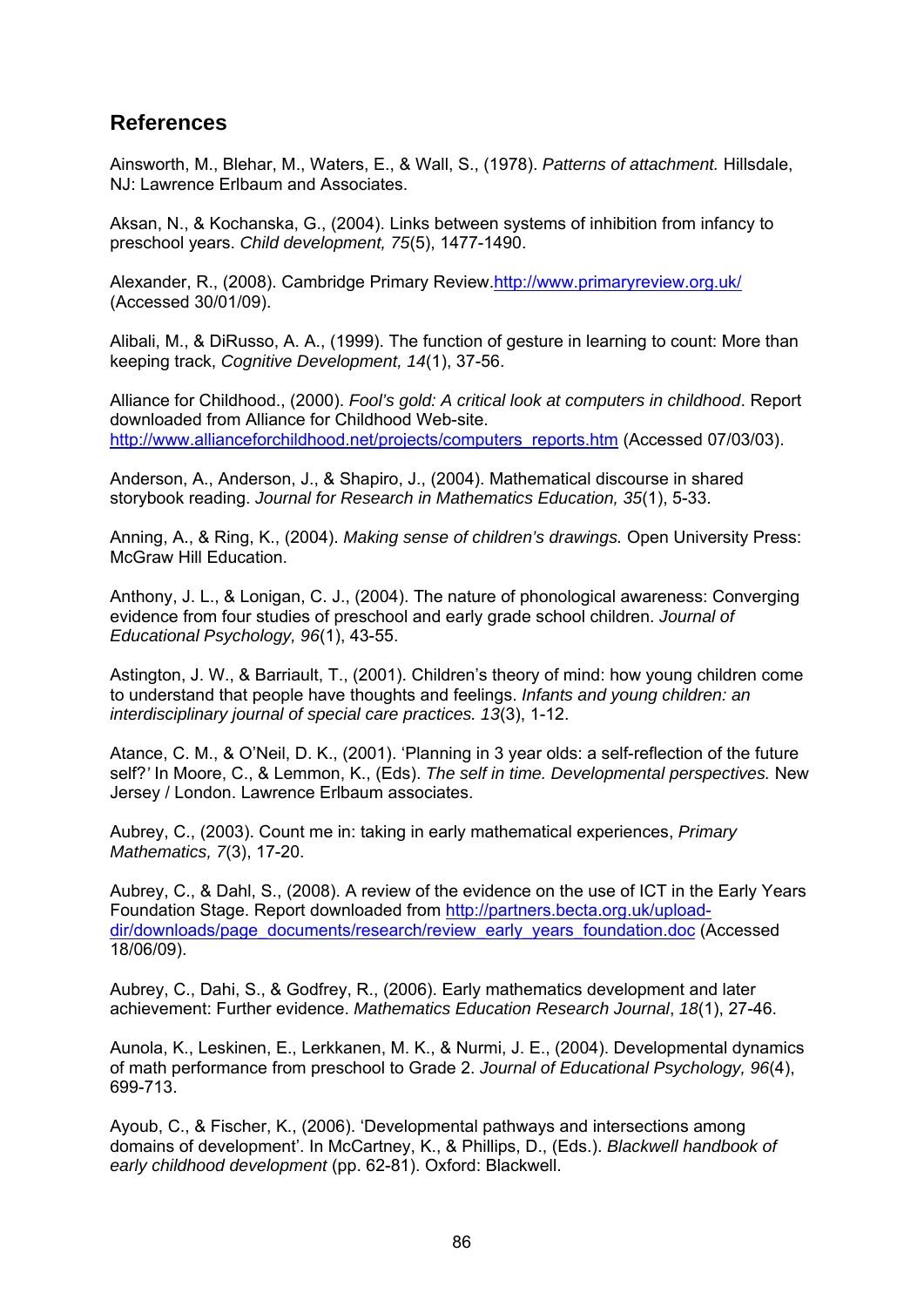Baillargeon, R., (2004). 'The acquisition of physical knowledge in infancy: A summary in eight lessons'. In Goswami., (Ed) *Blackwell Handbook of Childhood Cognitive Development:* Oxford: Blackwell.

Bandura, A., (1997). *Self-efficiency: The exercise of control.* New York: W H Freeman & company.

Banerjee, M., (1997). 'Peeling the onion: a multilayered view of children's emotional development'. In Hala, S., (Ed) *The development of social cognition*. Hove: Psychology Press. p241-272.

Baquedano-Lopez, P., (2003). Language, literacy and community. *Handbook of Early Childhood Literacy,* 66-74.

Baroody, A. J., Lai, M. L., & Mix, K. S., (2006). 'The development of young children's early number and operation sense and its implications for early childhood education'. In Spondek, B., & Saracho, O. N., *Handbook of research on the education of young children (2nd ed.),* Mahwah NJ: Erlbaum.

Barrett, M. S., (2006). Inventing songs, inventing worlds: the 'genesis' of creative thought and activity in young children's lives. *International Journal of Early Years Education, 14*(3), 201- 220.

Barton, D., Hamilton, M., & Ivanič, R., (2000). *Situated literacies: Reading and writing in context,* Routledge.

Bartsch, K., & Wellman, H. M., (1995). *Children talk about the mind*, Oxford: Oxford University press.

Bates, E., (1976). *Language and context: The acquisition of pragmatics,* Academic Press Inc.

Bates, J. E., & Pettit, G. S., (2007). 'Temperament, parenting and socialization'. In Grusec, J. E., & Hastings, P. D., (Eds). *Handbook of Socialization Theory and Research.* New York/London: The Guilford Press, 153-177.

Beaulieu, D. A., & Bugental, D.B., (2007). An evolutionary approach to socialization'. In Grusec, J. E. & Hastings, P. D., (Eds). *Handbook of socialization theory and research.* New York / London: The Guilford Press, 42- 95.

Beck, I. L., (2006). Encouraging young children's language interactions with stories. *Handbook of Early Literacy Research,* 281.

Bee, H., & Boyd, D., (2007). *The developing child* (11th Ed.). Pearson Education: Allyn and Bacon.

Belsky, J., (2001). Emmanuel Miller lecture developmental risks (Still) Associated with early Childcare*. Journal of Applied Psychology and Allied Disciplines, 42*(7), 854-860.

Belsky, J., (2006). Early child care and early child development: major findings of the NICHD study of early child care. *European Journal of Developmental Psychology*, *3*(1), 95-110.

Belsky, J., & Fearon, R. M. P., (2002). Early attachment security, subsequent maternal sensitivity, and later child development: does continuity in development depend upon continuity of caregiving? *Attachment and human development, 4*(3), 361-387.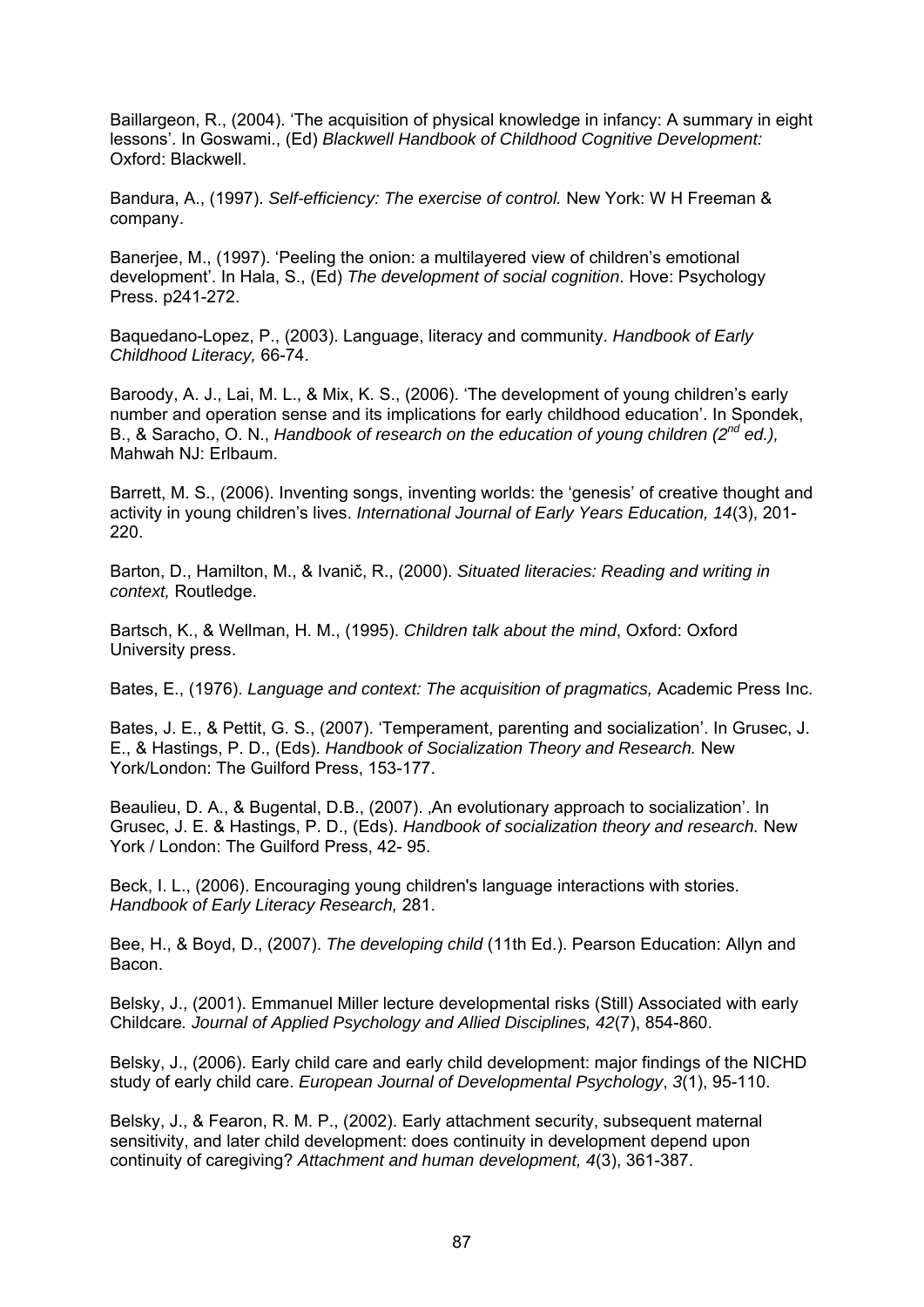Belsky, J., Burchinal, M., Mc Cartney, K., Vandell, D. L., Clarke-Stewart, K. A., & Owen, M. T., (2007). Are there long-term effects of early child care? *Child Development, 78*(2), 681- 701.

Benoit, L., Lehalle, H., & Jouen, F., (2004). Do young children acquire number words through subsidizing or counting? *Cognitive Development, 19*(3), 291-307.

Bergen, D., & Mauer, D., (2000). 'Symbolic play, phonological awareness, and literacy skills at three age levels'. In Christie., & Roskos, K., (Eds.) *literacy and play in the early years: Cognitive, ecological, and sociocultural perspectives*, 45-62.

Bermejo, V., Morales, S., & DeOsuna, J. G., (2004). Supporting children's development of cardinality understanding, *Learning and Instruction, 14*(4), 381-398.

Bertram, T., & Pascal, C., (2002). *Early years education: An international perspective.*[http://www.nfer.ac.uk/research-areas/pims-data/summaries/cae-early-years](http://www.nfer.ac.uk/research-areas/pims-data/summaries/cae-early-years-education.cfm)[education.cfm](http://www.nfer.ac.uk/research-areas/pims-data/summaries/cae-early-years-education.cfm) (Accessed 28/01/09).

Blair, K. A., Denham, S. A., Kochanoff, A., & Whipple, B., (2004). Playing it cool: Temperament , emotion regulation, and social behaviour in preschoolers. *Journal of Social Psychology, 42,* 419-443.

Blakemore, S. J., & Frith, U., (2005). *The learning brain: Lessons for education*. Oxford: Blackwell Publishing.

Bloom, P. A., (1979). *Word perception and pandemonium.* University of Florida.

Bouffard, M., Watkinson, E. J., Thompson, L. P., Dunn, J. L. C., & Romanow, S. K. E., (1996). A test of the activity deficit hypothesis with children with movement difficulties. *Adapted Physical Activity Quarterly, 13*, 61-73.

Bowlby, J., (1953). *Child care and the growth of love*. Harmondsworth: Penguin.

Bowlby, J., (1969). *Attachment and loss Volume 1: Attachment*. New York: Basic Books.

Bowlby, J., (1973). *Attachment and loss Volume 2: Separation*. New York: Basic Books.

Bowlby, J., (1980). *Attachment and loss Volume 3: Loss*. New York: Basic Books.

Bronfenbrenner, U., (1979). *The ecology of human development*. Cambridge MA: Harvard University Press.

Brooker, L., (2002). Starting school: Young children learning cultures. Buckingham: Open University Press.

Brown, W. H., Pfeiffer, K. A., McIver, K. L., Dowda, M., Addy, C. L., & Pate, R. R., (2009). Social and environmental factors associated With preschoolers' nonsedentary physical activity, *Child Development, 80*(1) 45-58.

Browne, A., (2009). *Developing language and literacy 3-8.* Sage Publications Ltd.

Bruner, J., (1986). *Actual minds, possible worlds.* Harvard University Press.

Bruner, J., (1972). Nature and uses of immaturity. *American Psychologist, 27*, 687-708.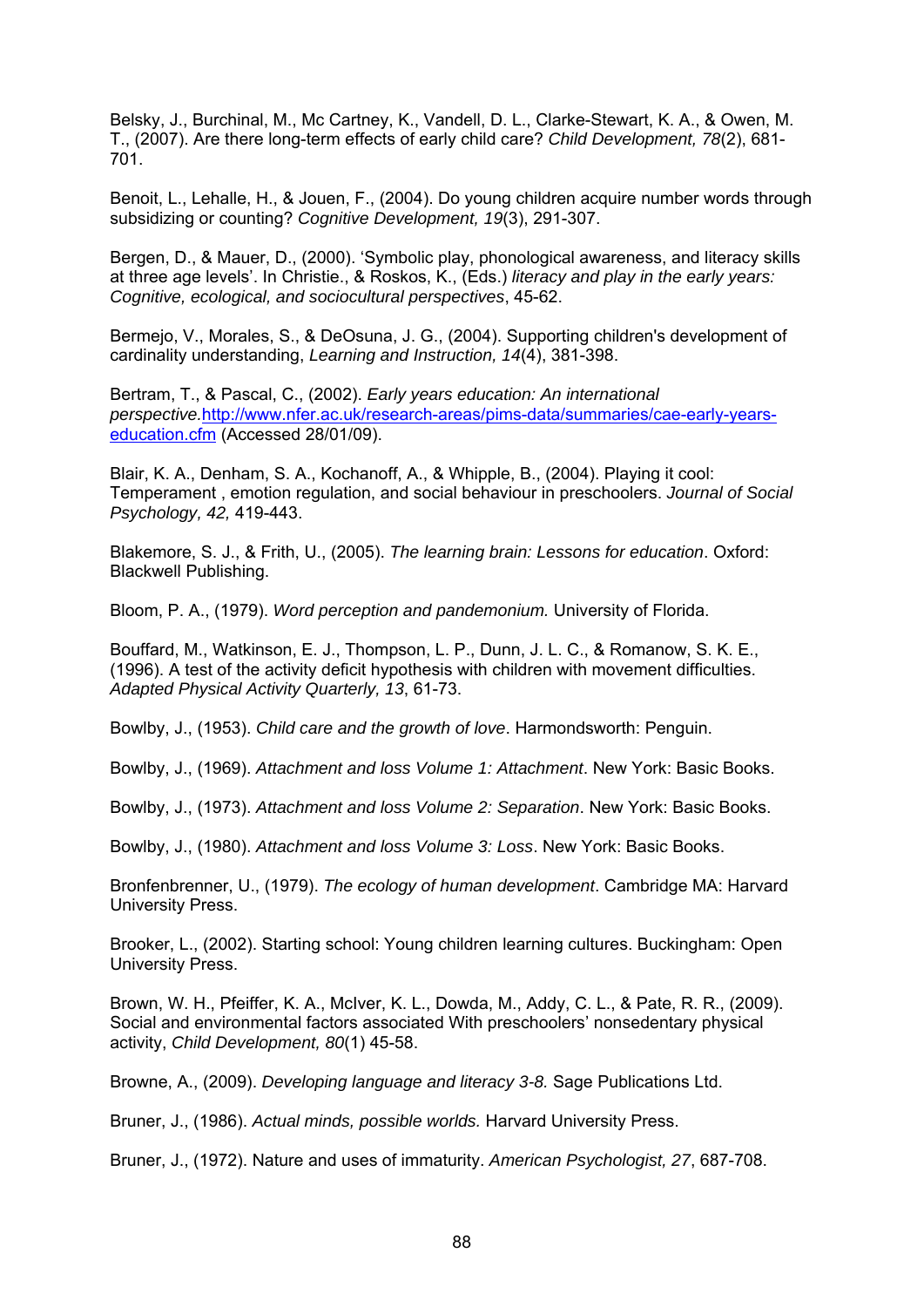Bruner, J., (1966). *Toward a theory of instruction*. Cambridge Massachusetts: Belkapp Press.

Bruner, J., (1983). *Child's talk: Learning to use language.* New York: Norton.

Bryant, P., MacLean, M., & Bradley, L., (1990). Rhyme, language, and children's reading. *Applied Psycholinguistics, 11*(3), 237-252.

Butterworth, G.E., & Itakura, S., (2000). How the eyes, head and hand serve definite reference. *British Journal of Developmental Psychology, 18*(1), (25-50).

Cadwell, L. B., (2003). *Bringing learning to life: The Reggio approach to early childhood education.* New York: Teachers College Press.

Campos, J. J., Frankel, C. B., & Camras, L., (2004). On the nature of emotion regulation. *Child development, 75*(2), 377-394.

Cappelletti, M., Giardino, V., (2007). 'The cognitive basis of mathematical knowledge'. In Leng, M., Paseau, A., & Potter, M., (Eds). (2007). *Mathematical knowledge*. 74-83. New York, NY, US: Oxford University Press.

[Casey, B.](http://ovidsp.tx.ovid.com/spa/ovidweb.cgi?&S=OALBFPCJBKDDOOFHNCFLIFMLHFEFAA00&Search+Link=%22Casey%2c+Beth%22.au.), [Kersh, J. E.](http://ovidsp.tx.ovid.com/spa/ovidweb.cgi?&S=OALBFPCJBKDDOOFHNCFLIFMLHFEFAA00&Search+Link=%22Kersh%2c+Joanne+E%22.au.), & [Young, J. M.](http://ovidsp.tx.ovid.com/spa/ovidweb.cgi?&S=OALBFPCJBKDDOOFHNCFLIFMLHFEFAA00&Search+Link=%22Young%2c+Jessica+Mercer%22.au.), (2004), Storytelling sagas: An effective medium for teaching early childhood mathematics. *Early Childhood Research Quarterly, 19*(1), 167-172.

Chappell,K., Craft,A., Burnard,P. and Cremin,T. (2008) Question-posing and questionresponding: the heart of 'Possibility Thinking' in the early years. *Early Years, vol.28:3* (267- 286).

Chen, M. L. (2009). *What infants track when they track multiple objects*, Dissertation Abstracts International: Section B: The Sciences and Engineering, 69(7-B), 44-53.

Cheong, J.L.Y., Hunt, R.W., Anderson, P.J., Howard, K., Thompson, D.K., Wang, H.X., Bear, M.J., Inder, T.E. & Doyle, L.W. (2008). Head growth in preterm infants: Correlation with magnetic resonance imaging and neurodevelopmental Outcome, *Pediatrics,* 121(6) 2007- 2671.

Clay, M. (2002). An observation survey of early literacy achievement, Portsmouth. *NH: Heinemann,* 

Clay, M. (2005a). *Literacy lessons designed for individuals part one: Why? When? And How?* Portsmouth, NH: Heinemann.

Clay, M. (2005b). *Literacy lessons designed for individuals part two: Teaching procedures*. Portsmouth, NH: Heinemann.

Clements, D.H., & Samara, J. (2008). Focal points Pre-K to kindergarten. *Teaching Children Mathematics,* 14(6), 361-365.

Coates,E., & Coates,A. (2006). 'Young children talking and drawing'. *International Journal of Early Years Education. 14(3),* 221-241.

Connolly, J.A., & Doyle, A. (1984). Relation of social fantasy play to social competence in preschoolers. *Developmental Psychology, 20,* 597-608.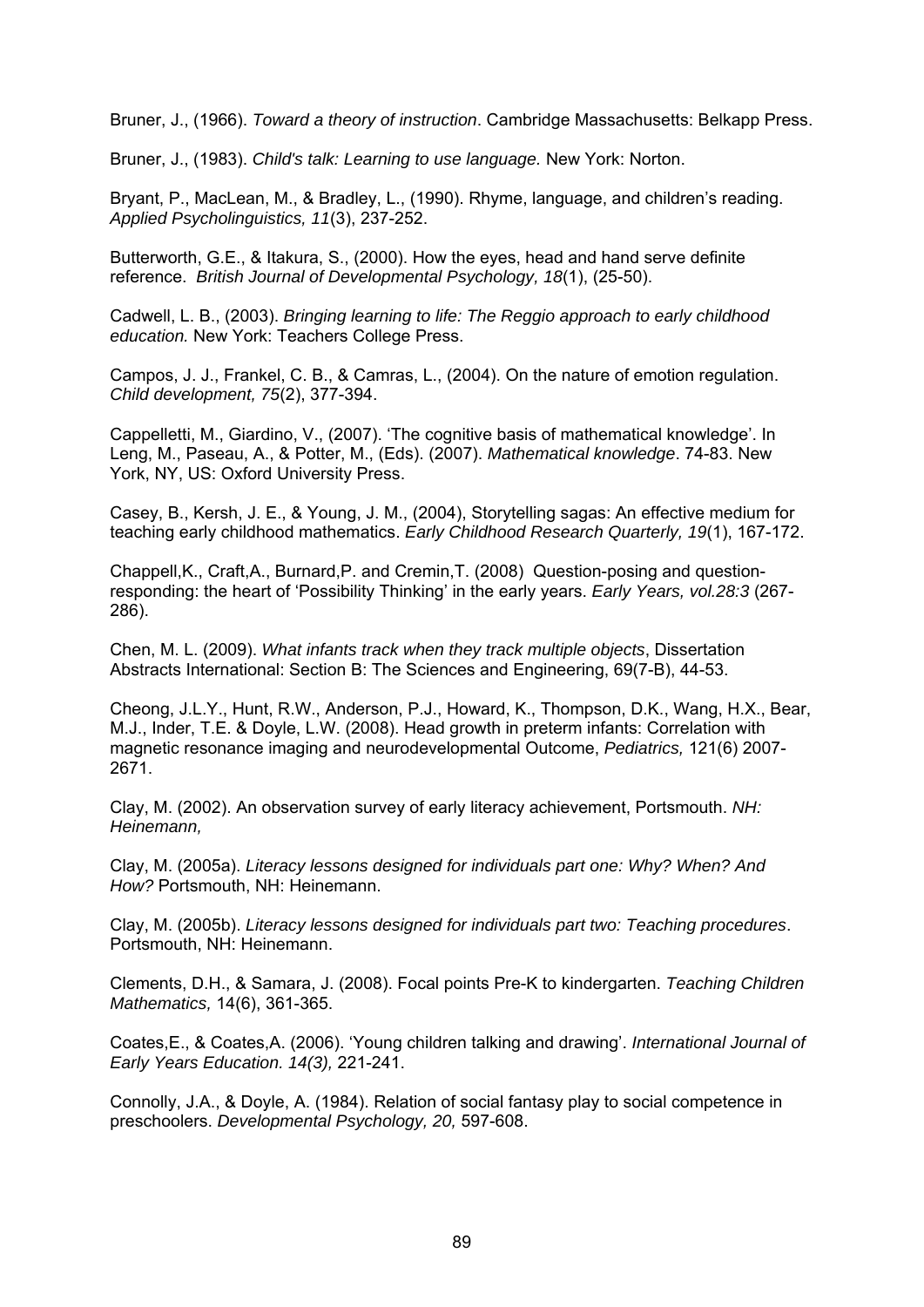Coltman, P., Petyaeva, D., & Anghileri, J. (2002) Early [scaffolding: Learning through](http://web.ebscohost.com/ehost/viewarticle?data=dGJyMPPp44rp2%2fdV0%2bnjisfk5Ie46bROs6%2bvSLWk63nn5Kx95uXxjL6srUqtqK5It5a2UrKsuE2xlr9lpOrweezp33vy3%2b2G59q7TLGntVC0r7FMpOLfhuWz44ak2uBV497mPvLX5VW%2fxKR57LO0SbartkuvnOSH8OPfjLvc84Tq6uOQ8gAA&hid=3)  [meaningful tasks and adult interaction.](http://web.ebscohost.com/ehost/viewarticle?data=dGJyMPPp44rp2%2fdV0%2bnjisfk5Ie46bROs6%2bvSLWk63nn5Kx95uXxjL6srUqtqK5It5a2UrKsuE2xlr9lpOrweezp33vy3%2b2G59q7TLGntVC0r7FMpOLfhuWz44ak2uBV497mPvLX5VW%2fxKR57LO0SbartkuvnOSH8OPfjLvc84Tq6uOQ8gAA&hid=3) *Early years: Journal of International Research & Development,* 22(1), 39-49.

Coltman, P. (2006). [Talk of a number: self-regulated use of mathematical meta-language by](http://web.ebscohost.com/ehost/viewarticle?data=dGJyMPPp44rp2%2fdV0%2bnjisfk5Ie46bROs6%2bvSLWk63nn5Kx95uXxjL6rrUmzpbBIrq%2beULipslKuqp5Zy5zyit%2fk8Xnh6ueH7N%2fiVautsFGwqbRQs6ikhN%2fk5VXj5KR84LPjgOac8nnls79mpNfsVa%2bvtk2vprJRpNztiuvX8lXk6%2bqE8tv2jAAA&hid=7)  [children in the foundation stage.](http://web.ebscohost.com/ehost/viewarticle?data=dGJyMPPp44rp2%2fdV0%2bnjisfk5Ie46bROs6%2bvSLWk63nn5Kx95uXxjL6rrUmzpbBIrq%2beULipslKuqp5Zy5zyit%2fk8Xnh6ueH7N%2fiVautsFGwqbRQs6ikhN%2fk5VXj5KR84LPjgOac8nnls79mpNfsVa%2bvtk2vprJRpNztiuvX8lXk6%2bqE8tv2jAAA&hid=7) *Early Years: Journal of International Research & Development,* 26(1), 31-48.

Cox, S. (2005). Intention and meaning in young children's drawing. *Journal of Art and Design Education, 24(2),* 115-124.

Csibra, G., & Gergely, G. (2009). 'Natural pedagogy'. *Trends in Cognitive Sciences, 13(4),* 148-152

Cutler, K. M., Gilkerson, D., Parrott, S., & Bowne, M. T. (2003). [Developing math games](http://web.ebscohost.com/ehost/viewarticle?data=dGJyMPPp44rp2%2fdV0%2bnjisfk5Ie46bROs6%2bvSLWk63nn5Kx95uXxjL6srUqtqK5It5a2UrGouEu1lr9lpOrweezp33vy3%2b2G59q7TLGntVC0r7FMpOLfhuWz44ak2uBV497mPvLX5VW%2fxKR57LOvUa6msk2yq6R%2b7ejrefKz5I3q4vJ99uoA&hid=103)  [based on children's literature.](http://web.ebscohost.com/ehost/viewarticle?data=dGJyMPPp44rp2%2fdV0%2bnjisfk5Ie46bROs6%2bvSLWk63nn5Kx95uXxjL6srUqtqK5It5a2UrGouEu1lr9lpOrweezp33vy3%2b2G59q7TLGntVC0r7FMpOLfhuWz44ak2uBV497mPvLX5VW%2fxKR57LOvUa6msk2yq6R%2b7ejrefKz5I3q4vJ99uoA&hid=103) *Young Children*, 58(1), 22-27.

Cutting, A. L., & Dunn, J. (2006). Conversations with siblings and with friends; link between relationship quality and social understanding. *British Journal of Developmental Psychology*  24(1) 73-87.

David, T., Goouch, K., Powell, S., & Abbott, L. (2003). Birth to three matters: A review of the literature Department for Education and Skills.

Davies, M. (2002). Young children learning through dance and movement. London: Sage

DCSF. (2008). Statutory framework for the Early Years Foundation Stage - Setting the standards for learning, development and care for children from birth to five. <http://www.standards.dfes.gov.uk/eyfs/site/resource/pdfs.htm> (Accessed 28 01 09).

DfES (2003). *Birth to Three Matters: A framework to support children in their earliest years*. London: DfES.

Denham, S. (2002). Dealing with feelings: how children negotiate the worlds of emotions and social relationships. *Cognition, Brain Behaviour*. 11, 1-48.

Denham, S., Von Salisch, M., Olthof, T., Kochanoff, A., & Caverly, S. (2002). *Emotional and social development in childhood*. In Smith, P. K., & Hart, C. H. Blackwell Handbook of Childhood Social Development. Oxford: Blackwell Publishing.

Denham, S. A., Blair, K. A., De Mulder, E., Levitas, J., Sawyer, K., Auerbach-Major, S., and Queenan, P. (2003). Preschool emotional competence: pathway to social competence. *Child Development.* 74(1) 238-256.

De Rosnay, M., & Harris, P. (2002). Individual differences in children's understanding of emotion: the roles of attachment and language. *Attachment and Human Development.* 41 39-54.

Diaz, R. M. (2008). The role of language in early childhood mathematics. *Dissertation Abstracts International Section A: Humanities and Social Sciences*, 69(6-A), 21-33.

Dickinson, D. K., & Tabors, P. O. (2001). *Beginning literacy with language: Young children learning at home and school.* Brookes Publishing: Baltimore, MD.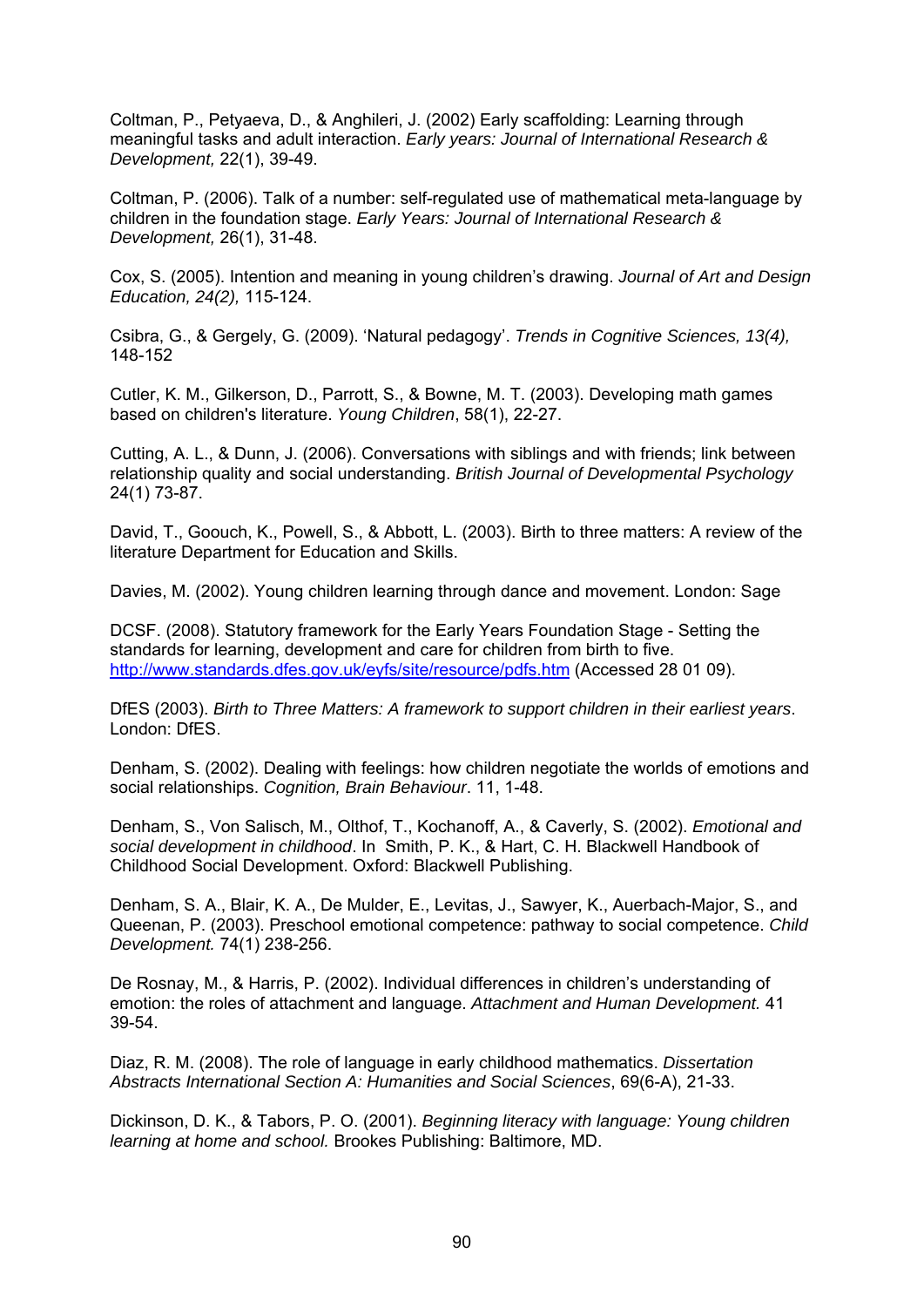Dowling, M. (2005). Young children's personal, social and emotional development. London: Paul Chapman publishing.

Dowker, A. (2005). Individual differences in arithmetic: Implications for psychology, neuroscience and education. New York, NY, US: Psychology Press.

Duffy,B. (1998). *Supporting creativity and imagination in the early years*. Buckingham: Open University Press.

Dunn, J. (1984). Brothers and sisters. Cambridge, MA: Harvard University Press. London: Fontana.

Dunn, J. (1988). *The beginnings of social understanding* Harvard University Press

Dunn, J. (2002). *Siblings and socialization*. In Grusec, J.E. & Hastings, P.D. (eds). Handbook of socialization theory and research. New York/London: The Guilford Press. p309- 323.

Dunn, J. (2006). *Children's friendships: the beginnings of intimacy*. Maiden, MA: Blackwell Publishing, 2004.

Dudley-Marling, C., & Searle, D. (1991). When students have time to talk: Creating contexts for learning language Heinemann.

Edwards, C., Gandini, L., & Foreman, G. (1996). The hundred languages of children. London: Ablex.

Ehri, L., Nunes, S., Willows, D., Schuster, B. V., Yaghoub-Zadeh, Z., & Shanahan, T. (2001). Phonemic awareness instruction helps children learn to read: Evidence from the national reading panel's meta-analysis. *Reading Research Quarterly, 36*(3), 250-287.

Einarsdottir, J. (2000). Incorporating literacy resources into the play curriculum of two Icelandic preschools. *Play and Literacy in Early Childhood: Research from Multiple Perspectives,* 77-90.

Eisenberg, N. (2005). Proceedings of the development of empathy-related responding. *Nebraska Symposium on Motivation*. 51, 73-117

Eisenberg, N. & Spinrad, T. L. (2004). Emotion-related regulation: Sharpening the definition. *Child development* 75(2), 334-339.

Elfer, P. (2002b). Nurseries and emotional well-being: evaluating an emotionally containing model of professional development. *Early Years: journals of international research and development*. 27(3), 267-279.

Elfer, P. (2007a). Babies and young children in nurseries: using psychoanalytic ideas to explore tasks and interactions. *Children and society*. 21(2), 111-122.

Elfer, P., Goldschmied, E. & Selleck, D. (2003). *Key persons in the nursery*. London: David Fulton.

Evangelou, M., Brooks, G., & Smith, S. (2007). The Birth to School Study: Evidence on the effectiveness of PEEP, an early intervention for children at risk of educational underachievement. *Oxford Review of Education,* 33(5), 581-609.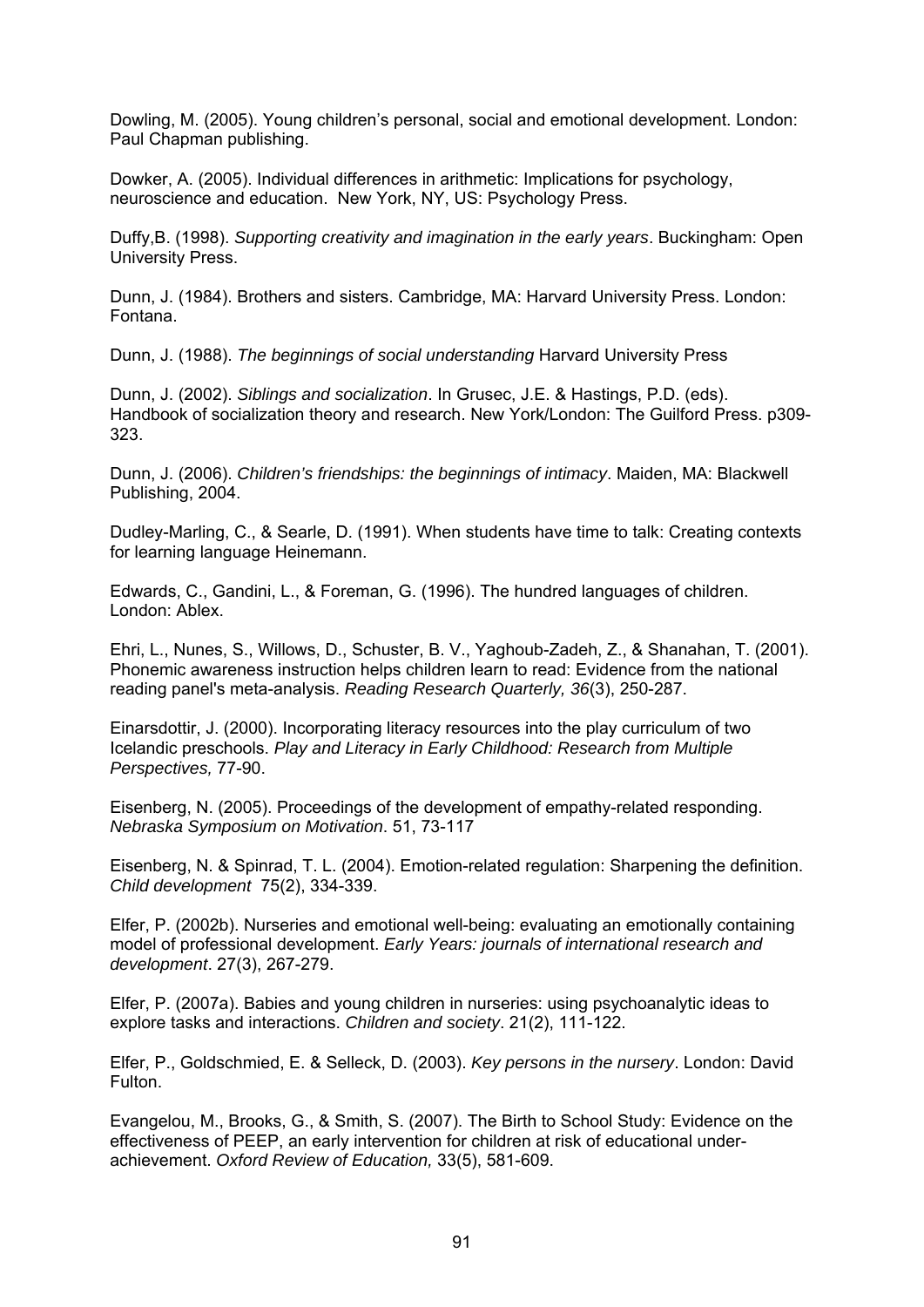Evangelou, M., & Sylva, K. (2003). *The effects of the Peers Early Education Partnership (PEEP) on children's developmental progress*. Report no. RR489 (Nottingham, Department for Education and Skills Publications).

Evangelou, M., Sylva, K., Dept. for Education and Skills, University of Oxford, & Britain, G. (2003). *The effects of the Peers Early Educational Partnership (PEEP) on children's developmental progress,* DfES Publications.

Evans, J. (2002). Talking about maths. *Education* 3-13, 30(1), 66-71.

Fassbender, C. (1996). *'Infants' auditory sensitivity towards acoustic parameters of speech and music'.* In Delige, I., & Sloboda,J. (Eds) Musical Beginnings: Origins and Development of Musical Competence. Oxford, New York, Toronto: Oxford University Press.

Feigenson, L. (2004). On the computations underlying infants' representation of objects and number. *Dissertation Abstracts International: Section B: The Sciences and Engineering*. 64(9-B), 46-52.

Fias, W., & Verguts, T. (2004). E mental number line: Exact and approximate, *Trends in Cognitive Sciences.* 8(10), 447-448.

Fischer, K., Ayoub, C., Singh, I., Noam, G., Maraganore, A., & Raya, P. (1997). Psychopathology as adaptive development along distinctive pathways. Development and psychotherapy, 9(4), 749-779.

Fisher, R., & Williams, M. (2006). *Unlocking literacy: A guide for teachers*, David Fulton Pub.

Fivush, R. (2001). *Owning experience developing subjective perspectives in autobiographical social narrative*. In Moore, C. & Lemmon, K. (eds). The self in time: Developmental perspectives. New jersey/London: Lawrence Erlbaum associates.

Fox, B. J., & Saracho, O. N. (1990). Emergent writing: Young children solving the written language puzzle. *Early Child Development and Care, 56*(1), 81-90.

Foy, J. G., & Mann, V. (2002). Does strength of phonological representations predict phonological awareness in preschool children? *Applied Psycholinguistics, 22*(03), 301-325.

Foy, J. G., & Mann, V., (2003). Home literacy environment and phonological awareness in preschool children: Differential effects for rhyme and phoneme awareness. *Applied Psycholinguistics, 24,* 59-88.

Gallahue, D. and Ozman, J. (1995). *Understanding motor development*. London: William C. Brown.

García, G. M. (2003). *Vivir para contarla* Grupo Editorial Norma.

Gelman, R. & Gallistel, C.R. (1978). *The child's understanding of number*, Cambridge MA: Harvard.

Gelman, R., & Meck, E. (1992). *Early principles aid initial but not later conceptions of number.* In Bideau, J., Meljic, C., & Fischer, J.P. (Eds). Pathways to number, 171-189, Hillsdale NJ: Erlbaum.

Gelman, S.A. (2004). 'Psychological essentialism in children. *Trends in Cognitive Sciences, 8(9),* 404-408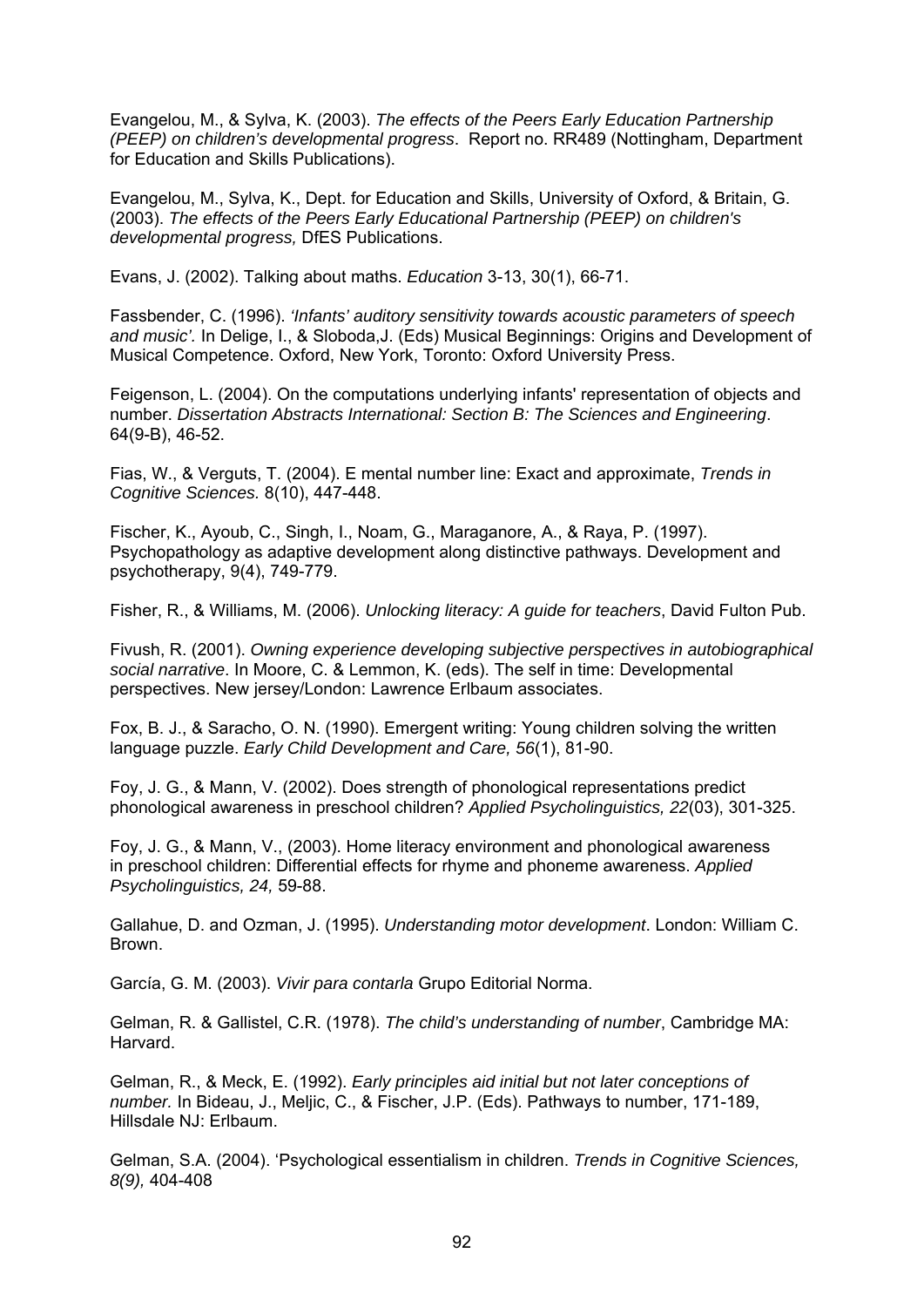Gelman, R., (2006). Young natural-number arithmeticians. *Current directions in psychological science*, 15(4), 193-197.

Gerhardt, S. (2004). *Why love matters. How affection shapes the baby's brain*, Hove: Rutledge.

Gifford, S. (2004). [A new mathematics pedagogy for the early years: in search of principles](http://web.ebscohost.com/ehost/viewarticle?data=dGJyMPPp44rp2%2fdV0%2bnjisfk5Ie46bROs6%2bvSLWk63nn5Kx95uXxjL6rrUmzpbBIrq%2beULipslKuqp5Zy5zyit%2fk8Xnh6ueH7N%2fiVautsFGwqbRQs6ikhN%2fk5VXj5KR84LPjgOac8nnls79mpNfsVa%2bpsU2zpq5PpNztiuvX8lXk6%2bqE8tv2jAAA&hid=7)  [for practice](http://web.ebscohost.com/ehost/viewarticle?data=dGJyMPPp44rp2%2fdV0%2bnjisfk5Ie46bROs6%2bvSLWk63nn5Kx95uXxjL6rrUmzpbBIrq%2beULipslKuqp5Zy5zyit%2fk8Xnh6ueH7N%2fiVautsFGwqbRQs6ikhN%2fk5VXj5KR84LPjgOac8nnls79mpNfsVa%2bpsU2zpq5PpNztiuvX8lXk6%2bqE8tv2jAAA&hid=7). *International Journal of Early Years Education*, 12(2), 99-115.

Gillen, J., Gamannossi, B. A., & Cameron, C. A. (2005). *"Pronto, Chi Parla? (Hello, who is It?): Telephones as artefacts and communication media in children's discourses.* In Marsh, J. (Ed). Introduction in Popular Culture, New Media and Digital Literacy in Early Childhood. London: Routledge Falmer, 146-162.

Gilmore, C.K., McCarthy, S.E., & Spelke, E.S. (2007). Symbolic arithmetic knowledge without instruction. *Nature,* 447(7144), 589-591.

[Ginsburg, H. P](http://ovidsp.tx.ovid.com/spa/ovidweb.cgi?&S=OALBFPCJBKDDOOFHNCFLIFMLHFEFAA00&Search+Link=%22Ginsburg%2c+Herbert+P%22.au.). (2006). *Mathematical play and playful mathematics: A guide for early education*. In Singer, D.G., Golinkoff, R.M., & Hirsh-Pasek, K. (Eds). Play = learning: How play motivates and enhances children's cognitive and social-emotional growth, 145-165. xvi, 272 New York, NY, US: Oxford University Press.

Goldin-Meadow, S. (2006). How children learn language: A focus on resilience, *Blackwell Handbook of Early Childhood Development,* 252.

Goldin-Meadow, S., Nusbaum, H., Kelly, S.D., & Wagner, S. (2001). Explaining math: Gesturing lightens the load. *Psychological Science*, 12(6), 516-522.

Gopnik, A., Sobel, D. M., Schulz, L. E., & Glymour, C. (2001). Causal learning mechanisms in very young children: Two-, three-, and four-year-olds infer causal relations from patterns of variation and covariation. *Developmental Psychology, 37*(5), 620-629.

Goswami, U. (2001). Early phonological development and the acquisition of literacy. *Handbook of Early Literacy Research,* 111.

Goswami, U., & Bryant, P.E. (2007). *Children's cognitive development and learning*. The Primary Review, University of Cambridge / Esmee Fairbairn.

Graham, T. A. (1999). The role of gesture in children's learning to count, *Journal of Experimental Child Psychology.* 74(4), 333-355.

Graham, S., & Harris, K. R. (2000). The role of self-regulation and transcription skills in writing and writing development. *Educational Psychologist, 35*(1), 3-12.

Graham, S., Harris, K. R., & Fink, B. (2000). Is handwriting causally related to learning to write? Treatment of handwriting problems in beginning writers. *Journal of Educational Psychology, 92*(4), 620-633.

Greenes, C., Ginsburg, H. P., & Balfanz, R. (2004). [Big Math for Little Kids.](http://web.ebscohost.com/ehost/viewarticle?data=dGJyMPPp44rp2%2fdV0%2bnjisfk5Ie46bROs6%2bvSLWk63nn5Kx95uXxjL6srUqtqK5It5a2UrGouEu1lr9lpOrweezp33vy3%2b2G59q7TLGntVC0r7FMpOLfhuWz44ak2uBV497mPvLX5VW%2fxKR57LOvSrantE2vp6R%2b7ejrefKz5I3q4vJ99uoA&hid=103) *Early Childhood Research Quarterly,* 19(1), 159

Greenfield, C. (2003). Outdoor play: The case for risks and challenges in children's learning and development. *Safekids News*, *21*, 5.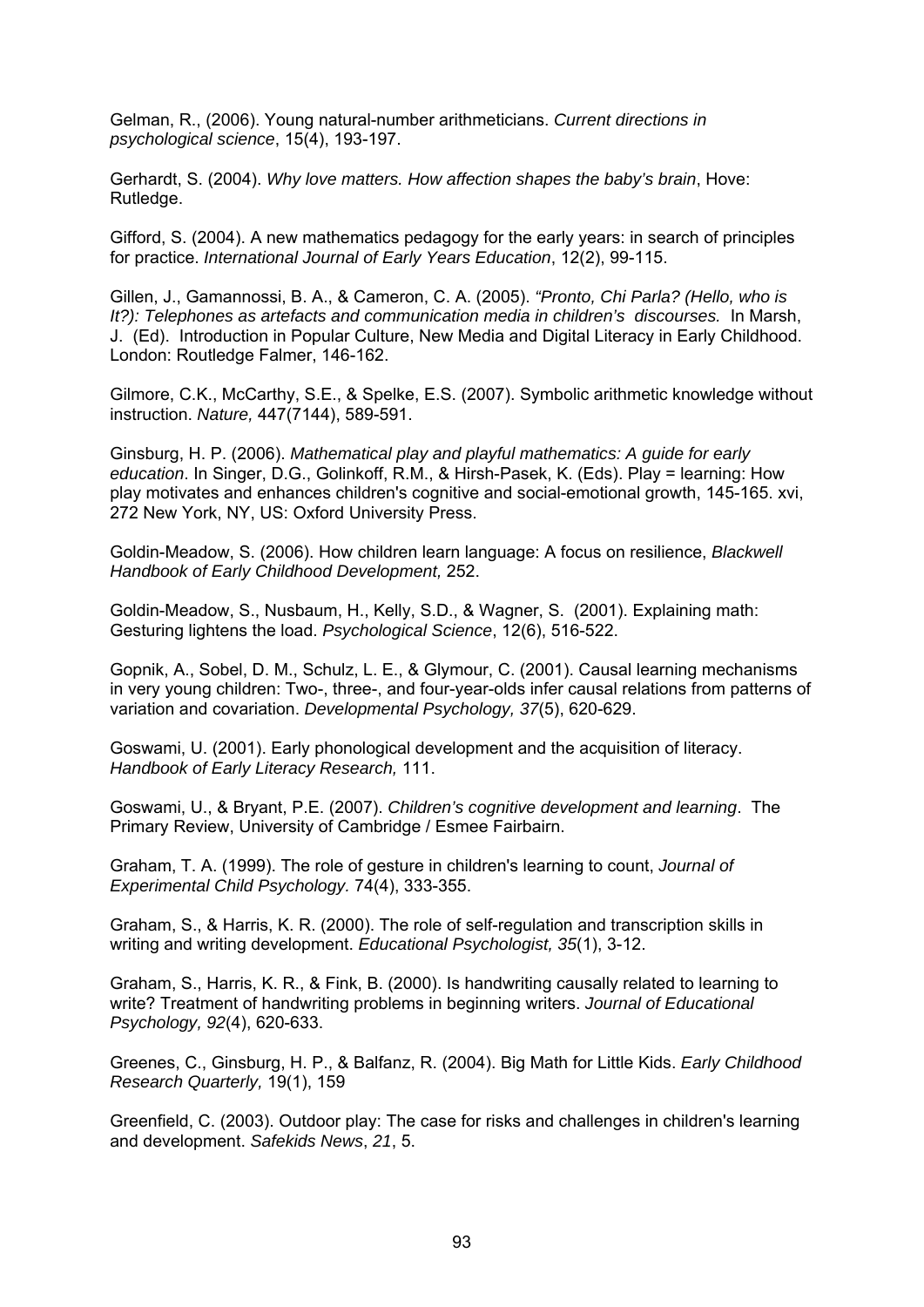Greenfield, S. (2008). Perspectives: Who are we becoming? *New Scientist,* 198(2656), 48- 49.

Gregory, E. (2001). Sisters and brothers as language and literacy teachers: Synergy between siblings playing and working together. *Journal of Early Childhood Literacy, 1*(3), 301.

Grusec, J E., Davidoff, M. & Lundell, L. (2002). *Prosocial and helping behaviour.* In Smith, P.K. & Hart, C.H. (eds) Blackwell Handbook of Social Development. Oxford: Blackwell Publishing. p457-474.

Grusec, J.E. & Hastings, P.D. (2007a). *Introduction*. Handbook of Socialization Theory and Research. New York/London: The Guilford Press. p1-9.

Grusec, J.E. & Hastings, P.D. (2007b). *Socialization in the Family the roles of parents*. Handbook of Socialization Theory and Research. New York/London: The Guilford Press p284-308.

Guillen, J. Moves in the territory of literacy? The telephone discourse of three- and four-year-olds. *Journal of Early Childhood Literacy, 2*(1), 21.

Halberda, J., & Feigenson, L. (2008). Developmental change in the acuity of the "number sense": The approximate number system in 3-, 4-, 5-, and 6-year-olds and adults. *Developmental Psychology*, 44(5), 1457-1465.

Halberstadt, A. G., Denham, S.A., & Dunsmore, J.C. (2001a). *Affective social competence*. Social Development, 10(1) 79-119.

Halberstadt, A. G., Dunsmore, J. C., & Denham, S.A. (2001b). *Spinning the pinwheel, together: More thoughts on affective social competence*. Social development, 10(1) 130-136.

Hall, N., & Robinson, A. (2003). *Exploring writing and play in the early years* David Fulton Pub.

Halliday, M. A. K. (1978). *Language as social semiotic: The social interpretation of language and meaning* Hodder Arnold.

Handel, G. (2005). *Childhood socialization* Aldine.

Hands, B., & Martin, M. (2003). Fundamental movement skills: Children's perspectives. *[Australian Journal of Early Childhood](http://www.earlychildhoodaustralia.org.au/ajec0304)*, *28(4)*, 47-52.

Harris,P. (2000). *The work of the imagination*. Oxford: Blackwell.

Harris,P. and Koenig,M.A. (2006) Trust in testimony: How children learn about science and religion, *Child Development, 77:3* (505-524)

Hart, B., & Risley, T. R. (1995). *Meaningful differences in the everyday experience of young American children.* Brookes Publishing Company, Inc: Baltimore.

Hart, B., & Risley, T. R. (1999). *The social world of children: Learning to talk.* Paul H. Brookes Publishing Inc: Baltimore.

Hart, B., & Risley, T. R. (2003). The early catastrophe. the 30 million word gap. *American Educator, 27*(1), 4-9.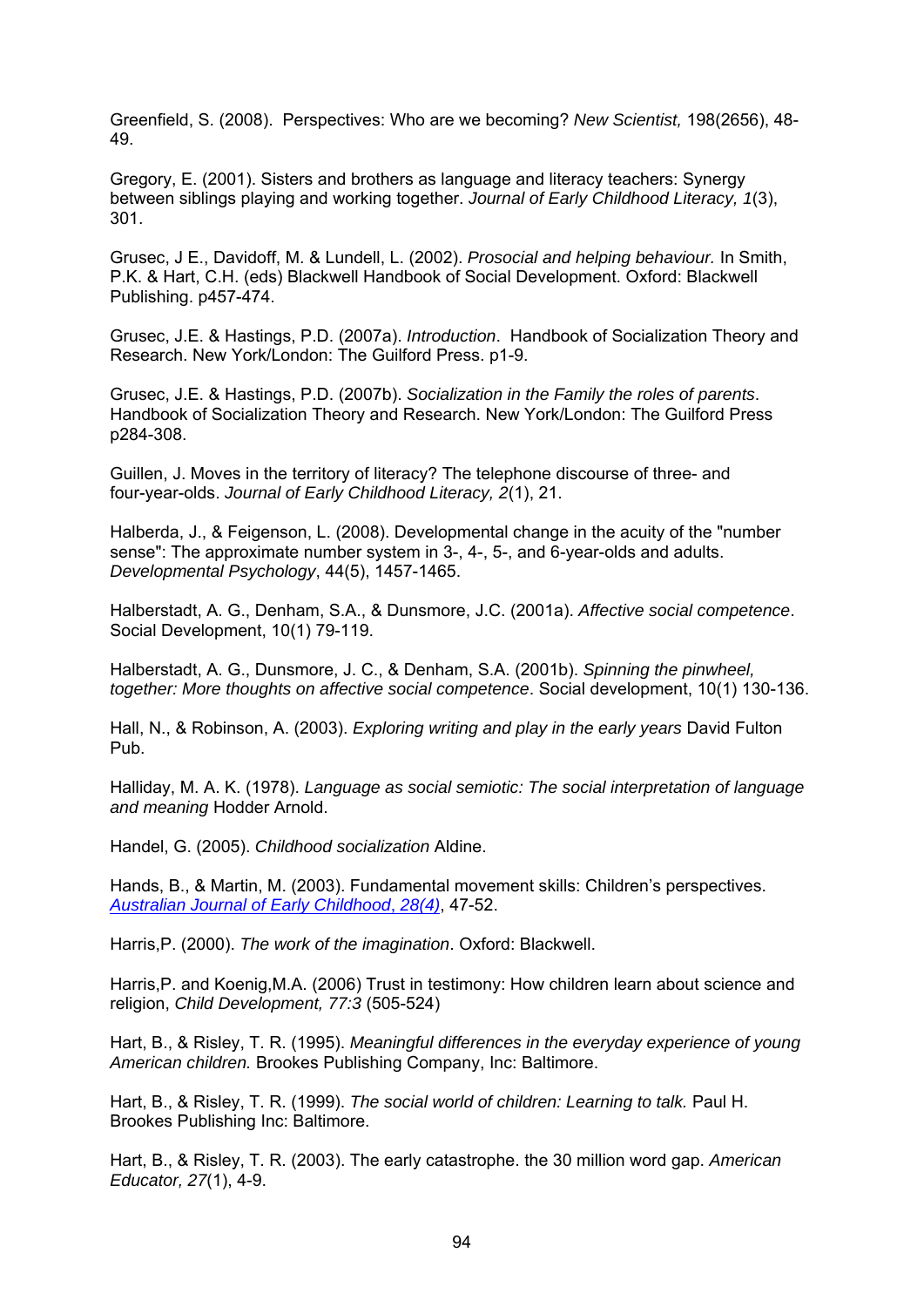Harter, S. (1999). *The Construction of the self a developmental perspective.* New York: The Guildford Press.

Heathcote,D. (Eds. Johnson,L. and O'Neil,C) (1984) *Writings on education and drama.* London: Hutchinson.

Hedegaard, M., & Fleer, M. (2008). *Studying children: A cultural historical approach*. Maidenhead: Mc Graw Hill.

Heinonen, K., Raikkonen, K., Pesonen, A-K., Kajantie, E., Andersson, S., Eriksson, J.G., Niemela, A., Vartia, T., Peltola, J. & Lanu, A. (2008), Prenatal and postnatal growth and cognitive abilities at 56 months of age: A longitudinal study of infants born at term, *Pediatrics,*  121(5) 1325-1333.

Helwig, C.C., & Turiel, E. (2002). *Children's social and moral reasoning*. In Smith, P.K. & Hart, C.H. (eds) Blackwell Handbook of Social Development. Oxford: Blackwell Publishing p475-490.

Hilton, M. (1996). The children of this world. *Potent Fictions. London: Routledge,* , 1-16.

Hoff, E. (2005). *Language development* . Wadsworth / Thomson Learning.

Hopperstadt, M.H. (2008). Relationships between children's drawing and accompanying peer interactions in teacher initiated drawing sessions. *International Journal of Early Childhood Education, 16(2),* 133-150

House of Commons, Children, Schools and Families Committee., (2009). *National Curriculum: Fourth report of session 2008-09.* London: The Stationary Office Limited.

House of Commons, Children, Schools and Families Committee., (2009). *National Curriculum: Government Response to the Committee's Fourth Report of Session 2008-09: Third special report of session 2008-09.* London: The Stationary Office Limited.

Howes, C. (1999). *Attachment relationships in the context of multiple carers*. In Cassidy, J. and Shaver, P.R. (eds) Handbook of Attachment, New York: The Guildford Press. p671-687.

Hudson, J. A. (2001). The *anticipated self: mother–child talk about future events*. In Moore, C. & Lemmon, K. (eds) The self in time. Developmental perspectives. New jersey/London: Lawrence Erlbaum associates.

Hughes, M. (1986). *Children and number: Difficulties in learning mathematics*, Oxford: Blackwell

Huttenlocker, J., Jordan N.C., & Levine, S.C. (1994). A mental model for early arithmetic. *Journal of Experimental Psychology*: General, 123, 284-296.

Isenberg, J. P., & Quisenberry, N. (2002). Play: Essential for all children. *Childhood Education*, 79(1), 33-39.

Kamii, C., Lewis, B. A., & Kirkland, L. D. (2004). Fluency in subtraction compared with addition. *The Journal of Mathematical Behavior*, 20(1), 33-42.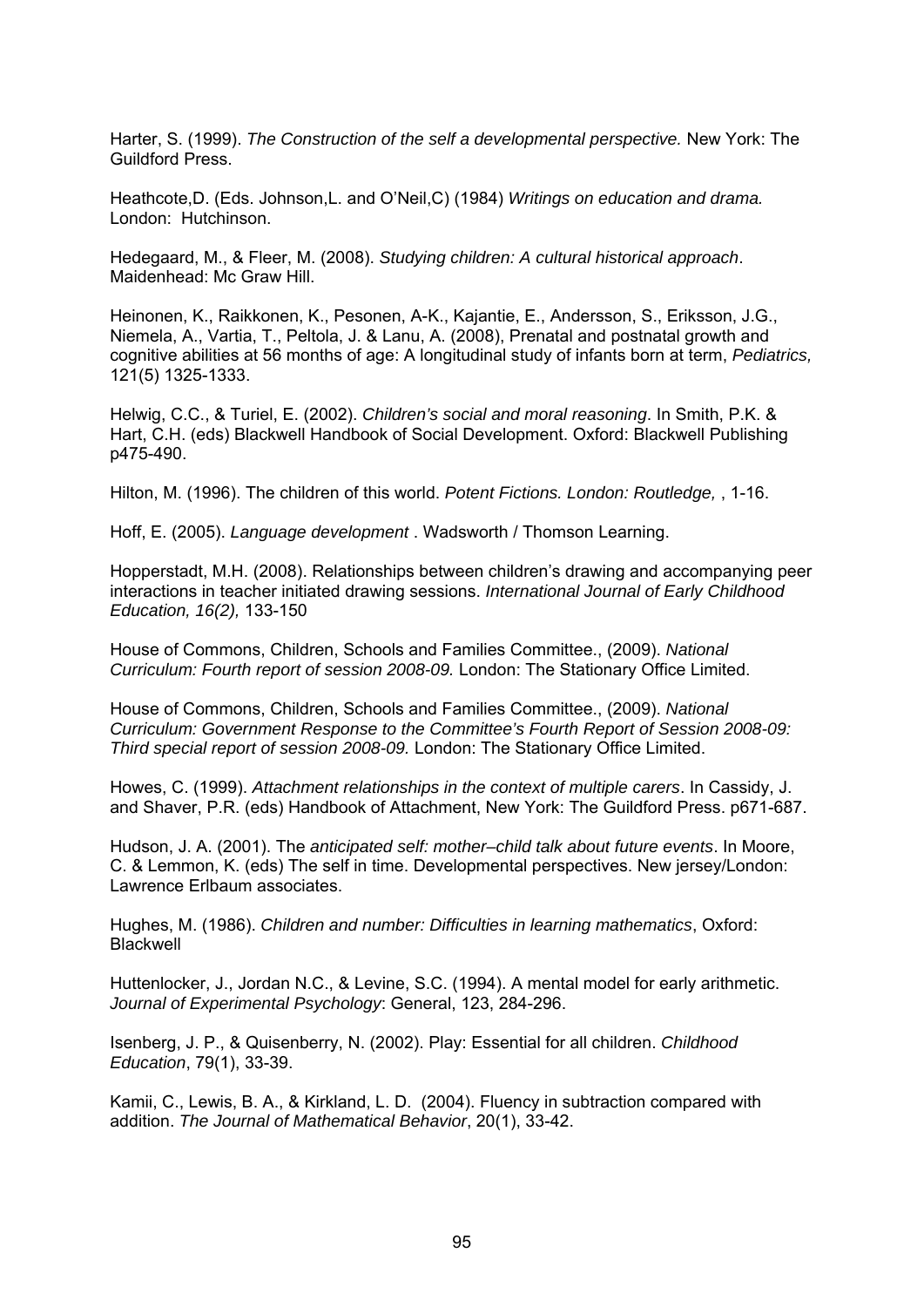Jordan, G., Porche, M., & Snow, C. (2000). Project EASE: Easing children's transition to kindergarten literacy through planned parent involvement. *Reading Research Quarterly, 35*, 524-546.

Justice, L. M., Invernizzi, M., Geller, K., Sullivan, A. K., & Welsch, J. (2004). Descriptivedevelopmental performance of at-risk preschoolers on early literacy tasks. *Reading Psychology, 26*(1), 1-25.

Karmiloff, K., & Karmiloff-Smith, A. (2001). *Pathways to language: From fetus to adolescent* Harvard University Press.

Karmiloff-Smith, A. (1994). *Baby it's you: A unique insight into the first three years of the developing baby* Ebury Press.

Katz, J. R. (2001). Playing at home: The talk of pretend play. *Beginning Literacy with Language,* 53-73.

Kelley, S.A., & Brownell, C.A. Mothers motivation and self evaluative affect in toddlers: Longitudinal relations with maternal behaviour. *Child development.* 71(4) 1061-1072.

Kendrick, M. (2005). Playing house: A 'sideways' glance at literacy and identity in early childhood. *Journal of Early Childhood Literacy, 5*(1), 5.

Kenner, C. (2000). Home pages: Literacy links for bilingual children. Stoke-on-Trent: Trentham Books.

Kokkinaki, T., & Kugiumutzakis, G. (2000). Basic aspects of vocal imitation in infant-parent interaction during the first 6 months. *Journal of Reproductive and Infant Psychology, 18*(3), 173-187.

Kochanska, G. (2001). Emotional development in children with different attachment histories: The first three years. *Child Development.* 72(2) 474-491.

Kochanska, G. (2002). Mutually responsive orienting between mothers and their young children: a context for the early development of conscience. *Current directions in psychological science.* 11(6) 191-195.

Kochanska, G. & Aksan, N. (2006). Children's conscience and self- regulation. *Journal of personality*, 74(6).

Kochanska, G., Aksan, N., Knaack A., & Rhines, H.M. (2004). Maternal parenting and children's conscience: early security as moderator. *Child development* 75(4) 129-1242.

Kochanska, G., Coy, K.C., & Murray, K.T. (2001). The development of self- regulation in the first four years of life. *Child Development.* 72(4) 1091-1111

Kochanska, G., Forman, D. R., Aksan, N. & Dunbar, S. B. (2005). Pathways to conscience: early mother-child mutually responsive orientation and children's moral emotion, conduct and cognition. *Journal of Psychology and Psychiatry* 46(1) 19-34

Kocahnska, G., & Knaack, A. (2003). Effortful control as a personality characteristic of young children: antecedents, correlates and consequences. *Journal of Personality*, 71(6)

Kress, G. (2003). *Literacy in the new media age*. Routledge.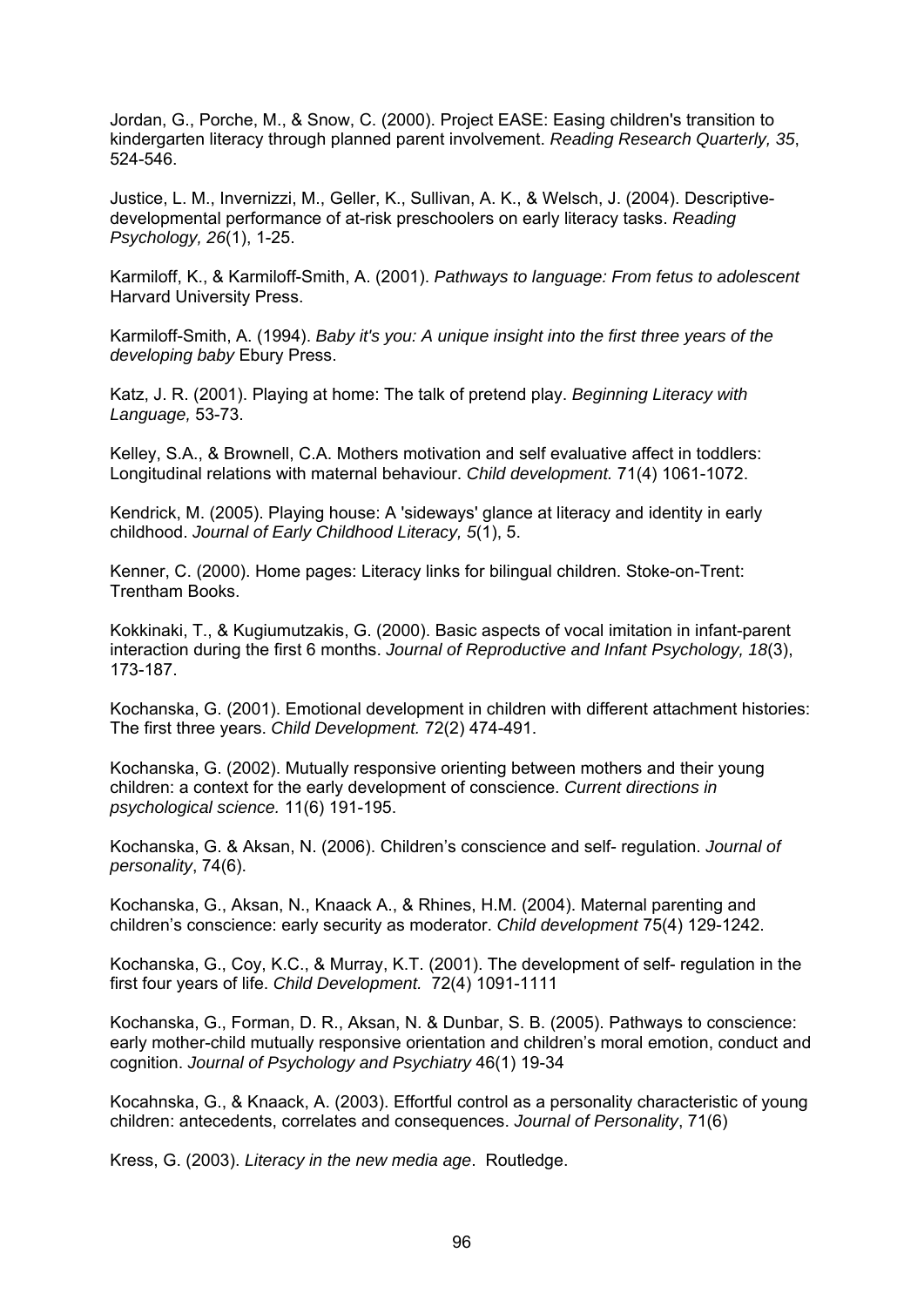Kuhn,D (2004) 'What is scientific thinking and how does it develop', in Goswami (Ed) *Blackwell Handbook of Childhood Cognitive Development,* Blackwell.

Kuszynski, L., & Parkin, C.M. (2007). *Agency and bi-directionality in socialization: Interactional transactions and relational dialectics*. In Grusec, J. E., & Hastings, P. D. (eds) Handbook of Socialization Theory and Research. New York / London:The Guilford Press.

La Bounty, J., Wellman, H.M., Olson, S., Lagattuta, K., & Liu, D. (2008). Mothers and fathers use of internal state talk with their young children. *Social Development.* 17(4) 757-775.

Laible, D., Panfile, T., & Makariev, D. (2008). The quality and frequency of mother-toddler conflict: links with attachment and temperament. *Child Development.* 79(2) 426-443.

Laible, D.J., & Thompson, R. A. (2000). Mother-child discourse, attachment security, shared positive affect and early conscience development. *Child development*. 71(5) 1424-1440.

Laible, D.J. & Thompson, R. A. (2002). *Early socialization. A relationship perspective*. In Grusec, J. E., & Hastings, P. D. (eds) Handbook of Socialization Theory and Research. New York / London: The Guilford Press. p181-207.

Lakoff, G. & Johnson, M. (1980). *Metaphors we live by*. The University of Chicago Press.

Langston, A. (2006). *Why parents matter*. In Abbott, L. & Langston, A. (eds). Parents matter. Supporting the Birth to Three Framework, Maidenhead: Open University Press. p. 1-12.

Lankshear, C. & Knobel, M. (2003). New technologies in early childhood literacy research: A review of research. *Journal of Early Childhood Literacy.* 3(1), 59-82.

Le Corre, M. (2005). The construction of the positive integers: A case study of human cognition as a product of evolution and culture. *Dissertation Abstracts International: Section B: The Sciences and Engineering*, 65(12-B), 66-88

Le Corre, M., Van de Walle, G., Brannon, E. M., & Carey, S. (2006). Re-visiting the competence/performance debate in the acquisition of the counting principles. *Cognitive Psychology,* 52(2), 130-169.

Le Corre, M., & Carey, S. (2007). One, two, three, four, nothing more: An investigation of the conceptual sources of the verbal counting principles. *Cognition,* 105(2), 395-438.

Lecuyer, R., Berthereau, S., Ben Taieb, A., & Tardif, N. (2004). Location of a missing object and detection of its absence by infants: Contribution of an eye-tracking system to the understanding of infants' strategies. *Infant and Child Development,* 13(4), 287-300.

Lemerise, E. A., & Arsenio, W. F. (2000). An integrated model of emotion processes and cognition in social information processing. *Child Development.* 71(1), 107

Leslie, A. M., Gelman, R., & Gallistel, C. R. (2008). The generative basis of natural number concepts, *Trends in Cognitive Sciences,* 12(6), 213-218.

Lewis, M.D., & Granic, I. (2000). Emotion, development and self-organization. Cambridge: Cambridge University Press.

Lindon, J. (1999) Run the risk. *Nursery World,* Sep. 23rd. 10-11.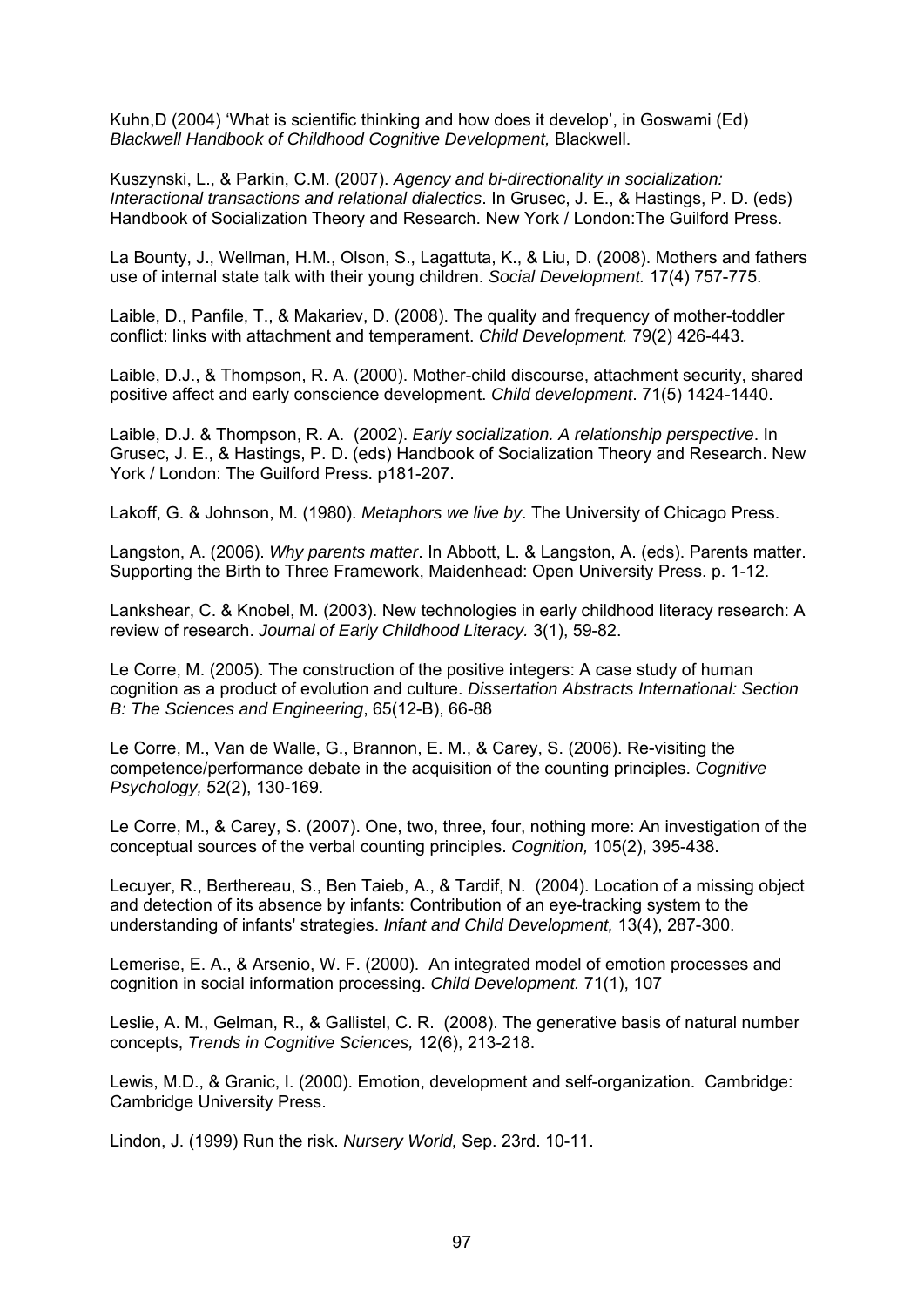Lipton, J. S, (2005). Origins of number sense. *Dissertation Abstracts international: Section B: The Sciences and Engineering,* 66(5-B)

Lipton, J. S., & Spelke, E. S. (2006). Preschool children master the logic of number word meanings. *Cognition,* 98(3), 57-66.

Little, H. (2006). Children's risk-taking behaviour: Implications for early childhood policy and practice. *International Journal of Early Years Education*, *14*(2), 141-154.

[Lourenco, S. F](http://ovidsp.tx.ovid.com/spa/ovidweb.cgi?&S=OALBFPCJBKDDOOFHNCFLIFMLHFEFAA00&Search+Link=%22Lourenco%2c+Stella+F%22.au.)., & [Huttenlocher, J.](http://ovidsp.tx.ovid.com/spa/ovidweb.cgi?&S=OALBFPCJBKDDOOFHNCFLIFMLHFEFAA00&Search+Link=%22Huttenlocher%2c+Janellen%22.au.) (2008). The representation of geometric cues in infancy, *Infancy,* 13(2), 103-127.

Luthar, S.S., & Cicchetti, D. (2000). The Construct of resilience: a critical evaluation and guidelines for future work. *Child Development*. 71(3) 543-562.

Maccoby, E.E. Historical overview of socialization research and theory. In Grusec, J.E. and Hastings, P.D. (eds) Handbook of Socialization Theory and Research. New York / London. The Guilford Press. p 13-41.

Makin, L., & Whitehead, M. R. (2004). *How to develop children's early literacy: A guide for professional carers and educators*. Paul Chapman Pub.

Mandler, J.M. (2004). *The foundations of mind: The origins of conceptual thought*. Oxford University Press.

Markus, J., Mundy, P., Morales, M., Delgado, C. E. F., & Yale, M. (2000). Individual differences in infant skills as predictors of child-caregiver joint attention and language. *Social Development, 9*(3), 302-315.

Marsh, J. (Ed). (2005). *Introduction in popular culture, new media and digital literacy in early childhood*. London: Routledge Falmer, 1-10

Maude, P. (2006), *'How do I do this better?' from movement development to physical literacy,* In Whitebread, D. (2006), Teaching and learning in the early years ( $2^{nd}$  Ed): Routledge.

McBride-Chang, C., & Ho, C. S. H. (2000). Developmental issues in Chinese children's character acquisition. *Journal of Educational Psychology, 92*(1), 50-55.

[McCrink, K.](http://ovidsp.tx.ovid.com/spa/ovidweb.cgi?&S=OALBFPCJBKDDOOFHNCFLIFMLHFEFAA00&Search+Link=%22McCrink%2c+Koleen%22.au.), & [Wynn, K.](http://ovidsp.tx.ovid.com/spa/ovidweb.cgi?&S=OALBFPCJBKDDOOFHNCFLIFMLHFEFAA00&Search+Link=%22Wynn%2c+Karen%22.au.) (2004). Large-number addition and subtraction by 9-month-old infants. *Psychological Science*, 15(11), 776-781.

McGee, L. (2003). *Book acting. Literacy and Young Children: Research-Based Practices*, 157.

Melhuish, E. C., Mai B. Phan, M. P., Sylva, K., Sammons, P., Siraj-Blatchford, I. and Taggart, B. (2008). Effects of the Home Learning Environment and preschool center experience upon literacy and numeracy development in early primary school*. Journal of Social Issues, Vol. 64, No. 1, 2008, pp. 95-114* 

Meltzoff, A.N. & Prinz, W. (2002). The imitative mind: development, evolution and brain bases. Cambridge: Cambridge University Press.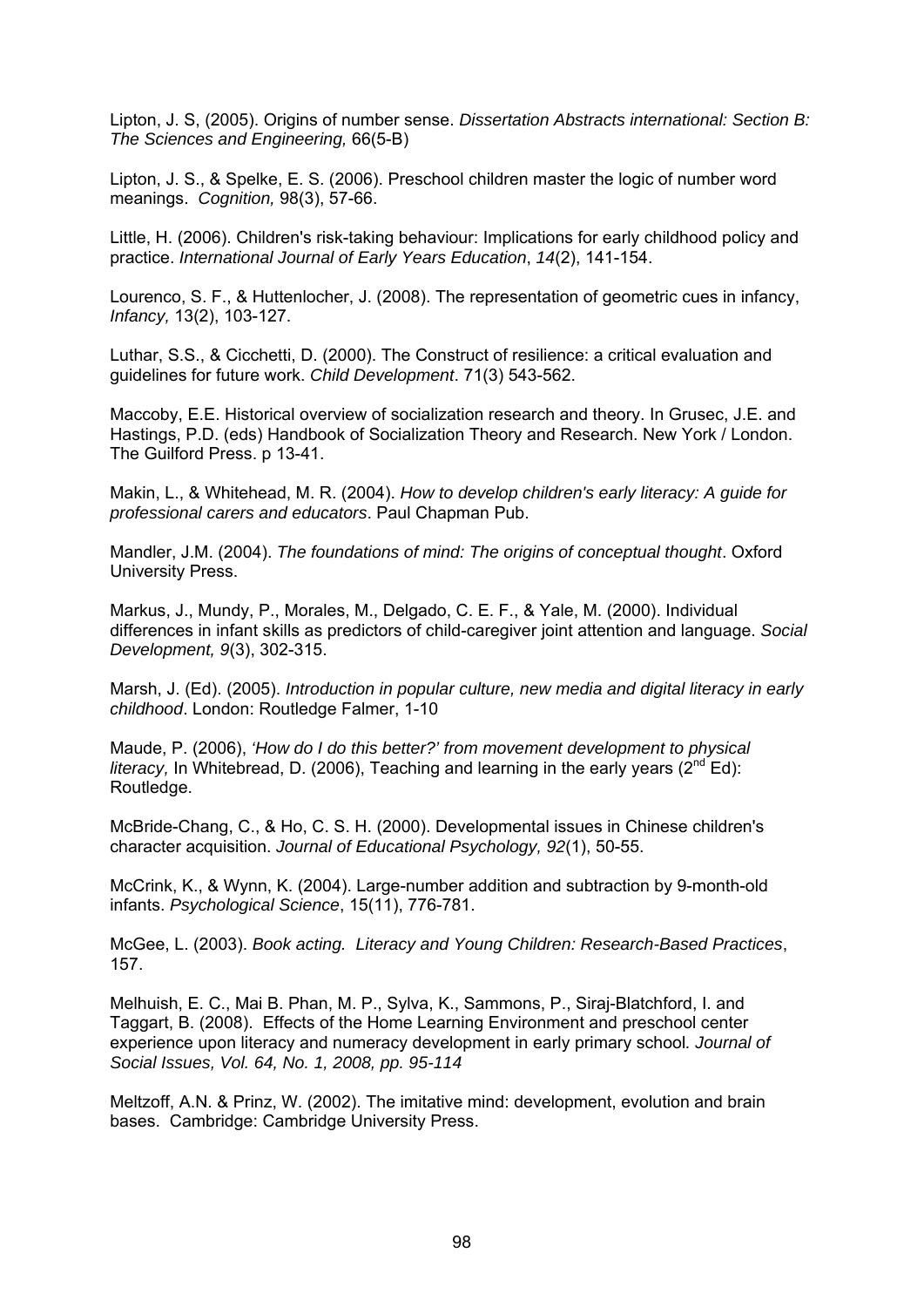Meltzoff, A.N., & Decety, J. (2003). 'What imitation tells us about social cognition: a rapproachment between developmental psychology and cognitive neuroscience'. *Philosophical Transactions of the Royal Society: Biological Sciences. 358,* 491-500.

Meltzoff, A.N. (2004). *'Imitation as a mechanism for social cognition'*. In Goswami (Ed) Blackwell Handbook of Childhood Cognitive Development*.* Blackwell.

Milligan, K., Asington, J.W., & Dack, L.A. (2007). Language and theory of mind: Metaanalysis of the relation between language ability and false belief understanding. *Child Development, 78(2),* 622-646.

Misailidi, P. & Bonoti, F. (2008). 'Emotion in children's art: do young children understand the emotions expressed in other children's drawings?' *Journal of Early Childhood Research, 6,* 189-200.

Mix, K. S. (2002) The construction of number concepts. *Cognitive Development,* 17(3-4), 1345-1363.

Moore, C., & Lemmon, K. (2001). The nature and utility of the temporally extended self. In Moore C and Lemmon, K (eds) *The self in time. Developmental perspectives*. New jersey/London: Lawrence Erlbaum associates.

Moran, P., Ghate, D., & Van der Merwe, A. (2004). *What works in parenting support?: A review of the international evidence* Department for Education and Skills.

[Morton, S.](http://csaweb116v.csa.com/ids70/p_search_form.php?field=au&query=morton+susan&log=literal&SID=hqjr49pa793hig8petbhu85rr2) (2003). *[Promoting Number and Mathematical Development in Nursery through](http://csaweb116v.csa.com/ids70/view_record.php?id=3&recnum=58&log=from_res&SID=hqjr49pa793hig8petbhu85rr2)  [Staff Development](http://csaweb116v.csa.com/ids70/view_record.php?id=3&recnum=58&log=from_res&SID=hqjr49pa793hig8petbhu85rr2)*, Report: ED480669, 6pp.

Muldoon, K., Lewis, C., & Towse, J. (2005). Because it's there! Why some children count, rather than infer numerical relationships. *Cognitive Development*, 20(3), 472-491.

Muldoon, K. P., Lewis, C., & Francis, B., (2007). Using cardinality to compare quantities: The role of social-cognitive conflict in early Numeracy. *Developmental Science*, 10(5), 694-711.

Muldoon, K. P., Lewis, C., & Berridge, D. (2007). Predictors of early numeracy: Is there a place for mistakes when learning about number? *British Journal of Developmental Psychology,* 25(4), 543-558.

Musher-Eizenman, D., & Bee, H. (2007). *The developing child* (11th ed.) Pearson Education: Allyn and Bacon.

Muter, V., Hulme, C., Snowling, M. J., & Stevenson, J. (2004). Phonemes, rimes, vocabulary, and grammatical skills as foundations of early reading development: Evidence from a longitudinal study. *Developmental Psychology, 40*(5), 665-680.

National Childcare Accreditation Council (NCAC) (2005). *Quality Improvement and Accreditation System: Quality Practices Guide*. Sydney: Author.

National Institute of Child Health and Human Development (2000). Report of the national reading panel. Teaching children to read: An evidence-based assessment of the scientific research literature on reading and its implications for reading instruction. (NIH Publication No. 00-4769) Washington, DC: US Government Printing Office.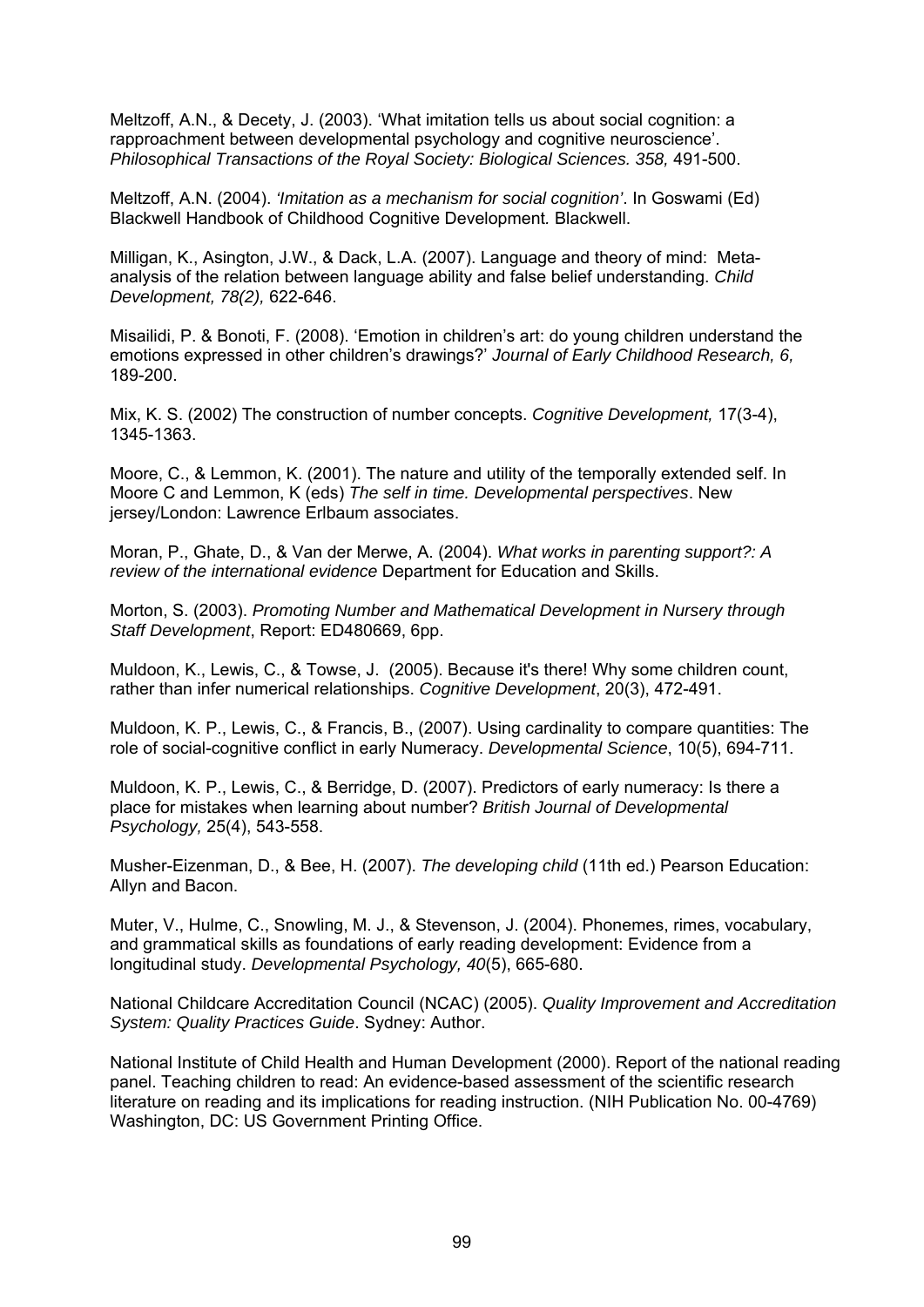Naude, H., Pretorius, E., & Viljoen, J. (2003). The impact of impoverished language development on preschoolers' readiness-to-learn during the foundation phase. *Early Child Development and Care, 173*(2), 271-291.

Nelson, K. (2001). *Language of the self; from the experiencing I to the continuing me*. In Moore C and Lemmon, K (eds) The self in time. Developmental perspectives. New Jersey / London: Lawrence Erlbaum associates.

NICHD Early Child care research network (2000). Characteristics and quality of child care for toddlers and preschoolers. *Applied Developmental Science 4*. Retrieved from <https://secc.rti.org/abtarcts.cfm?abstracts=17> on 22/05.09.

NICHD Early Child care research network. (2001). Child care and children's peer interactions at 24 and 36 months: the NICHD Study of Early childcare. *Child development*. 72. Retrieved from <https://secc.rti.orp/abstracts.cfm?abstracts=24>on 22.05.09.

NIH, NICHD., (2006). *The NICHD Study of Early Child Care and Youth Development:* Findings for the Children up to Age 4 ½ Years. NIH Pub No. 05-4318, <https://secc.rti.org/abstracts.cfm?abstract=230> (Accessed 21/05/09).

Nunes, T., Bryant, P., Evans, D., Bell, D., Gardner, S., Gardner, A., & Carraher, J. (2007). The contribution of logical reasoning to the learning of mathematics in primary school. *British Journal of Developmental Psychology,* 25(1), 147-166.

O'Neill, M., Bard, K. A., Linnell, M., & Fluck, M. (2005). Maternal gestures with 20-month-old infants in two contexts, *Developmental Science,* 8(4), 352-359.

Overby, K. (2002). Pediatric health supervision. In A. Rudolph, R. Kamei, & K. Overby (Eds.), *Rudolph's fundamentals of pediatrics* (3rd ed., pp. 1-69). New York: McGraw-Hill.

Papousek, H. (1996). 'Musicality in infancy research: biological and cultural origins of early musicality' in Delige, I., & Sloboda, J. (Eds). *Musical Beginnings: Origins and Development of Musical Competence*. Oxford, New York, Toronto: Oxford University Press.

Pellegrini, A. D., & Bjorklund, D. F. (2004). The ontogeny and phylogeny of children's object and fantasy play. *Human Nature*, *15*(1), 23-43.

Piaget, J. (1952). The child's conception of number. London: Routledge and Kegan Paul.

Piaget, J. (1983). Piaget's theory. In W. Kessen (Ed.), Handbook of child psychology: Vol. 1. History. Theory and methods (pp.103-126). New York: Wiley.

Pinker,S. (2007) *The stuff of thought*. London and New York: Penguin / Allen Lane.

Plowman, L. & Stephen, C. (2005). Children, play, and computers in pre-school education. *British Journal of Educational Technology*, 36(2) 145-157

Plowman, L. &. Stephen, C. (2007). Guided interaction in pre-school settings. *Journal of Computer Assisted Learning*. 23(1), 14-26

Poirer, C., Lecuyer, R., Cybula, C., 2000, Categorisation of geometric figures composed of three or four elements by 3-month-old infants, Cahiers do Psychologie Cognitive Vol 192 Apr 200, pp221-244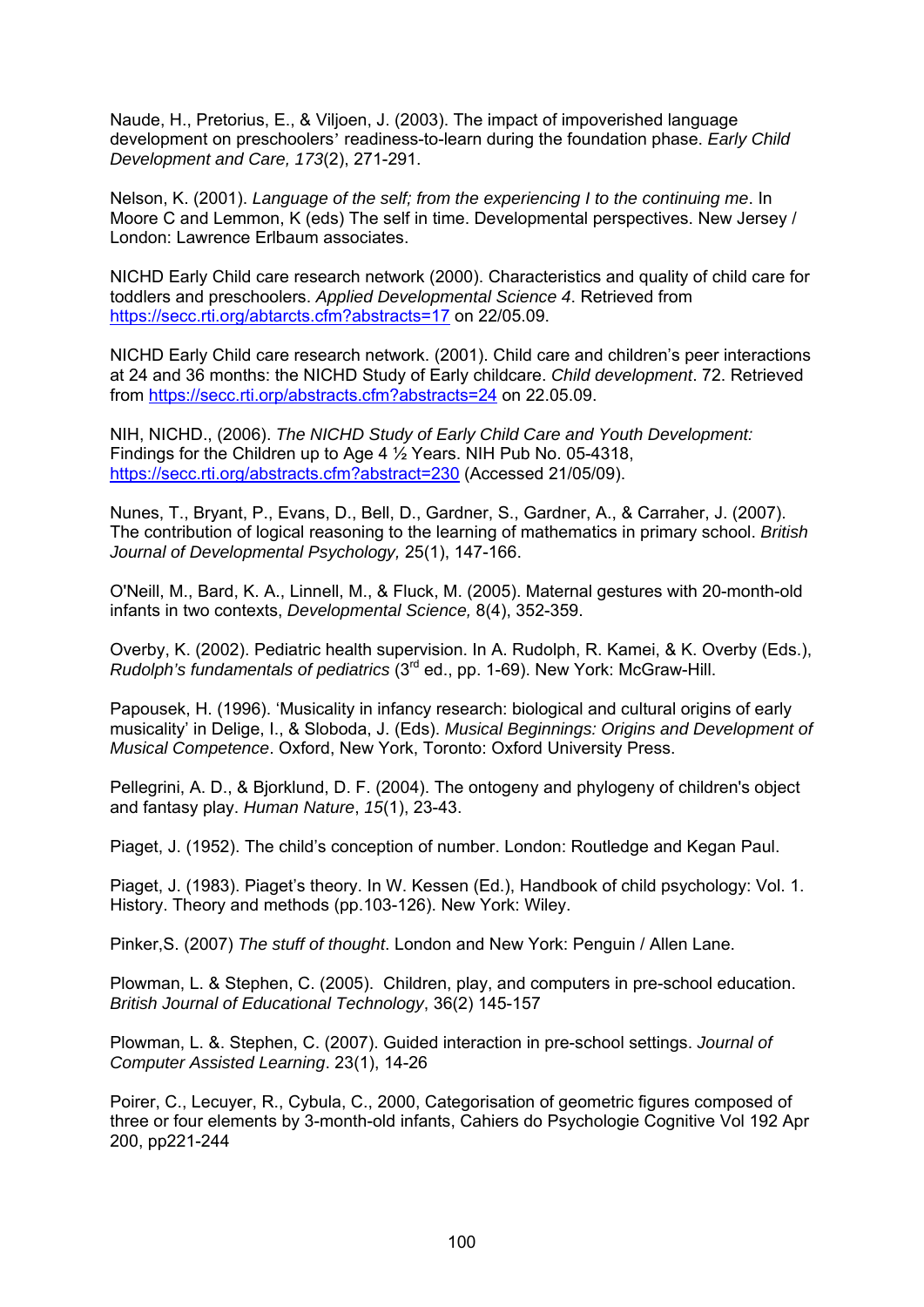Pressley, M., & Graham, S., & Harris, K., (2006). The state of educational intervention research as viewed through the lens of literacy intervention. *British Journal of Educational Psychology, 76*, 1-19.

QCA. (2000). *Curriculum Guidance for the Foundation Stage*  [http://www.standards.dfes.gov.uk/eyfs/resources/downloads/5585\\_cg\\_foundation\\_stage.pdf](http://www.standards.dfes.gov.uk/eyfs/resources/downloads/5585_cg_foundation_stage.pdf) (Accessed 28 01 09).

Rafthus, S. A. (1988). *Understanding child development*. New York: Holt, Rinehart and Winston.

Rakoczy,H., Warneken,F. and Tomasello,M. (2009) 'Young children's selective learning of rule games from reliable and unreliable models', *Cognitive Development, 24* (61-69).

Reese, E., Bird, A., & Tripp, G. (2007). Children's self-esteem and moral self: links to parentchild conversations regarding emotion. *Social Development*. 16(3) 460-478.

Reilly, J., Jackson, D., Montgomery, C., Kelly, L., Slater, C., Grant, S., & Paton, J. (2004). Total energy expenditure and physical activity in young Scottish children: Mixed longitudinal study. *Lancet*, *363*, 211-212.

Rideout, V., Vandewater, E., & Wartella, E. (2003). *Zero to six: Electronic media in the lives of infants, toddlers and preschoolers*. Washington: Kaiser Family Foundation.

Riley, J. (1996). The teaching of reading: The development of literacy in the early years of school Paul Chapman Publishing.

Rinaldi, C. (2006). *In dialogue with Reggio Emilia: Listening, researching and learning*, Routledge.

Rips, L. J., Asmuth, J., Bloomfield, A., (2006). Giving the boot to the bootstrap: How not to learn the natural numbers. *Cognition*, 101(3), B51-B60.

Roberts, R. (2002). *Self-esteem and early learning*. (2nd Ed) London: Paul Chapman.

Roberts, S. & Howard, S. (2005). *Watching teletubbies: Television and its very young audience.* In Marsh, J. (Ed.) Popular Culture, New Media and Digital Literacy in Early Childhood. London: Routledge Falmer, 91-197.

Robinson, M. (2003). *From Birth to One. The year of opportunity*. Buckingham: Open University Press.

Robinson, M., & Turnbull, B. (2005). *Veronica: An asset model of becoming literate*. In Marsh, J. (Ed.) Popular Culture, New Media and Digital Literacy in Early Childhood, London: Routledge Falmer, 51-72.

Rogers, J. P. (2008), Cardinal number and its representation: Skills, concepts and contexts. *Early Child Development and Care*, 178(2), 221-225.

Rogoff, B. (1990) *Apprenticeship in thinking: Cognitive development in social contexts*, Oxford: Oxford University Press.

Rogoff, B. (1993). Children's guided participation and participatory appropriation in social activity. In R. Wozniak & K Fischer (Eds.), *Development in context: Acting and thinking in specific environments*, 121-154. Hillsdale, NJ: Earlbaum.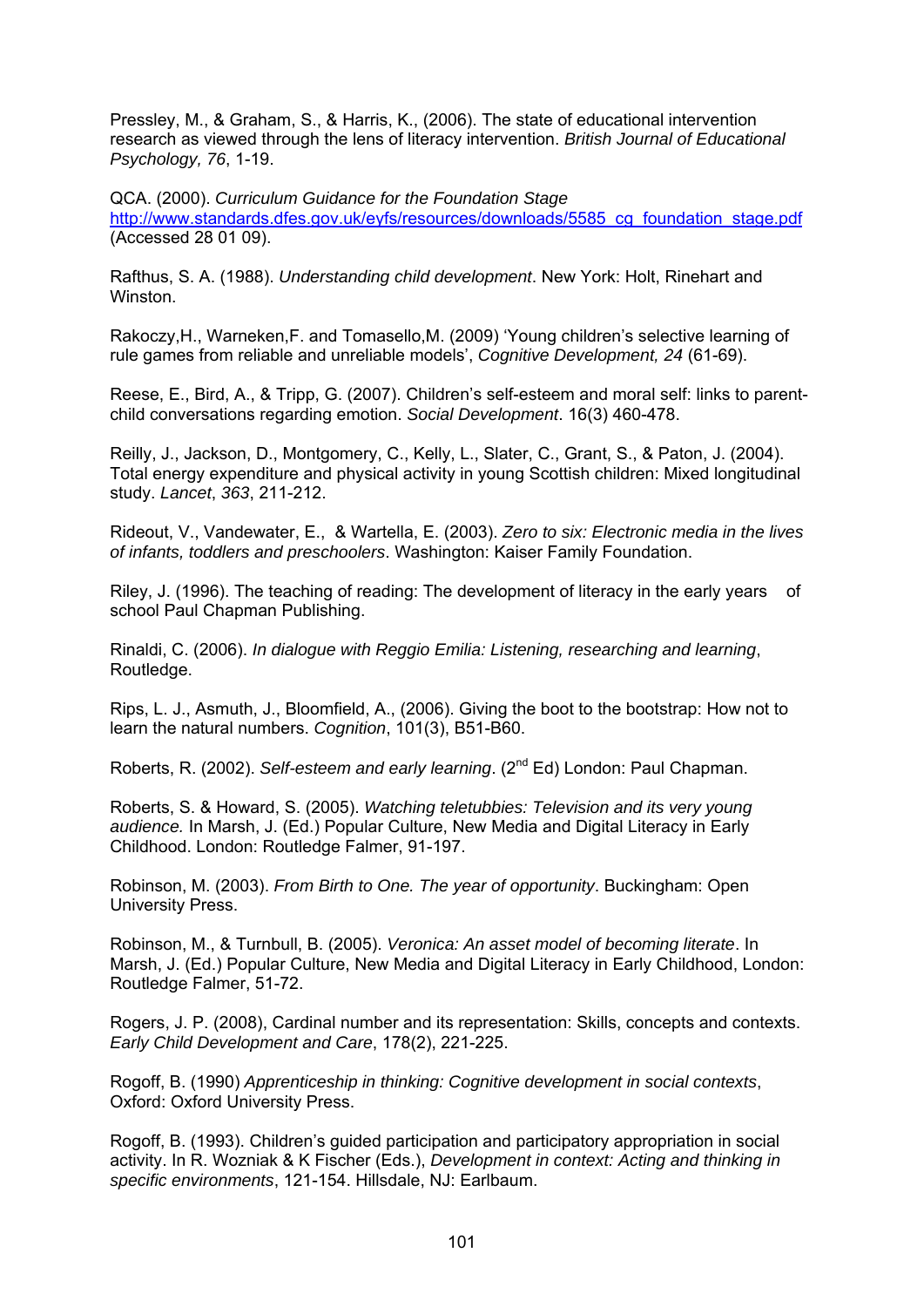Rogoff, B. (2003). *The Cultural nature of human development*, Oxford: Oxford University Press.

Ron Nelson, J., Benner, G. J., & Gonzalez, J. (2005). An investigation of the effects of a prereading intervention on the early literacy skills of children at risk of emotional disturbance and reading problems. *Journal of Emotional and Behavioral Disorders, 13*(1), 3.

Rose, J., (2006). Independent review of the primary curriculum: Final report. Nottingham: DCSF Publications.

Rose, J., (2006). Independent review of the teaching of early reading. Department for *Education and Skills: Creating opportunity, releasing potential, achieving excellence, 1-102.* 

Roskos, K., & Christie, J. (2001). Examining the play-literacy interface: A critical review and future directions. *Journal of Early Childhood Literacy, 1*(1), 59.

Rutter, M. (1999). Resilience concepts and findings: implications for family therapy. *Journal of Family Therapy,* 21 (2) 119-145

Rutter, M. (2006). Implications of resilience concepts for scientific understanding. Annals *of New York Academy of science.* 1094, 1-12

Rutter, M., Beckett, C., Castle, J., Colvert, E., Kreppner, J., Mehta, M., Stevens, S., & Sonuga-Barke, E. (2007). Effects of a profound early institutional deprivation: An overview of findings from a UK longitudinal study of Romanian adoptees. *European journal of Developmental Psychology.* 4(3) 332-350.

Rutter, M., & O'Connor, T.G. (1999). Implications of attachment theory for child care policies. In Cassidy, J. and Shaver, P.R. (eds) Handbook of Attachment, New York: The Guilford Press. p823-844.

Saarni, C. (2001a). Cognition, context, and goals: significant components in social- emotional effectiveness. *Social development*, 10(1) 125-129.

Saarni, C. (2001b) Epilogue: emotion, communication and relationships context. *International Journal of Behavioural Development.* 25(4) 354-356.

Saffran, J.R. (2003). Statistical language learning: mechanisms and constraints. *Current Directions in Psychological Science, 12*, 110-114.

Sameroff, A. (1975). Transactional models in early social relationships. *Human Development.* 18 65-79

Sammons, P., Elliot, K., Sylva, K., Melhuish, E., Siraj-Blatchford, I., & Taggart, B. (2004). The impact of pre-school on young children's cognitive attainments at entry to reception. *British Educational Research Journal.* 30(5), 691-712.

Sanson, A., Hemphill, S.A., & Smart, D. (2002). *Temperament and social development*. In Smith, P.K. & Hart, C.H. (eds) Blackwell Handbook of Social Development. Oxford: Blackwell Publishing.

Saracho, O. N. (2003). Young children's play and cognitive style. In O. N. Saracho and B. Spodek (Eds.). Contemporary perspectives on play in early childhood curriculum: Vol. 3. pp. 75-96. Greenwich: Information Age Publishing.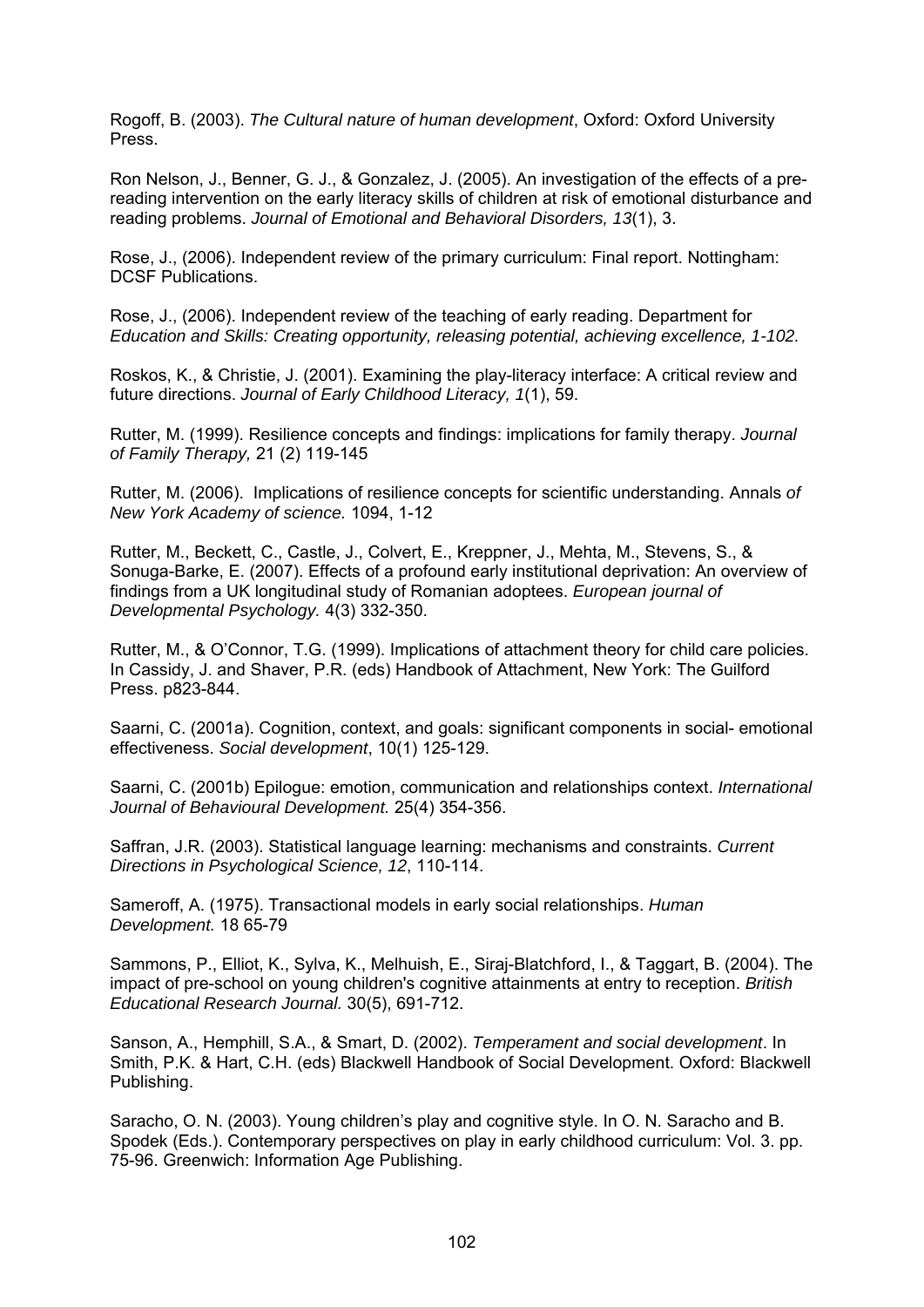Saracho, O. N. and Spodek, B. (1998). A play foundation for family literacy. International journal of educational research, 29(1), 41-50.

Saracho, O. N., & Spodek, B. (2007). Oracy: Social facets of language learning. *Early Child Development and Care, 177*(6), 695-705.

Sarnecka, B. W., & Carey, S. (2008). How counting represents number: What children must learn and when they learn it. *Cognition,* 108(3), 662-674.

Saxe, G. B., Gearheart, M., & Guberman, S. R. (1999). The social organization of early number development. In Llyod, P., Fernyhough, C., (Eds). (1999). Lev Vygotsky: Critical assessments: The zone of proximal development, Vol. III. (pp. 371-382). xxvii, 429 pp. Florence, KY, US: Taylor & Frances / Routledge.

Scarborough, H. S. (1998). Early identification of children at risk for reading disabilities: Phonological awareness and some other promising predictors. *Specific Reading Disability: A View of the Spectrum,* 75-119.

Schatschneider, C., Fletcher, J. M., Francis, D. J., Carlson, C. D., & Foorman, B. R. (2004). Kindergarten prediction of reading skills: A longitudinal comparative analysis. *Journal of Educational Psychology, 96*(2), 265-282.

Schultz,L.E., Goodman,N.D., Tenenbaum,J.B., and Jenkins,A.C. (2008) 'Going beyond the evidence: Abstract laws and pe-schoolers' responses to anomalous data', *Cognition, 109* (211-223).

Segers, E., & Verhoeven, L. (2004). Computer-supported phonological awareness intervention for kindergarten children with specific language impairment. *Language, Speech, and Hearing Services in Schools, 35*(3), 229-239.

Serpell, R., & Hatano, G. (1997). Education, schooling, and literacy. *Handbook of Cross-Cultural Psychology, 2*, 339-376.

Shonkoff, J. P., & Phillips, D. (2000). *From neurons to neighbourhoods*. Washington DC: National Academies Press.

[Shusterman, A.](http://ovidsp.tx.ovid.com/spa/ovidweb.cgi?&S=OALBFPCJBKDDOOFHNCFLIFMLHFEFAA00&Search+Link=%22Shusterman%2c+Anna%22.au.), [Lee, S.A](http://ovidsp.tx.ovid.com/spa/ovidweb.cgi?&S=OALBFPCJBKDDOOFHNCFLIFMLHFEFAA00&Search+Link=%22Lee%2c+Sang+Ah%22.au.)., & [Spelke, E. S](http://ovidsp.tx.ovid.com/spa/ovidweb.cgi?&S=OALBFPCJBKDDOOFHNCFLIFMLHFEFAA00&Search+Link=%22Spelke%2c+Elizabeth+S%22.au.). (2008). Young children's spontaneous use of geometry in maps. *Developmental Science*, 11(2), F1-F7.

Siegler, R.S. (2005). Children's learning. *American Psychologist, 60,* 769-778.

Sigman, A. (2007). *Remotely controlled: How television is damaging our lives*. London: Vermillion.

Sigmund, E., Sigmundova, D., & El Ansari, W. (2008). Changes in physical activity in preschoolers and first grade children: longitudinal study in the Czech Republic. *Child: care, health and development.* 35(3) 376-382.

Singer, E. (2001). The logic of young children's (nonverbal) behaviour. Keynote Address, European Early Childhood Educational Research Association conference, Hogeschool Alkmaar, The Netherlands, 29 August - 1 September 2001.

Siraj-Blatchford, J. (2004). (Ed). *Developing new technologies for young children*. Stoke on Trent: Trentham Books.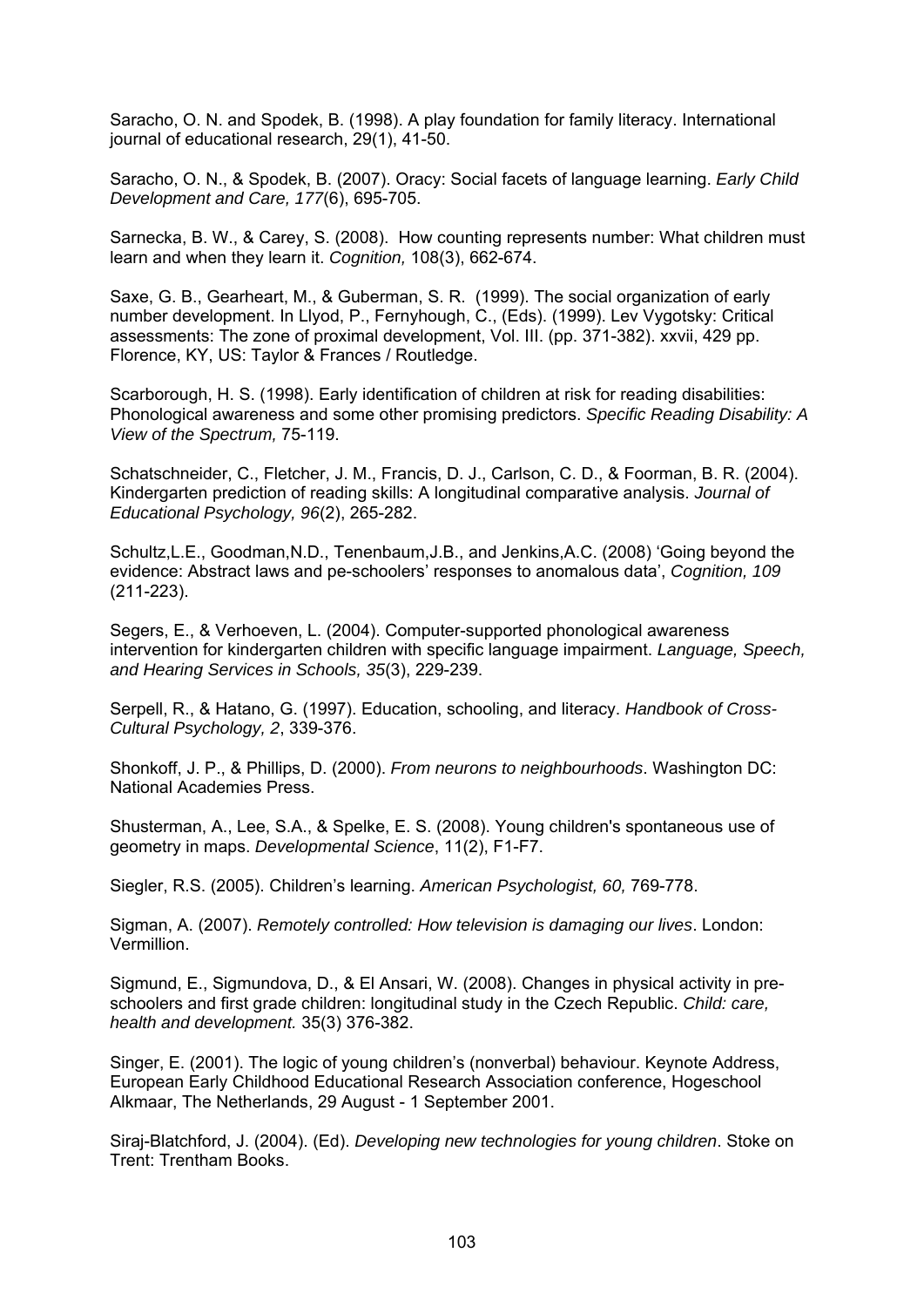Siraj-Blatchford, J., & Siraj- Baltchford, I. (2003). *A Curriculum development guide to ICT in early childhood education*. Stoke on Trent: Early Education/Trentham Books.

Siraj-Blatchford, I., Sylva, K., Muttock, S., Gilden, R. & Bell, D. (2002). *Researching effective pedagogy in the early years.* London: Department for Education and Skills, Research Report 356.

Siraj-Blatchford, I., Sylva, K., Taggart, B., Sammons, P., Melhuish, E.,&Elliot, K. (2003). *The Effective Provision of Pre-school Education (EPPE) Project: Intensive case studies of practice across the foundation stage*. London: DfEE / Institute of Education.

Siraj-Blatchford, J., & Whitebread, D. (2003). *Supporting information and communications technology in the Early Years*, Maidenhead: Open University Press.

Smart, J. (2001). When nature does the nurturing. *Practical Pre-School,* Issue 28.

Smith, B. (1994). *Through writing to reading: Classroom strategies for supporting literacy* Routledge.

Smith, C. (2005). The CD Rom Game: a toddler engaged in computer-based dramatic play. In Marsh, J. (Ed). Popular Culture, New Media and Digital Literacy in Early Childhood. London: Routledge Falmer, 108-125.

Snow, C. E. (2006). What counts as literacy in early childhood? *Blackwell Handbook of Early Childhood Development,* 274-294.

Snow, C. E., & Juel, C. (2005). Teaching children to read: What do we know about how to do it. *Science of Reading: A Handbook,* 501-520.

Snow, C. E., Tabors, P. O., Nicholson, P., & Kurland, B. (1995). SHELL: Oral language and early literacy skills in kindergarten and first-grade children. *Journal of Research in Childhood Education, 10*(1), 37-48.

Sophian, C. (2004). [Mathematics for the future: developing a Head Start curriculum to](http://web.ebscohost.com/ehost/viewarticle?data=dGJyMPPp44rp2%2fdV0%2bnjisfk5Ie46bROs6%2bvSLWk63nn5Kx95uXxjL6srUytqK5It5a0UrOvuEyylr9lpOrweezp33vy3%2b2G59q7Ra%2bqs0yyq7VOrqykhN%2fk5VXj5KR84LPjgOac8nnls79mpNfsVa%2botkm0q65NpNztiuvX8lXk6%2bqE8tv2jAAA&hid=104)  [support mathematics learning.](http://web.ebscohost.com/ehost/viewarticle?data=dGJyMPPp44rp2%2fdV0%2bnjisfk5Ie46bROs6%2bvSLWk63nn5Kx95uXxjL6srUytqK5It5a0UrOvuEyylr9lpOrweezp33vy3%2b2G59q7Ra%2bqs0yyq7VOrqykhN%2fk5VXj5KR84LPjgOac8nnls79mpNfsVa%2botkm0q65NpNztiuvX8lXk6%2bqE8tv2jAAA&hid=104) *Early Childhood Research Quarterly*, 19(1), 59.

Sophian, C. (2007). *The origins of mathematical knowledge in childhood*, Hillsdale NJ: Erlbaum.

Slaughter, V., Kamppi, D., & Paynter, J. (2006). Toddler subtraction with large sets: Further evidence for an analog-magnitude representation of number. *Developmental Science,* 9(1), 33-39.

Spelke, E.S. (2000). 'Core knowledge'. *American Psychologist*, 55, 1233-1243.

Spodek, B., & Saracho, O. N. (2006). *Handbook of research on the education of young children /Edited by Bernard Spodek, Olivia N. Saracho* Lawrence Erlbaum Associates.

Spodek, B., & Saracho, O. N. (1993). *Language and literacy in early childhood education. Yearbook in Early Childhood Education*, Volume 4. New York: Teachers College Press.

Sroufe, L. A., Egeland, B., Carson, and Colins, W. A. (2005). *The Development of the person. The Minnesota Study of risk and adaptation from Birth to Adulthood*. NY & London: The Guildford Press.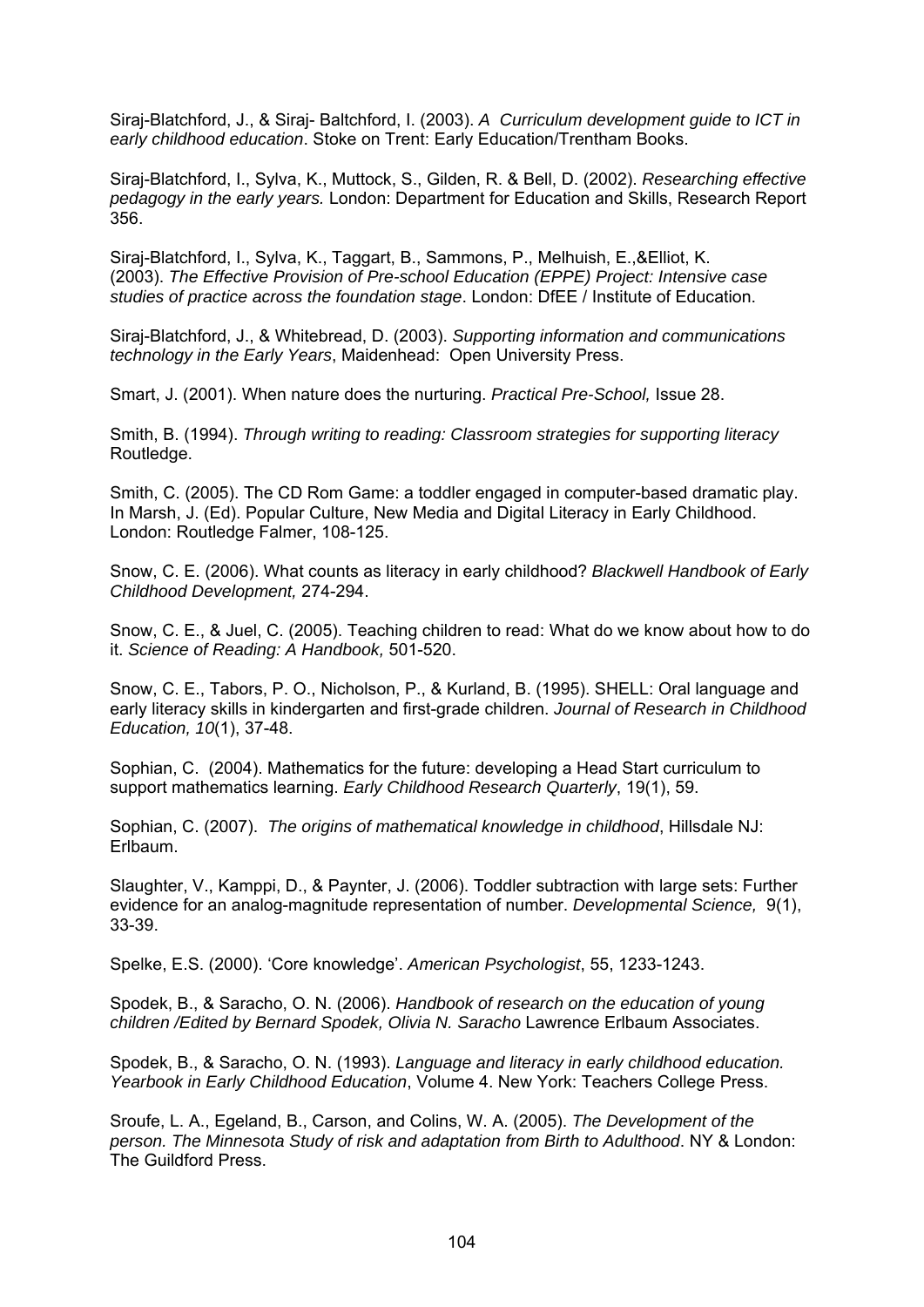Stephen, C., & Plowman, L. (2002). *ICT in pre-school: A benign addition? A review of the lLiterature on ICT in pre-school settings*. Learning & Teaching Scotland.

Stephen, C. and Plowman, L. (2003). Information and communication technologies in preschool settings: a review of the literature. *International Journal of Early Years Education*, 11(3), 223-234.

Stipek, D., (2002). At what age should children enter kindergarten? A question for policy makers and parents. *Social Policy Report: Giving Child and Youth Development Knowledge Away, XVI*(2), 1-19.

Stonehouse, A. (2001). *NSW curriculum framework for children's services: The practice of relationships*. Sydney: Department of Community Services, Office of Childcare.

Streri, A. (2005). [Touching for knowing in infancy: The development of manual abilities in](http://web.ebscohost.com/ehost/viewarticle?data=dGJyMPPp44rp2%2fdV0%2bnjisfk5Ie46bROs6%2bvSLWk63nn5Kx95uXxjL6srUqtqK5It5a2UrGsuEmzlr9lpOrweezp33vy3%2b2G59q7TLGntVC0r7FMpOLfhuWz44ak2uBV497mPvLX5VW%2fxKR57LOvULetrk%2bxp6R%2b7ejrefKz5I3q4vJ99uoA&hid=3)  [very young infants.](http://web.ebscohost.com/ehost/viewarticle?data=dGJyMPPp44rp2%2fdV0%2bnjisfk5Ie46bROs6%2bvSLWk63nn5Kx95uXxjL6srUqtqK5It5a2UrGsuEmzlr9lpOrweezp33vy3%2b2G59q7TLGntVC0r7FMpOLfhuWz44ak2uBV497mPvLX5VW%2fxKR57LOvULetrk%2bxp6R%2b7ejrefKz5I3q4vJ99uoA&hid=3) *European Journal of Developmental Psychology,* 2(4), 325-343.

Sundin, B. (1997). 'Musical creativity in childhood – a research project in retrospect'. *Research Studies in Music Education, 9* (48-57).

Sure Start. (2003). *Full day care National Standards for under-8s day-care and childminding*[.http://www.surestart.gov.uk/\\_doc/P0000411.PDF](http://www.surestart.gov.uk/_doc/P0000411.PDF) (Accessed 28 01 09).

Suriyakham, L.W. (2007), Input effects on the development of the cardinality principle: Does gesture count? *Dissertation Abstracts International: Section B: The Sciences and Engineering*. Vol 68(5-B), 34-30.

Sykes, E. D. A., & Bell, J. F., & Rodeiro, C. V., (2009). Birth date effects: A review of the literature from 1990-on. *Cambridge Assessment,* 1-44.

Sylva, K., Melhuish, E., Sammons, P., Siraj-Blatchford, I., & Taggart, B. (2003). *'The Effective Provision of Pre-School Education (EPPE) Project: Findings from the early primary years'.* [http://www.dcsf.gov.uk/research/data/uploadfiles/SSU\\_SF\\_2004\\_02.pdf](http://www.dcsf.gov.uk/research/data/uploadfiles/SSU_SF_2004_02.pdf) (Accessed 28 01 09).

Sylva, K., & Melhuish, E., & Sammons, P., & Siraj-Blatchford, I., & Taggart, B. (2008). *Effective Pre-school and Primary Education 3-11 Project (EPPE 3-11) Final report from the primary phase: Pre-school, school and family influences on children's development during Key Stage 2 (Age 7-11).* (Research Report). Nottingham: DCSF Publications.

Tabors, P. O., Beals, D. E., Weizman, Z. O., & Dickinson, D. K. (2001). 'You know what oxygen is?': Learning new words at home. *Beginning literacy with language: Young children's learning at home and school*. Baltimore, MD: Paul H. Brookes Publishing Co.

Taylor,M.G., Rhodes,M. & Gelman,S.A. (2009). 'Boys will be boys; Cows will be cows: Children's essentialist reasoning about gender categories and animal species'. *Child Development, 80(2)* 461-481.

Thompson, R. A. (2000). The legacy of early attachments. *Child Development.* 71(1) 145- 152.

Thompson, I., (2008). Early Years Foundation Stage: How much does it count? *Mathematics Teaching Incorporating Micromath,* 210, 40-41

Thorndike, E.L. (1922). *The psychology of arithmetic*. New York: Macmillan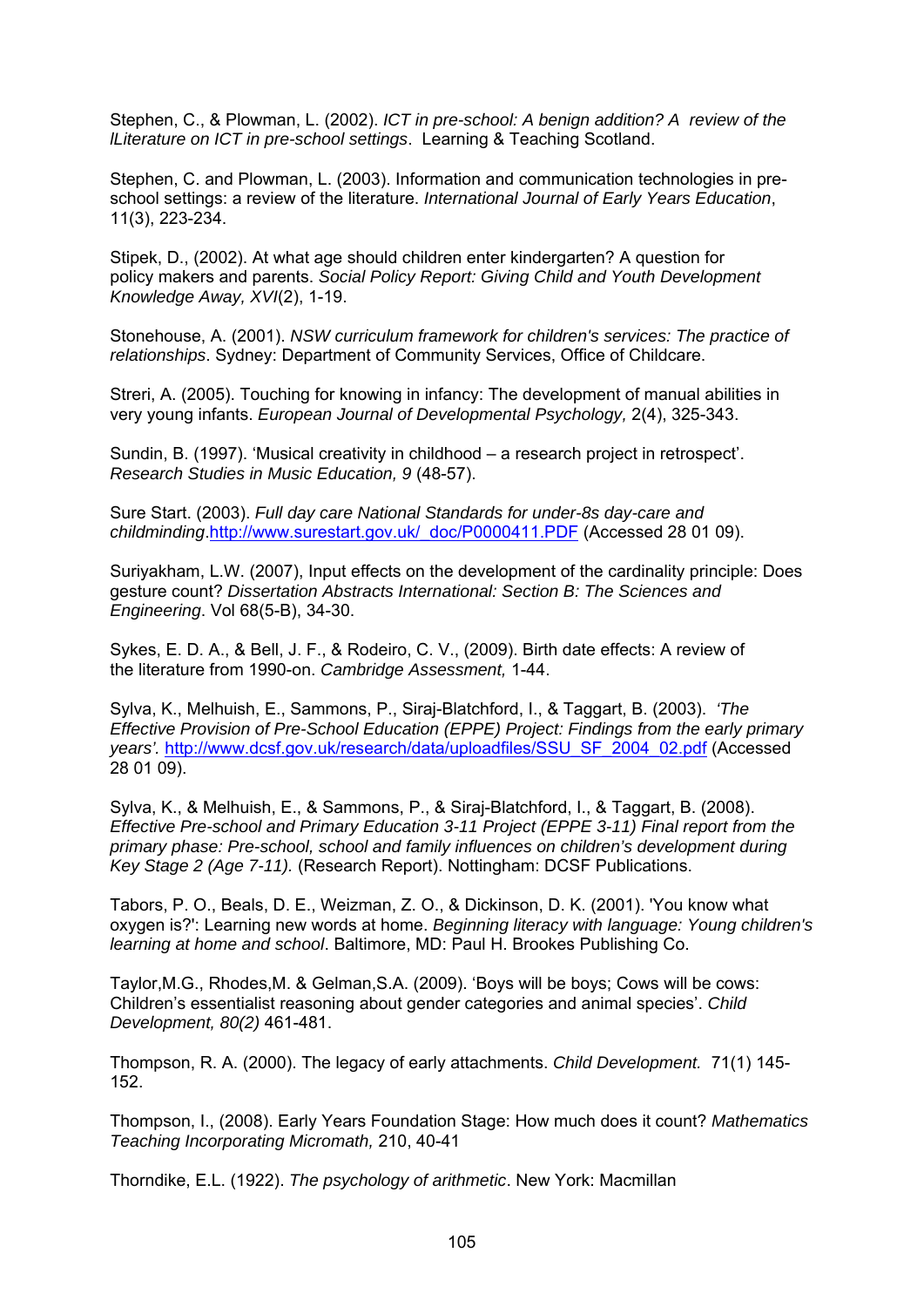Tomasello, M., Carpenter, M., Call, J., Behne, T., & Henrike, M. (2005). Understanding and sharing intentions: the origins of cultural cognition. *Behavioural and Brain Sciences*. 28 5 p 675-691.

Toohey, K. (2000). *Learning English at school: Identity, social relations, and classroom practice* Multilingual Matters.

Trehub, S. (2003). *'Musical predispositions in infancy: an update'.* In Peretz, I. & Zatorre, R. (Eds.) *The cognitive neuroscience of music*, Oxford: Oxford University Press.

Treiman, R., Tincoff, R., & Richmond-Welty, E. D. (1996). Letter names help children to connect print and speech. *Developmental Psychology, 32*(3), 505-514.

Trevarthen, C. (2000). Musicality and the intrinsic motive pulse: Evidence from human psychobiology and infant communication. *Musicae Scientiae, 2*(2; SPI), 155-215.

Turati, C., Simion, F., & Zanoin, L., (2003). Newborns' perceptual categorization for closed and open geometric forms, *Infancy*, 4(3), 309-325.

Tullos, A. & Woolley, D. (2009). The development of children's ability to use evidence to infer reality status. *Child Development, 80(1),* 101-114

Van den Heuvel-Panhuizen, M., & Van den Boogaard, S. 2008, Picture books as an impetus for kindergartner's mathematical thinking. *Mathematical Thinking and Learning*. 10(4), 341- 373.

Vlach, H.A., & Carver, S.M. (2000). 'The effects of observation coaching on children's graphic representations'. *Early Childhood Research and Practice*, 10(1).

Vukelich, C. (1994). Effects of play interventions on young children's reading of environmental print. *Early Childhood Research Quarterly*, 9(2), 153-170.

Vygotsky, L. S., (1978). *Mind in Society: The development of higher psychological processes.* Cambridge Massachusetts: Harvard University Press.

Waters, E., & Cummings, E. M., (2000). A secure base from which to explore close relationships. *Child Development, Special Millennium Issue,* 1-13.

Weiland, L. (2007). Experiences to help children learn to count on, *Teaching Children Mathematics* 14(3), 188-192.

Wellman, H M., & Lagattuta, K. H. (2004). Theory of mind for learning and teaching: The nature and role of explanation. *Cognitive Development* 19(4) 479-497.

Wellman, H.M., & Miller, J.G. (2008). Including deontic reasoning as fundamental to theory of mind. *Human Development* 51(2) 102-135.

Wellman, H. M. & Phillips, A. T. (2000). Young children's understanding of perception, desire and emotion. *Child Development*. 71(4) p895.

Westermann, G., Mareschal, D., Johnson, M.H., Sirois, S., Spratling, M.W., & Thomas, M.S.C. (2007). 'Neuroconstructivism'. *Developmental Science, 10(1),* 75-83.

Wheeler, H., Connor, J. & Goodwin, H. (2009). *Parents, early years and learning: Parents as partners in the Early Years Foundation Stage: Principles into practice*. London: NCB.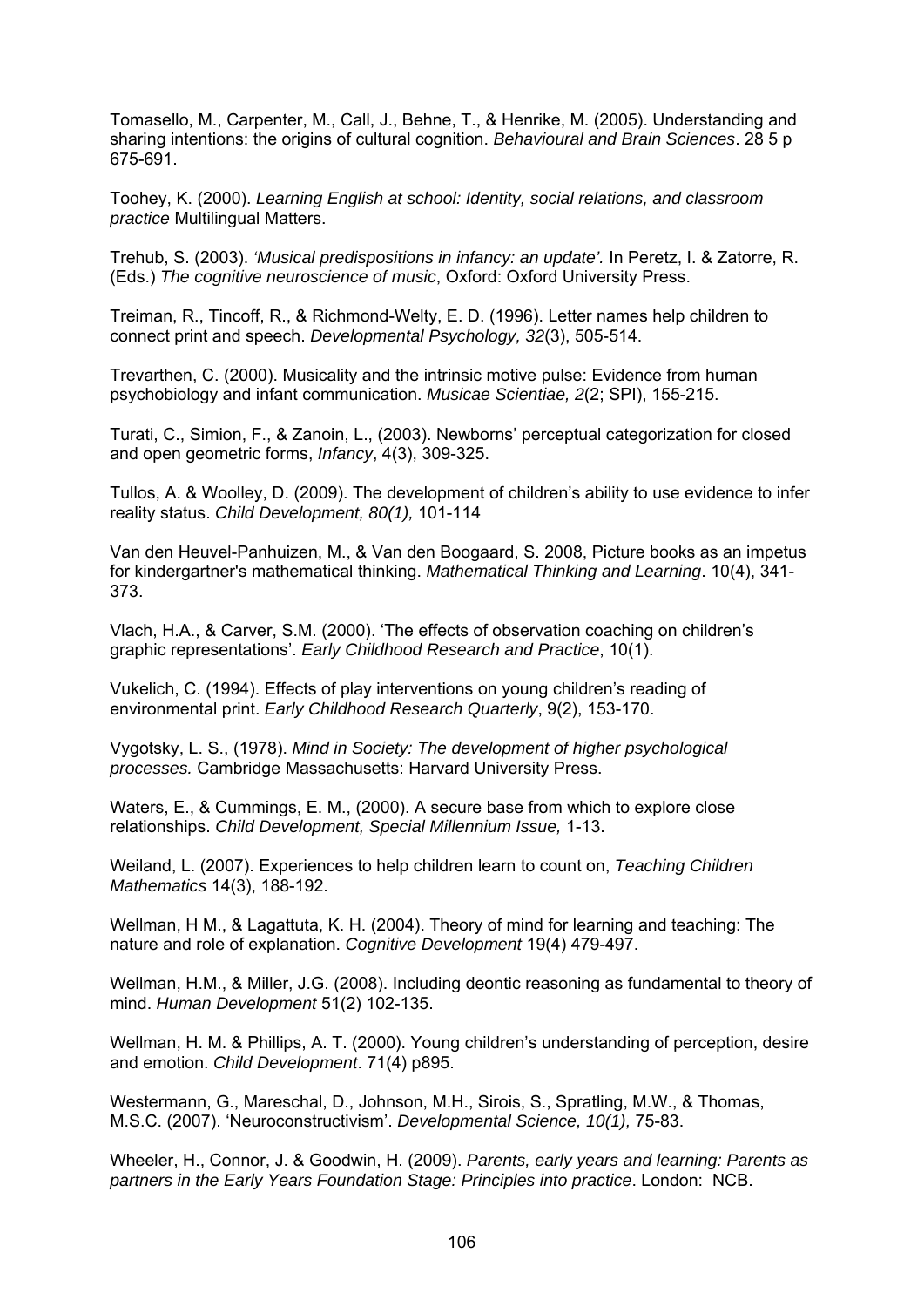Wheeler, H., Connor, J. & Goodwin, H. (2006). *Parents, early years and learning: Reader*. London: NCB.

Whitehead, M. R. (2004). *Language and literacy in theEarly Years* Sage.

Whitehead, M. R. (2007). *Developing language and literacy with young children* Paul Chapman Educational Publishing.

Williams, M., & Rask, H. (2003). Literacy through play: How families with able children support their literacy development. *Early Child Development and Care, 173*(5), 527-533.

Wong, D. (1993). *Whaley & Wong's Essentials of Pediatric Nursing*. St. Louis, MO: Mosby-Yearbook, Inc.

Wolf, M., & Bowers, P. G. (1999). The double-deficit hypothesis for the developmental dyslexia. *Journal of Educational Psychology, 91*, 415-438.

Wynn, K. (1998). *Numerical competence in infants*. In C. Donlan (ed). The Development of Mathematical Skills, Hove: Psychology Press.

Wyver, S. R., & Spence, S. H. (1999). Play and divergent problem solving: Evidence supporting a reciprocal relationship. *Early Education and Development*, *10*(4), 419-444.

Xue, Y., & Meisels, S. J., (2004). Early literacy instruction and learning in kindergarten: Evidence from the early childhood longitudinal study - kindergarten class of 1998-1999. *American Educational Research Journal, 41*(1), 191-229.

Yaden Jr, D. B., Smolkin, L. B., & Conlon, A. (1989). Preschoolers' questions about pictures, print conventions, and story text during reading aloud at home. *Reading Research Quarterly*, 188-214.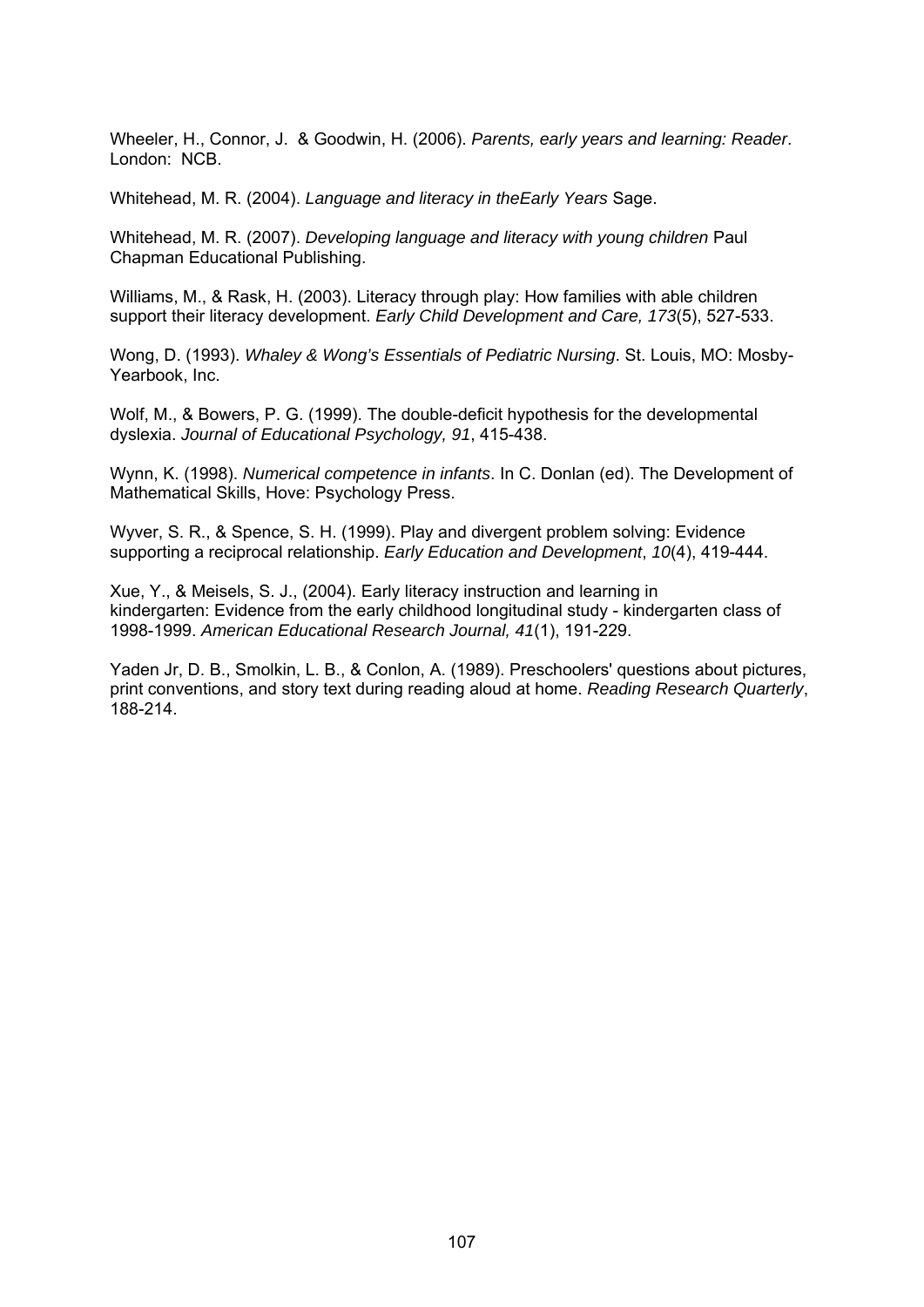# **Appendices**

# **Appendix A - Questionnaire for expert consultation**

For each of the following categories (A-F) please nominate 2-3 key texts (peer-reviewed papers/ books/ reports) for consideration within the EYFS literature review. Please note that we are particularly interested in any texts / articles published since 2000. For each area please also highlight any key theme concepts that you think are particularly relevant to early care and education (0-5 years).

## **A. Cognitive Development of Children aged 0-5**

Key papers / Books / Reports 1 2 3

*Aspects / Themes requiring further exploration* 

### **B. Language and Literacy Development of Children aged 0-5**

| Key papers / Books / Reports |  |
|------------------------------|--|
|                              |  |
|                              |  |

*Aspects / Themes requiring further exploration* 

### **C. Social Development of Children aged 0-5**

Key papers / Books / Reports 1 2 3

*Aspects / Themes requiring further exploration* 

# **D. Emotional Development of Children aged 0-5**

Key papers / Books / Reports 1 2 3 *Aspects / Themes requiring further exploration* 

# **E. Brain Development of Children aged 0-5 (as it relates to education and care)**

Key papers / Books / Reports 1 2 3

*Aspects / Themes requiring further exploration* 

### **F. i. Enabling Environments for Learning of Children aged 0-5 (Parents & Family)**

Key papers / Books / Reports 1 2 3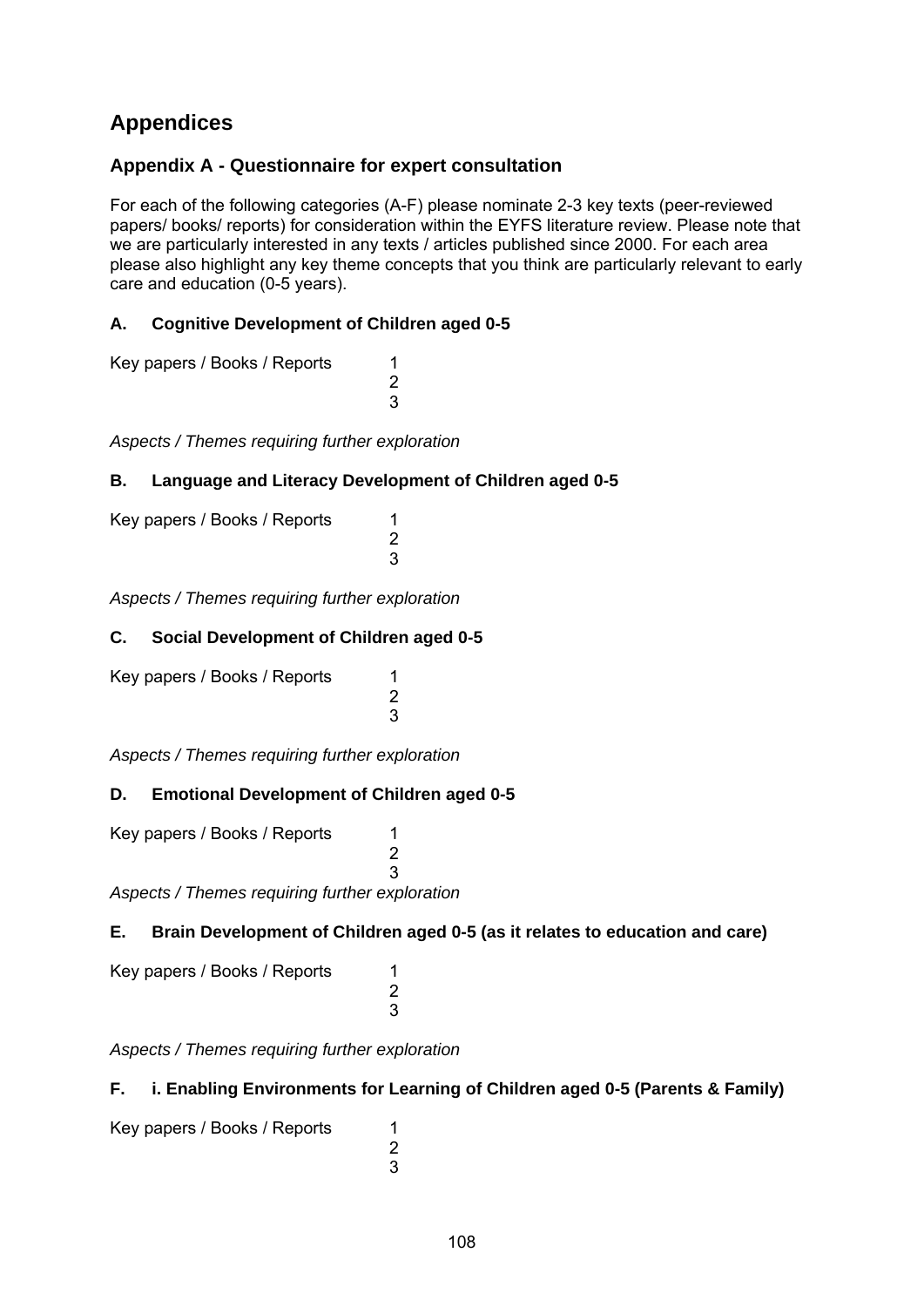*Aspects / Themes requiring further exploration* 

### **ii. Enabling Environments for Learning of Children aged 0-5 (Child Care/ Early Education)**

Key papers / Books / Reports 1

 2 3

*Aspects / Themes requiring further exploration*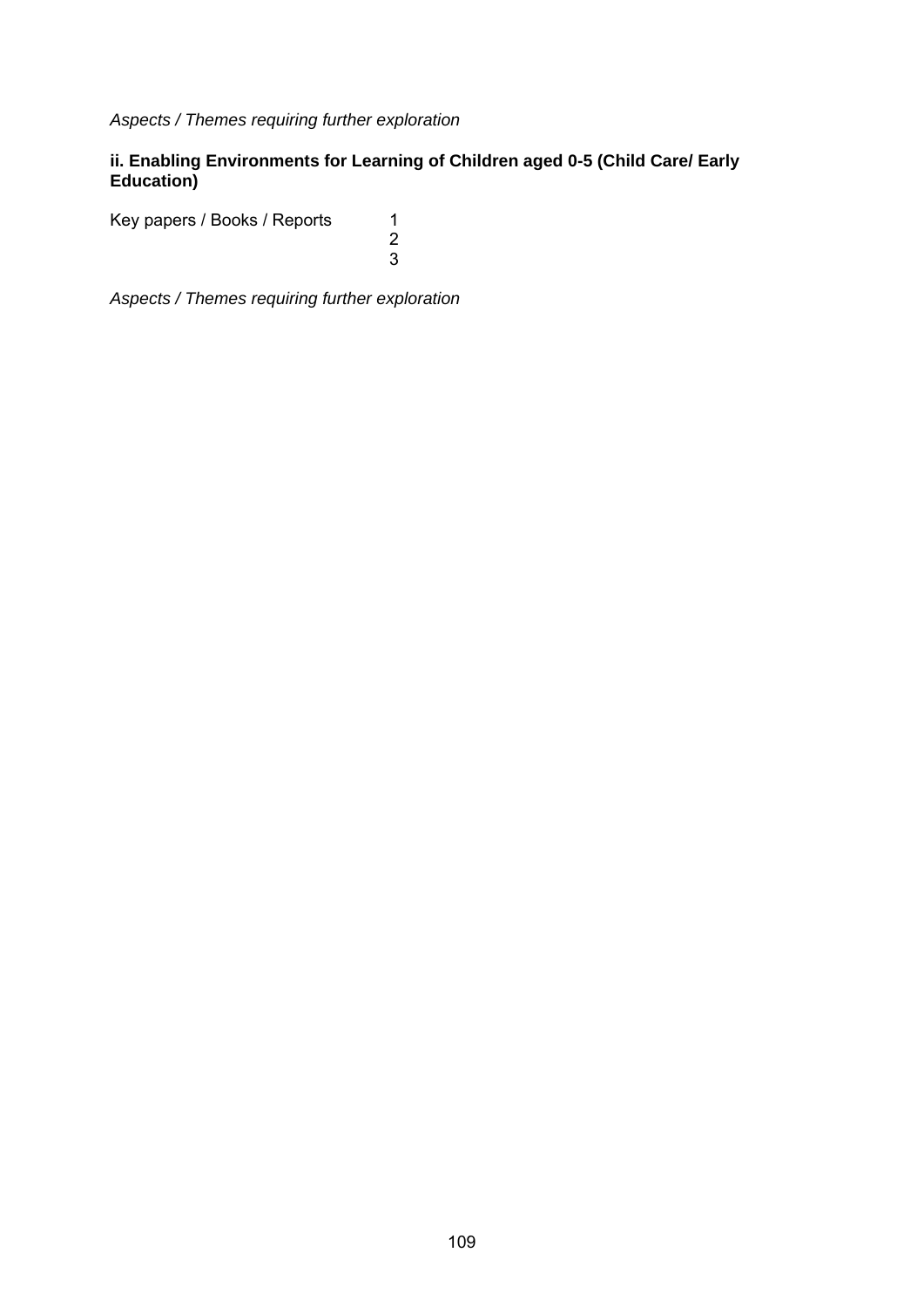# **Appendix B**

# *EYFS PROFORMA FOR THE LITERATURE REVIEW*

Reviewer id & number of review:

Data base source / link:

Reference (Please reference using APA):

ISBN / ISSN:

Funding Body / Umbrella:

#### **Details**

Discipline / Area:

Country/ies involved:

Type of literature (e.g. meta-analysis; 'issues' book; text for practitioners; popular journal/periodical; academic journal; professional journal etc.)

Type of research (e.g. quantitative, qualitative, …paradigm espoused/ philosophy of authors if given or identifiable)

Focus of study (e.g. brain development)

#### **Rationale**

*What was the study trying to do?* 

The Review aimed at answering the following research questions:

#### **Scope**

*Who were the targets?* 

*Particular group focused on*:

*Geographical scale?* 

*Timing: How long was the programme?*

 *How long was the study?*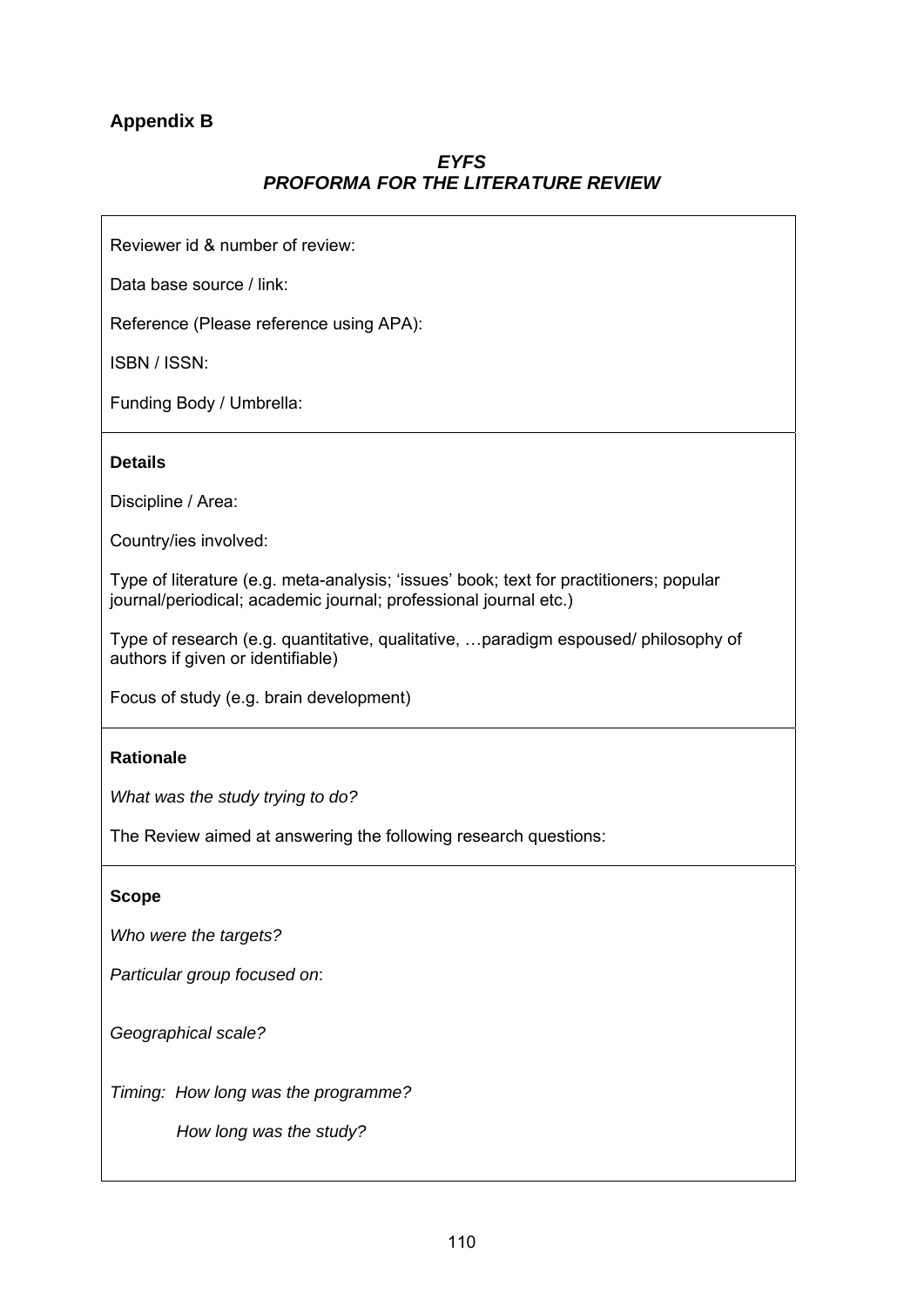#### **Sample**: **Participants:**

*Size:*

*Other details (age, socio-econ info): Children from middle class and upper-middle class families* 

# **Design / Methodology**:

**Instruments**:

### **Summary of Relevant Key Findings:**

**Criteria** *(tick or make notes)***:**

- o Minimises possible bias
- $\circ$  Has external validity / authenticity
- o Conclusions fit data, sufficient evidence
- o Has been assessed by others (e.g. refereed for journal, peer review, public domain)
- o Generalisations have been made only where/when appropriate

### **Relevance**:

*High / Medium / Low Relevance? To Outcomes (Brain Development/ Cognitive Development etc.):* 

**Relevant Studies / Lit. Review / Key Words** (to look up): *Mentioned in literature review or references* 

**Key Ideas (e.g. mastery of learning, scaffolding, play, relationships, social constructivism, empathy, children's voice, school readiness, developmentally appropriate practice etc.):**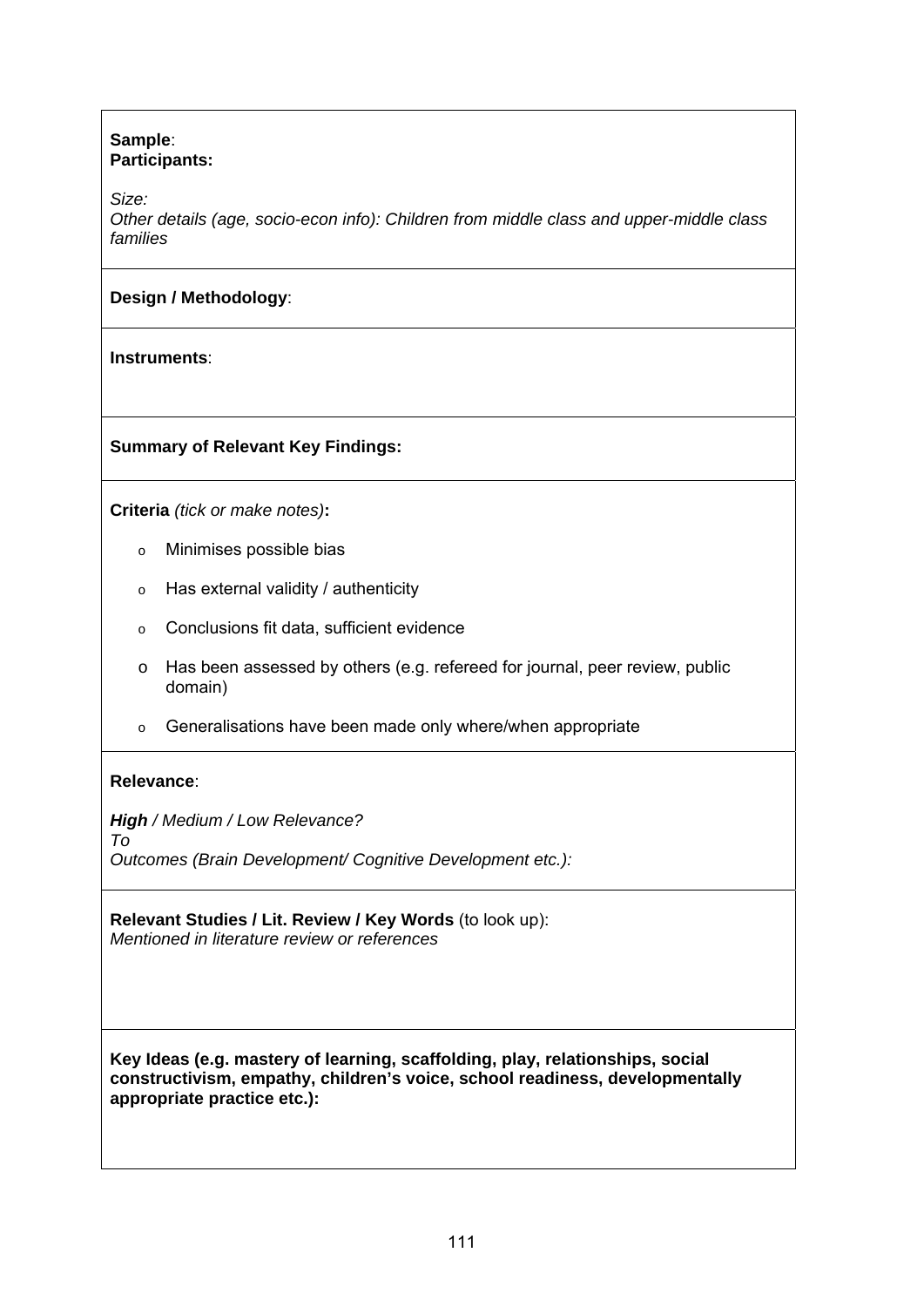**Overall Gaps:** 

**Implications for Good Practice:** 

**Useful Quote and Page Number:**